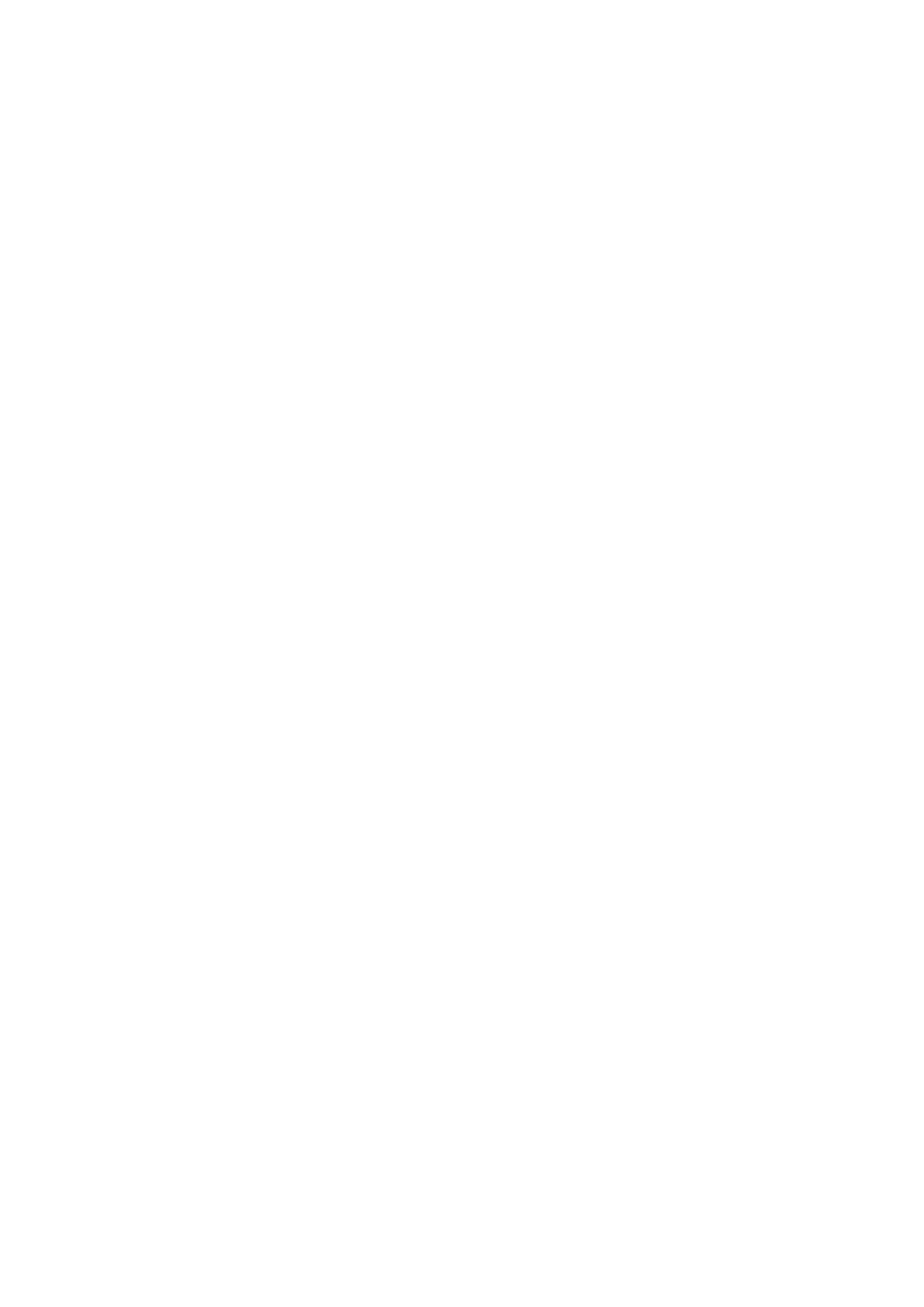Western Australia

# **Bail Act 1982**

# **Contents**

# **Part I — Preliminary**

| Short title                                                                                        | $\overline{c}$                                |
|----------------------------------------------------------------------------------------------------|-----------------------------------------------|
| Commencement                                                                                       | $\mathbf{2}$                                  |
| Terms used                                                                                         | $\overline{2}$                                |
| Application of this Act                                                                            | 8                                             |
| <b>Courts and Tribunals (Electronic Processes</b><br><i>Facilitation</i> ) Act 2013 Part 2 applies | 9                                             |
| notice, detention and bail of                                                                      | 9                                             |
| Part $II$ — Rights of accused in                                                                   |                                               |
| relation to bail                                                                                   |                                               |
| Accused's rights to have bail considered                                                           | 10                                            |
| Arresting officer's duty to consider bail                                                          | 10                                            |
| Officials considering bail may order release                                                       |                                               |
| without bail                                                                                       | 12                                            |
| Unconvicted accused, court to consider bail for                                                    | 13                                            |
| Bail may be dispensed with by court                                                                | 14                                            |
| Adult accused of murder                                                                            | 14                                            |
| Child accused of murder                                                                            | 16                                            |
| Bail after initial decision by court, court's duty                                                 |                                               |
| as to                                                                                              | 17                                            |
| Bail refused for trial, court's duty during trial                                                  | 18                                            |
| Appeal from court of summary jurisdiction, bail in                                                 |                                               |
| case of                                                                                            | 18                                            |
| Accused to be given information, approved forms<br>etc.                                            | 19                                            |
|                                                                                                    | Accused appearing on summons or court hearing |

As at 29 Mar 2018 Version 09-e0-02 page i Published on www.legislation.wa.gov.au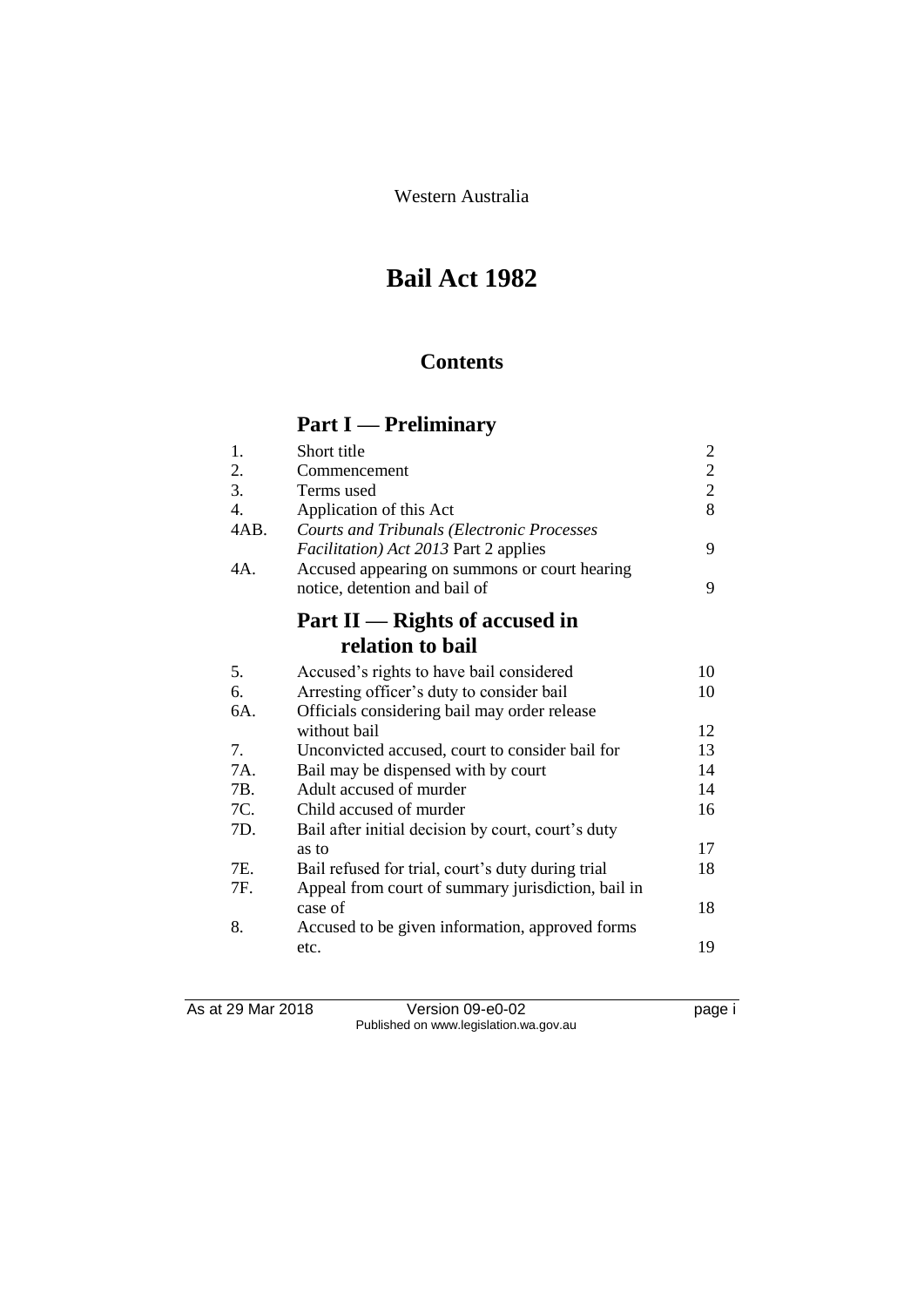| 9.   | Bail decision may be deferred until more             |    |
|------|------------------------------------------------------|----|
|      | information obtained                                 | 21 |
| 10.  | Sections 5, 6 and 7 do not apply if accused          |    |
|      | imprisoned for other cause                           | 21 |
| 11.  | Accused's rights following grant of bail             | 22 |
| 12.  | Rights in s. 7A(2) and 11, limitations on            | 23 |
|      | Part III — Jurisdiction relating to                  |    |
|      | <b>bail</b>                                          |    |
| 13.  | Jurisdiction to grant bail, who has and exercise of  |    |
|      | (Sch. 1)                                             | 24 |
| 13A. | Jurisdiction in s. 7A to dispense with bail, who has |    |
|      | and exercise of                                      | 24 |
| 13B. | Notices under s. 13A(3), service and proof of        | 25 |
| 14.  | Judges, jurisdiction of                              | 26 |
| 15.  | Accused charged with murder, jurisdiction as to      |    |
|      | bail for                                             | 27 |
| 15A. | Appeal against judge's decision on bail,             |    |
|      | commencment and conduct                              | 28 |
| 15B. | Appeal under s. 15A, determination                   | 29 |
| 16.  | Person arrested on warrant, bail of                  | 30 |
| 16A. | Person arrested in urban area, restrictions on who   |    |
|      | can grant bail for in some cases                     | 30 |
| 17.  | Conditions on bail which may be imposed              | 32 |
| 17A. | Child on bail, changing responsible person for       |    |
|      | (Sch. 1 Pt. C cl. 2)                                 | 32 |
|      | Part IV — Hearing of case for bail,                  |    |
|      | parties, and evidence                                |    |
| 20.  | Bail hearing for indictable offence, court may       |    |
|      | restrict publication or hold in private              | 34 |
| 21.  | Parties to bail proceedings                          | 35 |
| 22.  | Evidence at bail hearings                            | 35 |
| 23.  | Accused not bound to supply information              | 35 |
| 24.  | Court or authorised officer may ask police to verify |    |
|      | accused's information or make report                 | 36 |
| 24A. | Court may ask community corrections officer to       |    |
|      | verify accused's information or make report          | 36 |

page ii Version 09-e0-02 As at 29 Mar 2018 Published on www.legislation.wa.gov.au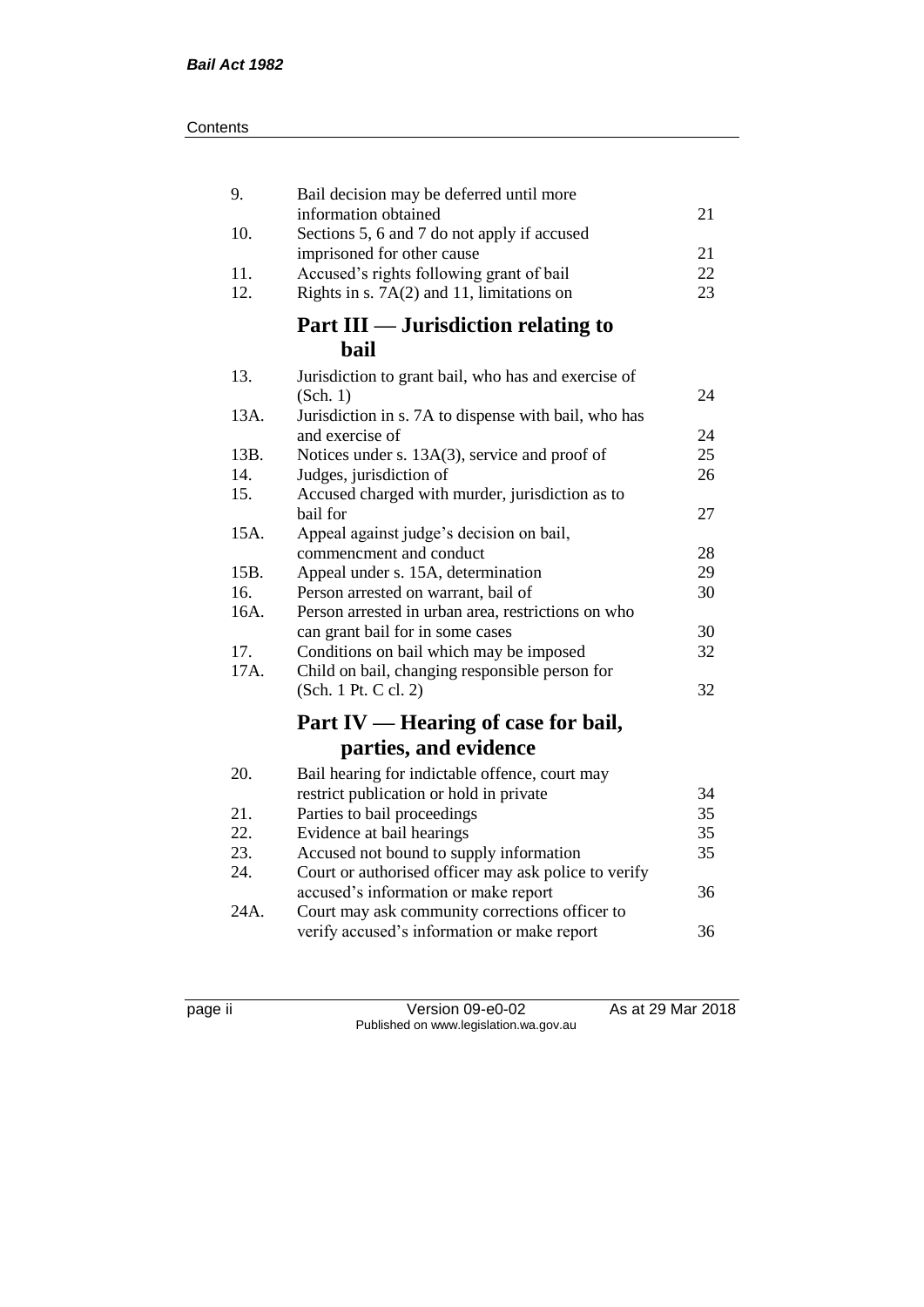| 25.        | Information given by accused for bail purposes not                       |    |
|------------|--------------------------------------------------------------------------|----|
|            | admissible at trial                                                      | 37 |
| 26.<br>27. | Record of bail decision and reasons                                      | 37 |
|            | Relevant papers to be made available to court<br>where accused to appear | 38 |
| 27A.       |                                                                          |    |
|            | Bail with home detention, papers to be sent to CEO                       | 39 |
|            | (corrections)                                                            |    |
|            | <b>Part V</b> — Bail undertakings                                        |    |
| 28.        | Bail undertaking, when required and nature of                            | 40 |
| 29.        | Before whom bail undertaking may be entered into                         | 41 |
| 30.        | Duties of person before whom bail undertaking is                         |    |
|            | entered into                                                             | 41 |
| 31.        | Different time and place for appearance,                                 |    |
|            | substituting                                                             | 42 |
| 31A.       | Conditions on bail, amending during trial                                | 44 |
| 32.        | Notices under s. 31, service and proof of                                | 46 |
| 33.        | Judicial officer may order accused to enter into bail                    |    |
|            | undertaking                                                              | 47 |
| 34.        | When bail undertaking ceases to have effect                              | 48 |
|            |                                                                          |    |
|            | <b>Part VI</b> — Sureties and surety                                     |    |
|            | undertakings                                                             |    |
| 35.        | Surety and surety undertaking                                            | 49 |
| 36.        | Sureties, who may approve                                                | 49 |
| 37.        | Proposed surety to receive certain information and                       |    |
|            | form                                                                     | 50 |
| 38.        | Persons disqualified from being sureties                                 | 50 |
| 39.        | Matters to be regarded when approving sureties                           | 51 |
| 40.        | Decision on application by proposed surety                               | 51 |
| 41.        | Finality of decision to refuse approval of surety                        | 52 |
| 42.        | Before whom surety undertaking may be entered                            |    |
|            | into                                                                     | 52 |
| 43.        | Duties of person before whom surety undertaking                          |    |
|            | is entered into                                                          | 52 |
| 43A.       | Entering into surety undertaking where proposed                          |    |
|            | surety interstate                                                        | 53 |
| 44.        | When surety undertaking extends to different time                        |    |
|            | or different time and place substituted under s. 31                      | 54 |
| 45.        | Notices under s. 44, service and proof of                                | 56 |

As at 29 Mar 2018 Version 09-e0-02 page iii Published on www.legislation.wa.gov.au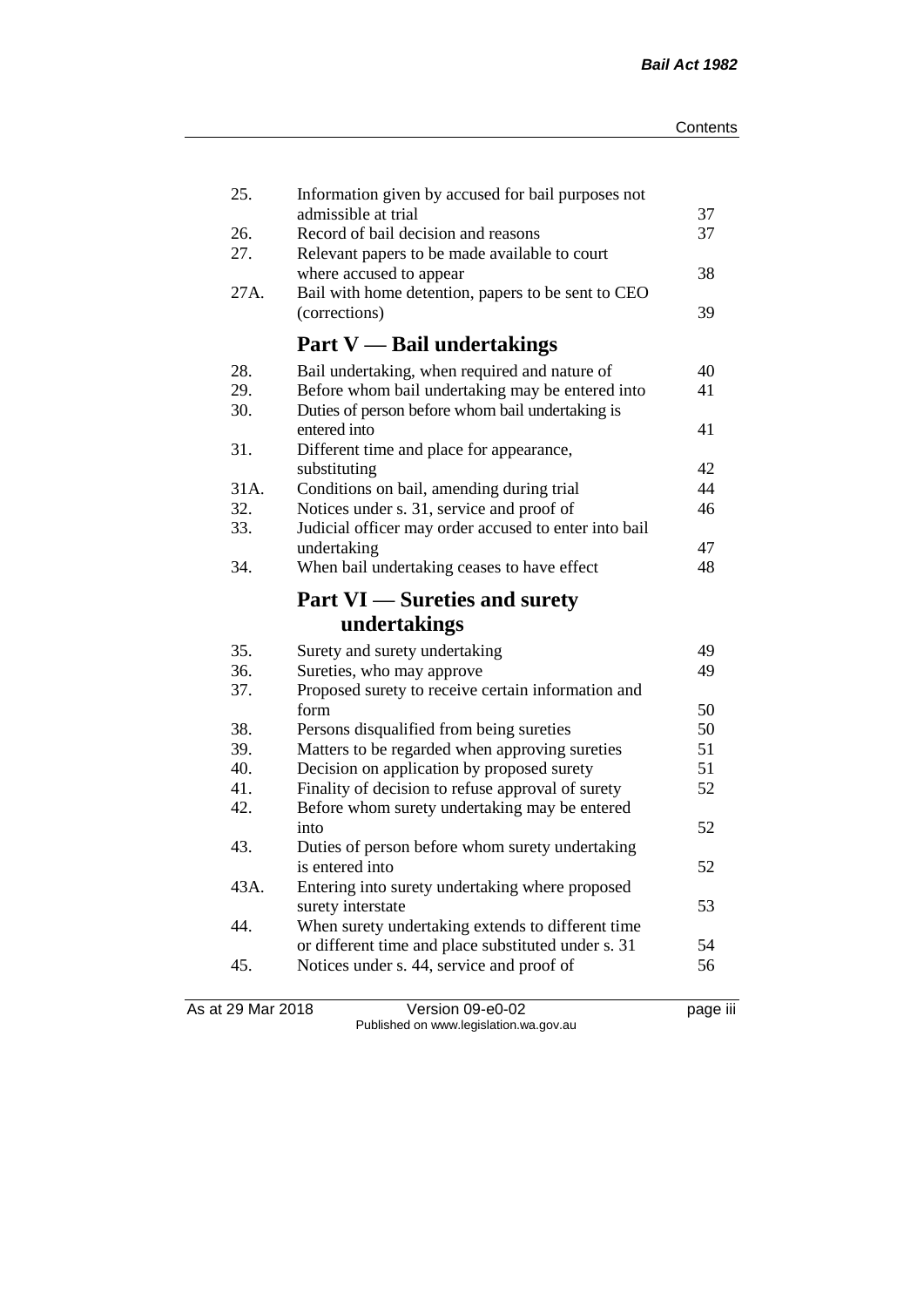| 46.  | Surety's power to arrest accused                                              | 57       |
|------|-------------------------------------------------------------------------------|----------|
| 47.  | When surety undertaking ceases to have effect                                 | 58       |
| 48.  | Surety may apply for cancellation of his                                      |          |
|      | undertaking                                                                   | 59       |
| 49.  | Surety's undertaking to pay money, enforcing                                  | 59       |
| 50.  | Indemnifying surety, offence                                                  | 62       |
|      | <b>Part VIA — Administration of home</b>                                      |          |
|      | detention conditions                                                          |          |
| 50A. | Powers of CEO (corrections)                                                   | 63       |
| 50C. | Powers and duties of community corrections                                    |          |
|      | officers                                                                      | 63       |
| 50D. | Powers of members of Police Force                                             | 65       |
| 50E. | CEO (corrections) may substitute different place of                           |          |
|      | detention and apply conditions                                                | 65       |
| 50F. | CEO (corrections) may revoke bail                                             | 66       |
| 50G. | Procedure on arrest after revocation under s. 50F                             | 66       |
| 50H. | Rules of natural justice excluded                                             | 67       |
| 50J. | Delegation by CEO (corrections)                                               | 67       |
| 50K. | Monitoring equipment, retrieving                                              | 67       |
|      |                                                                               |          |
| 50L. | Rules for this Part                                                           | 68       |
|      |                                                                               |          |
|      | <b>Part VII — Enforcement of bail</b>                                         |          |
|      | undertakings                                                                  |          |
| 51.  | Failing to comply with bail undertaking, offence                              | 69       |
| 51A. | Prosecuting s. 51 offence for non-appearance in                               |          |
|      | court of summary jurisdiction                                                 | 70       |
| 52.  | Prosecuting s. 51 offence for non-appearance in                               |          |
|      | superior court                                                                | 70<br>72 |
| 53.  | Appeal against decision made under s. 52                                      |          |
| 54.  | Bailed accused may be taken before judicial officer                           |          |
|      | to show cause against variation or revocation of<br>bail                      | 73       |
| 54A. |                                                                               |          |
|      | Accused on committal may be taken for purposes                                | 75       |
| 55.  | of s. 54 before judicial officer by which committed                           |          |
|      | Accused before court under s. 54, judicial officer<br>may revoke bail of etc. | 76       |
| 57.  | Offence under s. 51, court to order forfeiture of                             |          |
|      | money under bail undertaking                                                  | 77       |

page iv Version 09-e0-02 As at 29 Mar 2018 Published on www.legislation.wa.gov.au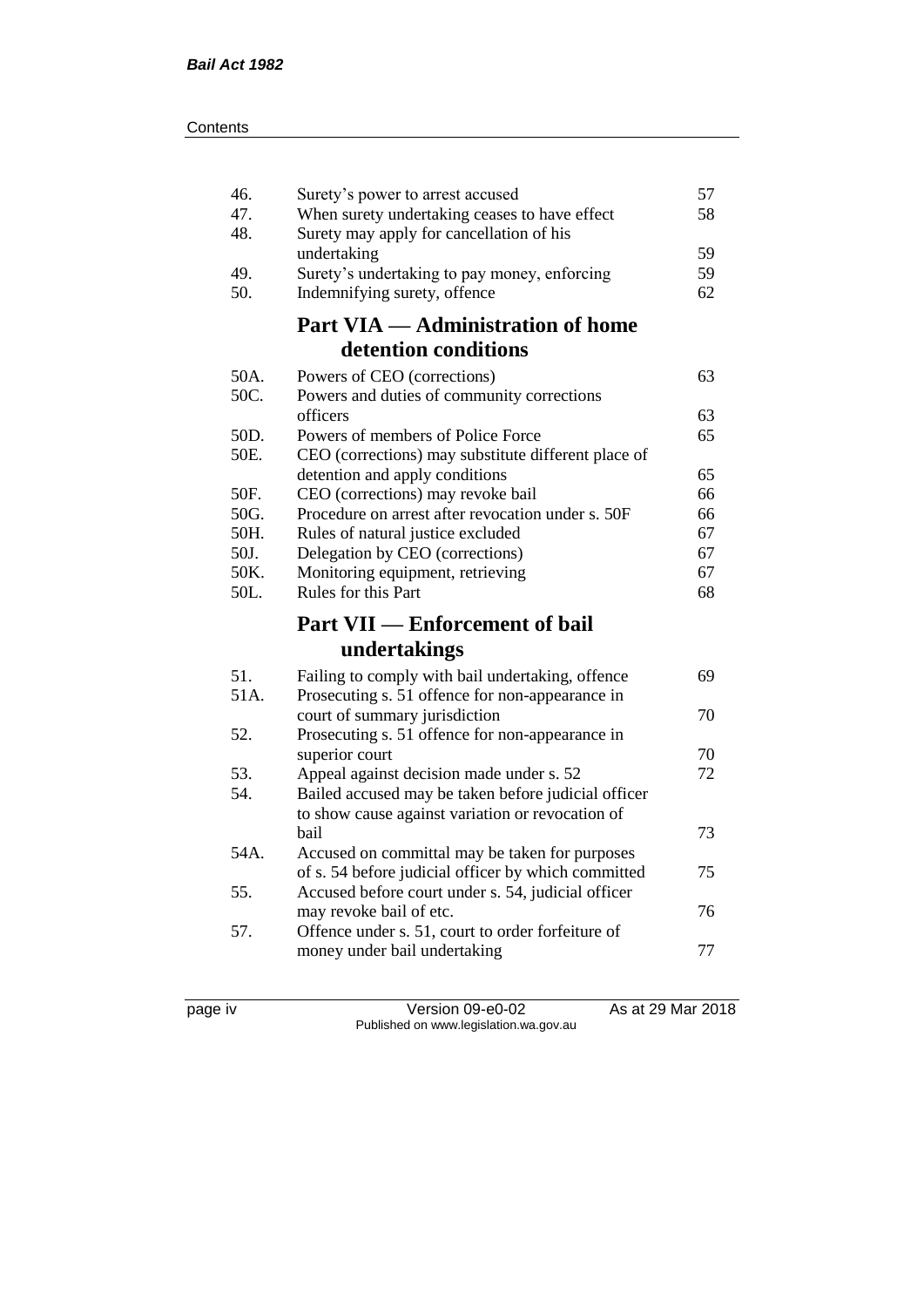| 58.         | Automatic forfeiture of money on expiration of<br>one year after absconding                           | 78       |
|-------------|-------------------------------------------------------------------------------------------------------|----------|
|             | <b>Part VIII — Miscellaneous</b>                                                                      |          |
| 59.<br>59A. | Order for forfeiture, court's additional powers as to<br>If bail dispensed with, accused may be taken | 79       |
|             | before judicial officer for reconsideration of matter                                                 | 79       |
| 59B.        | Absconding accused, warrant for arrest of                                                             | 80       |
| 60.<br>61.  | Change of address, accused and surety to notify<br>Failing to bring arrested person before court or   | 81       |
|             | person able to grant bail, offence                                                                    | 81<br>82 |
| 62.<br>63.  | Giving false information for bail purposes, offence<br>Protection from personal liability             | 82       |
| 64.         | Proving appearance or non-appearance by accused                                                       | 82       |
| 65.         | Bail undertakings by child, effect of                                                                 | 83       |
| 66.         | Other powers or duties to grant bail abolished                                                        | 83       |
| 66A.        | Delegation by registrar of court                                                                      | 83       |
| 66B.        | Video link or audio link, use of in bail proceedings                                                  | 84       |
| 67.         | Regulations                                                                                           | 85       |
|             | Schedule 1 — Jurisdiction as to bail                                                                  |          |
|             |                                                                                                       |          |
|             | and related matters                                                                                   |          |
|             | Part A — Jurisdiction relating to bail                                                                |          |
| 1.          | Initial appearance                                                                                    | 87       |
| 2.          | Appearance after adjournment                                                                          | 88       |
| 3.          | Appearance on committal to Supreme Court or                                                           |          |
|             | District Court                                                                                        | 88       |
| 4.          | Appearance in connection with appeal, rehearing                                                       |          |
|             | etc.                                                                                                  | 88       |
| 5.          | Appearance prescribed by regulation                                                                   | 89       |
| 6.          | Appearances not otherwise provided for                                                                | 89       |
| 7.          | Term used: proceedings for an offence                                                                 | 89       |
|             | Part B — Cessation of powers relating to bail                                                         |          |
| 1.          | Upon decision by judge, power of other officers                                                       |          |
|             | ceases                                                                                                | 90       |
| 1A.         | Upon decision by Court of Appeal, other powers<br>cease                                               | 90       |
| 2.          | Upon decision by judicial officer, his power and                                                      |          |
|             | that of his peers ceases                                                                              | 90       |

As at 29 Mar 2018 Version 09-e0-02 page v Published on www.legislation.wa.gov.au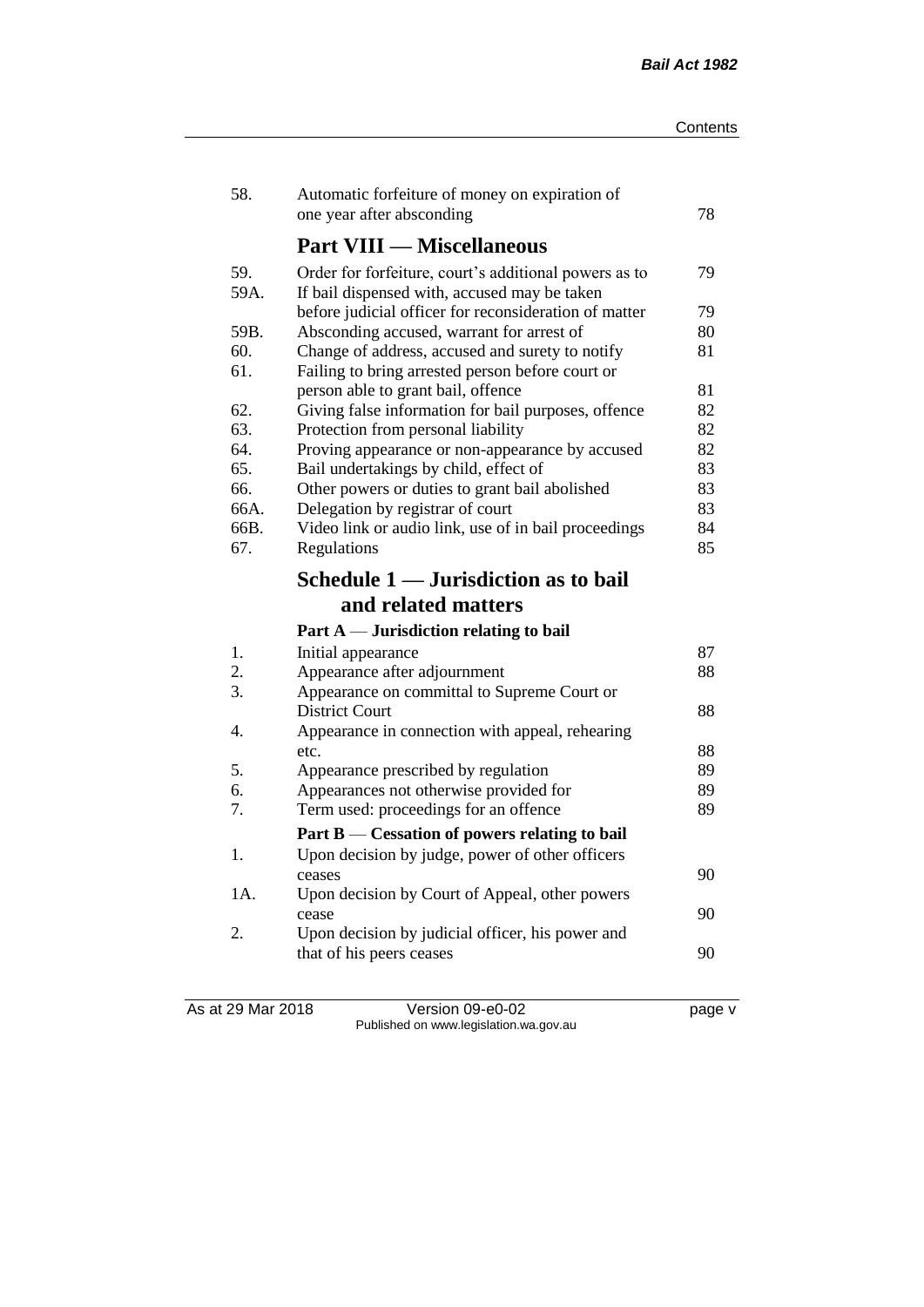#### **Contents**

| <b>Schedule 2 — Serious offences</b>                                                           |                                                                                                                                                                                                                                                                                                                                                                                                                                                                            |
|------------------------------------------------------------------------------------------------|----------------------------------------------------------------------------------------------------------------------------------------------------------------------------------------------------------------------------------------------------------------------------------------------------------------------------------------------------------------------------------------------------------------------------------------------------------------------------|
| Home detention condition                                                                       | 107                                                                                                                                                                                                                                                                                                                                                                                                                                                                        |
| Other conditions                                                                               | 104                                                                                                                                                                                                                                                                                                                                                                                                                                                                        |
| a grant of bail<br>Conditions as to forfeiture, sureties, security etc.                        | 103                                                                                                                                                                                                                                                                                                                                                                                                                                                                        |
| Part D — Conditions which may be imposed on                                                    |                                                                                                                                                                                                                                                                                                                                                                                                                                                                            |
| Calculating periods for cl. 7 and 8                                                            | 103                                                                                                                                                                                                                                                                                                                                                                                                                                                                        |
| by consent                                                                                     | 102                                                                                                                                                                                                                                                                                                                                                                                                                                                                        |
| Bail on adjournment in court of summary<br>jurisdiction to be for not more than 30 days except |                                                                                                                                                                                                                                                                                                                                                                                                                                                                            |
| Bail for initial appearance to be for not more than<br>30 days                                 | 102                                                                                                                                                                                                                                                                                                                                                                                                                                                                        |
| Bail of people on community or similar orders                                                  | 102                                                                                                                                                                                                                                                                                                                                                                                                                                                                        |
| Criminal Appeals Act 2004 Part 2                                                               | 101                                                                                                                                                                                                                                                                                                                                                                                                                                                                        |
| of appeal                                                                                      | 101                                                                                                                                                                                                                                                                                                                                                                                                                                                                        |
| Bail after conviction for accused awaiting disposal                                            |                                                                                                                                                                                                                                                                                                                                                                                                                                                                            |
|                                                                                                | 100                                                                                                                                                                                                                                                                                                                                                                                                                                                                        |
|                                                                                                | 99                                                                                                                                                                                                                                                                                                                                                                                                                                                                         |
|                                                                                                | 98                                                                                                                                                                                                                                                                                                                                                                                                                                                                         |
| Exceptional reasons under cl. 3A(1), determining                                               | 96                                                                                                                                                                                                                                                                                                                                                                                                                                                                         |
| committed while on bail or early release for                                                   | 95                                                                                                                                                                                                                                                                                                                                                                                                                                                                         |
|                                                                                                |                                                                                                                                                                                                                                                                                                                                                                                                                                                                            |
|                                                                                                | 93<br>95                                                                                                                                                                                                                                                                                                                                                                                                                                                                   |
| judicial officer except for child                                                              | 92                                                                                                                                                                                                                                                                                                                                                                                                                                                                         |
| exercised                                                                                      |                                                                                                                                                                                                                                                                                                                                                                                                                                                                            |
|                                                                                                |                                                                                                                                                                                                                                                                                                                                                                                                                                                                            |
| Judicial officer's powers if accused proves new<br>facts or changed circumstances              | 91                                                                                                                                                                                                                                                                                                                                                                                                                                                                         |
| powers cease                                                                                   | 91                                                                                                                                                                                                                                                                                                                                                                                                                                                                         |
|                                                                                                | Part C — Manner in which jurisdiction to be<br>Bail before conviction at discretion of court or<br>Child to have qualified right to bail<br>Matters relevant to cl. $1(a)$<br>Bail for accused charged with serious offence<br>another serious offence<br>Bail in murder cases<br>Bail in cases of offence under Dangerous Sexual<br>Offenders Act 2006 section 40A<br>Bail after conviction for accused awaiting sentence<br>Exception to cl. 4A for bail in appeal under |

Compilation table 114

page vi Version 09-e0-02 As at 29 Mar 2018 Published on www.legislation.wa.gov.au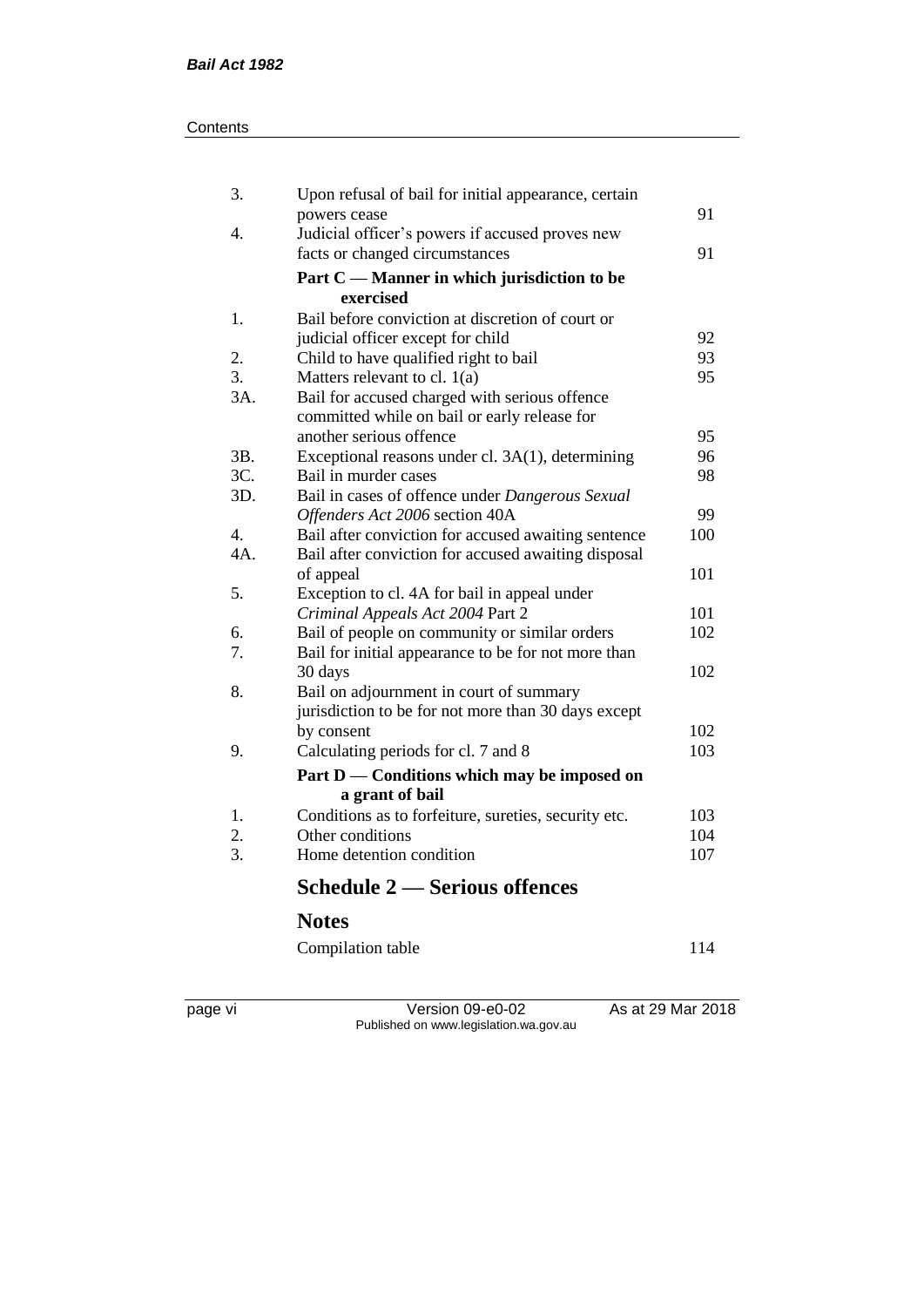**Contents** 

**Defined terms**

As at 29 Mar 2018 Version 09-e0-02 page vii Published on www.legislation.wa.gov.au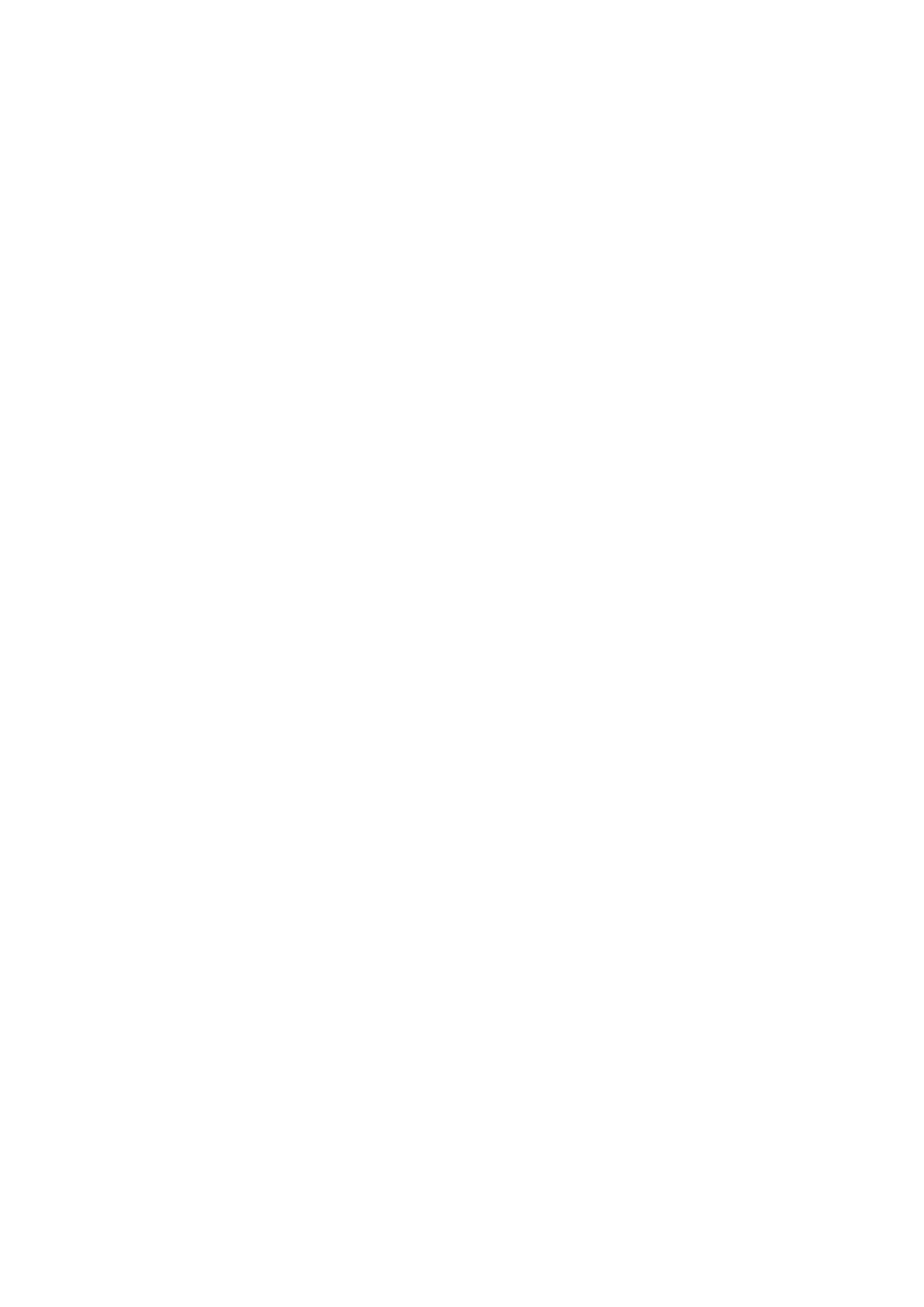Western Australia

# **Bail Act 1982**

**An Act to make better provision for bail in criminal proceedings.** 

As at 29 Mar 2018 Version 09-e0-02 page 1 Published on www.legislation.wa.gov.au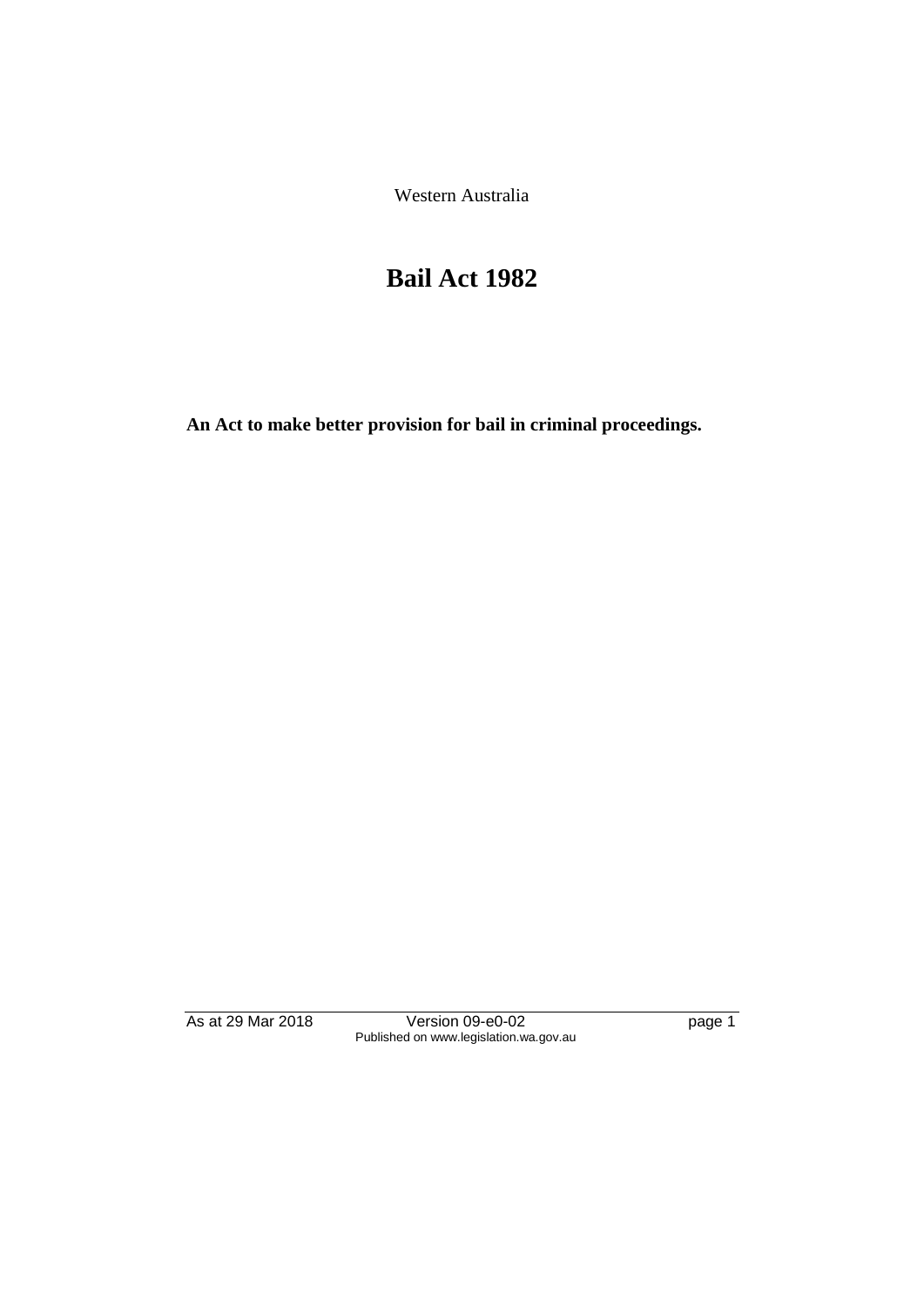**s. 1**

# **Part I — Preliminary**

#### **1. Short title**

This Act may be cited as the *Bail Act* 1982<sup>1</sup>.

#### **2. Commencement**

This Act shall come into operation on a day to be fixed by proclamation<sup>1</sup>.

#### **3. Terms used**

(1) In this Act, unless a contrary intention appears —

*accused* includes —

- (a) a person charged with, convicted of, or found guilty of an offence;
- (b) a person whose conviction for an offence is stayed;
- (c) a person in respect of whom an appeal relating to an offence is pending;
- (d) a person in respect of whom a new trial for an offence has been ordered;

#### *adjournment* —

- (a) means any order of a court by which proceedings for an offence are postponed or interrupted or are to be held at a different time or place before the same court; and
- (b) is deemed to include any order of a court, other than a committal to the Supreme Court or District Court, by which the venue of any proceedings for an offence is changed to another court or a court at another place whether by way of a remand, referral, or recommittal of the accused or otherwise;

*appeal* includes an application for leave to appeal;

# *appropriate judicial officer* means —

(a) subject to paragraphs (b), (c) and (d), a judicial officer who is empowered to exercise jurisdiction in the court

page 2 Version 09-e0-02 As at 29 Mar 2018 Published on www.legislation.wa.gov.au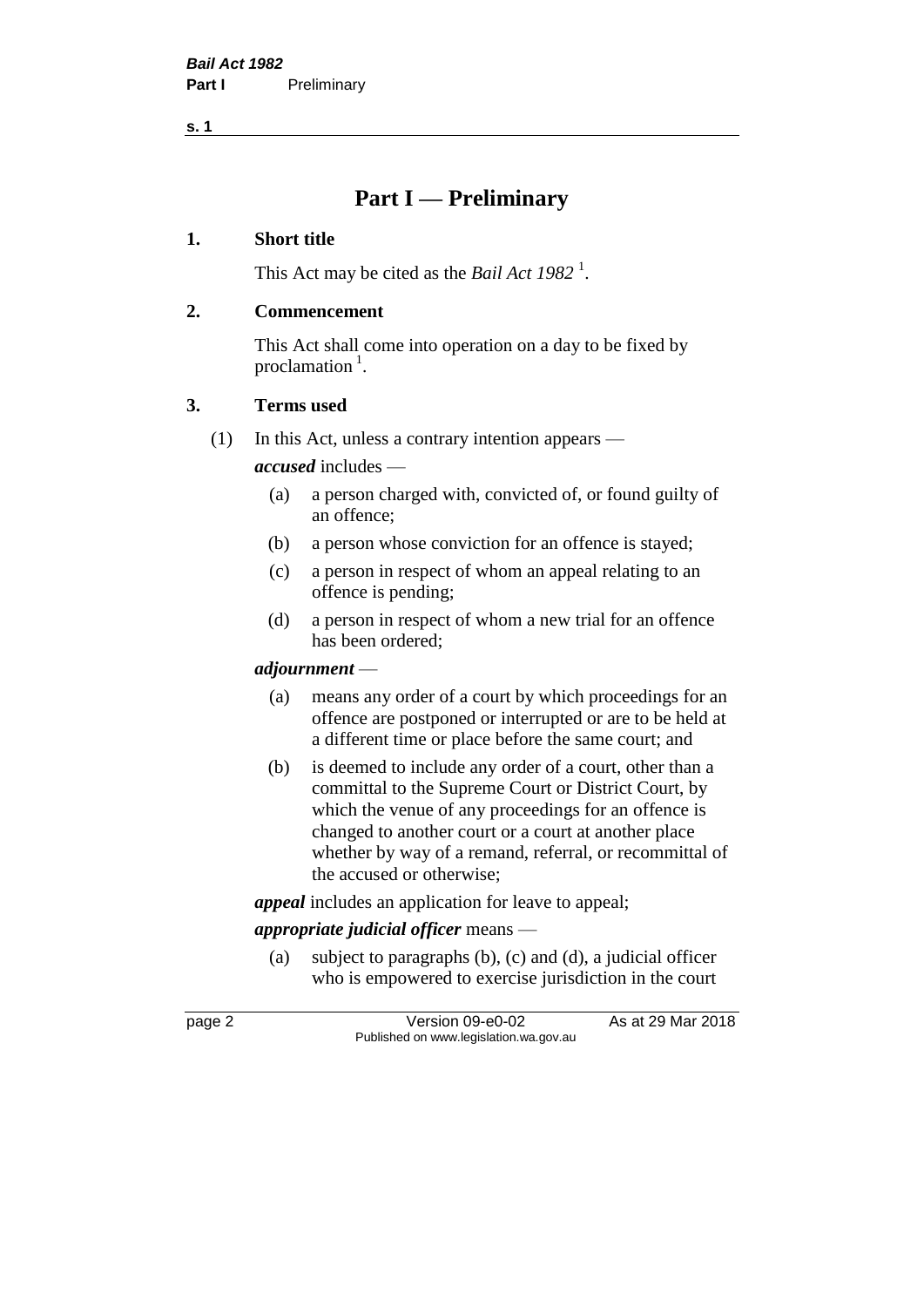before which the accused is required to appear pursuant to his bail undertaking; or

- (b) if the court is the Court of Appeal, a judge of appeal; or
- (c) except in section 49, a judge of the Supreme Court or of the Children's Court, as the case may require, in any case where —
	- (i) under section 15 only a judge of the Supreme Court or of the Children's Court has power to grant bail; or
	- (ii) a judicial officer has exercised the power contained in section 31(2)(d),

for the appearance in question; or

(d) except in section 49, a judge of the Supreme Court, of the District Court, or of the Children's Court, as the case may require, in any case where such a judge has granted bail under section 14 for the appearance in question;

*approved*, in relation to a form, means approved by the chief executive officer of the department of the Public Service principally assisting in the administration of this Act;

*as soon as is practicable* means as soon as is reasonably practicable;

*authorised community services officer* means any of the following persons —

- (a) the CEO (corrections) or a delegate of the CEO (corrections) under subsection (5);
- (b) a registrar of the Children's Court;
- (c) a superintendent of a detention centre under the *Young Offenders Act 1994*;
- (d) the officer for the time being in charge of any detention centre under the *Young Offenders Act 1994*;

*authorised officer* means an authorised police officer or an authorised community services officer;

As at 29 Mar 2018 Version 09-e0-02 Page 3 Published on www.legislation.wa.gov.au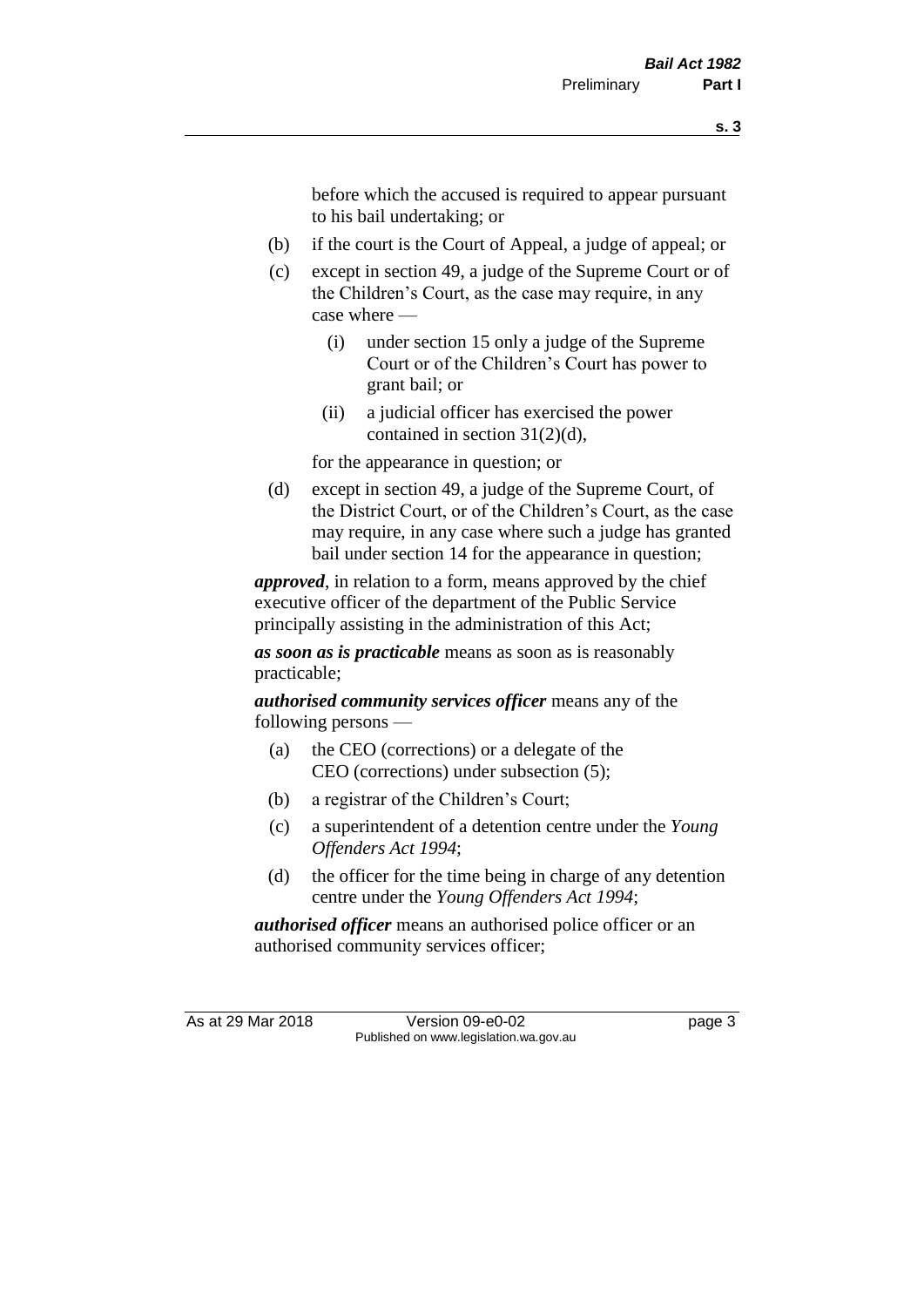*authorised police officer* means —

- (a) a police officer who holds the rank of sergeant, or a higher rank;
- (b) the police officer who is for the time being in charge of a police station;
- (c) whichever of these officers is for the time being in charge of a lock-up —
	- (i) a police officer;
	- (ii) a special constable appointed under the *Police Act 1892* Part III whose powers, duties and obligations are or include those of an authorised police officer under this Act;
	- (iii) a police auxiliary officer appointed under the *Police Act 1892* Part IIIB whose powers, duties and obligations are or include those of an authorised police officer under this Act;

*bail undertaking* means an undertaking described in section 28(2);

*CEO (corrections)* means the chief executive officer of the Public Sector agency principally assisting the Minister administering Part 8 of the *Sentence Administration Act 2003* in its administration;

*Chief Judge* means the Chief Judge of the District Court;

*Chief Justice* means the Chief Justice of Western Australia;

*child* has the same meaning as *young person* has in the *Young Offenders Act 1994*;

*community corrections officer* has the same meaning as in the *Sentence Administration Act 2003*;

*court* means each of the following —

- (a) the Magistrates Court;
- (b) the Children's Court;

page 4 Version 09-e0-02 As at 29 Mar 2018 Published on www.legislation.wa.gov.au

**s. 3**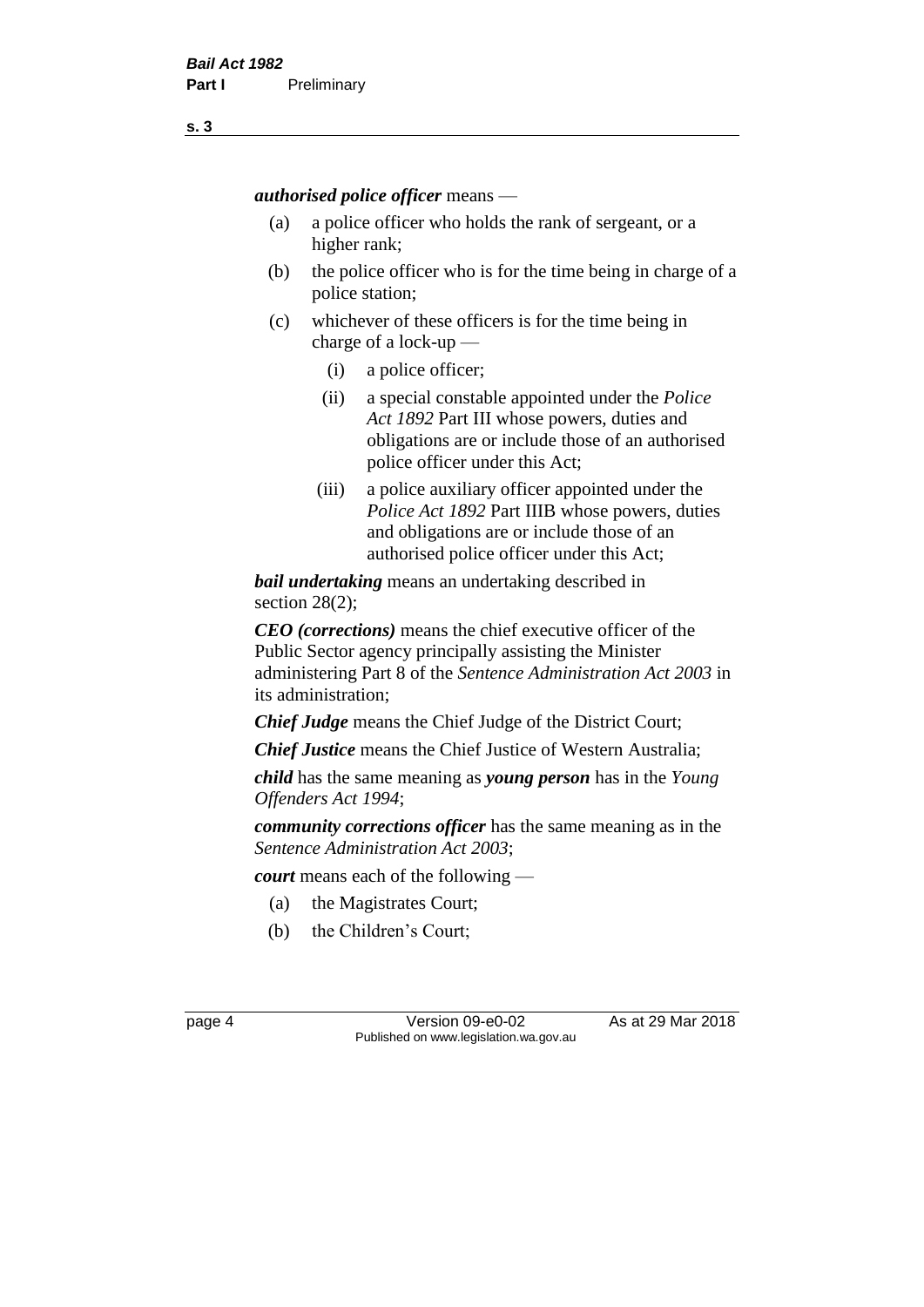- (c) the Coroner's Court of Western Australia;
- (d) the District Court;
- (e) the Supreme Court;
- (f) the Court of Appeal;

*court custody centre* has the meaning given in the *Court Security and Custodial Services Act 1999* section 3;

*Director of Public Prosecutions* means —

- (a) the Director of Public Prosecutions for the State; or
- (b) the officer in charge in the State of the Commonwealth Office of the Director of Public Prosecutions,

as the case requires;

*early release order* means an early release order made under the *Sentence Administration Act 1995* <sup>2</sup> or *Sentence Administration Act 2003*;

*home detention condition* means a home detention condition imposed under clause 3 of Part D of Schedule 1;

*judge of appeal* has the meaning given in the *Supreme Court Act 1935* section 4(1);

*judicial officer* means any person empowered to exercise jurisdiction in a court whether or not he is sitting as a court, and includes a single justice and, where the context so requires, the Court of Appeal exercising jurisdiction under this Act;

*lock-up* includes a place prescribed as a lock-up for the purposes of the *Court Security and Custodial Services Act 1999*;

*offence* means any act, omission or conduct which renders the person doing the act, making the omission or engaging in the conduct liable to any punishment, and includes an alleged offence; but nothing in this definition shall limit the operation of subsection (4);

*prosecutor* includes —

(a) in the case of an offence charged in a prosecution notice, the prosecutor;

As at 29 Mar 2018 Version 09-e0-02 Page 5 Published on www.legislation.wa.gov.au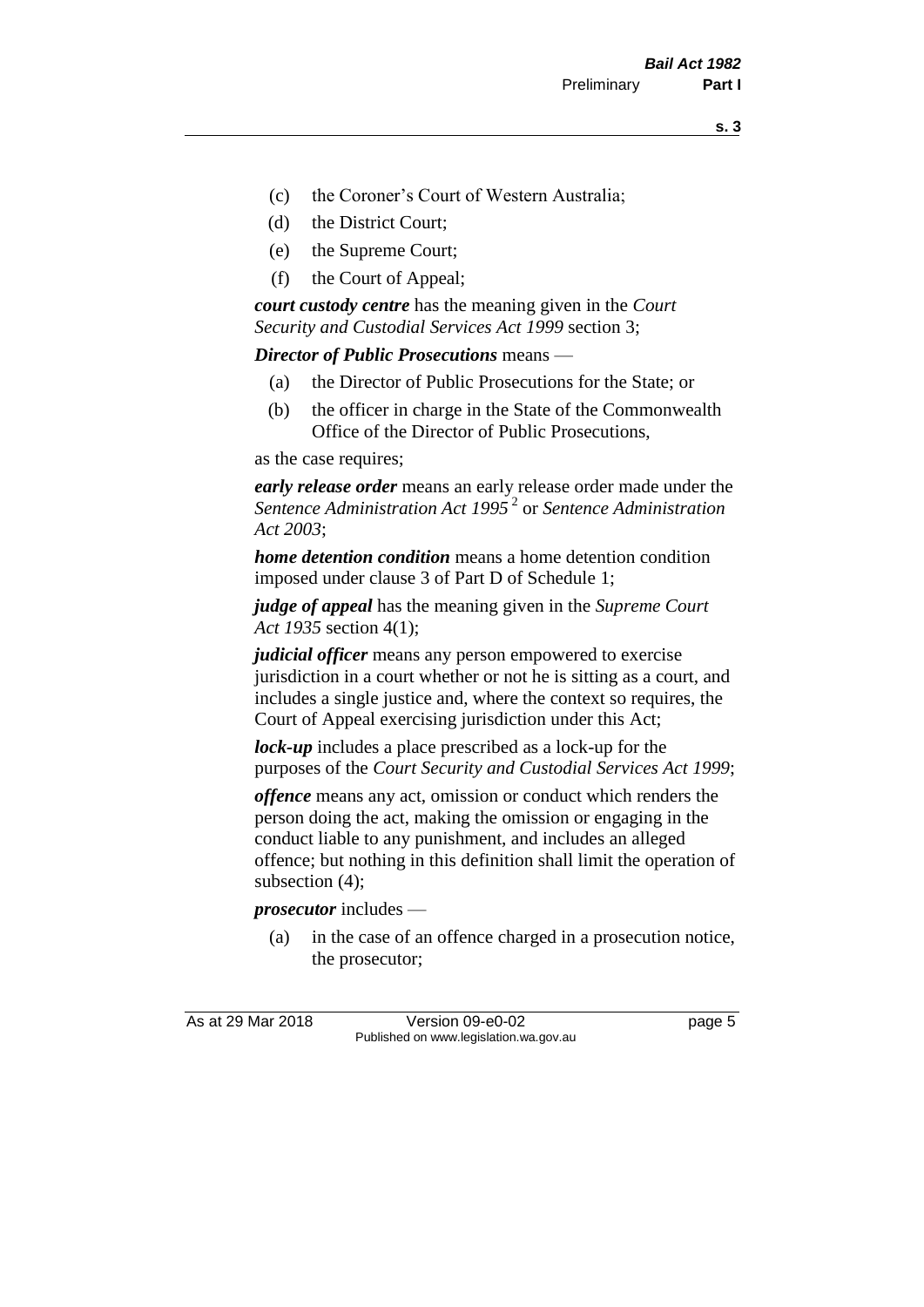(b) in the case of an offence charged in an indictment, the State or the Commonwealth, as the case may be;

*registrar* of a court means —

- (a) for a court other than the Coroner's Court of Western Australia, the principal registrar, a registrar or a deputy registrar of the court; or
- (b) for the Coroner's Court of Western Australia, a coroner's registrar as defined in the *Coroners Act 1996* section 3;

*serious offence* means —

- (a) an offence against section 51(2a); and
- (b) an offence described in Schedule 2;

*surety* and *surety undertaking* have the meanings assigned to them by section 35;

*surety approval officer* means a person who is authorised by section 36 to decide whether an applicant should be approved as a surety;

*trial* means all proceedings for an offence between —

- (a) the time when the accused is called upon to plead to the prosecution notice or the indictment; and
- (b) the time when the accused is found not guilty or is sentenced.
- (2) A reference in this Act
	- (a) to a power to grant bail includes a reference to a power to refuse bail;
	- (b) to a grant of bail includes a reference to a grant of bail by the exercise of a power in section 31(2).
- (3) Where in this Act there is a reference to a requirement that an accused appear in court, the reference is to a requirement, unless a contrary intention appears, that the accused —
	- (a) surrender himself into the custody of the court or, in the case of a bail undertaking, of the court specified therein,

page 6 Version 09-e0-02 As at 29 Mar 2018 Published on www.legislation.wa.gov.au

**s. 3**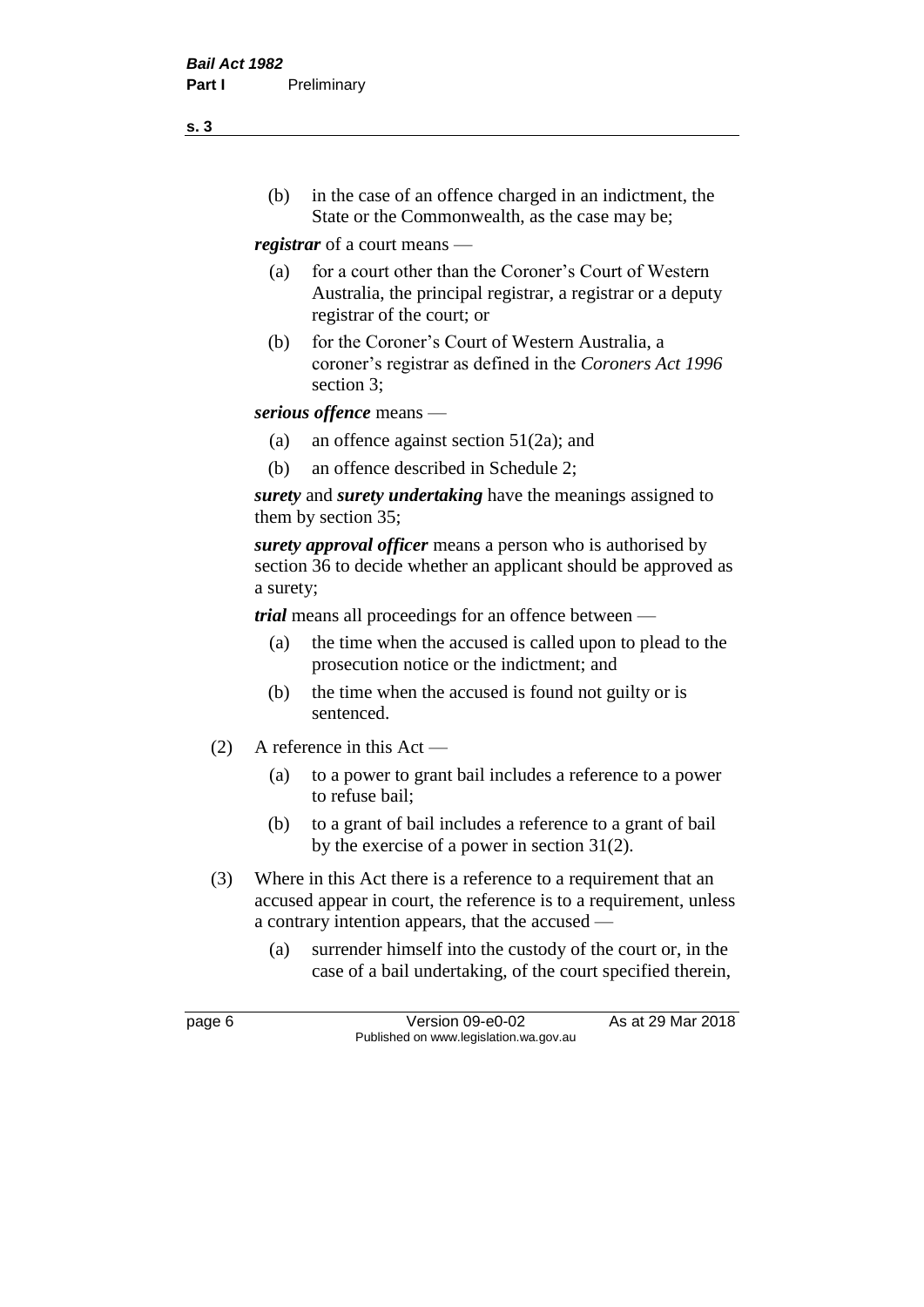or of such person as the court may direct, to be dealt with according to law; and

- (b) submit himself to a search of his person and any property then in his possession (which is hereby authorised) and allow to be taken from him, to be dealt with according to the relevant law and procedures, anything so found; and
- (c) remain in custody until authorised to be released therefrom.
- (4) If a person is arrested under a warrant issued
	- (a) under section 50, 79, 84E or 129 of the *Sentencing Act 1995* in connection with a possible breach of a conditional release order, a sentence of suspended imprisonment or conditional suspended imprisonment, or a community order imposed under that Act; or
	- (b) under section 43 of the *Young Offenders Act 1994* in respect of an alleged breach of a youth community based order, an intensive youth supervision order or a conditional release order made under that Act,
	- then
		- (c) the person is to be taken as having been arrested and to be in custody awaiting an appearance in court for the offence for which the sentence was imposed; and
		- (d) the first appearance in court after the arrest is to be taken, for the purposes of sections  $5(1)$  and  $8(1)$  and clause 1 of Part A and clause 7 of Part C of Schedule 1, to be the initial appearance for that offence; and
		- (e) the proceedings following the arrest are to be taken to be proceedings for that offence and to be a trial for the purpose of the definition in subsection (1) of *trial*.
- (5) The CEO (corrections) may by writing signed by him delegate to any officer of the department of which he is the chief

As at 29 Mar 2018 Version 09-e0-02 Page 7 Published on www.legislation.wa.gov.au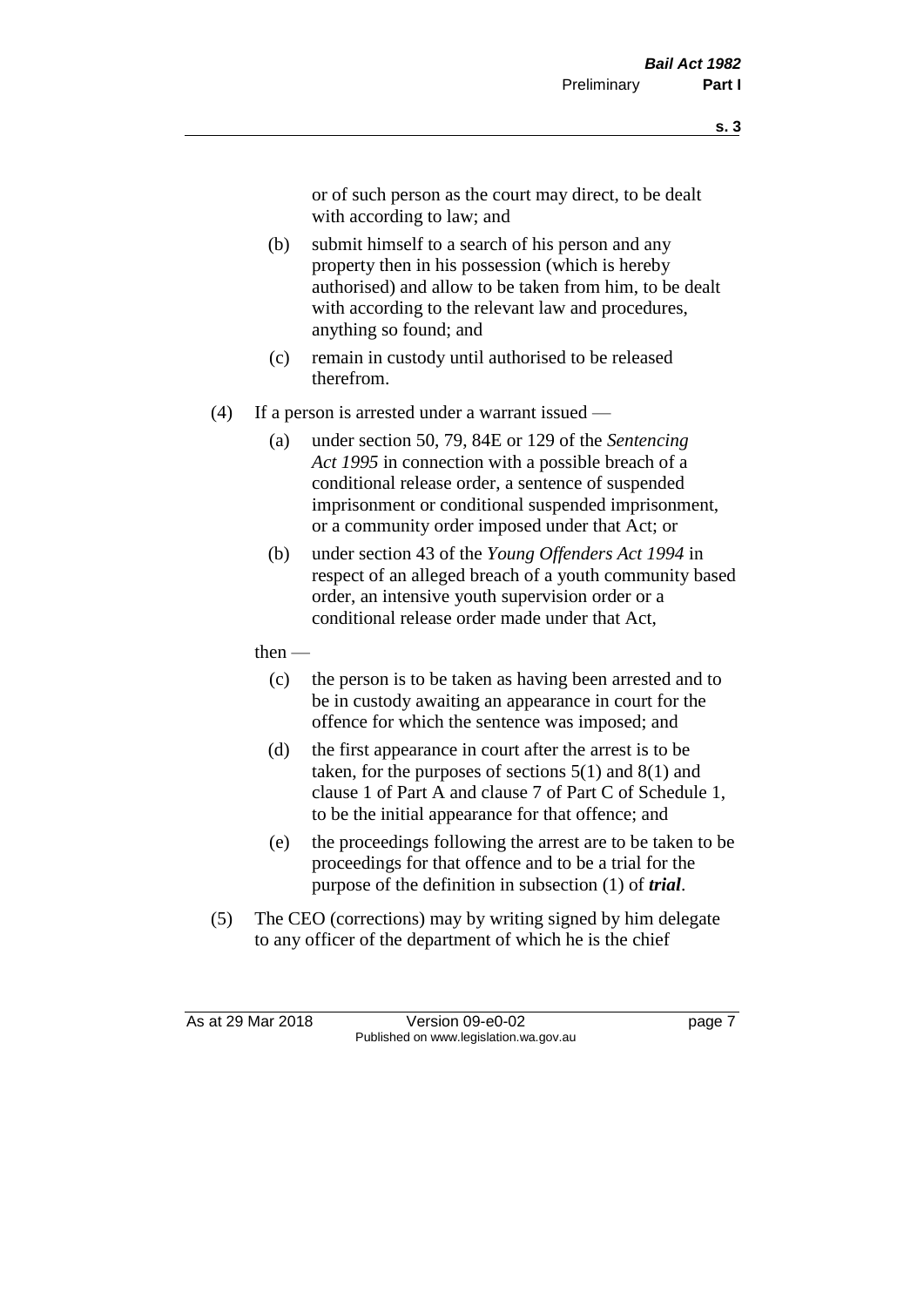executive officer any function he has under this Act as an authorised community services officer.

*[Section 3 amended: No. 74 of 1984 s. 3; No. 15 of 1988 s. 4; No. 49 of 1988 s. 78; No. 61 of 1990 s. 4; No. 31 of 1993 s. 6; No. 45 of 1993 s. 4 and 12; No. 78 of 1995 s. 7; No. 57 of 1997 s. 21(1); No. 54 of 1998 s. 4 and 14; No. 47 of 1999 s. 7; No. 50 of 2003 s. 29(3); No. 65 of 2003 s. 121(2); No. 27 of 2004 s. 13(2); No. 34 of 2004 Sch. 2 cl. 3(2); No. 45 of 2004 s. 28(4); No. 59 of 2004 s. 141; No. 84 of 2004 s. 11, 82 and 83(2); No. 65 of 2006 s. 51 and 53; No. 6 of 2008 s. 4 and 24(2); No. 46 of 2011 s. 25; No. 20 of 2013 s. 22.]* 

*[Section 3. Modifications to be applied in order to give effect to Cross-border Justice Act 2008: section altered 1 Nov 2009. See endnote 1M; amended: No. 42 of 2009 s. 12.]*

*[3A. Deleted: No. 20 of 2013 s. 23.]*

# **4. Application of this Act**

The operation of this Act extends to any appearance in a court for an offence —

- (a) except to the extent that in this Act, or in the law creating the offence or applicable thereto, express provision is made excluding or limiting the operation of this Act in respect of that appearance; and
- (b) whether or not that law contains a reference to the granting of bail; and
- (c) however any reference in that law to the granting of bail may be expressed; and
- (d) as if any reference therein to the taking of a recognizance were to a requirement that, except where bail is dispensed with under this Act, the accused enter into a bail undertaking.

*[Section 4 amended: No. 84 of 2004 s. 82.]*

page 8 Version 09-e0-02 As at 29 Mar 2018 Published on www.legislation.wa.gov.au

**s. 4**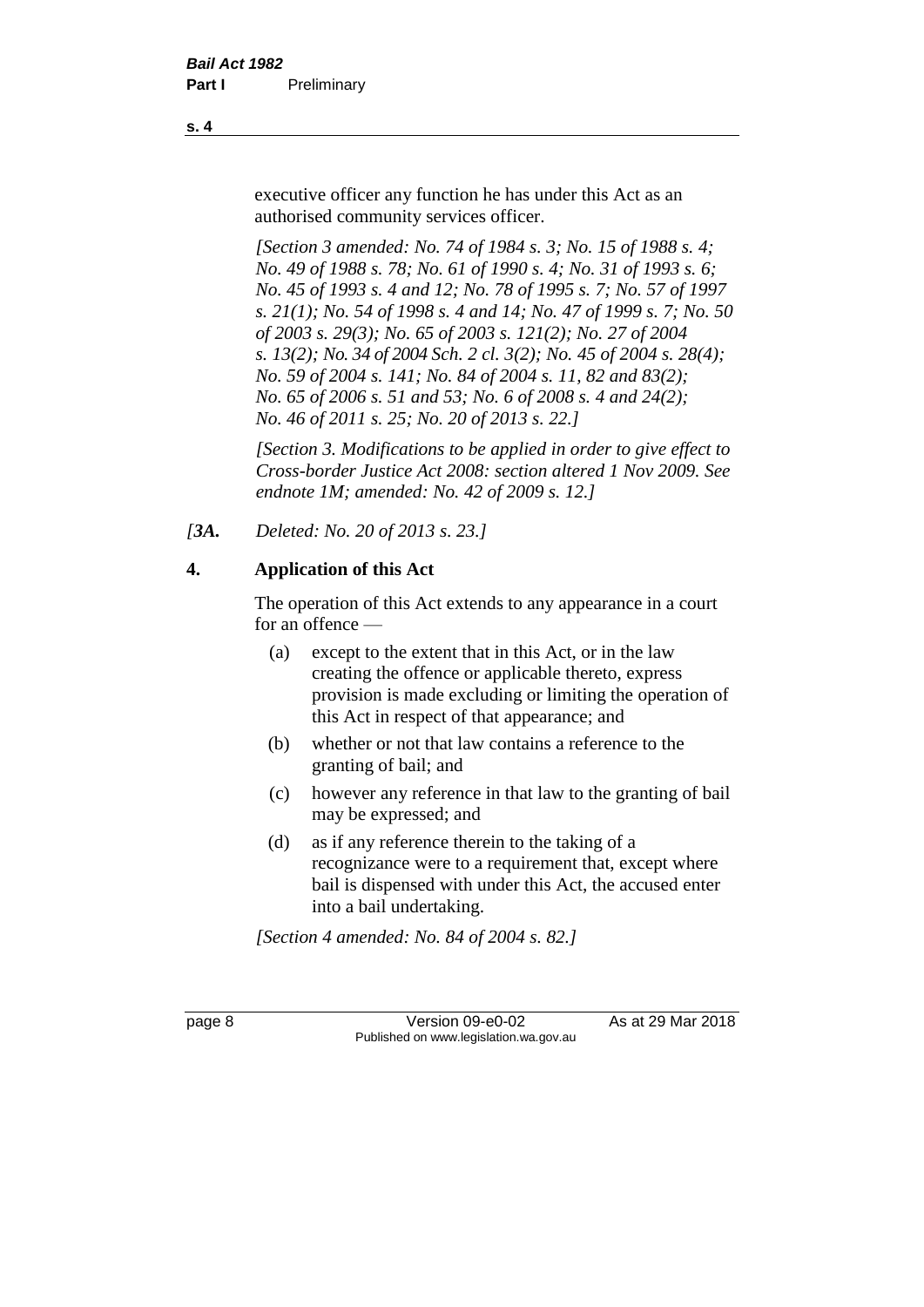*[4AA.* 1M *Modifications to be applied in order to give effect to Cross-border Justice Act 2008: section inserted 1 Nov 2009. See endnote 1M.]*

#### **4AB.** *Courts and Tribunals (Electronic Processes Facilitation) Act 2013* **Part 2 applies**

The *Courts and Tribunals (Electronic Processes Facilitation) Act 2013* Part 2 applies to this Act.

*[Section 4AB inserted: No. 20 of 2013 s. 24.]*

#### **4A. Accused appearing on summons or court hearing notice, detention and bail of**

- $(1)$  Where
	- (a) an accused has appeared in court for an offence pursuant to a summons or court hearing notice issued under the *Criminal Procedure Act 2004*; and
	- (b) a judicial officer adjourns the proceedings,

the accused is not to be detained in custody to further appear before the court for that offence unless the judicial officer so orders.

- (2) If an order is made under subsection (1), the duty described in section 7(1) applies.
- (3) On any appearance in court by the accused a judicial officer to whom section 7(1) applies may revoke an order made under subsection  $(1)$ .

*[Section 4A inserted: No. 6 of 2008 s. 6(1).]*

As at 29 Mar 2018 Version 09-e0-02 Page 9 Published on www.legislation.wa.gov.au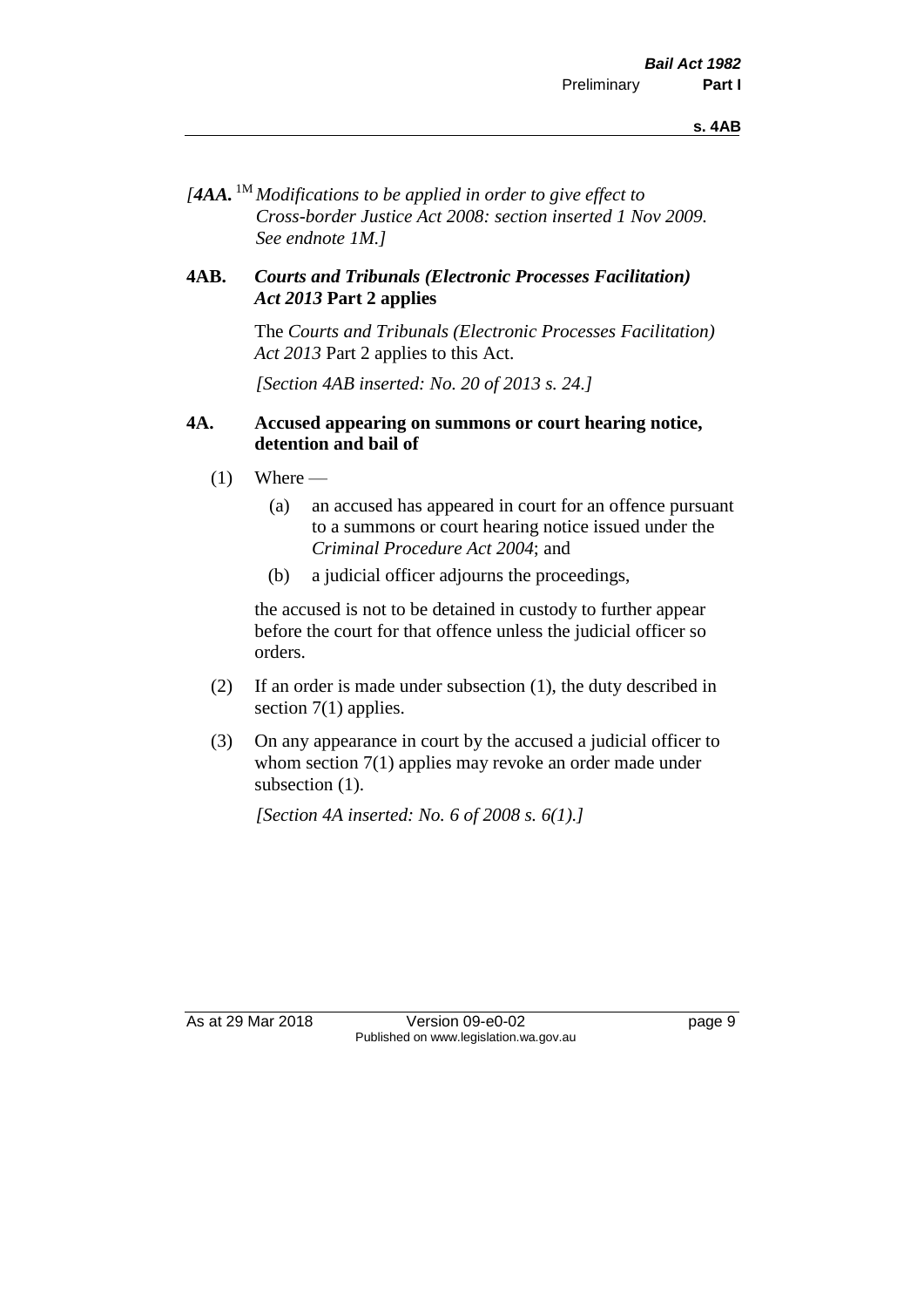**s. 5**

# **Part II — Rights of accused in relation to bail**

*[Heading amended: No. 84 of 2004 s. 82.]* 

# **5. Accused's rights to have bail considered**

- (1) An accused who is in custody for an offence awaiting his initial appearance in court therefor is entitled —
	- (a) subject to sections 9, 10, 12 and 16(2), to have his case for bail for that appearance considered under and in accordance with this Act as soon as is practicable;
	- (b) if his case is not so considered, or if he is refused bail or is not released on bail, to be brought before a court as soon as is practicable.
- (2) An accused who is in custody awaiting any appearance in court for an offence, other than an initial appearance, is entitled, subject to sections 7B, 7C, 7E, 9 and 10, to have his case for bail for that appearance considered under and in accordance with this Act.

*[Section 5 amended: No. 74 of 1984 s. 4; No. 84 of 2004 s. 82; No. 6 of 2008 s. 7.]* 

#### **6. Arresting officer's duty to consider bail**

- (1) This section applies to a police officer or other person (the *arrester*) who —
	- (a) charges a person who is under arrest (the *accused*) with an offence; and
	- (b) does not release the accused unconditionally under section 142 of the *Criminal Investigation Act 2006*,

or who arrests a person under a warrant.

- (2) This section is subject to  $-$ 
	- (a) the exercise of the power conferred by section 9; and
	- (b) sections 10, 12 and 16 and Schedule 1 Part C clauses 3A and 3D.

page 10 Version 09-e0-02 As at 29 Mar 2018 Published on www.legislation.wa.gov.au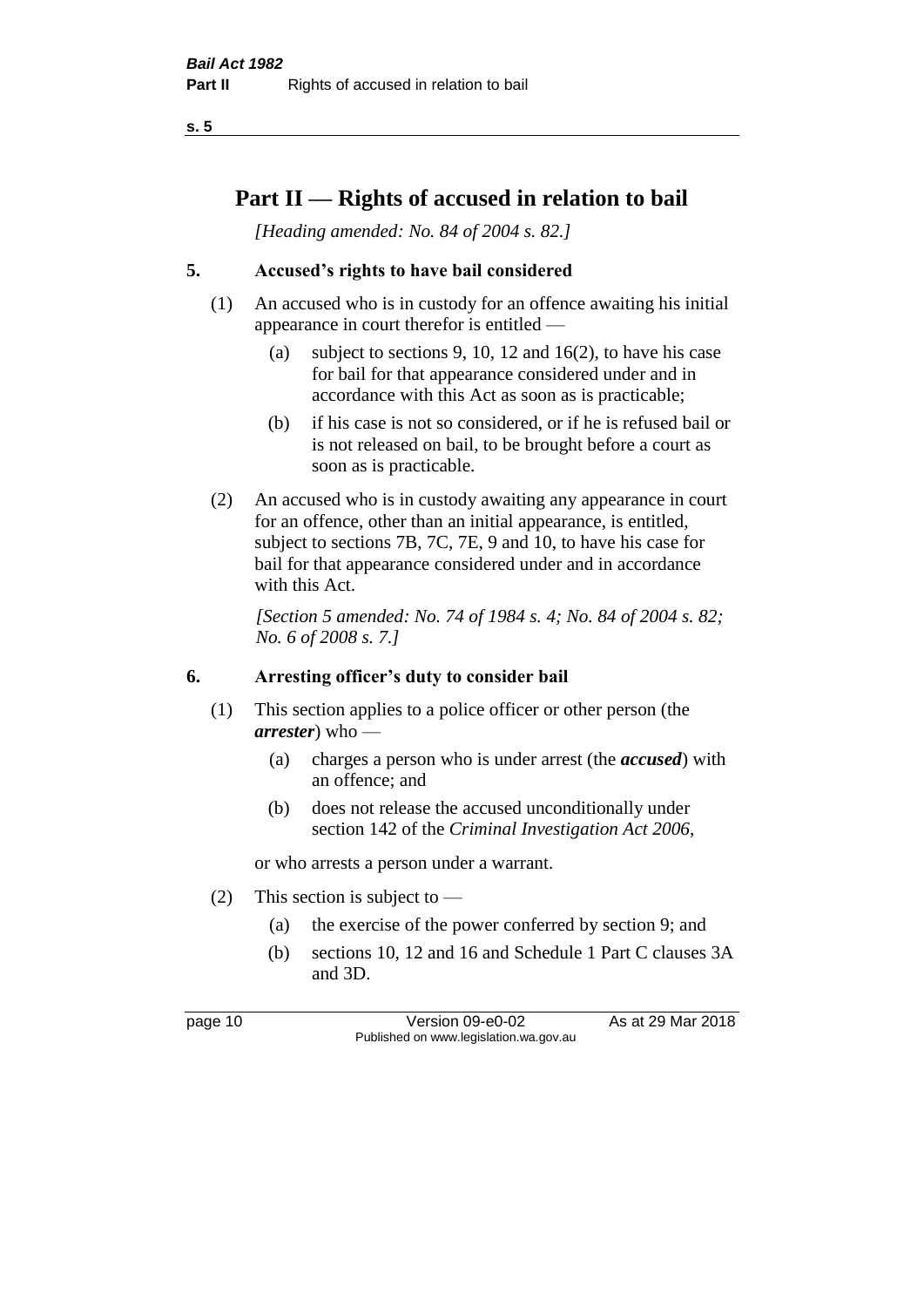- (3) The duties in this section shall be performed whether or not an application for bail is made by or on behalf of the accused.
- (4) As soon as is practicable after the accused is charged, or arrested under a warrant, as the case may be, the arrester shall either —
	- (a) bring the accused or cause the accused to be brought before a court; or
	- (b) perform the other duties of the arrester under this section.
- (5) If the arrester has power to grant the accused bail, the arrester shall consider the accused's case for bail.
- (6) If the arrester does not have power to grant the accused bail, the arrester shall, unless subsection (8), (9) or (10) applies, bring or cause the accused to be brought before an authorised police officer or a justice or, in the case of a child, any authorised officer or a justice, who shall consider the accused's case for bail as soon as is practicable.
- (7) Even if the arrester has power to grant the accused bail, the arrester may, instead of complying with subsection (5), comply with subsection  $(6)$  as if the arrester did not.
- (8) If under section 15 only a judge of the Supreme Court or a judge of the Children's Court has power to grant the accused bail, the arrester shall bring the accused or cause the accused to be brought before a judge of the Supreme Court or a judge of the Children's Court, as the case requires, who shall consider the accused's case for bail as soon as is practicable.
- (9) If under section 16 only a justice has power to grant the accused bail, the arrester shall bring the accused or cause the accused to be brought before a justice, who shall consider the accused's case for bail as soon as is practicable.
- (10) If section 16A applies, the arrester shall bring the accused or cause the accused to be brought before a court or judge referred

As at 29 Mar 2018 Version 09-e0-02 Page 11 Published on www.legislation.wa.gov.au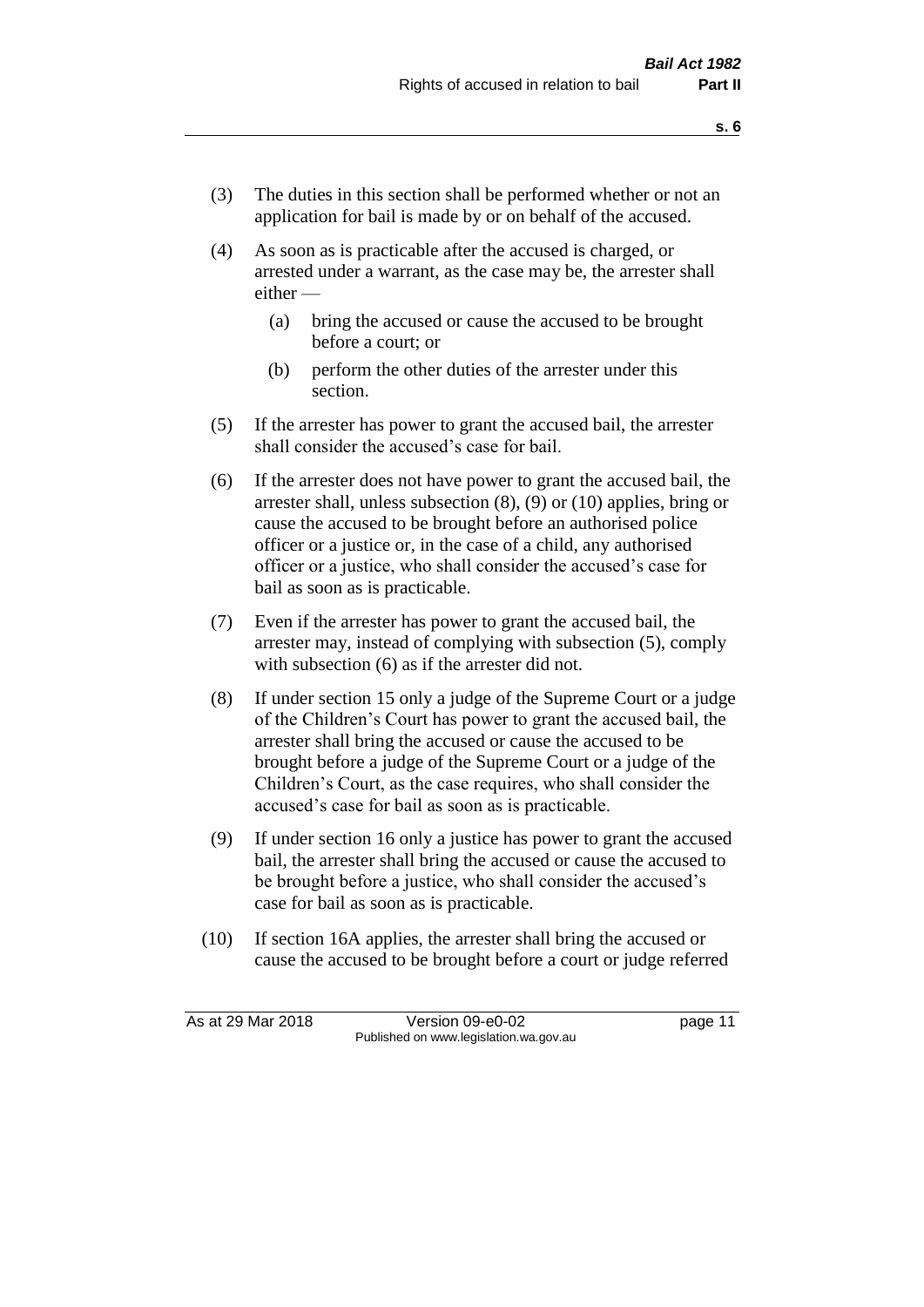**s. 6A**

to in section 16A(1), who shall consider the accused's case for bail as soon as is practicable.

*[Section 6 inserted: No. 59 of 2006 s. 4(1); amended: No. 21 of 2017 s. 4.]* 

# **6A. Officials considering bail may order release without bail**

(1) In this section —

*accused* means an accused who is under arrest, other than pursuant to a warrant;

*released* means released from custody without being required to enter into, or without having entered into, a bail undertaking;

*serious offence* means an indictable offence the penalty specified by a written law for which is or includes imprisonment for 5 years or more or life;

*summary court* means the Magistrates Court or the Children's Court.

- (2) An authorised officer or justice who is considering an accused's case for bail for an initial appearance in a summary court on a charge of an indictable offence that is not a serious offence may order that the accused be served with a summons under the *Criminal Procedure Act 2004*, and released, in respect of the charge unless satisfied —
	- (a) that there are reasonable grounds to suspect the accused would not obey the summons if served with it; or
	- (b) that not releasing the accused is justified under subsection (4) or for any other reason.
- (3) An authorised officer or justice who is considering an accused's case for bail for an initial appearance in a summary court on a charge of a simple offence must order that the accused be served with a court hearing notice under the *Criminal Procedure Act 2004*, and released, in respect of the charge unless satisfied —

page 12 Version 09-e0-02 As at 29 Mar 2018 Published on www.legislation.wa.gov.au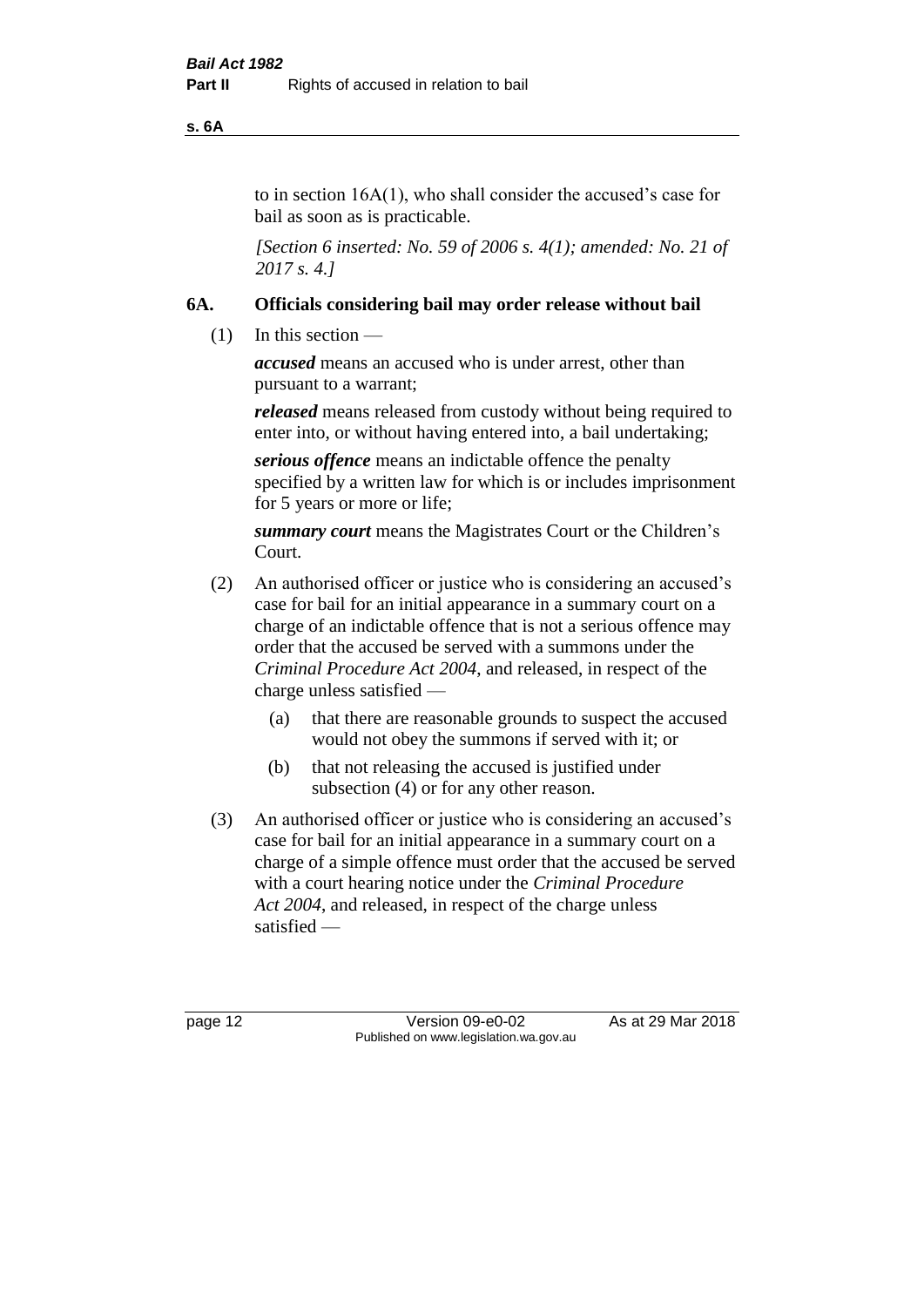- (a) that the presence of the accused when the charge is dealt with is likely to be necessary for any reason or for sentencing purposes; or
- (b) that not releasing the accused is justified under subsection (4) or for any other reason.
- (4) Not releasing an accused is justified if there are reasonable grounds to suspect that if the accused were released —
	- (a) the accused
		- (i) would commit an offence; or
		- (ii) would continue or repeat an offence with which he or she is charged; or
		- (iii) would endanger another person's safety or property; or
		- (iv) would interfere with witnesses or otherwise obstruct the course of justice, whether in relation to the accused or any other person;
		- or
	- (b) the accused's safety would be endangered.
- (5) This section does not affect the operation of section 28 or 30 of the *Criminal Procedure Act 2004*.

*[Section 6A inserted: No. 59 of 2006 s. 5.]* 

#### **7. Unconvicted accused, court to consider bail for**

- (1) Upon and following an accused's initial appearance in court for an offence every judicial officer who may thereafter order his detention or continued detention in custody before conviction for the offence is under a duty, unless section 7B, 7C or 7E applies, to consider the accused's case for bail, whether or not an application for bail is made by the accused or on his behalf.
- *[(2)-(4) deleted]*
	- (5) The operation of this section is subject to the exercise of the powers conferred by sections 7A and 9 and to the provisions of

As at 29 Mar 2018 Version 09-e0-02 Page 13 Published on www.legislation.wa.gov.au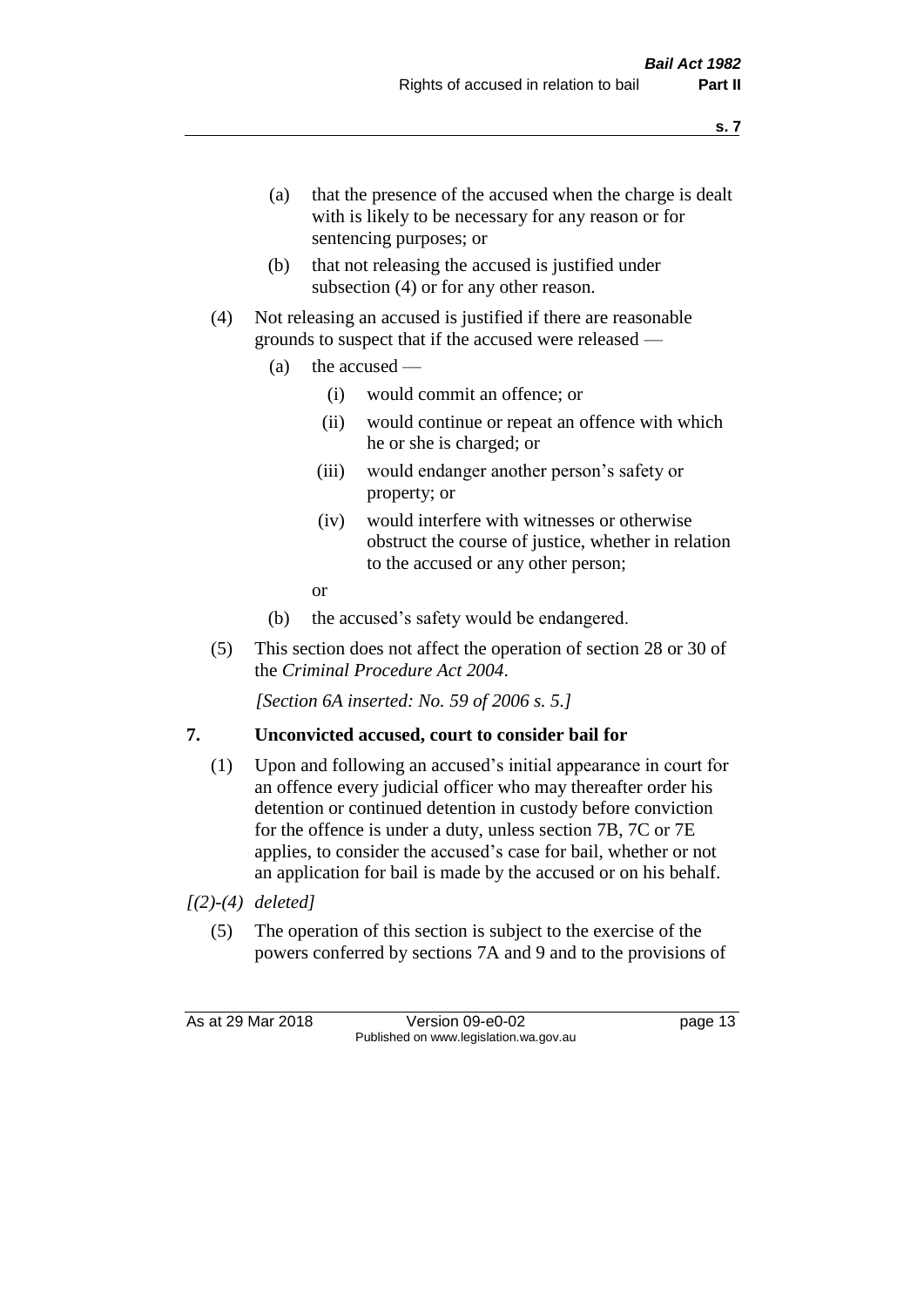**s. 7A**

sections 10, 12 and 16(2) and Schedule 1 Part C clauses 3A and 3D.

*[Section 7 amended: No. 74 of 1984 s. 5; No. 49 of 1988 s. 80; No. 45 of 1993 s. 6; No. 84 of 2004 s. 82; No. 59 of 2006 s. 4(2); No. 6 of 2008 s. 8; No. 21 of 2017 s. 5.]* 

### **7A. Bail may be dispensed with by court**

- (1) A judicial officer referred to in section 7(1) may, instead of discharging the duty imposed by that subsection, dispense with the requirement for bail for an appearance in court for an offence by an accused if the judicial officer —
	- (a) has jurisdiction to do so under section 13A(1); and
	- (b) may properly do so under section 13A(2).
- (2) Where the requirement for bail is dispensed with under this section, the accused has a right to be at liberty until the accused is required to appear before a court for the offence, but subject  $to -$ 
	- (a) section 59A; and
	- (b) any requirement that the accused be in custody for some other offence or reason.

*[Section 7A inserted: No. 6 of 2008 s. 9(1).]*

# **7B. Adult accused of murder**

 $(1)$  In this section —

*judge* means a judge of the Supreme Court.

- (2) This section applies where
	- (a) an accused is in custody for an offence of murder so that under section 15 only a judge has power to grant bail; and
	- (b) the accused is not a child.

page 14 Version 09-e0-02 As at 29 Mar 2018 Published on www.legislation.wa.gov.au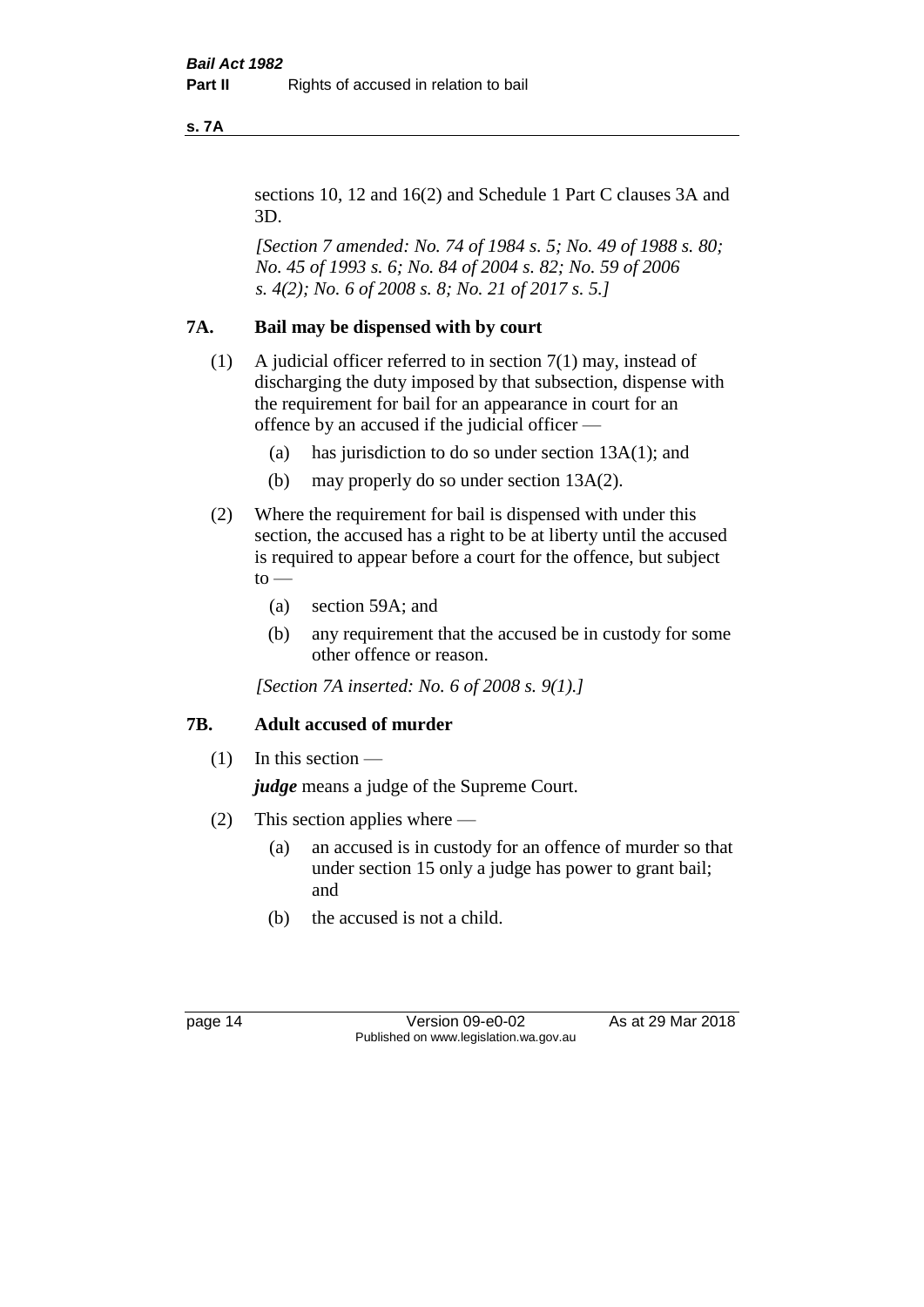- (3) Where this section applies the accused, or a person on the accused's behalf, may make an application to a judge for bail at any time before conviction for the offence.
- (4) Upon an accused's initial appearance in court for an offence of murder, the judicial officer who may order the accused's detention in custody is under a duty to inform the accused of the right conferred by subsection (3).
- $(5)$  Where
	- (a) an accused's case for bail has been considered by a judge on an application under subsection (3); and
	- (b) bail has been refused,

the accused's case for bail shall not be considered on any subsequent occasion in the same case when the accused's continued detention may be ordered unless subsection (6) applies.

- (6) The accused's case for bail shall again be considered by a judge if the accused, or a person on the accused's behalf, applies to a judge and satisfies the judge that —
	- (a) new facts have been discovered, new circumstances have arisen or the circumstances have changed since bail was refused; or
	- (b) the accused failed to adequately present the accused's case for bail on the previous occasion.
- $(7)$  Where
	- (a) an accused's case for bail has been considered by a judge on an application under subsection (3); and
	- (b) bail has been granted,

on any subsequent appearance in the same case a judicial officer may order, notwithstanding section 15, that bail is to continue on the same terms and conditions.

As at 29 Mar 2018 Version 09-e0-02 Page 15 Published on www.legislation.wa.gov.au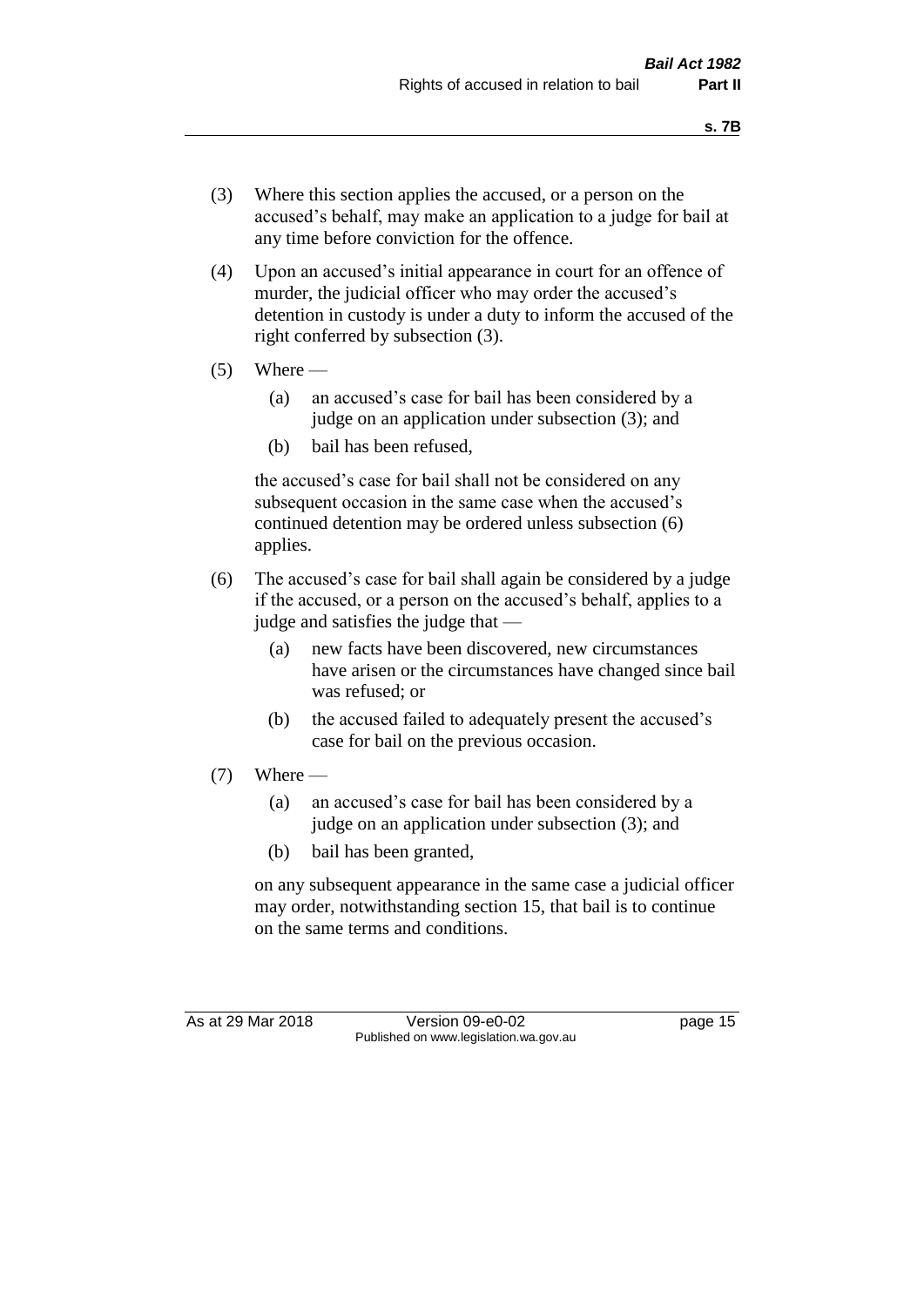#### **s. 7C**

(8) The accused is to be taken before a judge for the purposes of an application under this section only if the judge so orders.

*[Section 7B inserted: No. 6 of 2008 s. 9(1); amended: No. 29 of 2008 s. 24(2) and (3).]*

### **7C. Child accused of murder**

- (1) This section applies where a child accused is in custody for an offence of murder so that under section 15 only a judge of the Children's Court has power to grant bail.
- (2) Where this section applies, the judicial officer referred to in section 7(1) other than a judge of the Children's Court, shall, whether or not an application for bail is made by the accused or on the accused's behalf, cause the accused to be taken as soon as is practicable before a judge of the Children's Court for the purpose of having the accused's case for bail considered by the judge.
- (3) Notwithstanding subsection (2), where
	- (a) the duty described in that subsection has been discharged once in relation to a child accused's case for bail; and
	- (b) bail has on that occasion been refused by a judge of the Children's Court,

the accused's case for bail need not be considered on any subsequent occasion in the same case when the accused's continued detention may be ordered unless subsection (4) applies.

- (4) On a subsequent occasion the accused may apply to the judicial officer who may order the accused's continued detention for a reconsideration of the accused's case for bail on the ground that —
	- (a) new facts have been discovered, new circumstances have arisen or the circumstances have changed since bail was refused on the occasion mentioned in subsection (3); or

page 16 Version 09-e0-02 As at 29 Mar 2018 Published on www.legislation.wa.gov.au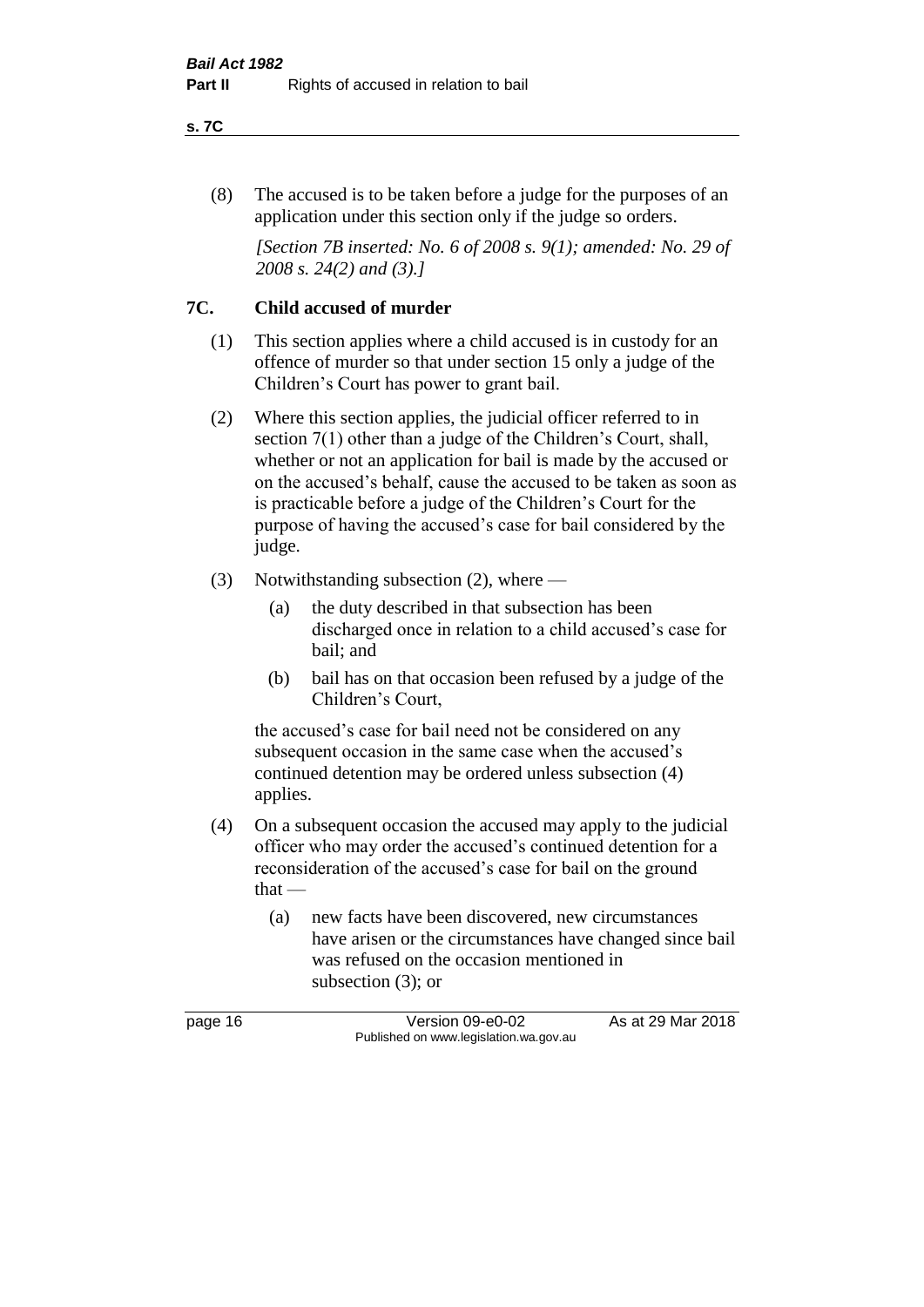- (b) the accused failed to adequately present the accused's case for bail on that occasion.
- (5) If the judicial officer is satisfied as to one or more of those grounds the judicial officer shall cause the accused to be taken as soon as is practicable before a judge of the Children's Court for the purpose of having the accused's case for bail considered by the judge.

*[Section 7C inserted: No. 6 of 2008 s. 9(1); amended: No. 29 of 2008 s. 24(4).]*

# **7D. Bail after initial decision by court, court's duty as to**

- (1) Notwithstanding section 7(1), after
	- (a) the duty described in that subsection has been discharged once in relation to an accused's case for bail; or
	- (b) a judge of the Children's Court has considered the case under section 15,

it is sufficient on any subsequent consideration of bail in the same case for a judicial officer, including a judge of the Children's Court acting under section 15, to make inquiry of the accused in terms of subsection (2).

- (2) The inquiry to be so made is
	- (a) whether any new fact has been discovered or new circumstance has arisen, or whether the circumstances have changed, since bail was previously granted or refused; and
	- (b) whether the accused considers that the accused failed to adequately present the accused's case for bail on a previous occasion.
- (3) Unless the judicial officer is satisfied that there is any reason of the kind mentioned in subsection (2) for not doing so, the judicial officer may adopt the decision previously made in the

As at 29 Mar 2018 Version 09-e0-02 Page 17 Published on www.legislation.wa.gov.au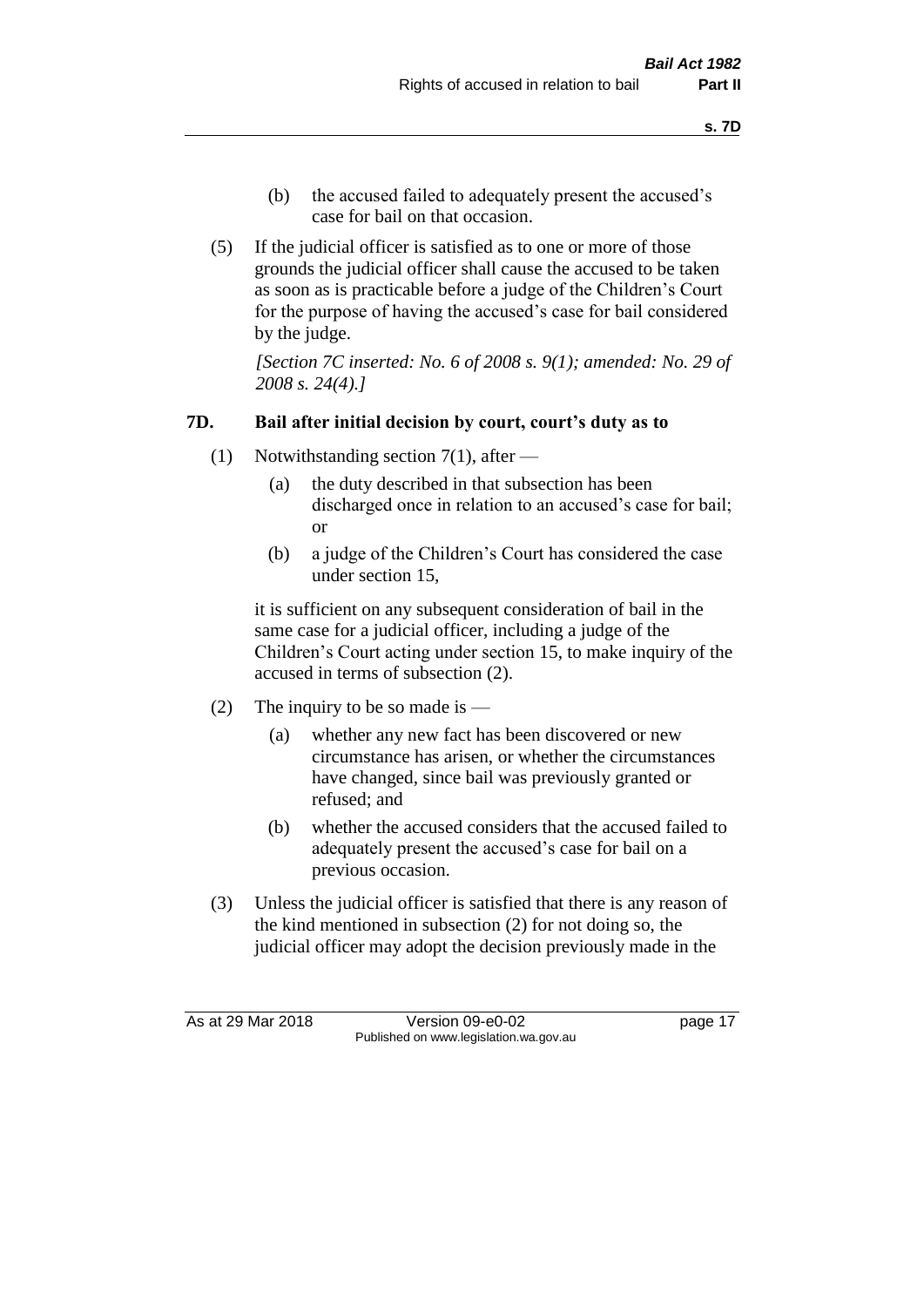#### **s. 7E**

case, but with power to make such variations of the terms and conditions of bail as the judicial officer thinks fit.

*[Section 7D inserted: No. 6 of 2008 s. 9(1).]*

# **7E. Bail refused for trial, court's duty during trial**

- $(1)$  Where
	- (a) an accused has been refused bail for the accused's appearance for trial for an offence; and
	- (b) the trial extends beyond one day,

a judicial officer referred to in section 7(1) need not comply with that subsection unless the accused, or a person on the accused's behalf, applies for bail.

(2) In subsection  $(1)$  —

*trial* means that part of proceedings for an offence when evidence is being received by the court in respect of the offence and also extends to any time when —

- (a) legal argument is being heard; or
- (b) a judicial officer or a jury is deliberating.

*[Section 7E inserted: No. 6 of 2008 s. 9(1).]*

# **7F. Appeal from court of summary jurisdiction, bail in case of**

- (1) If a person is in custody and an appeal has been commenced under the *Criminal Appeals Act 2004* Part 2 in connection with the decision by virtue of which the person is in custody, the person may apply for bail —
	- (a) if the appeal is to be heard and determined by the Court of Appeal or if an application has been made to the Court of Appeal for leave to appeal to the Court of Appeal — to a judge of appeal; or
	- (b) in any other case to a judge of the Supreme Court.
- (2) Bail shall not be granted to an applicant for bail under subsection (1) unless —

page 18 Version 09-e0-02 As at 29 Mar 2018 Published on www.legislation.wa.gov.au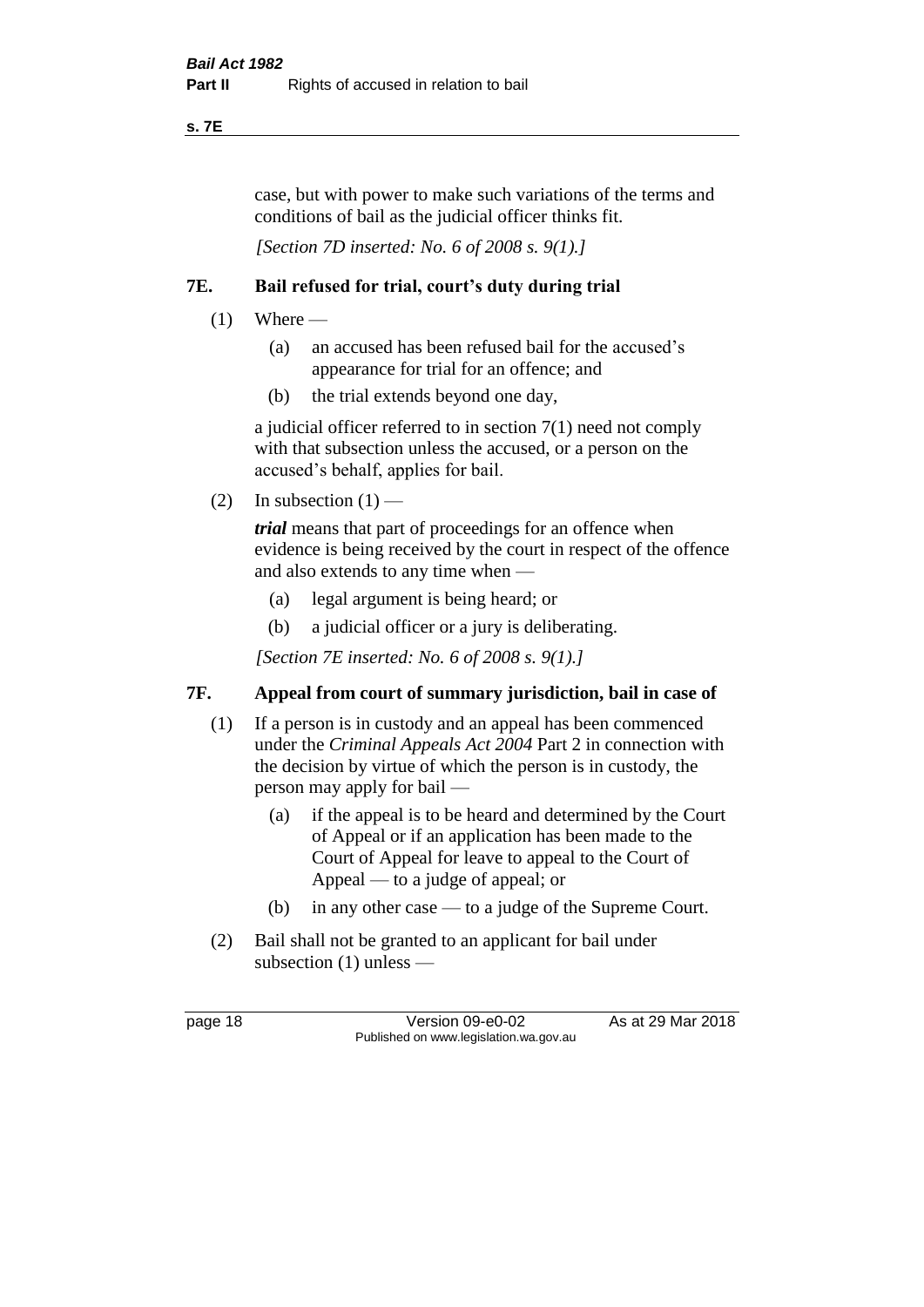- **s. 8**
- (a) the applicant has given notice of the application for bail  $\mathrm{to}$  —
	- (i) the Director of Public Prosecutions; or
	- (ii) the State Solicitor,

as the case may require; and

(b) that official has been given an opportunity to be heard on the application.

*[Section 7F inserted: No. 6 of 2008 s. 9(1).]*

# **8. Accused to be given information, approved forms etc.**

- (1) Subject to subsection (4), a judicial officer or authorised officer who is called upon to consider an accused's case for bail, on the first occasion when it arises in relation to an offence or group of offences for which an accused is required to appear, shall ensure that the accused is, or has been, given —
	- (a) such information in writing as to the effect of this Act as is prescribed for the purposes of this paragraph; and
	- (b) an approved form for completion, designed to disclose to the judicial officer or authorised officer all information relevant to the decision; and
	- (c) where the accused is unable or insufficiently able, to read, speak or write English, such assistance as he may reasonably require in order to have communicated to him the information mentioned in paragraph (a) and complete the form referred to in paragraph (b).
- (2) After an accused case for bail has been considered once, a judicial officer or authorised officer on any subsequent consideration of bail in the same case shall —
	- (a) comply with subsection  $(1)(a)$ ; and

As at 29 Mar 2018 Version 09-e0-02 Page 19 Published on www.legislation.wa.gov.au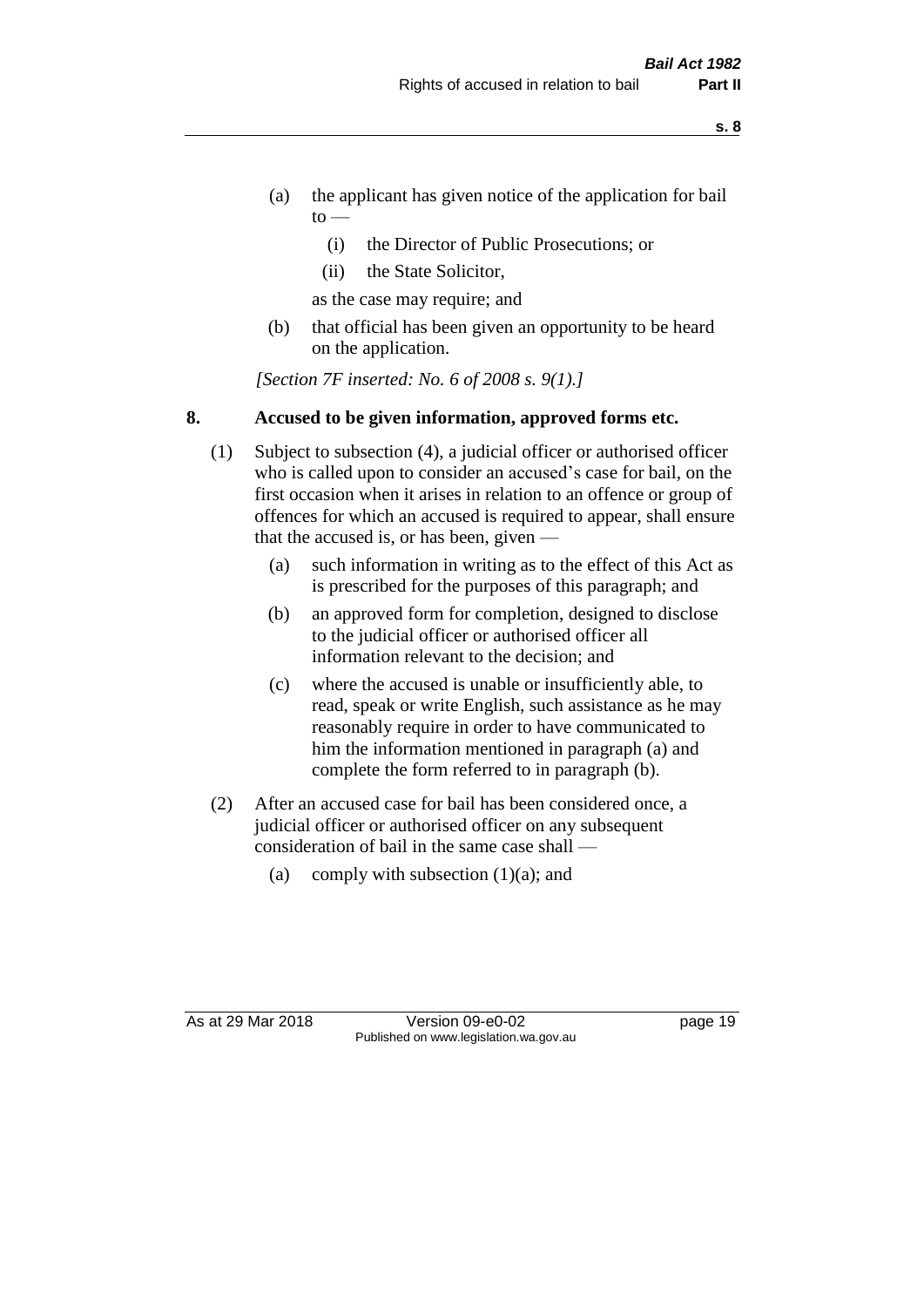(b) either comply with subsection  $(1)(b)$  or obtain the form previously completed for the purposes of that paragraph, if any, and ensure that —

- (i) the form is revised in order to show any changes which he is informed have occurred since it was completed; and
- (ii) any assistance, of the kind referred to in subsection  $(1)(c)$  is given to the accused for the purpose of completing or revising the form, as the case may be.
- (3) Nothing in this section shall be read as limiting section 23.
- (3a) Notwithstanding subsection  $(1)(a)$  or  $(2)(a)$  a judicial officer or authorised officer need not comply with that paragraph if it appears to him that the accused's case for bail is such that bail is likely to be granted to him in accordance with this Act; but if it subsequently appears to him that bail will not be granted or that the accused is dissatisfied with any condition imposed on the grant of bail he shall then comply with that paragraph.
- (4) Notwithstanding subsection (1)(b) or (2)(b), a judicial officer or an authorised officer may dispense with completion or revision of the form referred to in those paragraphs if it appears to him  $that -$ 
	- (a) the accused's case for bail is such that bail is likely to be granted to him in accordance with this Act; and
	- (b) the information in the possession of the judicial officer or authorised officer is sufficient for his consideration of the case.
- (5) Where a person has applied for bail for an appeal as mentioned in section 7F(1), this section applies as if the consideration of bail for the appeal were a first consideration of bail for an offence.

page 20 Version 09-e0-02 As at 29 Mar 2018 Published on www.legislation.wa.gov.au

**s. 8**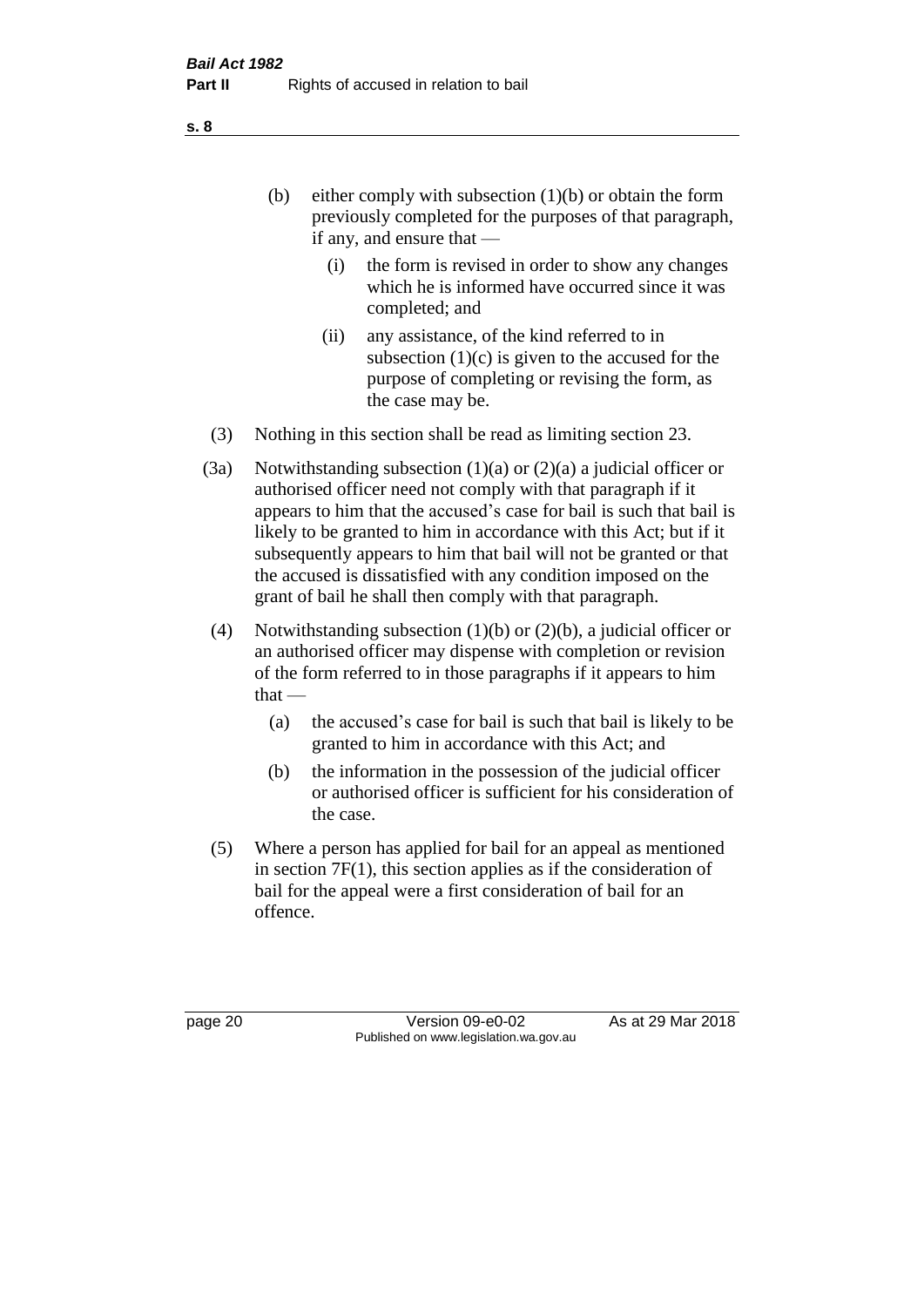**s. 9**

*[Section 8 amended: No. 74 of 1984 s. 6; No. 15 of 1988 s. 6; No. 33 of 1989 s. 18; No. 84 of 2004 s. 82; No. 6 of 2008 s. 9(2) and 43(1).]* 

### **9. Bail decision may be deferred until more information obtained**

- (1) Subject to section 26(2) of the *Young Offenders Act 1994*, a judicial officer or authorised officer who is called upon to consider a case for bail may defer consideration of the case for a period not exceeding 30 days if he thinks it is necessary —
	- (a) to obtain more information for the purpose of making a decision in accordance with this Act; or
	- (b) to take any step authorised by section  $24(1)$  or  $24A(1)$ or (2).
- (2) Nothing in this section shall be taken to limit the right of an accused to be brought before a court as soon as is practicable if he is not released on bail.

*[Section 9 amended: No. 57 of 1997 s. 21(2); No. 84 of 2004 s. 82; No. 6 of 2008 s. 10(1).]*

#### **10. Sections 5, 6 and 7 do not apply if accused imprisoned for other cause**

Notwithstanding sections 5, 6 and 7, the rights conferred on an accused and the duties imposed on police officers, authorised officers and judicial officers by those sections in respect of an appearance in court for an offence do not arise where —

- (a) the accused is in custody for some other offence or reason (including the non-payment of a sum of money); and
- (b) the police officer, authorised officer or judicial officer is satisfied that the accused is likely to remain in custody for that other offence or reason until or beyond the time for the appearance for the first-mentioned offence.

*[Section 10 amended: No. 84 of 2004 s. 82.]*

As at 29 Mar 2018 **Version 09-e0-02** page 21 Published on www.legislation.wa.gov.au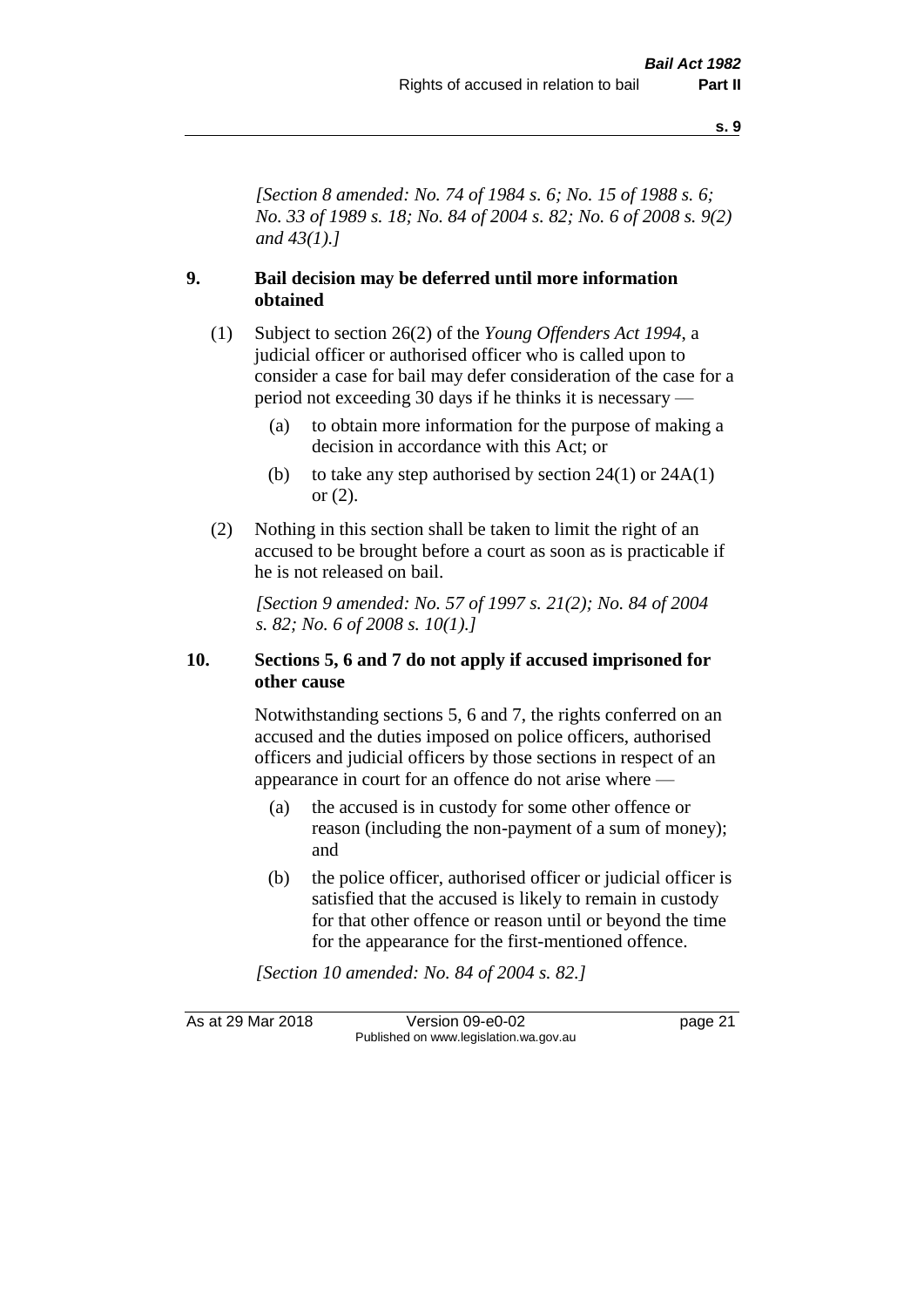**s. 11**

#### **11. Accused's rights following grant of bail**

- $(1)$  When
	- (a) bail has been granted to an accused for an appearance in court; and
	- (b) all conditions which are to be complied with before the release of the accused have been complied with; and
	- (c) he has entered into a bail undertaking for that appearance or his bail undertaking is deemed to be amended under section 31(3),

the accused has a right to be at liberty until he is required to appear, or to next appear, before a court, but subject to —

- (d) any requirement that he be in custody for some other reason; and
- (e) the exercise of the powers in sections 14(3), 17A, 46, 50F, 54 and 55; and
- (f) the limitation mentioned in section 12.
- (2) Where the accused is in custody in a lock-up, court custody centre or prison, the right conferred by subsection (1) is also subject to the person in charge of the lock-up, court custody centre or prison either —
	- (a) signing a certificate under subsection (3); or
	- (b) receiving notice that a certificate has been signed by another person under that subsection.
- (3) After an accused becomes entitled to be at liberty as provided in subsection (1), a person referred to in section 29 may sign a certificate to that effect in the prescribed form.
- (4) The person in charge of a lock-up, court custody centre or prison in which the accused is in custody shall release the accused from custody as soon as is practicable after —
	- (a) the person in charge signs the certificate; or

page 22 Version 09-e0-02 As at 29 Mar 2018 Published on www.legislation.wa.gov.au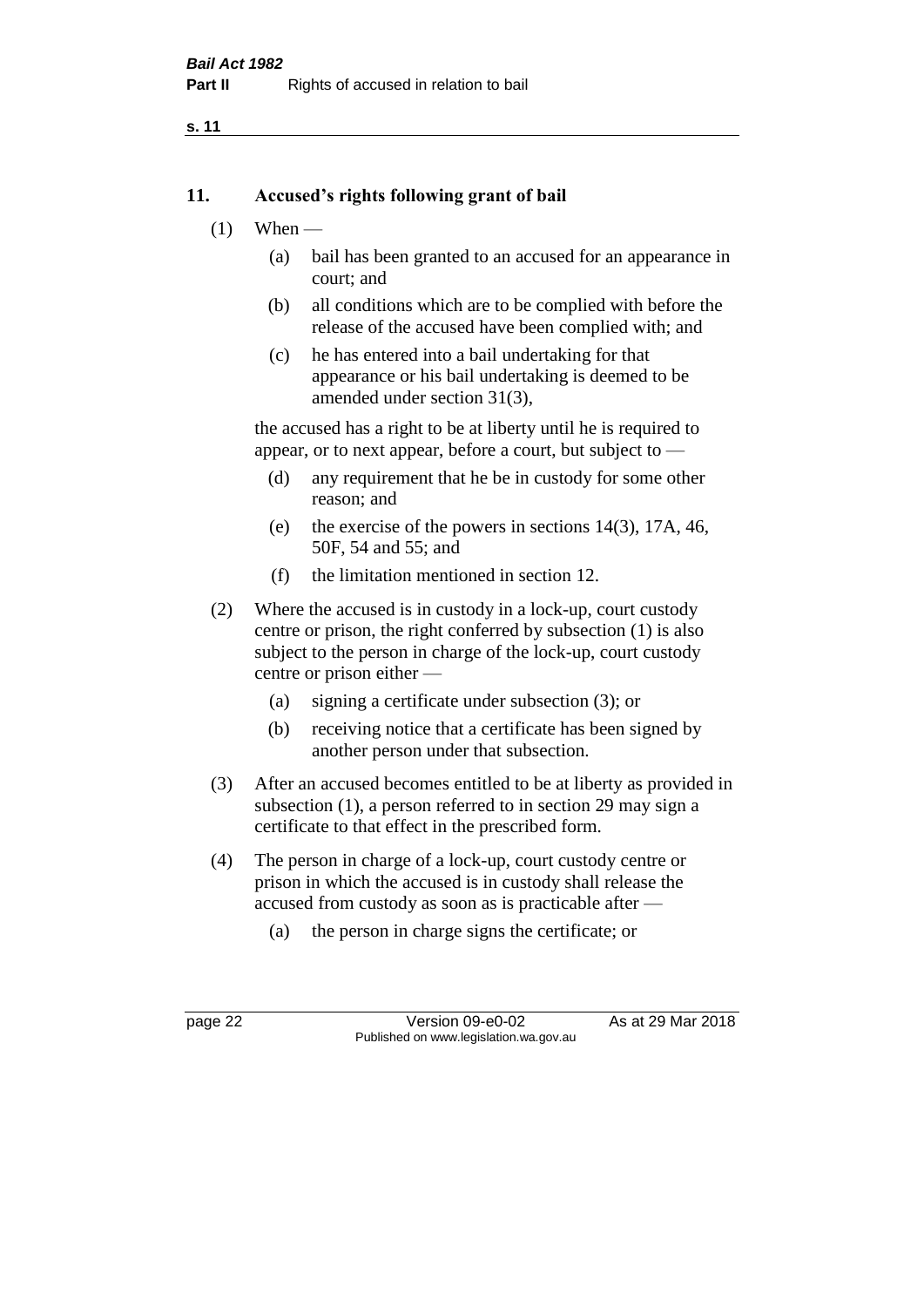(b) if the certificate is signed by a person other than the person in charge, the person in charge receives notice as described in subsection (2)(b).

*[Section 11 amended: No. 74 of 1984 s. 7; No. 15 of 1988 s. 7; No. 49 of 1988 s. 81; No. 45 of 1993 s. 7; No. 47 of 1999 s. 8; No. 59 of 2004 s. 141; No. 84 of 2004 s. 82; No. 6 of 2008 s. 11(1) and (2).]* 

#### **12. Rights in s. 7A(2) and 11, limitations on**

The right of an accused to have his case for bail considered as soon as is practicable, his right to be at liberty as mentioned in sections 7A(2) and 11(1), and the corresponding duties created by this Part, are limited so far as is reasonably necessary for the exercise or performance by a person of any statutory power or function vested in him which requires or permits the continued custody of the accused, including the exercise of the powers set out in Part 12 of the *Criminal Investigation Act 2006* and Parts 6 and 7 of the *Criminal Investigation (Identifying People) Act 2002*.

*[Section 12 amended: No. 6 of 2002 Sch. 2 cl. 1; No. 84 of 2004 s. 82; No. 59 of 2006 s. 6; No. 6 of 2008 s. 12.]*

As at 29 Mar 2018 Version 09-e0-02 Page 23 Published on www.legislation.wa.gov.au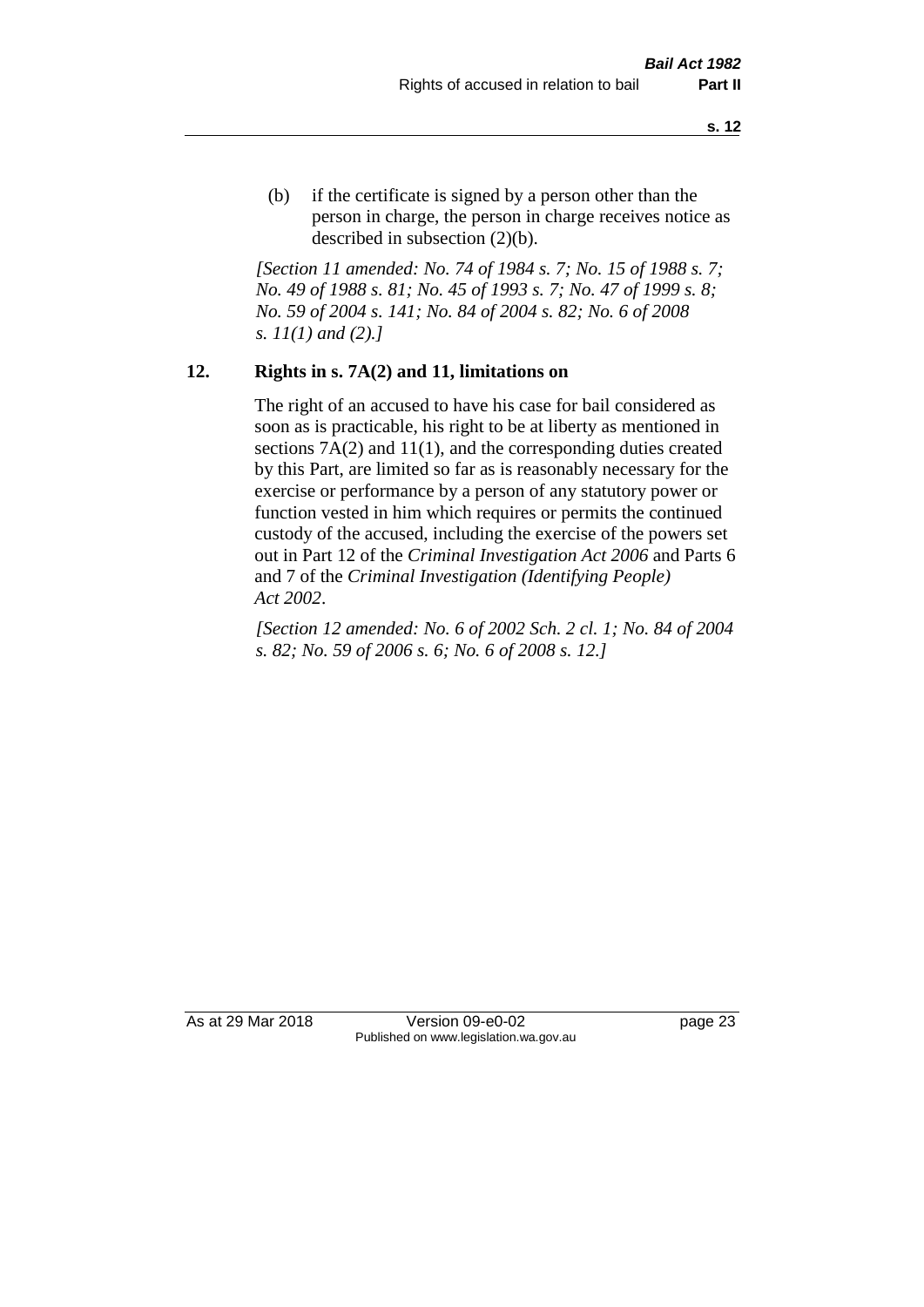**s. 13**

# **Part III — Jurisdiction relating to bail**

*[Heading inserted: No. 6 of 2008 s. 13.]*

### **13. Jurisdiction to grant bail, who has and exercise of (Sch. 1)**

- (1) Jurisdiction to grant bail for any appearance described in the first column of Part A of Schedule 1 is vested in the judicial officer or authorised officer specified in the second column of that Part opposite thereto and shall be exercised subject to and in accordance with this Part and the further provisions in Parts B, C and D of Schedule 1.
- (2) A home detention condition shall not be imposed as a condition of bail except by a judicial officer.

*[Section 13 amended: No. 61 of 1990 s. 5; No. 45 of 1993 s. 12.]* 

#### **13A. Jurisdiction in s. 7A to dispense with bail, who has and exercise of**

- (1) Jurisdiction to dispense with the requirement for bail under section 7A for any appearance described in the first column of Schedule 1 Part A clause 2 or 3 is vested, subject to Schedule 1 Part B, in the judicial officer specified in the second column of that clause opposite that description, but Schedule 1 Part A clause 7 does not apply for the purposes of this subsection.
- (2) The jurisdiction referred to in subsection (1) is exercisable  $only$ —
	- (a) in respect of an appearance in court before conviction for an offence; and
	- (b) if it appears to the judicial officer that bail would be granted in accordance with Schedule 1 Part C clause 1 or 2 but that in the circumstances the completion of bail papers is an unnecessary imposition.
- (3) Where a judicial officer dispenses with the requirement for bail for an appearance by an accused the registrar of the court shall,

page 24 Version 09-e0-02 As at 29 Mar 2018 Published on www.legislation.wa.gov.au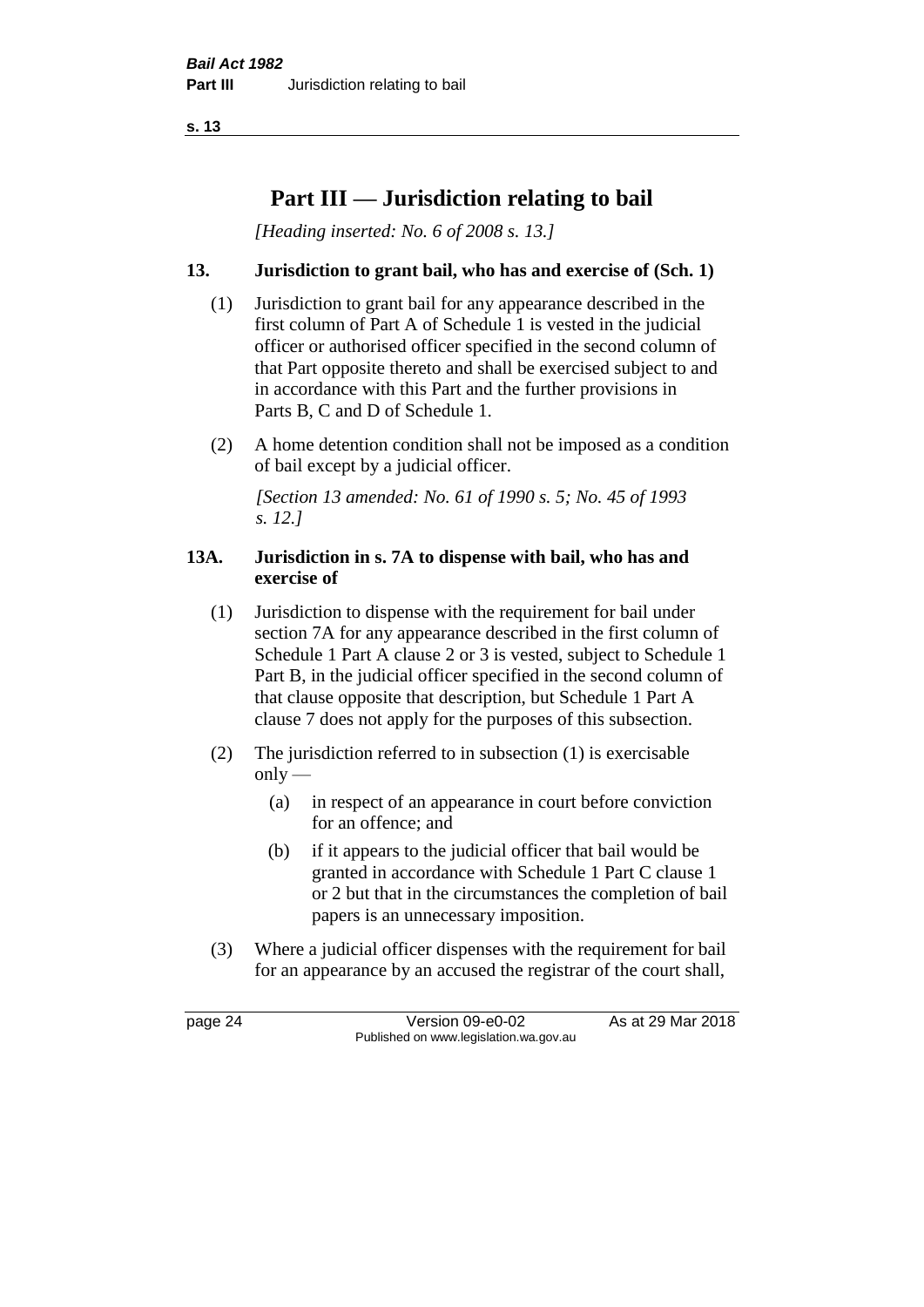in accordance with section 13B, give written notice to the accused of the time and place for the appearance.

*[Section 13A inserted: No. 6 of 2008 s. 14.]*

#### **13B. Notices under s. 13A(3), service and proof of**

- (1) A written notice to an accused under section  $13A(3)$  shall be
	- (a) given to the accused personally; or
	- (b) sent to the accused by post to the accused's address appearing in the records of the court; or
	- (c) in urgent cases or with the accused's consent, provided to the accused by electronic means in accordance with the regulations.
- (2) A person who gives, sends or provides a notice in accordance with subsection (1) shall endorse on a file copy of the notice a certificate showing —
	- (a) that the person has done so; and
	- (b) the time of doing so.
- (3) If a notice is sent by post under subsection  $(1)(b)$ , the notice is to be presumed, unless the contrary is shown, to have been received at the time when, in the ordinary course of events, it would have been delivered.
- (4) In any proceedings
	- (a) a document purporting to be a copy of a notice referred to in subsection (1) is evidence of the terms of the notice; and
	- (b) an endorsement on a copy of a notice referred to in subsection (2) purporting to be a certificate referred to in that subsection is evidence of the matters appearing in the certificate without proof of the signature of the person who made the endorsement.

*[Section 13B inserted: No. 6 of 2008 s. 14; amended: No. 20 of 2013 s. 25.]*

As at 29 Mar 2018 Version 09-e0-02 Page 25 Published on www.legislation.wa.gov.au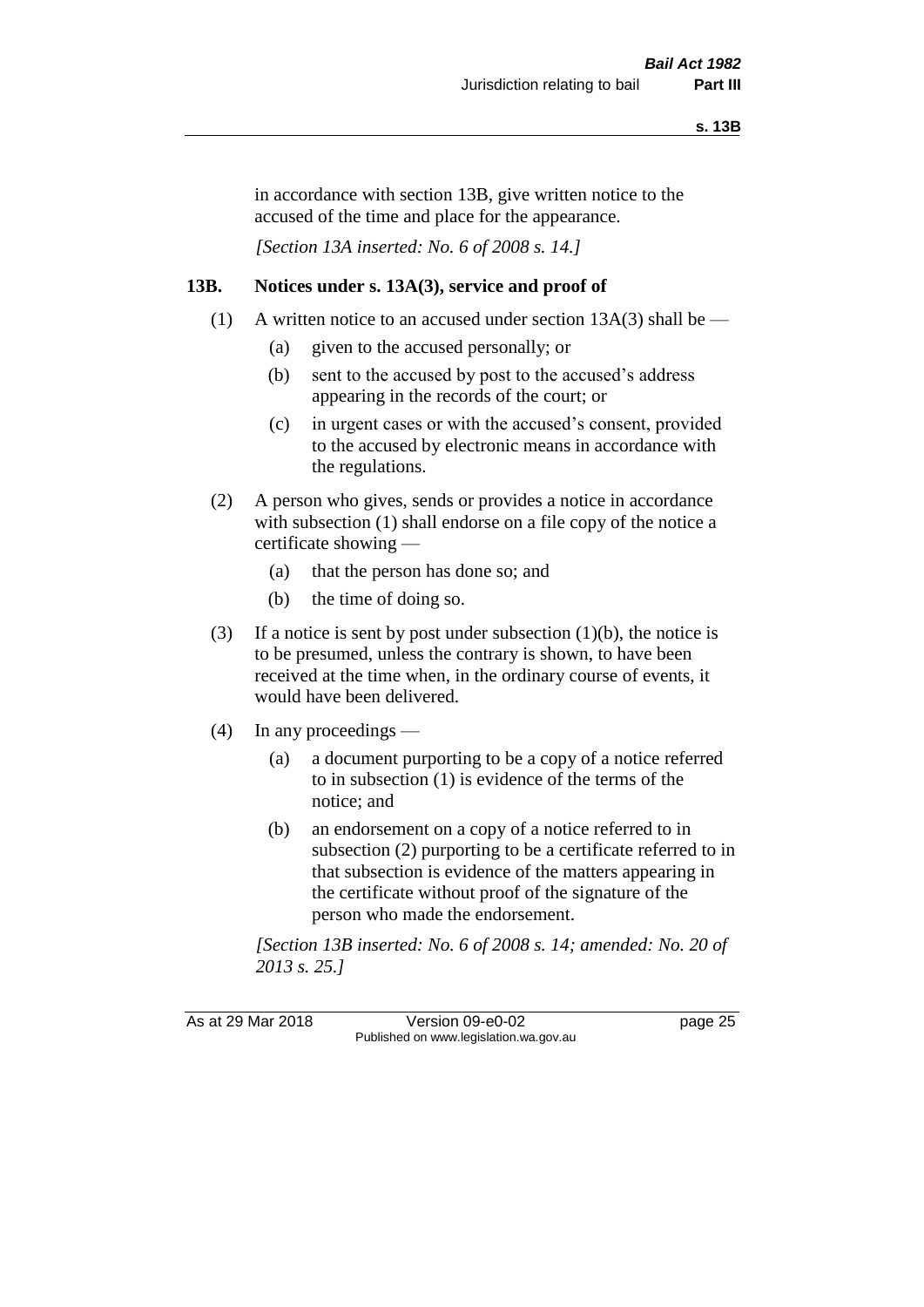**s. 14**

### **14. Judges, jurisdiction of**

- (1) A judge may, in accordance with this Act
	- (a) exercise a power to grant bail which is conferred upon any other judicial officer or any authorised officer by this Act; and
	- (b) revoke or vary any bail previously granted by any other such officer; and
	- (c) under section 7A dispense with the requirement for bail or revoke an existing dispensation.
- (2) Subject to subsection (2a), the jurisdiction of a judge under subsection (1) in respect of an appearance by an accused may be invoked by application made by either the prosecutor or the accused, and whether or not any other judicial officer has —
	- (a) previously granted, refused or dispensed with bail; or
	- (b) exercised any power conferred on him by section 55,

in respect of that appearance.

- (2a) After the jurisdiction under subsection (1) has been invoked once by an accused in relation to an offence or group of offences for which he is required to appear, it may not be further invoked by that accused in relation to that offence or group of offences unless the accused satisfies a judge that —
	- (a) new facts have been discovered, new circumstances have arisen or the circumstances have changed since the occasion when the jurisdiction was invoked; or
	- (b) he failed to adequately present his case for bail on that occasion.
- (3) Where under subsection (1) a judge
	- (a) revokes the bail of an accused who is at liberty, he may order that the accused be returned to custody to await the appearance for which the bail was granted;

page 26 Version 09-e0-02 As at 29 Mar 2018 Published on www.legislation.wa.gov.au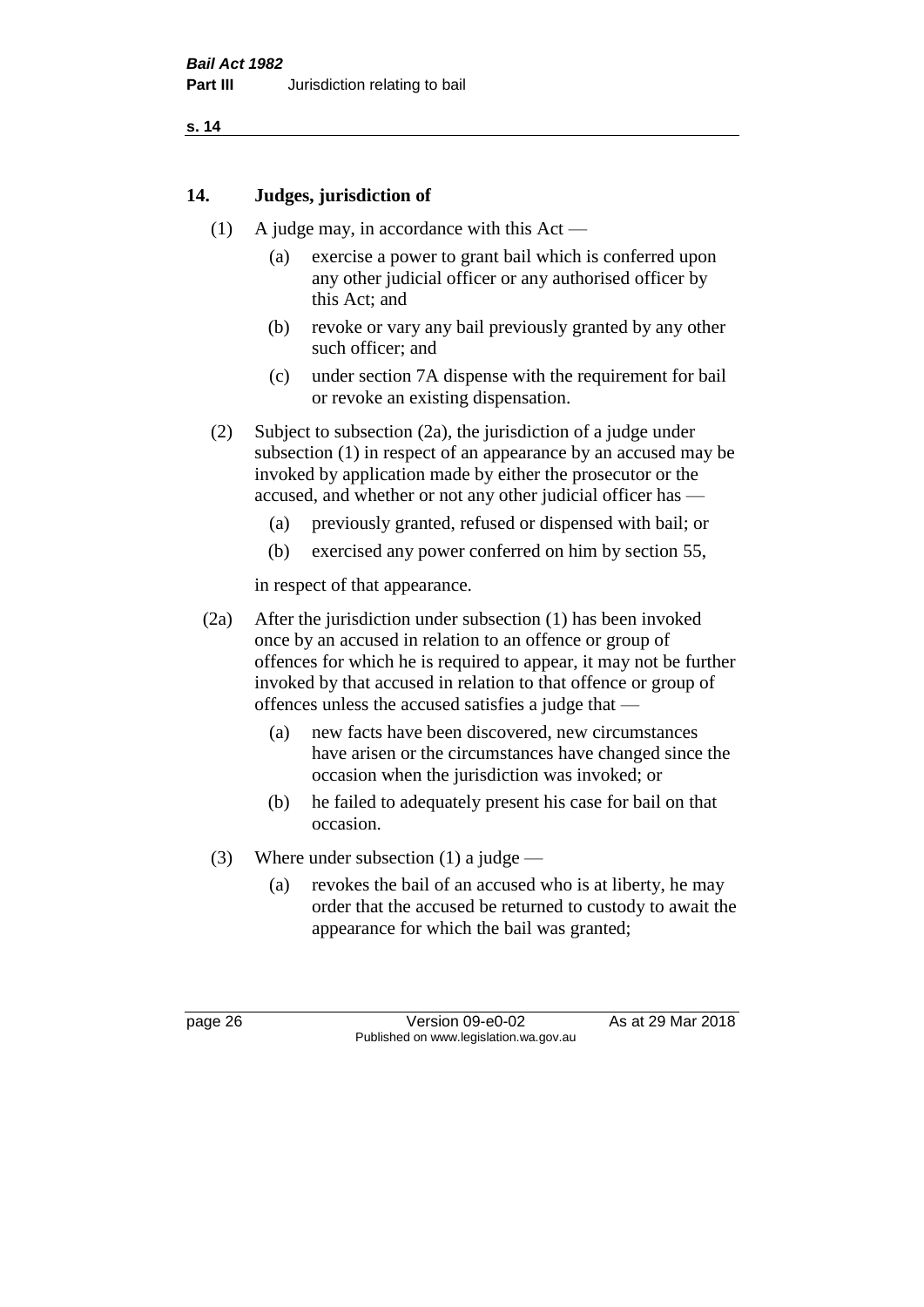and the judge may issue any warrant which may be necessary to carry such an order into effect.

- (4) In this section
	- (a) references to a judge are references
		- (i) in the case of a child charged with an offence before the Children's Court, to a judge of that Court; and
		- (ii) in the case of an accused committed for trial or sentence to the District Court, to a judge of that Court; and
		- (iii) in any other case, to a judge of the Supreme Court;
		- and
	- (b) references to any other judicial officer
		- (i) in relation to the exercise of powers under this section by a judge, are references to any judicial officer whose jurisdiction is inferior to that of the judge; but
		- (ii) in relation to the exercise of powers under this section by a judge of the Supreme Court, do not include a judge of the Children's Court or a judge of the District Court.

*[Section 14 amended: No. 74 of 1984 s. 8; No. 49 of 1988 s. 82; No. 84 of 2004 s. 82; No. 6 of 2008 s. 15(1)-(4).]* 

## **15. Accused charged with murder, jurisdiction as to bail for**

- (1) Where an accused is in custody for murder, the power to grant bail shall be exercised only by a judge of the Supreme Court, or in the case of an accused who is a child by a judge of the Children's Court, except —
	- (a) where section  $31(2)(d)$  applies; or

As at 29 Mar 2018 Version 09-e0-02 Page 27 Published on www.legislation.wa.gov.au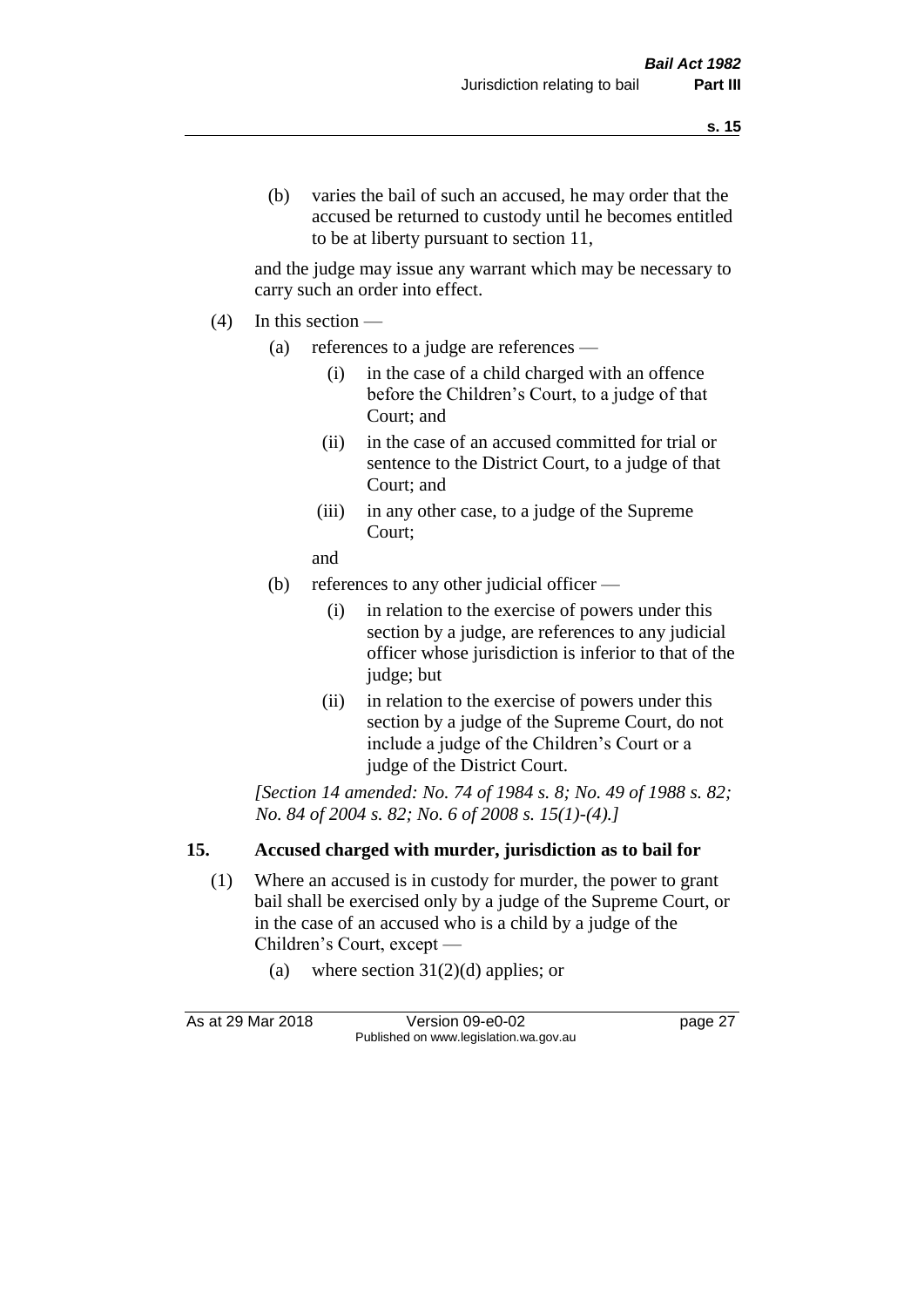**s. 15A**

- (b) to the extent that the Court of Appeal exercises its powers under Part A of Schedule 1.
- *[(2) deleted]*

*[Section 15 amended: No. 52 of 1984 s. 35; No. 74 of 1984 s. 9; No. 49 of 1988 s. 83; No. 70 of 1988 s. 45; No. 45 of 1993 s. 12; No. 45 of 2004 s. 28(4); No. 84 of 2004 s. 82; No. 29 of 2008 s. 24(5).]* 

#### **15A. Appeal against judge's decision on bail, commencment and conduct**

 $(1)$  In this section —

*bail decision* means a decision —

- (a) to grant or refuse bail; or
- (b) to vary or revoke bail; or
- (c) to dispense with the requirement for bail; or
- (d) to impose any condition on a grant of bail,

and includes a decision under section 55 or 59A(4).

- (2) The prosecutor or the accused may appeal to the Court of Appeal against a bail decision of —
	- (a) a judge of the Children's Court; or
	- (b) a judge of the District Court; or
	- (c) a judge of the Supreme Court.
- (3) The leave of the Court of Appeal is required for each ground of appeal in an appeal under this section.
- (4) The *Criminal Appeals Act 2004* section 27(2), (3) and (4) apply, with necessary modifications, as if an appeal under this section were an appeal under Part 3 of that Act.
- (5) An appeal under this section shall be commenced and conducted in accordance with this section, section 15B and rules of court made by the Supreme Court.

page 28 Version 09-e0-02 As at 29 Mar 2018 Published on www.legislation.wa.gov.au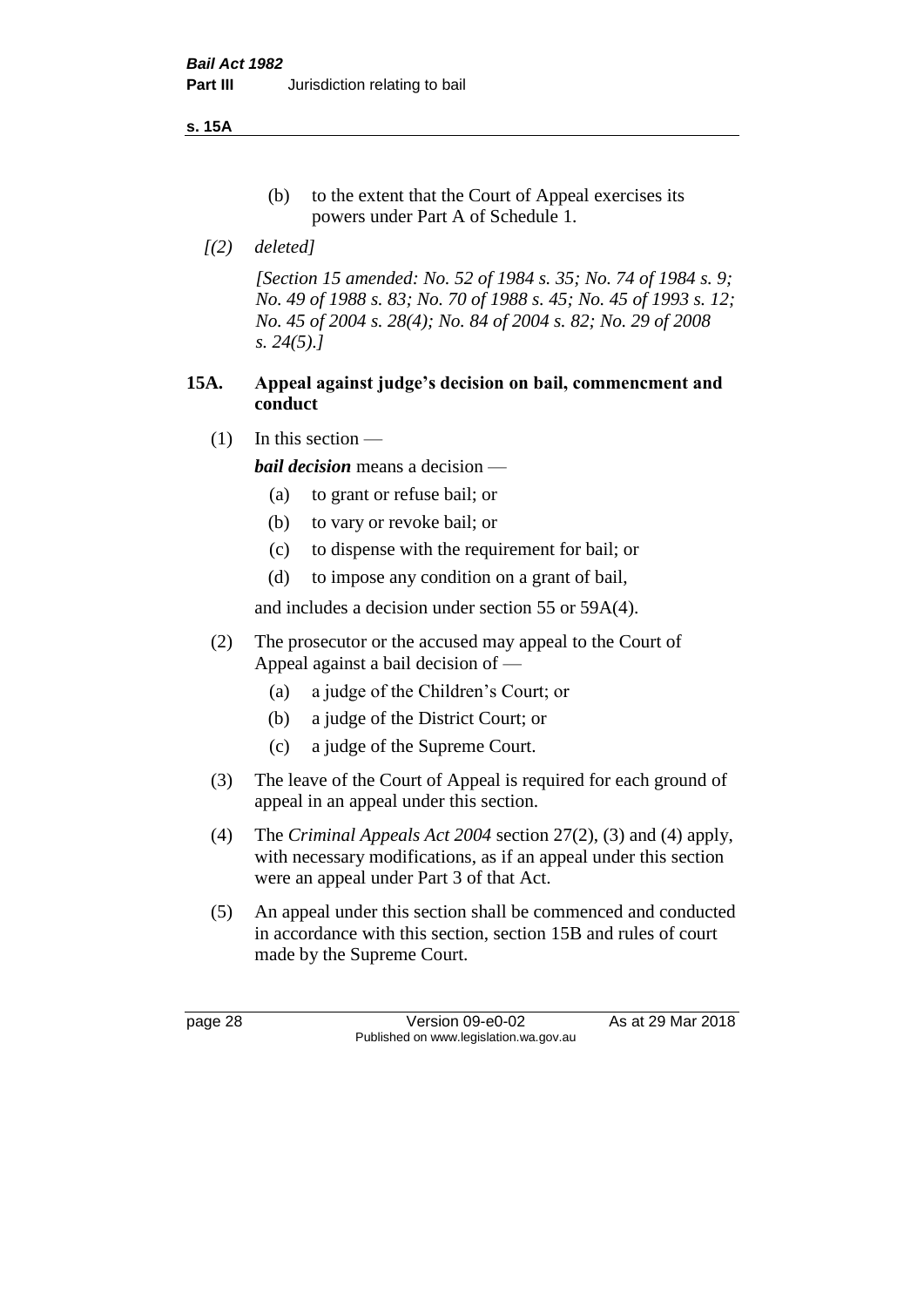- (6) An appeal under this section shall be commenced by lodging with the Court of Appeal an application for leave to appeal that sets out the grounds of the appeal.
- (7) An appeal under this section cannot be commenced later than 21 days after the date of the bail decision unless the Court of Appeal orders otherwise.
- (8) An accused who is a party to an appeal under this section and who is in custody is entitled to be present at the hearing of the appeal if the accused so requests, and any official responsible for that custody who is informed of such a request shall do what is necessary to give effect to it.
- (9) For the purposes of giving effect to a request referred to in subsection (8), arrangements may be made for the accused to appear before the Court of Appeal by means of a video link or an audio link in accordance with section 66B, unless the Court of Appeal has ordered that the accused appear before it in person.

*[Section 15A inserted: No. 6 of 2008 s. 16(1).]*

#### **15B. Appeal under s. 15A, determination**

- (1) The Court of Appeal has jurisdiction to hear and determine an appeal under section 15A.
- (2) The Court of Appeal shall determine an appeal on the material and evidence that was before the judge whose decision is the subject of the appeal.
- (3) Any decision of the Court of Appeal in relation to bail shall be made in accordance with the relevant provisions of sections 13A and 17 and Schedule 1.
- (4) Where in determining an appeal the Court of Appeal revokes the bail of an accused who is at liberty, it may order that the accused be returned to custody to await the appearance for which the bail was granted.

As at 29 Mar 2018 Version 09-e0-02 page 29 Published on www.legislation.wa.gov.au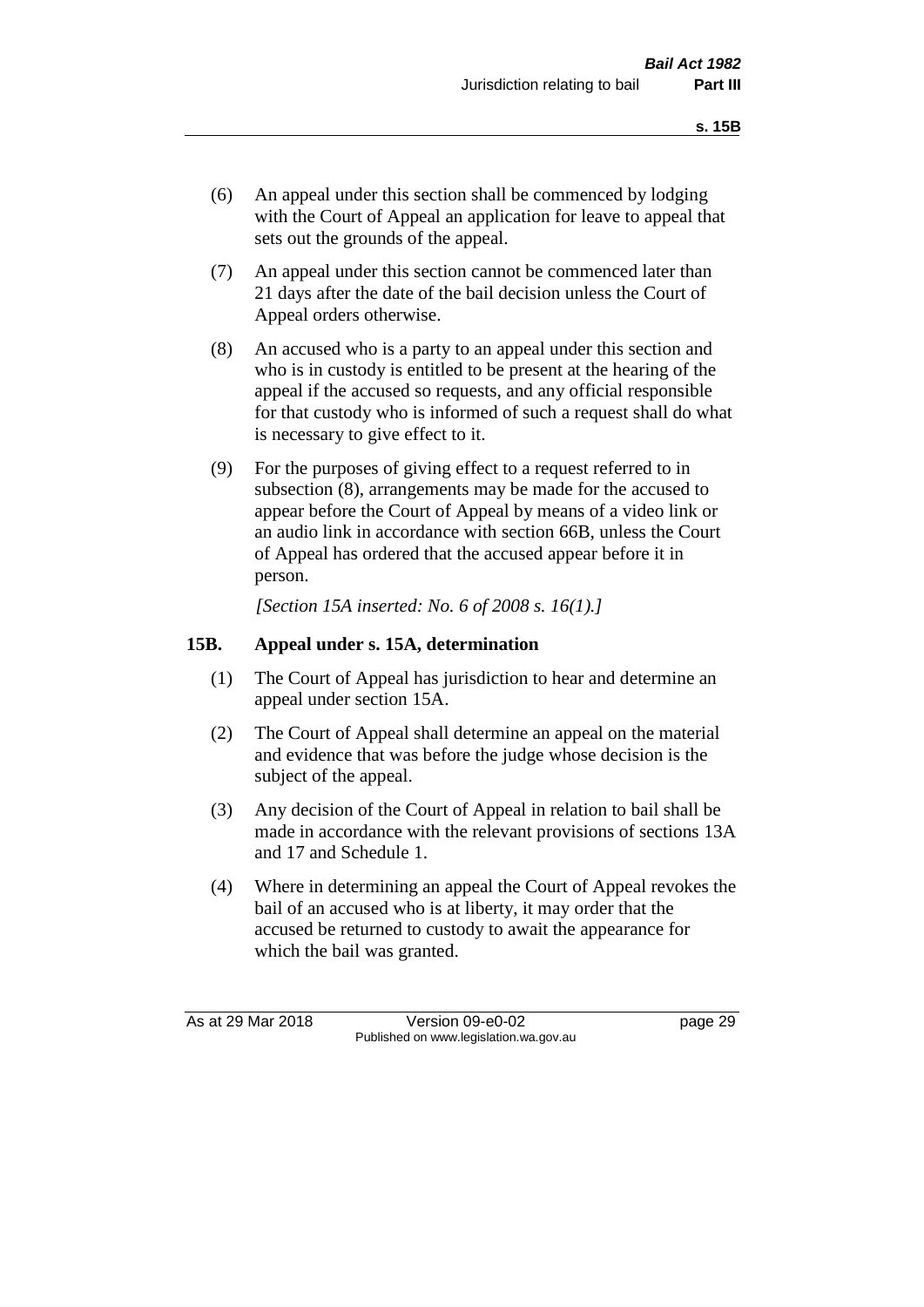- (5) Where in determining an appeal the Court of Appeal varies the bail of an accused who is at liberty, it may order that the accused be returned to custody until the accused becomes entitled to be again at liberty pursuant to section 11.
- (6) A judge of appeal may issue any warrant that may be necessary to carry into effect an order under subsection (4) or (5).

*[Section 15B inserted: No. 6 of 2008 s. 16(1).]*

## **16. Person arrested on warrant, bail of**

- (1) Subject to sections 14 and 15 where the arrest of an accused for an offence is made pursuant to a warrant he shall not be granted bail before he is brought before a court or judicial officer as commanded by the warrant, except by a justice acting in terms of section 6(9).
- (2) Notwithstanding subsection (1) or any other provision of this Act, an accused who has been arrested pursuant to a warrant —
	- (a) issued under section 59B; or
	- (b) issued under the *Criminal Procedure Act 2004* for an offence against section 51(1) or (2),

shall not have a right to have his case for bail considered, and shall not be granted bail, before he is brought before the court as commanded by the warrant.

*[Section 16 amended: No. 59 of 2004 s. 141; No. 84 of 2004 s. 11 and 82; No. 59 of 2006 s. 4(3); No. 6 of 2008 s. 36(2).]*

#### **16A. Person arrested in urban area, restrictions on who can grant bail for in some cases**

- (1) Where this section applies to a person who has been arrested for an offence jurisdiction does not arise under section 13 until the person is brought before —
	- (a) a court constituted by or so as to include a magistrate; or

page 30 Version 09-e0-02 As at 29 Mar 2018 Published on www.legislation.wa.gov.au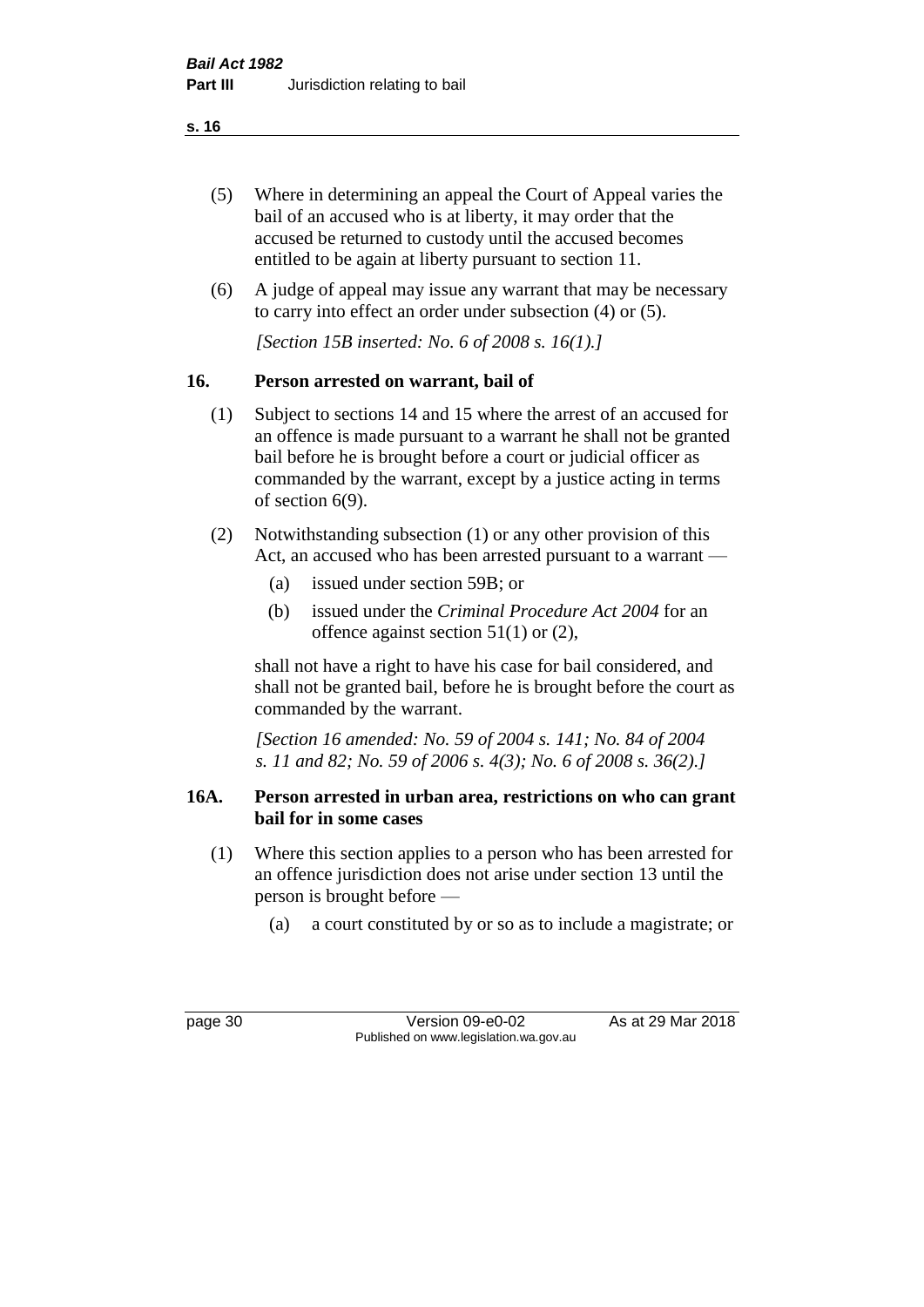- (b) where section 15 applies, a judge of the Supreme Court or a judge of the Children's Court as the case may require.
- (2) This section applies where
	- (a) a person has been arrested in an urban area for a serious offence; and
	- (b) the serious offence is alleged to have been committed while the accused was —
		- (i) on bail for; or
		- (ii) at liberty under an early release order made in respect of,

another serious offence.

- (3) This section also applies where a person has been arrested in an urban area for an offence against section 61(1) of the *Restraining Orders Act 1997* (which creates offences for breaches of family violence restraining orders or violence restraining orders).
- $(4)$  In this section —

*urban area* means —

- (a) the metropolitan region as defined in the *Planning and Development Act 2005* and any prescribed area that adjoins that region; and
- (b) any other prescribed area of the State, being the whole or part of, or an area adjoining, a local government district under the *Local Government Act 1995* that is designated under that Act as a city or a town.

*[Section 16A inserted: No. 54 of 1998 s. 6(1); amended: No. 38 of 2004 s. 59; No. 84 of 2004 s. 82; No. 38 of 2005 s. 15; No. 49 of 2016 s. 88.]*

As at 29 Mar 2018 Version 09-e0-02 Page 31 Published on www.legislation.wa.gov.au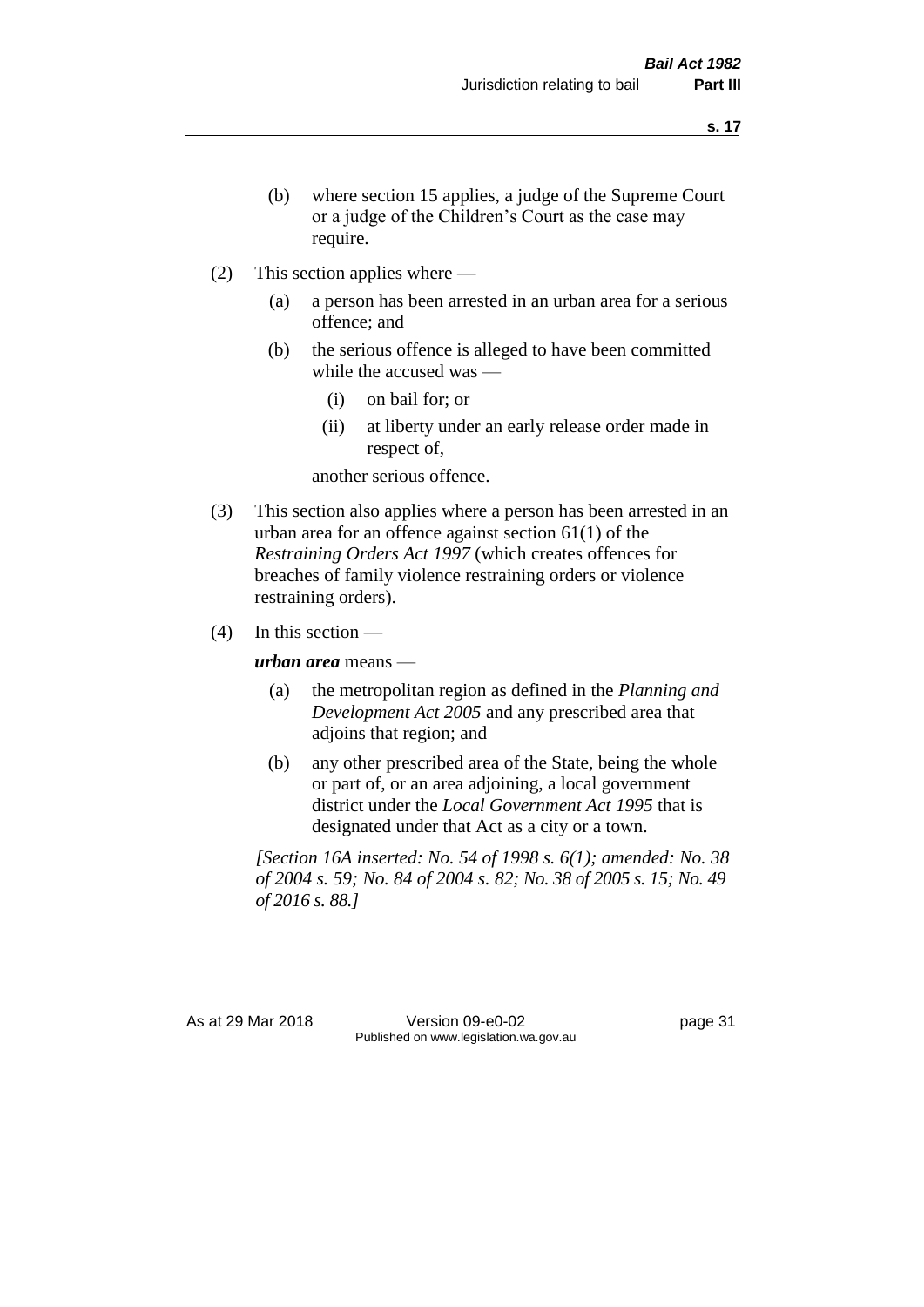#### **17. Conditions on bail which may be imposed**

- (1) A judicial officer or authorised officer may impose conditions on a grant of bail only to the extent that he is authorised to do so by clause 2(3)(c) of Part C and Part D of Schedule 1.
- (2) Conditions imposed on a grant of bail shall not be any more onerous on the accused than the judicial officer or authorised officer considers is required in the public interest having regard to the nature of the offence for which the accused is in custody and the circumstances of the accused.

*[Section 17 amended: No. 45 of 1993 s. 8 and 12; No. 84 of 2004 s. 82.]* 

#### **17A. Child on bail, changing responsible person for (Sch. 1 Pt. C cl. 2)**

- (1) Where this section applies, an authorised police officer may
	- (a) cancel an undertaking of the kind described in clause 2(3)(c) of Part C of Schedule 1; and
	- (b) approve of another person as a responsible person within the meaning in that clause; and
	- (c) detain the accused or order his detention until the person so approved enters into an undertaking of the kind mentioned in paragraph (a).
- (2) Subsection (1) applies where
	- (a) a person has entered into an undertaking referred to in paragraph (a) of that subsection; and
	- (b) a judicial officer when granting bail ordered that the person may under this section be released from the undertaking by an authorised police officer; and
	- (c) the person wishes to be so released.
- (3) A police officer may, for the purpose of the exercise of the powers in subsection (1), take into custody a child accused who has been released on bail.

page 32 Version 09-e0-02 As at 29 Mar 2018 Published on www.legislation.wa.gov.au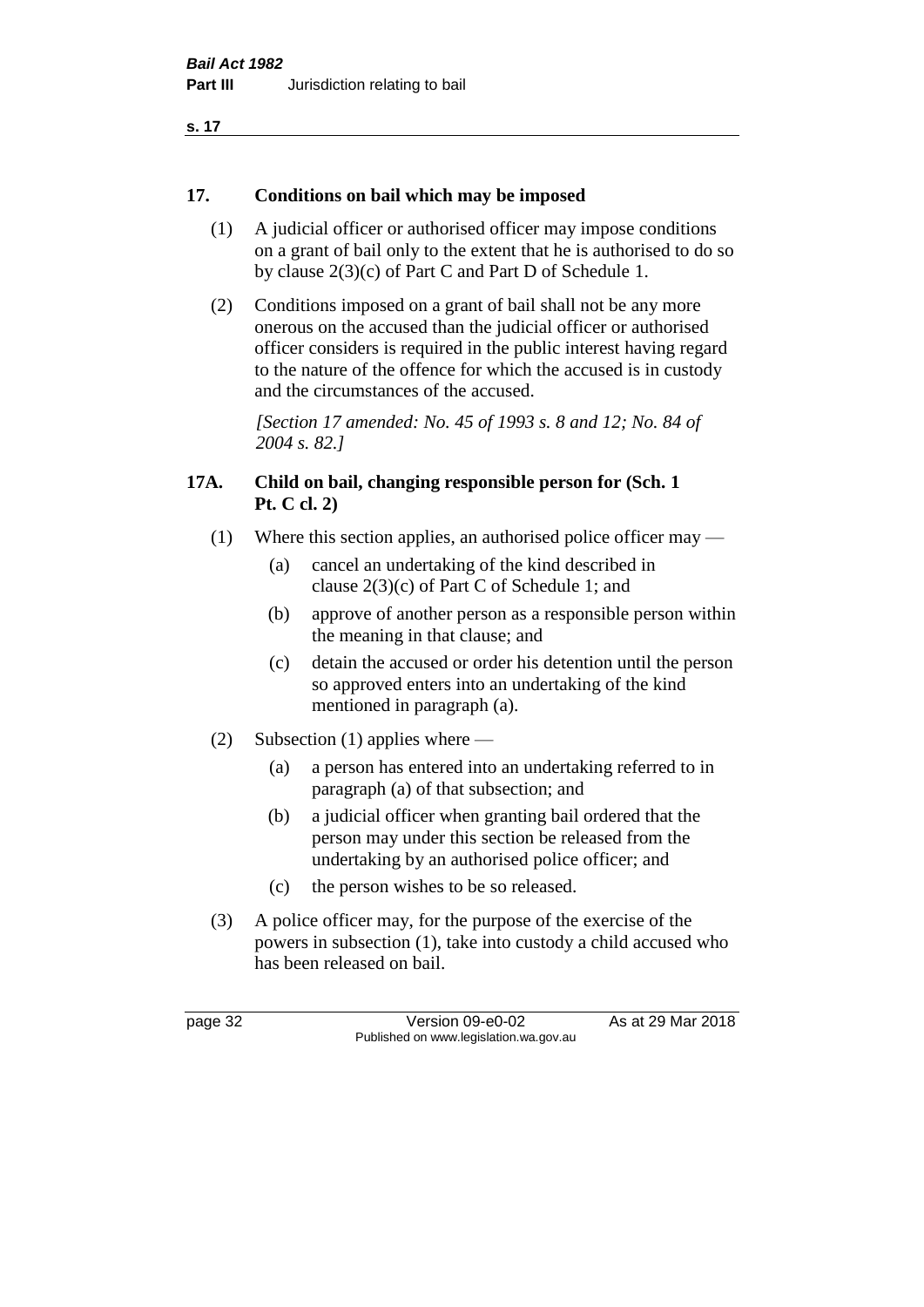- (4) If the police officer is not an authorised police officer he shall, as soon as is practicable, bring the accused before an authorised police officer for the purpose referred to in subsection (3).
- (5) After an undertaking has been entered into as mentioned in subsection  $(1)(c)$ , the accused, subject to this Act, has a right to be at liberty until he is required to appear before a court.

*[Section 17A inserted: No. 45 of 1993 s. 9; amended: No. 84 of 2004 s. 82.]* 

*[18-19. Deleted: No. 59 of 2006 s. 7(1).]*

As at 29 Mar 2018 Version 09-e0-02 Page 33 Published on www.legislation.wa.gov.au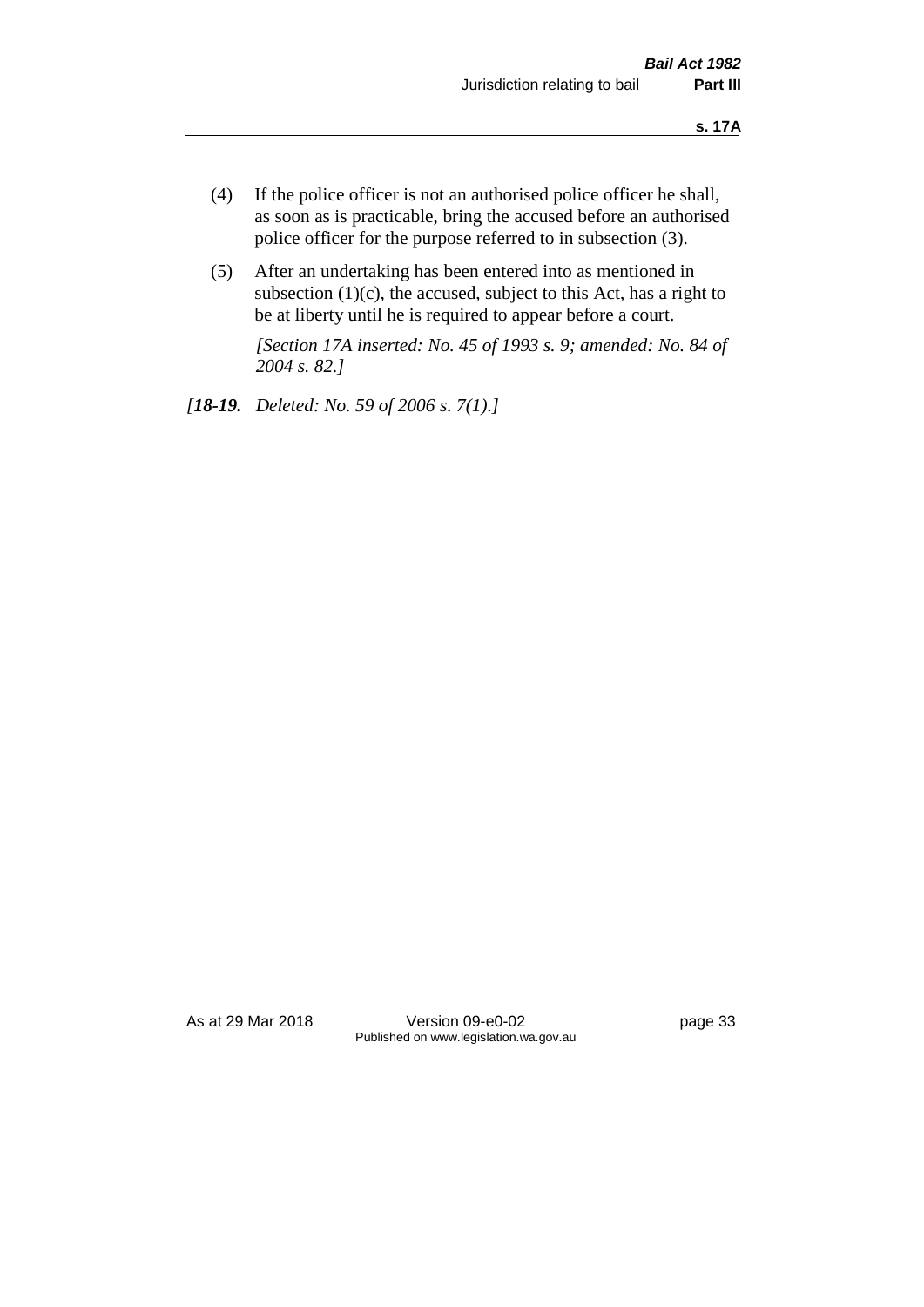# **Part IV — Hearing of case for bail, parties, and evidence**

## **20. Bail hearing for indictable offence, court may restrict publication or hold in private**

- (1) On the consideration by a judicial officer of a case for bail of an accused who is charged with an offence triable by jury, the judicial officer may, to avoid prejudice to either party, exercise the powers described in subsection (2), but shall only exercise the power in paragraph (b) thereof if he considers that the exercise of the power in paragraph (a) is not, on its own, likely to be sufficient to avoid prejudice.
- (2) The powers referred to in subsection (1) are to order
	- (a) that no report, or summary, of any statement, or of any specified statement, made or furnished at the hearing shall be published by any means;
	- (b) that the bail application be heard *in camera*.
- (3) Where an order is made under subsection (2)(a), no report, or summary, of any statement referred to in that paragraph shall be published by any means —
	- (a) if the offence is one that may be tried on indictment, before a court decides that it is to be tried on indictment; or
	- (b) if the accused is discharged from further proceedings upon the prosecution notice or indictment brought against him for the offence, before he is so discharged; or
	- (c) if the accused is tried on indictment for the offence, before the trial is ended.
- (4) A person who, except with lawful excuse, fails to comply with an order made under this section commits an offence.

Penalty: \$1 000.

*[Section 20 amended: No. 50 of 2003 s. 37(2); No. 4 of 2004 s. 58; No. 84 of 2004 s. 11 and 82.]*

page 34 Version 09-e0-02 As at 29 Mar 2018 Published on www.legislation.wa.gov.au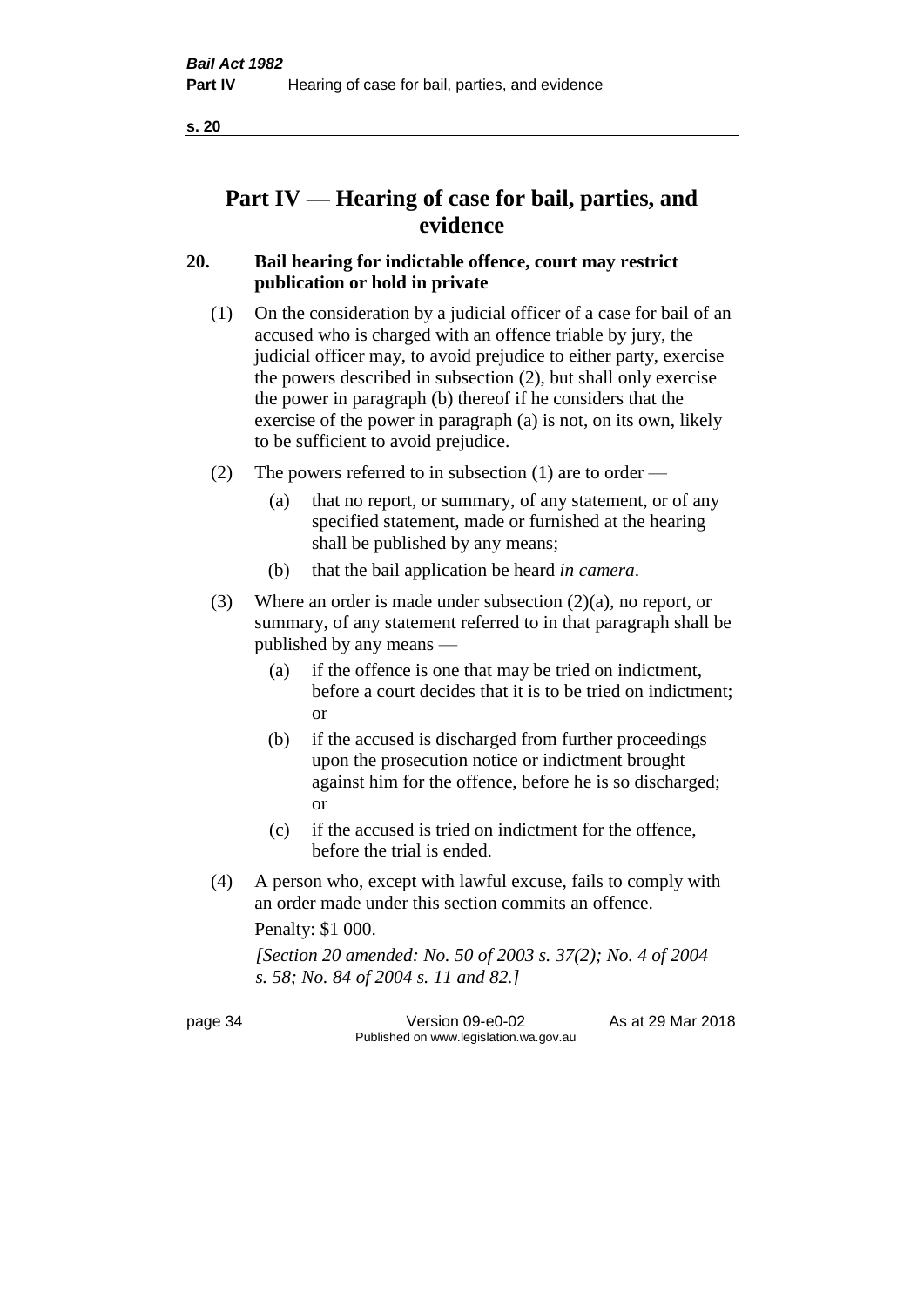#### **21. Parties to bail proceedings**

- (1) The parties to proceedings on a case for bail are the prosecutor and the accused and, subject to subsection (2), no other person shall be a party to, or be represented at, the proceedings.
- (2) Nothing in subsection (1) affects the right of
	- (a) the Attorney General to apply for leave, or be an appellant, under Part 2 of the *Criminal Appeals Act 2004*; or
	- (b) the Director of Public Prosecutions or the State Solicitor to receive notice and be heard under section 7F(2); or
	- (c) an officer referred to in section 33 of the *Children's Court of Western Australia Act 1988* to be present at and participate in proceedings concerning a child under that section.

*[Section 21 amended: No. 15 of 1988 s. 9; No. 49 of 1988 s. 84; No. 33 of 1989 s. 18; No. 31 of 1993 s. 7; No. 65 of 2003 s. 88(3); No. 59 of 2004 s. 141; No. 84 of 2004 s. 11 and 82; No. 6 of 2008 s. 9(3).]* 

#### **22. Evidence at bail hearings**

A judicial officer or authorised person may in considering any case for bail receive and take into account such information as he thinks fit whether or not the same would normally be admissible in a court of law.

#### **23. Accused not bound to supply information**

An accused is not obliged to complete, or furnish information for, the form referred to in section  $8(1)(b)$ , or for any revision thereof, or to furnish any information, whether on oath or otherwise, for the purpose of having his case for bail considered.

*[Section 23 amended: No. 84 of 2004 s. 82; No. 6 of 2008 s. 43(2).]* 

As at 29 Mar 2018 **Version 09-e0-02** page 35 Published on www.legislation.wa.gov.au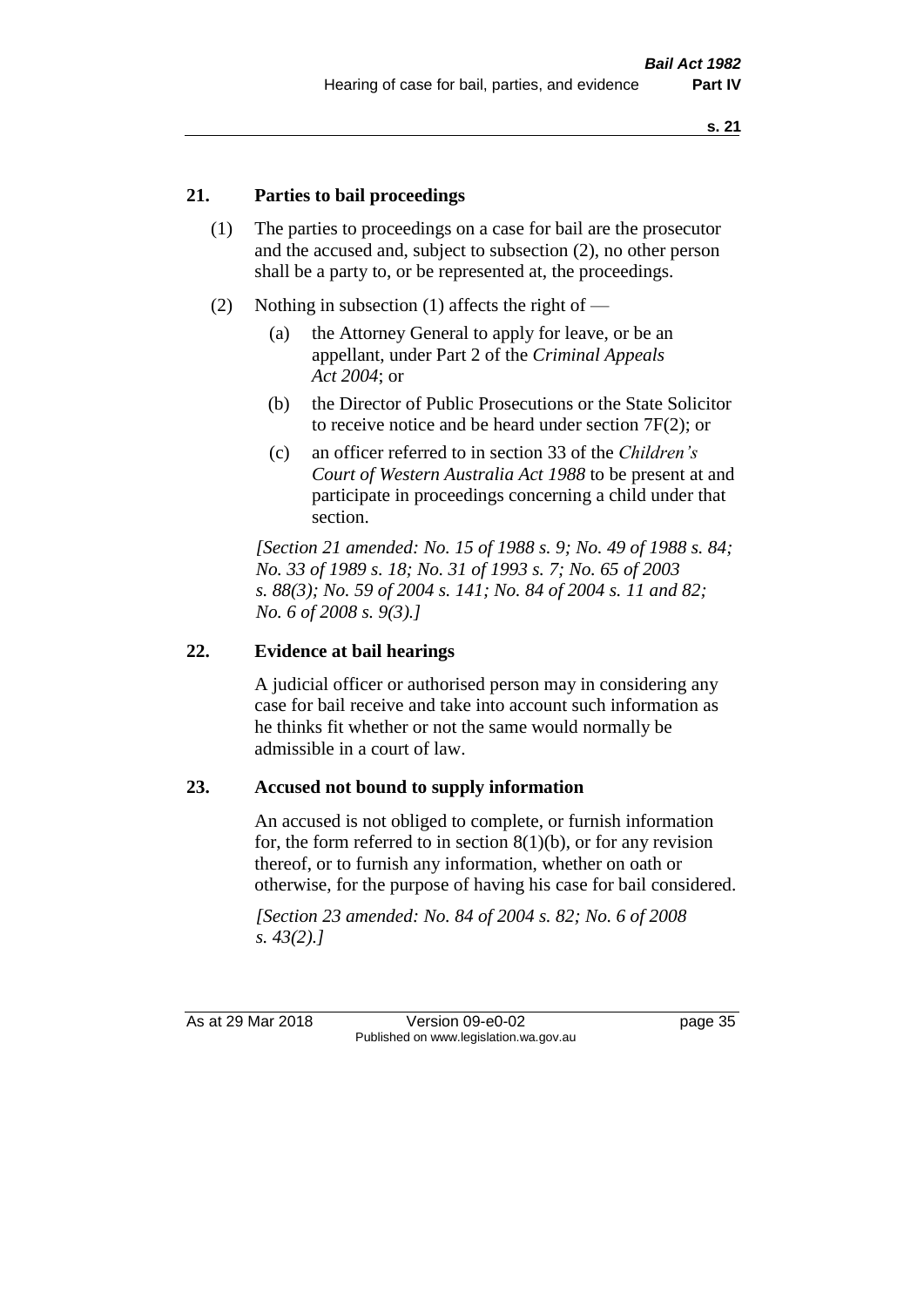#### **24. Court or authorised officer may ask police to verify accused's information or make report**

- (1) A judicial officer or authorised officer who is called upon to consider a case for bail may —
	- (a) request that any information placed before the judicial officer or authorised officer by the accused for the purposes of the case be verified by a police officer, and to that end may refer to a police officer the form mentioned in section 8(1)(b), after it has been completed or revised;
	- (b) request that a report on any matter mentioned in Part C of Schedule 1, so far as it applies to an accused whose case is being or to be considered, be made by a police officer.
- (2) Where a reference or request is made under subsection (1) a police officer shall, as soon as is practicable —
	- (a) make a report to the judicial officer or the authorised officer accordingly; and
	- (b) furnish a copy of the report to the accused or his solicitor or counsel.

*[Section 24 inserted: No. 61 of 1990 s. 6; amended: No. 45 of 1993 s. 12; No. 84 of 2004 s. 82; No. 6 of 2008 s. 43(2).]* 

## **24A. Court may ask community corrections officer to verify accused's information or make report**

- (1) A judicial officer who is called upon to consider a case for bail may refer to a community corrections officer any matter referred to in section 24(1) and may request a community corrections officer to do any matter referred to in that section.
- (2) A judicial officer who is called upon to consider a case for bail and who desires to impose a home detention condition as a condition on a grant of bail, shall request that a report be made by a community corrections officer about the suitability of the accused to be subject to a home detention condition.

page 36 Version 09-e0-02 As at 29 Mar 2018 Published on www.legislation.wa.gov.au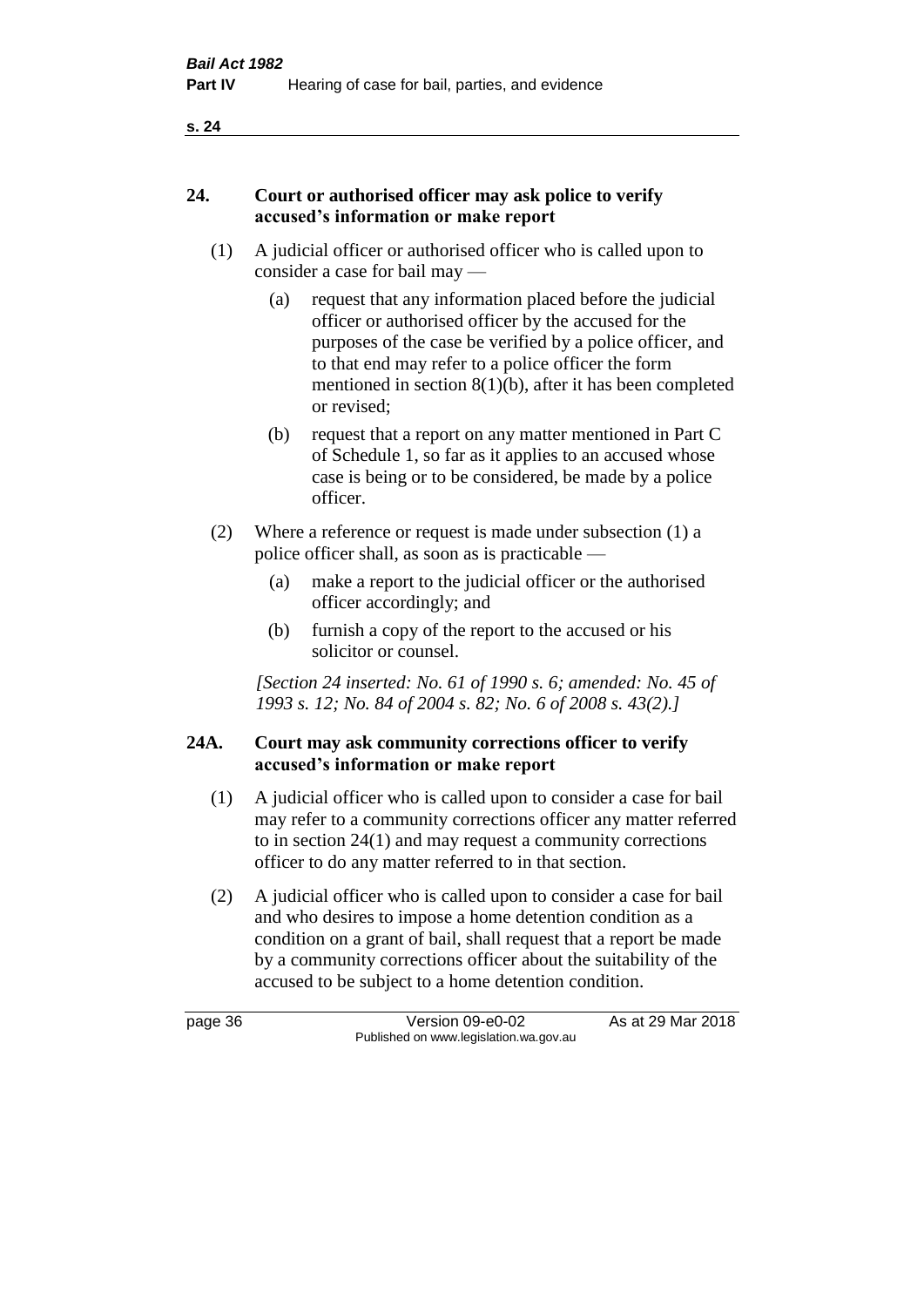- (3) Where a reference or a request is made under subsection (1) or a report is requested under subsection (2) a community corrections officer shall, as soon as is practicable, make a report to the judicial officer and, at the discretion of the judicial officer, copies may be made available to the prosecution or to the accused or his solicitor or counsel.
- (4) Where a community corrections officer makes a report that an accused is suitable to be subject to a home detention condition, the officer shall annex to the report and provide to the accused or his solicitor or counsel, a list of those conditions in rules made under section 50L that may be applied to the accused by the CEO (corrections) while the accused is subject to the home detention condition.

*[Section 24A inserted: No. 61 of 1990 s. 7; amended: No. 31 of 1993 s. 9; No. 84 of 2004 s. 82; No. 65 of 2006 s. 53.]* 

#### **25. Information given by accused for bail purposes not admissible at trial**

A statement made by an accused to a judicial officer or authorised officer for the purpose of a decision whether bail should be granted to him for any appearance in court for an offence shall not be admissible in evidence against him at his trial for that offence.

*[Section 25 amended: No. 84 of 2004 s. 82.]* 

# **26. Record of bail decision and reasons**

- (1) A bail record form shall be completed by an authorised officer or a justice if he —
	- (a) refuses to grant bail to an accused; or
	- (b) grants bail to an accused in the circumstances referred to in clause 3 of Part B of Schedule 1; or
	- (ba) grants bail to an accused for an offence to which Schedule 1 Part C clause 3A or 3D applies; or

As at 29 Mar 2018 Version 09-e0-02 Page 37 Published on www.legislation.wa.gov.au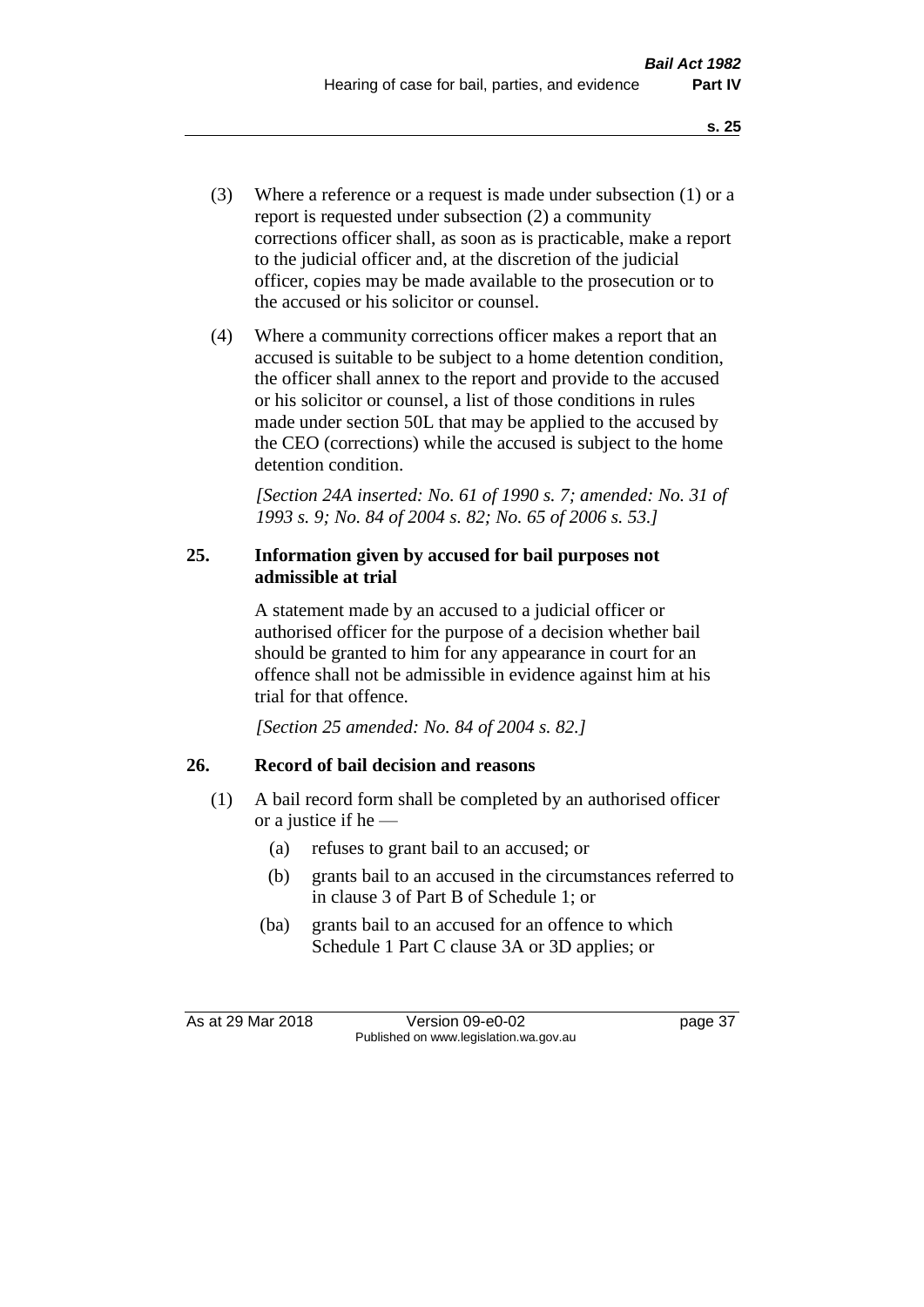- (c) imposes any condition on a grant of bail and it appears to him that the accused is dissatisfied with the condition.
- (2) Where a judicial officer, other than a justice
	- (a) refuses to grant bail to an accused; or
	- (aa) grants bail to an accused for an offence to which Schedule 1 Part C clause 3A or 3D applies; or
	- (b) imposes any condition on a grant of bail and it appears to him that the accused is dissatisfied with the condition,

a record of the decision and of the reasons therefor shall be made.

- (3) The accused, the prosecutor or an intending prosecutor shall be entitled, upon request, to be furnished with a copy of the bail record form or, where subsection (2) applies, of the record made.
- (4) For the purposes of this section
	- (a) references to a justice do not include a magistrate or a judge of the District Court or the Supreme Court or the Children's Court who is a justice; and
	- (b) a bail record form is an approved form designed to contain a summary of the matters relevant to the decision as to the bail of an accused, including those matters set out in Part C of Schedule 1, the decision made, and the reasons for the decision.

*[Section 26 inserted: No. 15 of 1988 s. 10; amended: No. 49 of 1988 s. 85; No. 45 of 1993 s. 12; No. 59 of 2004 s. 141; No. 84 of 2004 s. 82; No. 6 of 2008 s. 17 and 43(1); No. 21 of 2017 s. 6.]* 

## **27. Relevant papers to be made available to court where accused to appear**

(1) An authorised officer and a judicial officer who consider an accused's case for bail for an appearance for an offence and a person before whom a bail undertaking or a surety undertaking

page 38 Version 09-e0-02 As at 29 Mar 2018 Published on www.legislation.wa.gov.au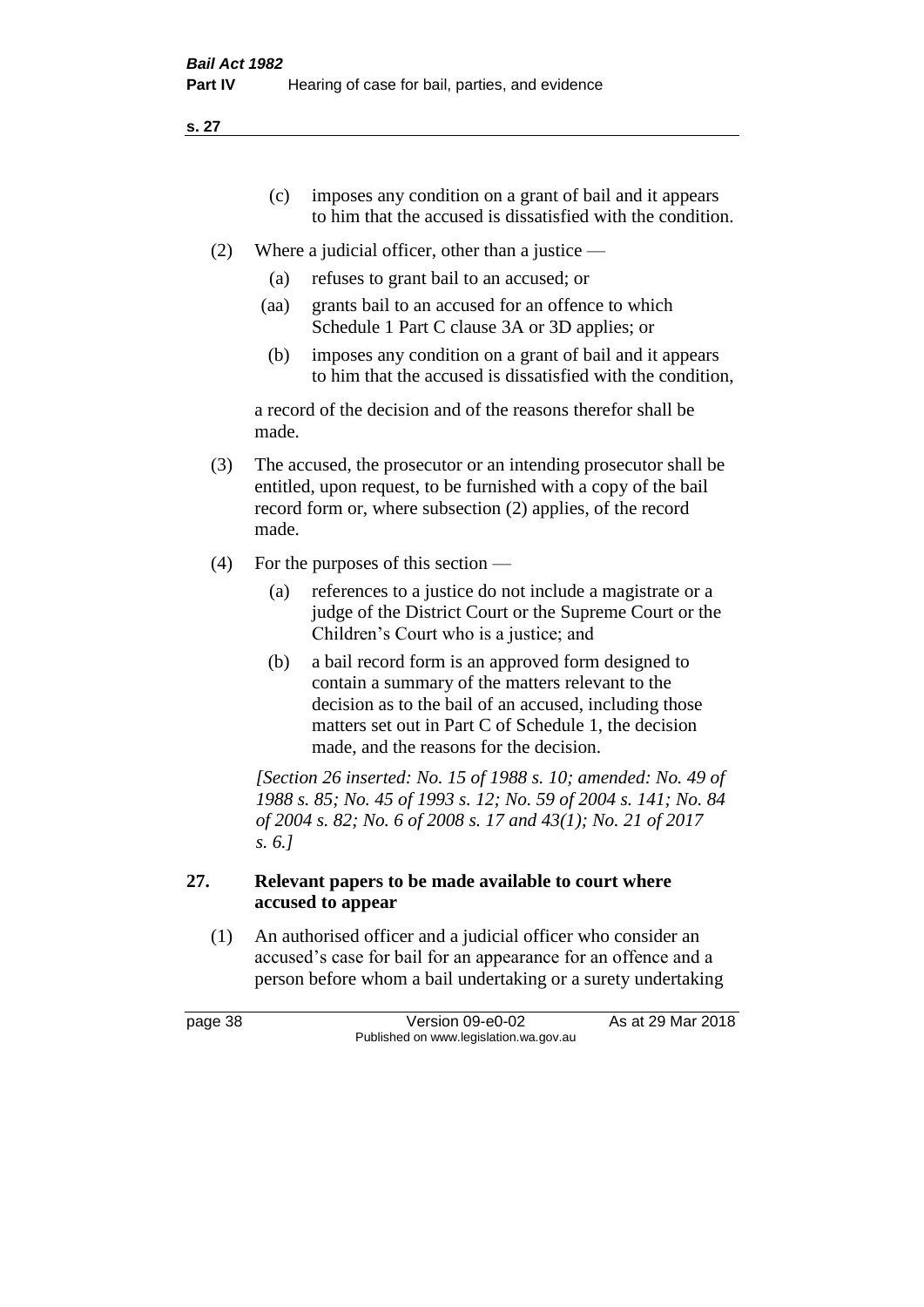is entered into shall ensure that the relevant papers are made available as soon as is practicable, to the court before which the accused is required to appear.

(2) In subsection (1) the *relevant papers* in relation to any particular officer or person means such papers as are prescribed to be made available by that officer or person.

*[Section 27 amended: No. 84 of 2004 s. 82; No. 59 of 2006 s. 7(2); No. 20 of 2013 s. 26.]* 

#### **27A. Bail with home detention, papers to be sent to CEO (corrections)**

A judicial officer who grants bail subject to a home detention condition shall ensure that a copy of the bail record form and of the bail undertaking are sent as soon as is practicable to the CEO (corrections).

*[Section 27A inserted: No. 61 of 1990 s. 8; amended: No. 31 of 1993 s. 9; No. 65 of 2006 s. 53.]* 

As at 29 Mar 2018 Version 09-e0-02 page 39 Published on www.legislation.wa.gov.au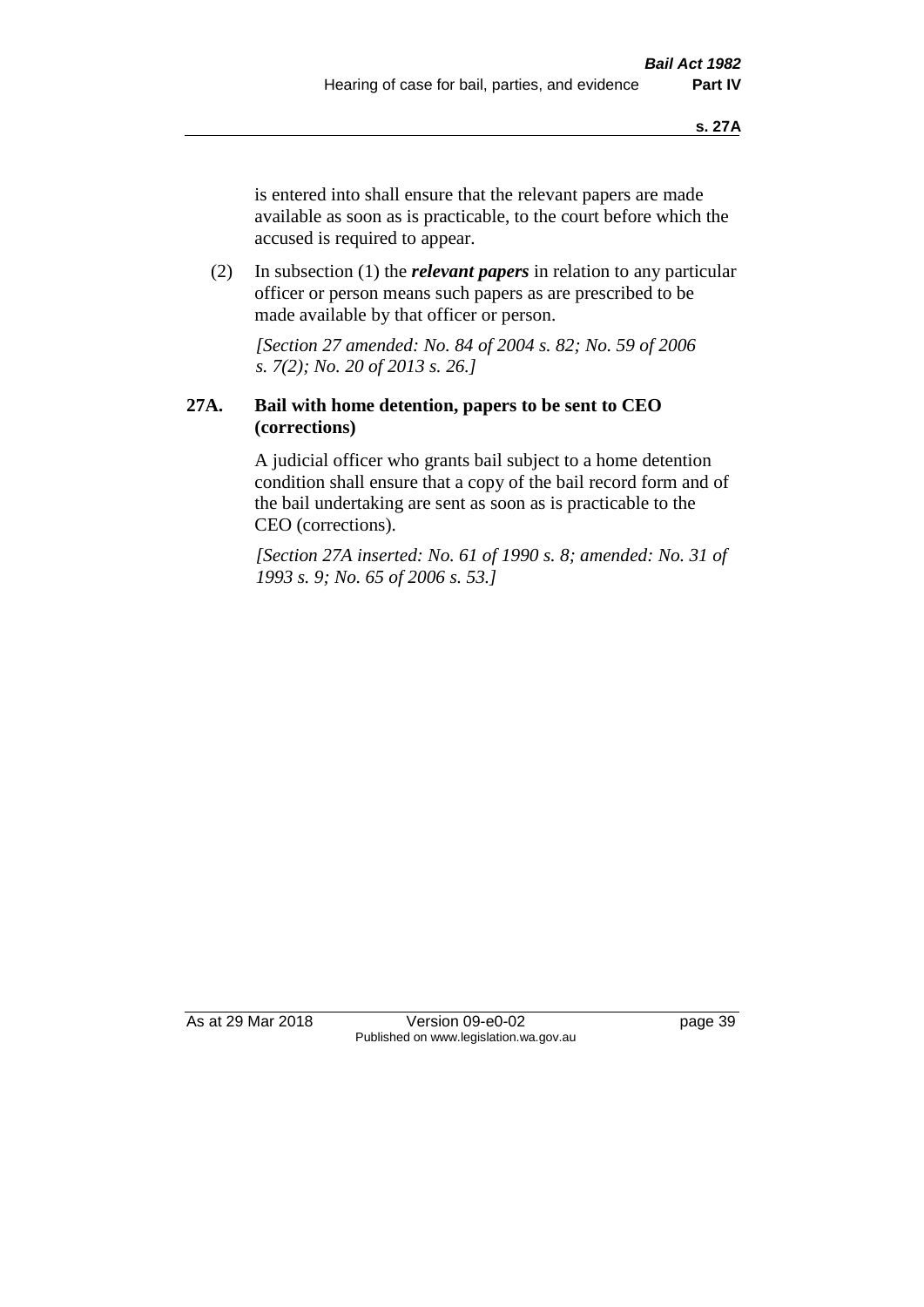# **Part V — Bail undertakings**

#### **28. Bail undertaking, when required and nature of**

- (1) A person shall not be released on bail for an appearance in court unless he has entered into a bail undertaking for that appearance or is deemed to have done so under section 31(3).
- (2) A bail undertaking is an undertaking in writing by an accused in the prescribed form —
	- (a) that he will appear at a time and place specified, or deemed by section 31(3) to be specified, in the undertaking; and
	- (b) that if the accused fails to appear at that time and place the accused will, as soon as is practicable, appear at the court at which the accused was required to appear, when that court is sitting; and
	- (c) that he will comply with such conditions as may be imposed on him under clause 2 of Part D of Schedule 1; and
	- (d) that he will comply with any home detention condition which may be imposed as a condition on a grant of bail to him pursuant to clause 3 of Part D of Schedule 1,

and containing any agreement as to forfeiture of money by the accused which may be required pursuant to clause 1 of that Part.

- (3) A bail undertaking for any appearance may be entered into in respect of more than one offence.
- (4) The undertakings mentioned in subsection (2)(a) and (b) are, subject to section 34, enforceable under sections 51, 57 and 58.

*[Section 28 amended: No. 61 of 1990 s. 9; No. 45 of 1993 s. 12; No. 59 of 2004 s. 141; No. 84 of 2004 s. 82; No. 6 of 2008 s. 18(1).]* 

page 40 Version 09-e0-02 As at 29 Mar 2018 Published on www.legislation.wa.gov.au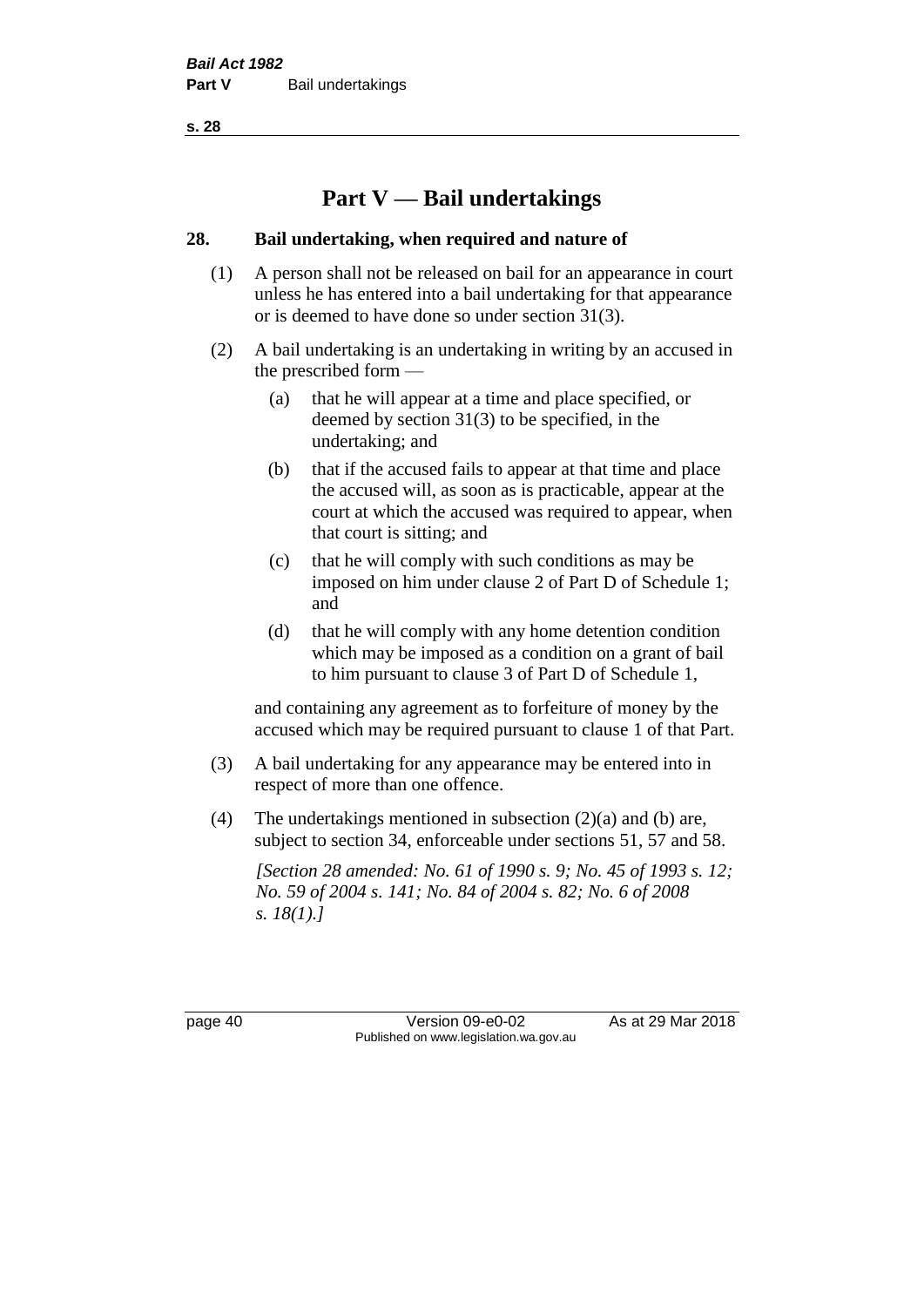#### **29. Before whom bail undertaking may be entered into**

A bail undertaking need not be entered into before the judicial officer or authorised officer who granted bail but may be entered into before any of the following persons —

- (a) a judicial officer;
- (b) a registrar of a court, other than a deputy registrar of the Magistrates Court or the Children's Court;
- (c) an authorised police officer;
- (d) an associate of a judge of the Supreme Court, the District Court or the Children's Court;
- (e) where the accused is in a lock-up or prison, any person for the time being in charge of the lock-up or prison;
- (f) where the accused is in a court custody centre, any person for the time being in charge of the centre who is approved for the purposes of this paragraph by the chief executive officer of the department of the Public Service principally assisting in the administration of the *Court Security and Custodial Services Act 1999*;
- (g) where the accused is a child, any authorised community services officer.

*[Section 29 amended: No. 15 of 1988 s. 11; No. 49 of 1988 s. 86; No. 2 of 1996 s. 61; No. 59 of 2004 s. 141; No. 84 of 2004 s. 82; No. 6 of 2008 s. 19.]* 

#### **30. Duties of person before whom bail undertaking is entered into**

- (1) The person before whom a bail undertaking is to be entered into by an accused shall before it is entered into —
	- $(a)$  either
		- (i) read it to the accused; or
		- (ii) be informed by the accused that the accused has read it; or
		- (iii) if necessary, have it translated to the accused; and

As at 29 Mar 2018 Version 09-e0-02 Page 41 Published on www.legislation.wa.gov.au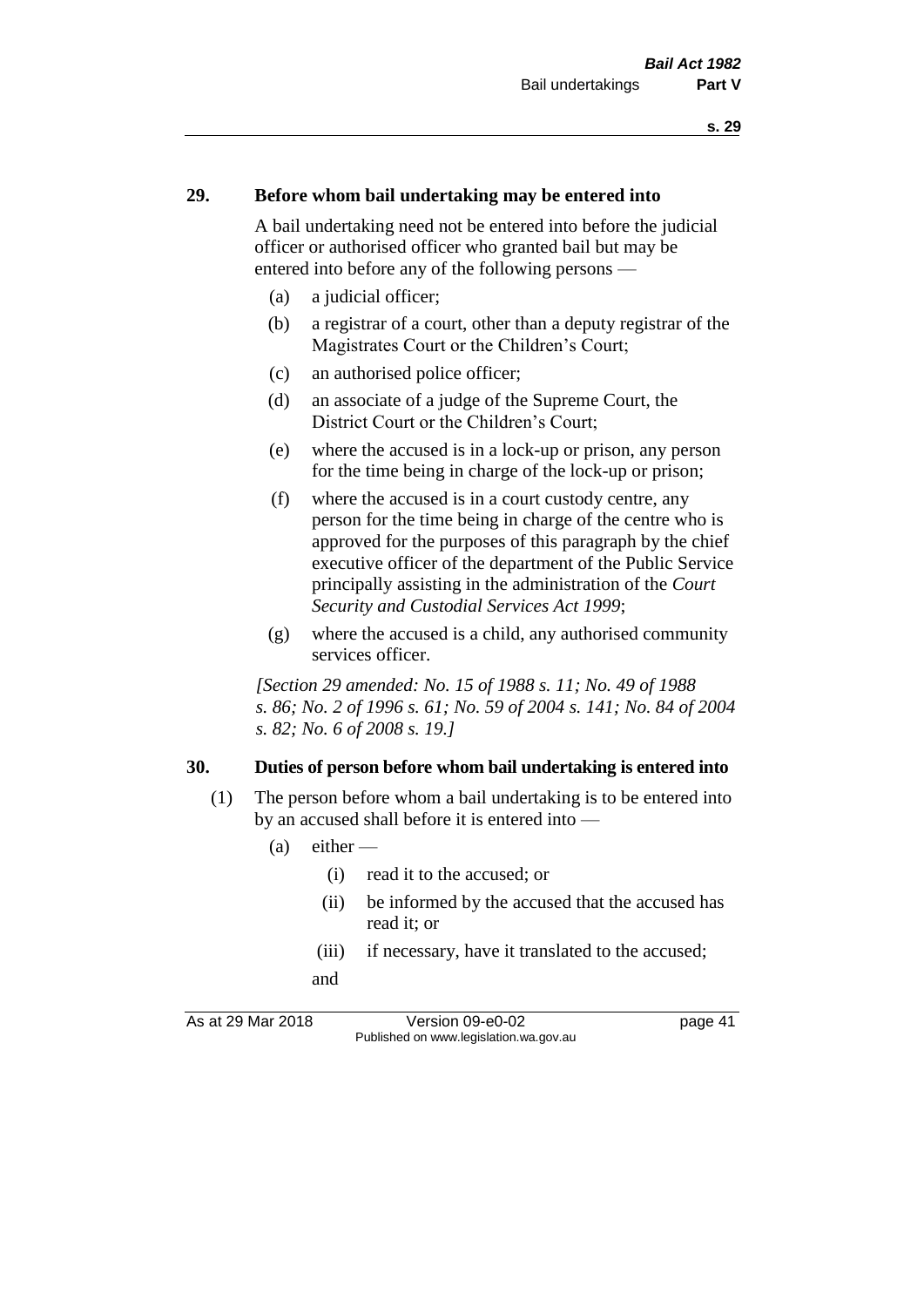(b) ensure that all conditions which are to be complied with before the release of the accused have been complied with.

- (2) The person before whom a bail undertaking is entered into by an accused shall give to him, or cause to be given to him —
	- (a) a copy of the bail undertaking as duly completed; and
	- (b) a notice in writing in the approved form showing
		- (i) his obligations pursuant to the undertaking; and
		- (ii) the consequences of his failure to comply with them.
- (3) The person before whom a bail undertaking is entered into by an accused shall enquire of the accused whether he requires the notice referred to in subsection (2)(b) to be read or translated to him and shall take such steps as are necessary to comply with any such requirement of the accused.

*[Section 30 inserted: No. 15 of 1988 s. 12; amended: No. 84 of 2004 s. 82; No. 6 of 2008 s. 20 and 43(3).]* 

## **31. Different time and place for appearance, substituting**

- (1) A different time or a different time and place may be substituted in accordance with this section for the time and place for appearance specified, or deemed by this section to be specified, in a bail undertaking.
- (2) A different time, or a different time and place, for the appearance by the accused may be substituted as mentioned in subsection  $(1)$  —
	- (a) upon an adjournment of proceedings at which the accused is present, by the judicial officer, if he has power to grant bail for that appearance, fixing a time and place for the resumed proceedings and notifying the accused orally thereof;
	- (b) upon an adjournment of proceedings from which the accused is absent for reasonable cause, by the judicial

page 42 Version 09-e0-02 As at 29 Mar 2018 Published on www.legislation.wa.gov.au

**s. 31**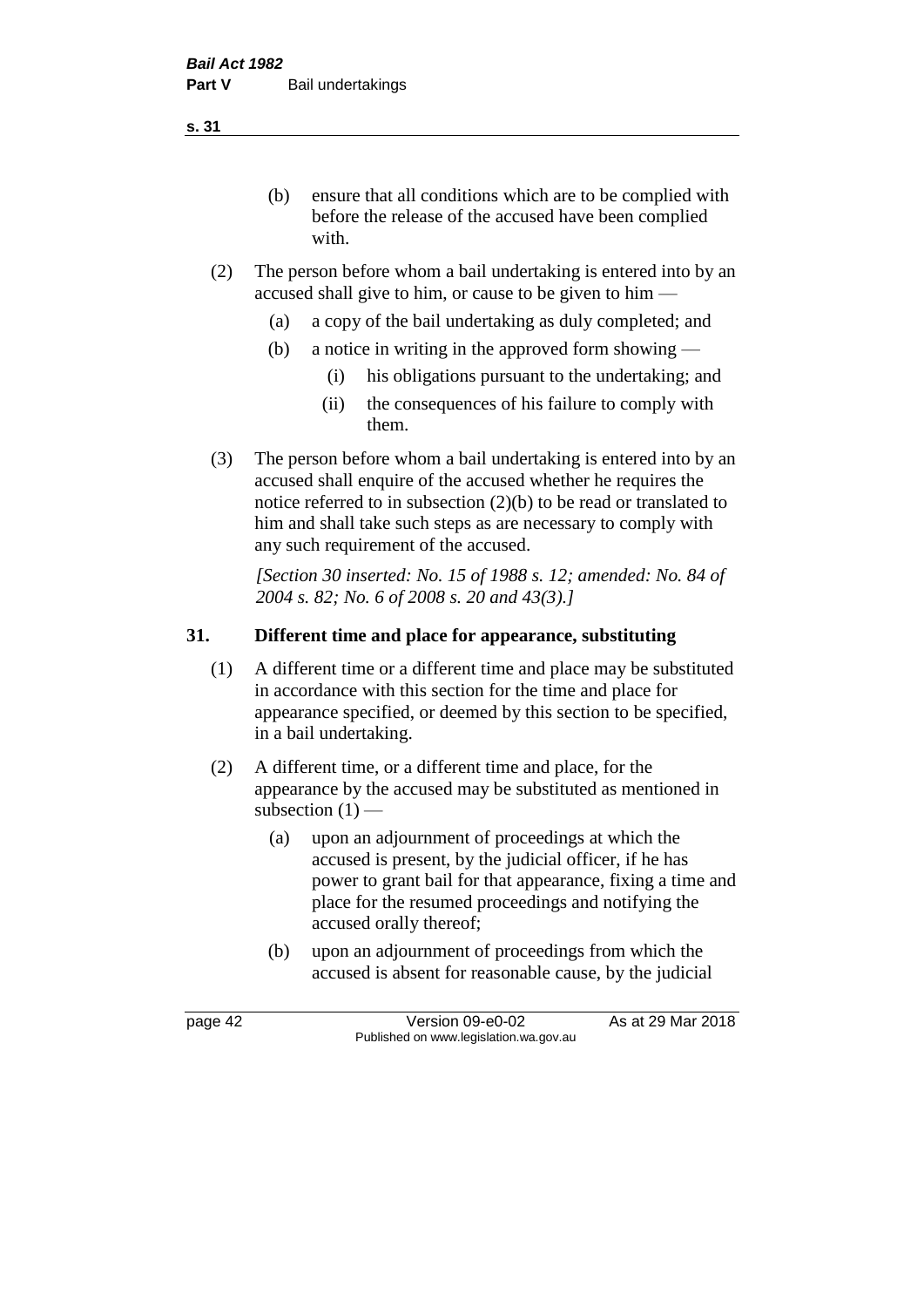officer, if he has power to grant bail for that appearance, fixing a time and place for the resumed proceedings and directing the registrar of the court to cause written notice of the time and place to be given to the accused;

- $(c)$  where
	- (i) a judge of the Supreme Court or a judge of the Children's Court has granted bail to an accused under section 15; and
	- (ii) a judicial officer, other than such a judge, has committed the accused to the Supreme Court,

by a judge of the Supreme Court or a judge of the Children's Court, as the case may require, notifying the accused orally, or directing the registrar of the court to cause written notice to be given to the accused of the time or time and place for the proceedings;

- (d) where  $-$ 
	- (i) a judge of the Supreme Court or a judge of the Children's Court has granted bail to an accused under section 15;
	- *[(ii) deleted]*
	- (iii) the judicial officer is satisfied that there has been no material change in the facts or circumstances which applied on the grant of bail,

by the judicial officer notifying the accused orally, or directing the registrar of the court to cause written notice to be given to the accused, of the time or time and place for the resumed proceedings;

(e) upon a committal to the Supreme Court or District Court, by a judicial officer, if he has power to grant bail for that appearance, fixing a specified day in a specified sitting or session of that court and directing the registrar of the court to cause written notice of the day to be given to the accused;

As at 29 Mar 2018 Version 09-e0-02 Page 43 Published on www.legislation.wa.gov.au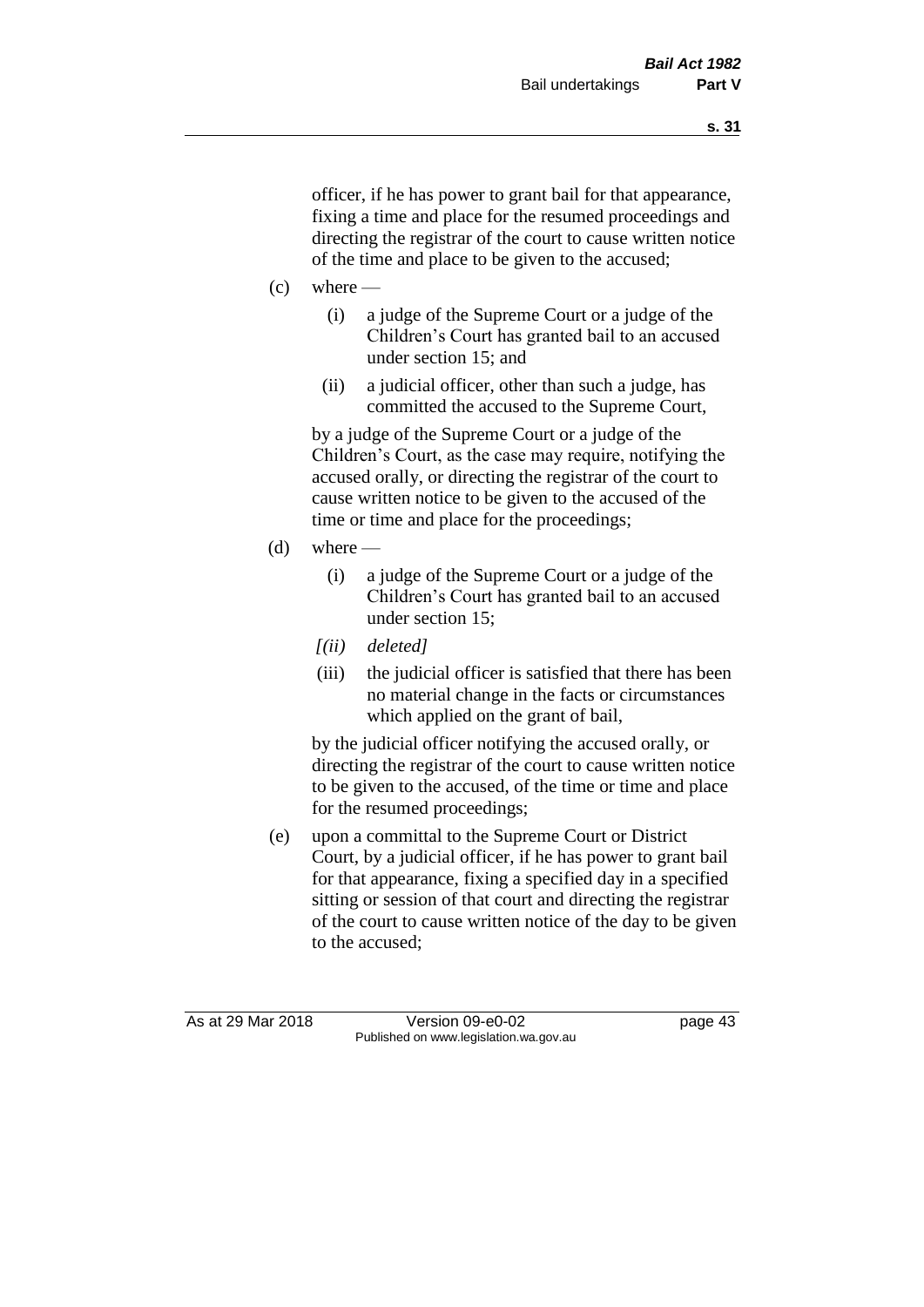(f) where an accused has been committed for trial in the Supreme Court or the District Court in a specified sitting or session thereof or on a specified day in a specified sitting or session thereof, by an officer of the court, or a person authorised under subsection (5), fixing a time for the trial in that sitting or session and causing written notice of the time to be given to the accused;

- (g) if the parties agree to a different time or a different time and place for the proceedings, by an officer of the court giving written notice thereof to the accused.
- (3) Where a different time or a different time and place is notified to an accused pursuant to subsection (2) the bail undertaking shall be deemed to be amended to specify that time or that time and place for appearance, and the terms and conditions thereof shall continue to apply as so amended as if the accused had entered into the bail undertaking in that form.
- (4) Where the power in subsection (2)(b) is exercised upon an adjournment of proceedings the right of the accused to be at liberty under section 11(1) does not lapse by reason only that there is an interval between the adjournment of the proceedings and the time when he is notified of the time and place for the resumed proceedings.
- (5) The Chief Justice, in respect of committals to the Supreme Court, and the Chief Judge, in respect of committals to the District Court, may authorise a person or persons, by name or office, to perform the functions referred to in subsection (2)(f).

*[Section 31 amended: No. 15 of 1988 s. 13; No. 49 of 1988 s. 87; No. 27 of 2002 s. 21; No. 59 of 2004 s. 141; No. 84 of 2004 s. 82; No. 6 of 2008 s. 21(1) and (2).]* 

#### **31A. Conditions on bail, amending during trial**

 $(1)$  In this section —

*amendment* means an addition, variation or cancellation under subsection (2);

page 44 Version 09-e0-02 As at 29 Mar 2018 Published on www.legislation.wa.gov.au

**s. 31A**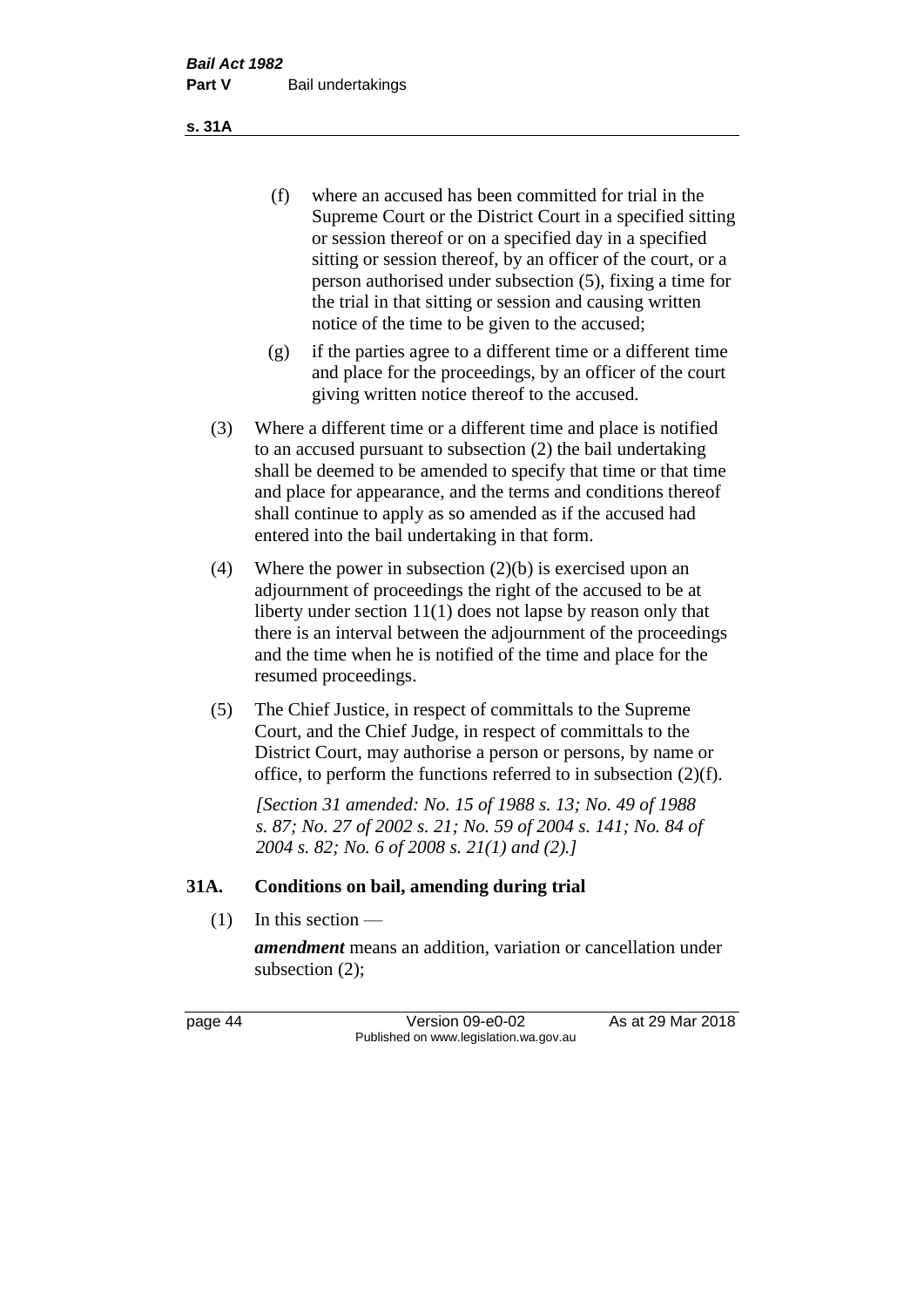*trial* means that part of proceedings for an offence when evidence is being received by the court in respect of the offence and also extends to any time when —

- (a) legal argument is being heard; or
- (b) a judicial officer or a jury is deliberating.

#### $(2)$  Where —

- (a) an accused has been granted bail for the accused's appearance for trial for an offence; and
- (b) the trial extends beyond one day,

a judicial officer who grants bail for the next appearance by exercising the power in section  $31(2)(a)$  may also do one or more of the following —

- (c) add any condition to the extent that is authorised by clause 2 or 3 of Part D of Schedule 1;
- (d) vary a condition to that extent;
- (e) cancel a condition.
- (3) A judicial officer who adds, varies or cancels a condition under subsection (2) shall cause an officer of the court —
	- (a) to endorse the amendment on the accused's copy of the bail undertaking or, if that copy is not available for endorsement, to give written notice of the amendment to the accused; and
	- (b) to endorse on a file copy of the undertaking a certificate as to the amendment and the action taken under paragraph (a).
- (4) If the judicial officer considers that the amendment is of a minor nature, the judicial officer may, for the purposes of section 44(4), cause the officer of the court to include a statement to that effect in the endorsement or notice under subsection (3)(a) and the certificate under subsection (3)(b).

As at 29 Mar 2018 Version 09-e0-02 Page 45 Published on www.legislation.wa.gov.au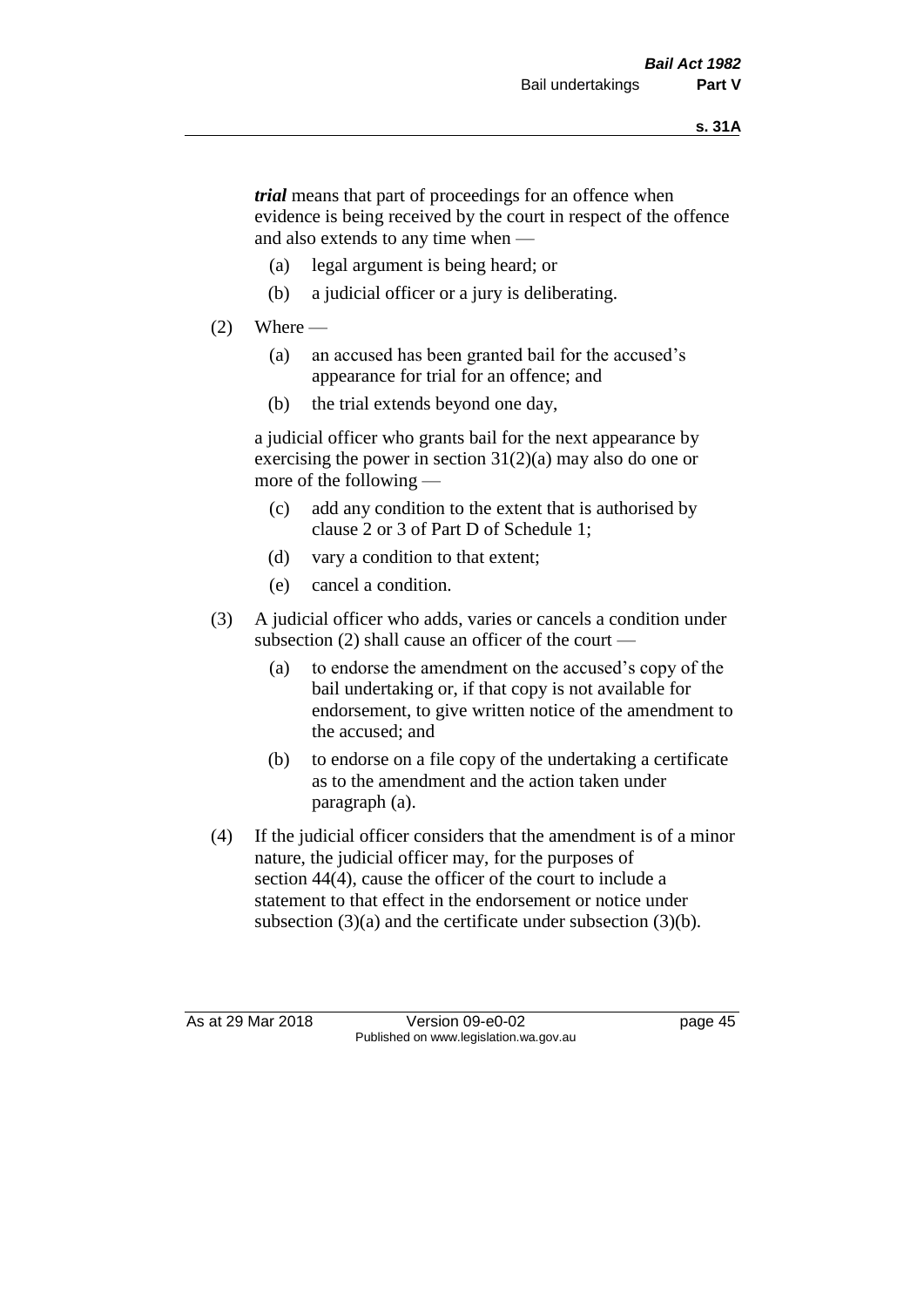- (5) When action is taken under subsection  $(3)(a)$ 
	- (a) the bail undertaking is to be regarded as having been amended as provided in the endorsement or notice, as the case requires; and
	- (b) the terms and conditions of the bail undertaking continue to apply as so amended as if the accused had entered into the bail undertaking in that form.
- (6) In any proceedings an endorsement on a copy of a bail undertaking referred to in subsection (3)(b) purporting to be a certificate referred to in that paragraph is evidence of the matters appearing in it without proof of the signature of the person who made the endorsement.

*[Section 31A inserted: No. 6 of 2008 s. 22(1).]*

#### **32. Notices under s. 31, service and proof of**

- (1) A written notice to an accused under section  $31(2)$ 
	- (a) shall be given to the accused personally; or
	- (b) shall be sent to the accused by post to the accused's address appearing in the records of the court; or
	- (c) in urgent cases or with the accused's consent, shall be provided to the accused by electronic means in accordance with the regulations.
- (2) A person who gives, sends or provides a notice in accordance with subsection (1) shall endorse on a file copy of the notice a certificate showing —
	- (a) that the person has done so; and
	- (b) the time of doing so.
- (3) If a notice is sent by post under subsection  $(1)(b)$ , the notice is to be presumed, unless the contrary is shown, to have been received at the time when, in the ordinary course of events, it would have been delivered.

page 46 Version 09-e0-02 As at 29 Mar 2018 Published on www.legislation.wa.gov.au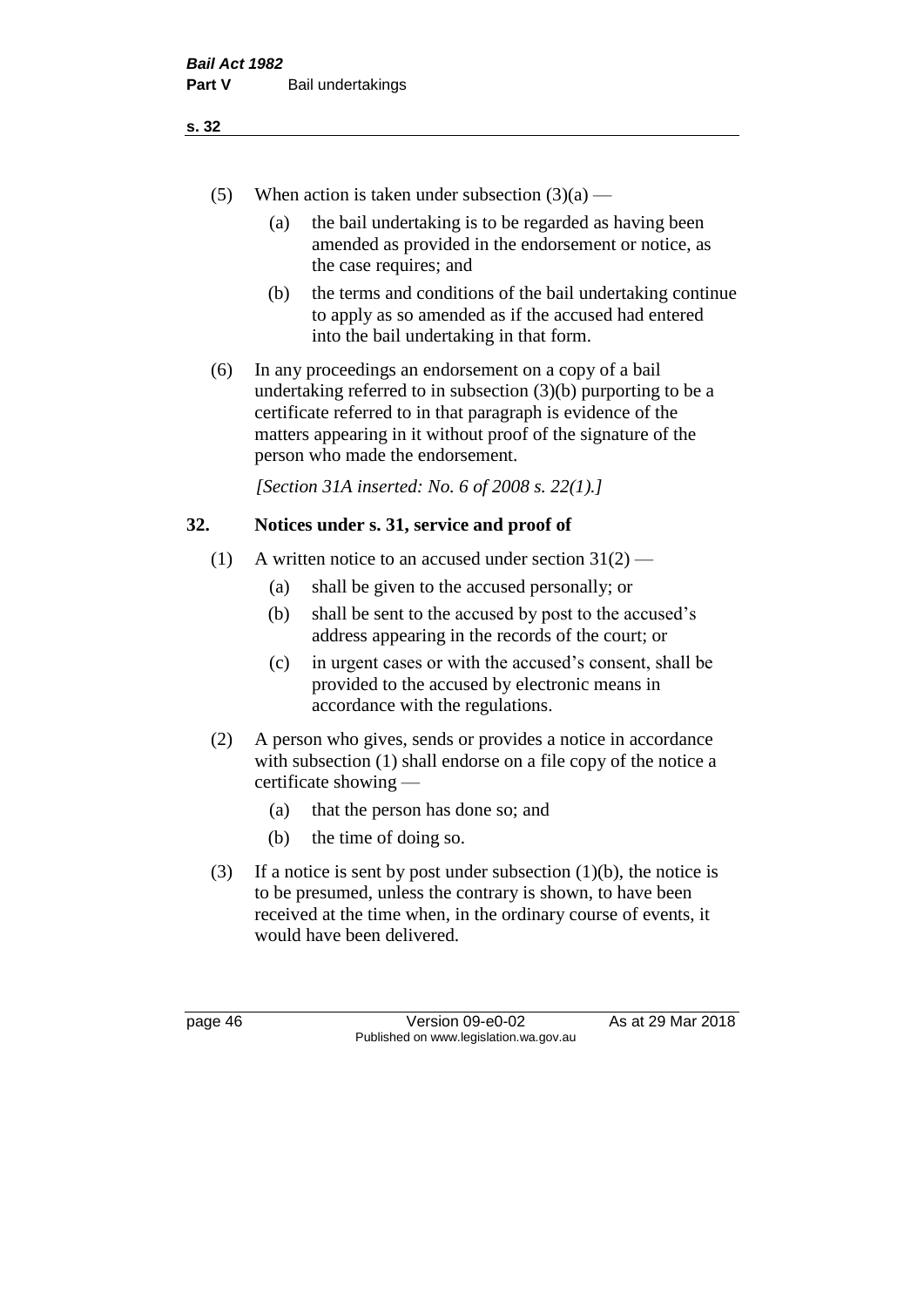- (4) The judicial officer who under section  $31(2)(a)$  notifies an accused of the time and place for resumed proceedings shall cause to be endorsed on the accused's bail undertaking a certificate showing details of such time and place and that the accused has been notified of them.
- (5) In any proceedings
	- (a) a document purporting to be a copy of a notice referred to in subsection (1) shall be evidence of the terms of the notice; and
	- (b) an endorsement
		- (i) on a copy of a notice referred to in subsection (2); or
		- (ii) on a bail undertaking,

purporting to be a certificate referred to in subsection (2) or (4) is evidence of the matters appearing in it without proof of the signature of the person who made the endorsement.

*[Section 32 amended: No. 74 of 1984 s. 12; No. 84 of 2004 s. 82; No. 6 of 2008 s. 23(1)-(3); No. 20 of 2013 s. 27.]* 

## **33. Judicial officer may order accused to enter into bail undertaking**

- (1) Where bail is granted to an accused by a judicial officer, whether with or without any condition being attached thereto, and the accused fails or refuses to enter into a bail undertaking in terms of the grant, the judicial officer who granted bail may, subject to subsection (3), order that the accused enter into the bail undertaking within such time as he may specify.
- (2) If an accused does not comply with an order under subsection (1), the judicial officer may, subject to subsection (3), further order that a bail undertaking, in such form as the judicial officer may approve, shall be deemed to have been entered into by the accused on the date of such further order, and thereupon that undertaking shall be treated as

As at 29 Mar 2018 Version 09-e0-02 Page 47 Published on www.legislation.wa.gov.au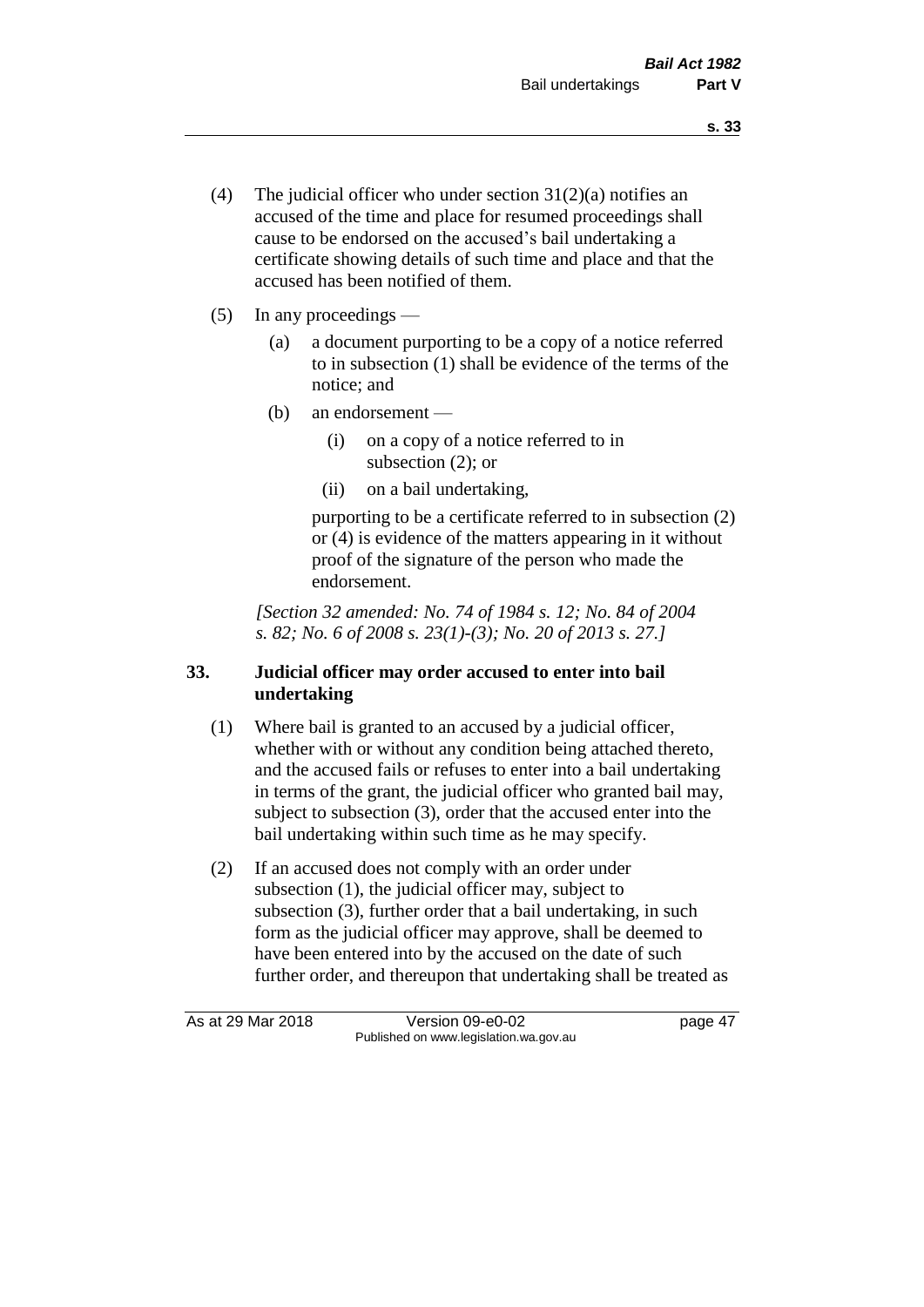if it had been duly entered into by the accused for the purposes of this Act.

- (3) A judicial officer shall not
	- (a) make an order under subsection (2) unless he has personally informed the accused of the terms and effect of the order made under subsection (1);
	- (b) exercise any of the powers conferred on him by this section unless he is satisfied that the accused has the capacity to enter into and comply with the undertaking.

*[Section 33 amended: No. 84 of 2004 s. 82.]* 

#### **34. When bail undertaking ceases to have effect**

A bail undertaking ceases to have effect —

- (a) upon the revocation of bail under section 55;
- (b) upon the death of the accused, but only if no order has been made under section 57;
- (c) subject to section 31, upon the appearance in court by the accused as required by his bail undertaking;
- (d) upon the discharge of the accused according to law from any further proceedings for the offence, or all of the offences, to which the bail undertaking relates;
- (e) during any period before the time at which the accused is required to appear in court when he is in custody for any other offence or reason.

*[Section 34 amended: No. 84 of 2004 s. 82.]* 

page 48 Version 09-e0-02 As at 29 Mar 2018 Published on www.legislation.wa.gov.au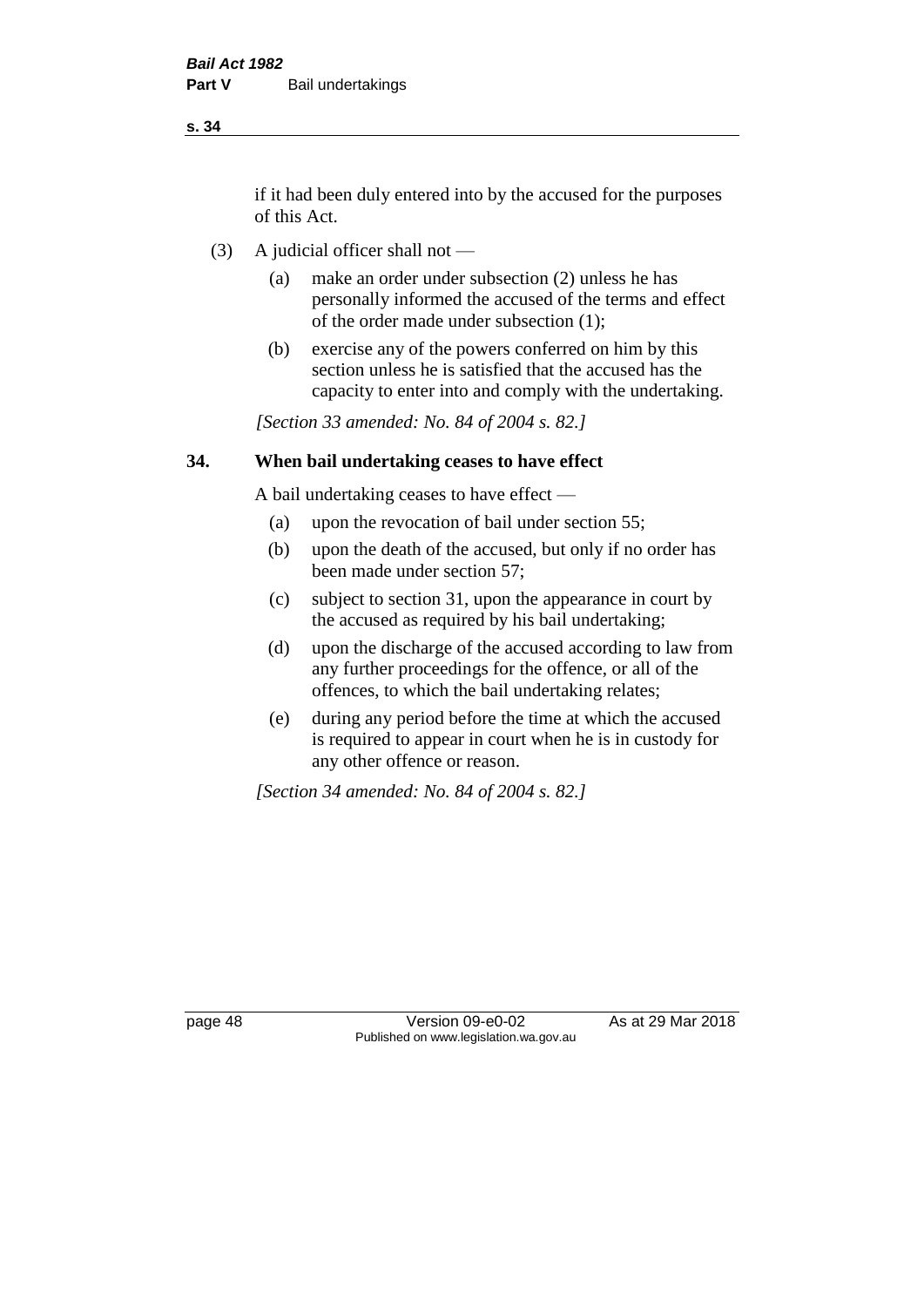# **Part VI — Sureties and surety undertakings**

#### **35. Surety and surety undertaking**

- (1) A surety is a person who, as a condition of the grant of bail to an accused, enters into a surety undertaking, that is to say, undertakes in writing that he will, subject to this Act, forfeit a specified amount of money if the accused fails to comply with any requirement of his bail undertaking mentioned in section  $28(2)(a)$  and (b).
- (2) A surety is required to be approved under section 40.
- (3) A forfeiture of money by a surety as mentioned in subsection (1) is enforceable as provided in section 49 but not otherwise.

*[Section 35 amended: No. 84 of 2004 s. 82; No. 6 of 2008 s. 18(3).]* 

#### **36. Sureties, who may approve**

- (1) The decision whether an applicant should be approved as a surety in any case is to be made —
	- (a) by a person referred to in section 29(a) to (d); or
	- (b) where the accused to whom bail has been granted is in prison, by a person for the time being in charge of the prison; or
	- (c) where the accused to whom bail has been granted is a child, by an authorised community services officer.
- (2) A judicial officer when granting bail to an accused subject to a requirement for a surety or sureties may make an order as to -
	- (a) the giving of notice to the prosecutor of an application for approval of any surety; or
	- (b) the person or persons who are to, or may, approve any surety,

and subsection (1) has effect subject to any such order. *[Section 36 inserted: No. 6 of 2008 s. 24(1).]*

As at 29 Mar 2018 **Version 09-e0-02** page 49 Published on www.legislation.wa.gov.au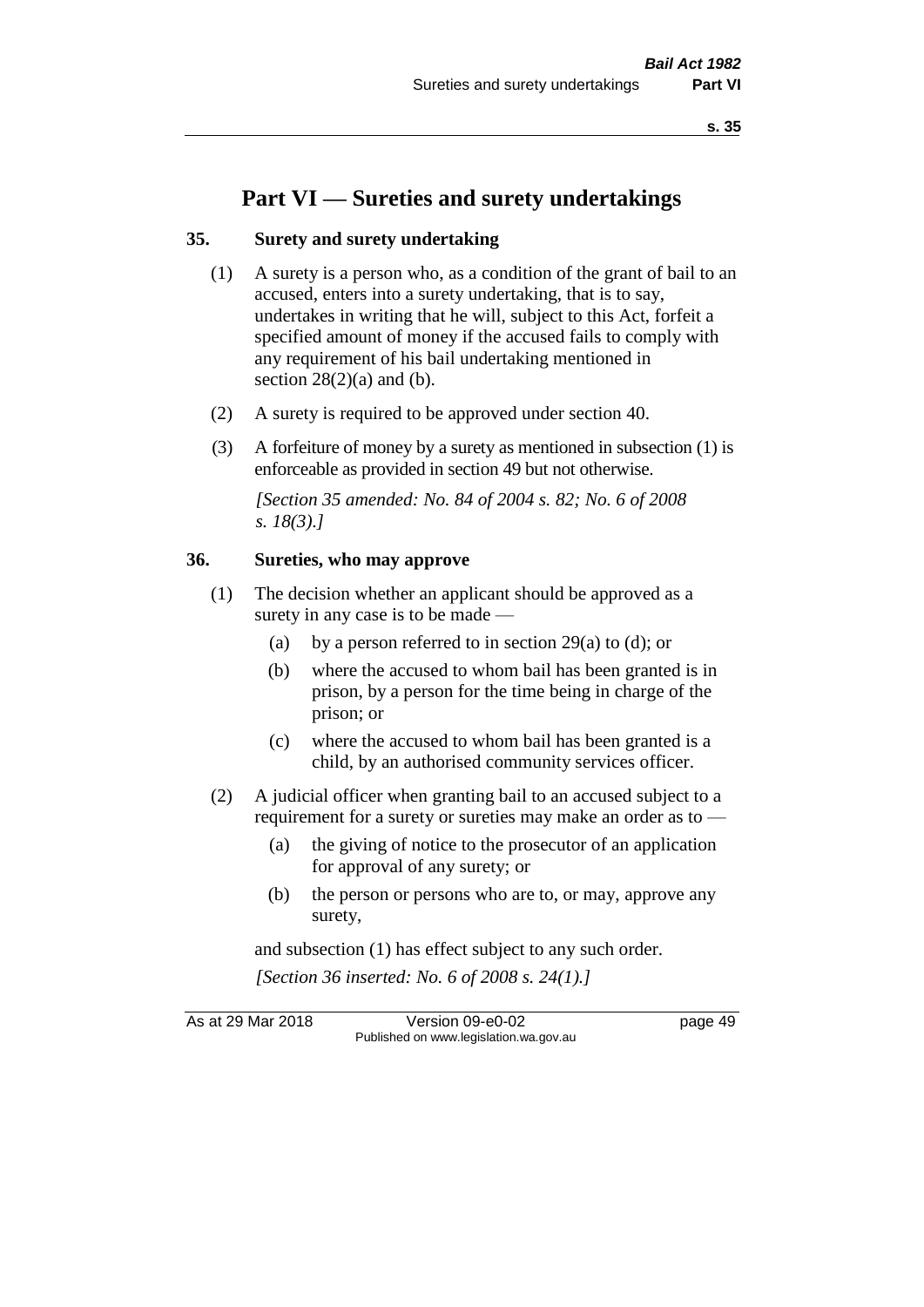#### **37. Proposed surety to receive certain information and form**

- (1) Whenever a surety approval officer is called upon to decide whether an applicant should be approved as a surety, he shall ensure that the applicant is, or has been, given —
	- (a) a duly completed notice in the prescribed form showing details of the terms and conditions on which bail has been granted to the accused in whose case the surety is required; and
	- (b) such information in writing as to the effect of this Act in relation to the rights, obligations and liabilities of sureties as is prescribed for the purposes of this paragraph; and
	- (c) a prescribed form of declaration for completion designed to disclose to the surety approval officer all information relevant to the decision.
- (2) Before he makes his decision, the surety approval officer shall ensure that the applicant furnishes to him the declaration referred to in subsection (1)(c) duly completed.

*[Section 37 amended: No. 84 of 2004 s. 82; No. 6 of 2008 s. 24(4), (5) and 25; No. 20 of 2013 s. 28.]* 

## **38. Persons disqualified from being sureties**

- (1) A person is not qualified to be approved as a surety if  $-$ 
	- (a) he is under 18 years of age; or
	- (b) subject to subsection (2), the value of his assets, after provision is made for his debts and liabilities, is less than the amount which he might become liable to forfeit under his proposed surety undertaking; or
	- (c) there are reasonable grounds for believing that he has been, or will be, indemnified by any person against any forfeiture referred to in paragraph (b).

page 50 Version 09-e0-02 As at 29 Mar 2018 Published on www.legislation.wa.gov.au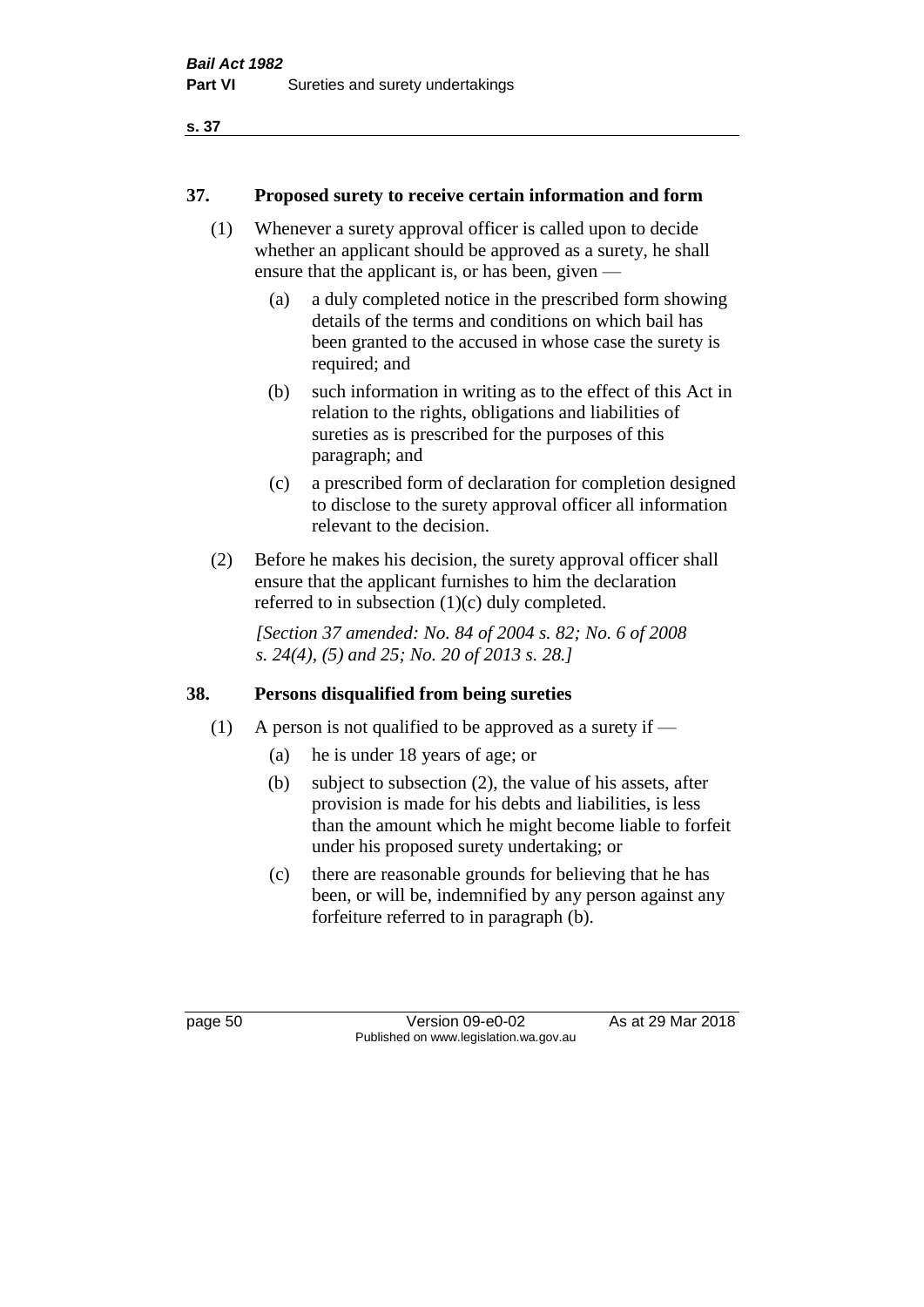(2) Subsection (1)(b) does not apply where the applicant for approval is required to give security sufficient to cover the amount which he might become liable to forfeit.

#### **39. Matters to be regarded when approving sureties**

In determining whether an applicant is suitable to be a surety a surety approval officer shall have regard to all matters which appear to him to be relevant including, as well as any others, the following —

- (a) the character and antecedents of the applicant; and
- (b) his proximity to or connection with the accused, whether by kinship, place of residence or otherwise; and
- (c) his ability to pay, or give security for, the amount which he might become liable to forfeit under his proposed surety undertaking, without excessive hardship to himself or his dependants.

*[Section 39 amended: No. 84 of 2004 s. 82; No. 6 of 2008 s. 24(4).]* 

#### **40. Decision on application by proposed surety**

- (1) Upon receipt of the duly completed declaration referred to in section  $37(1)(c)$ , the surety approval officer shall, after making any enquiries which he thinks desirable, make a decision, as soon as is practicable, either to approve or not to approve of the applicant as a surety in that case.
- (2) If the surety approval officer does not approve of the applicant as a surety he shall record the reasons for his doing so and inform the applicant and the accused thereof, or cause them to be so informed.

*[Section 40 amended: No. 15 of 1988 s. 15; No. 84 of 2004 s. 82; No. 6 of 2008 s. 24(5).]* 

As at 29 Mar 2018 Version 09-e0-02 Page 51 Published on www.legislation.wa.gov.au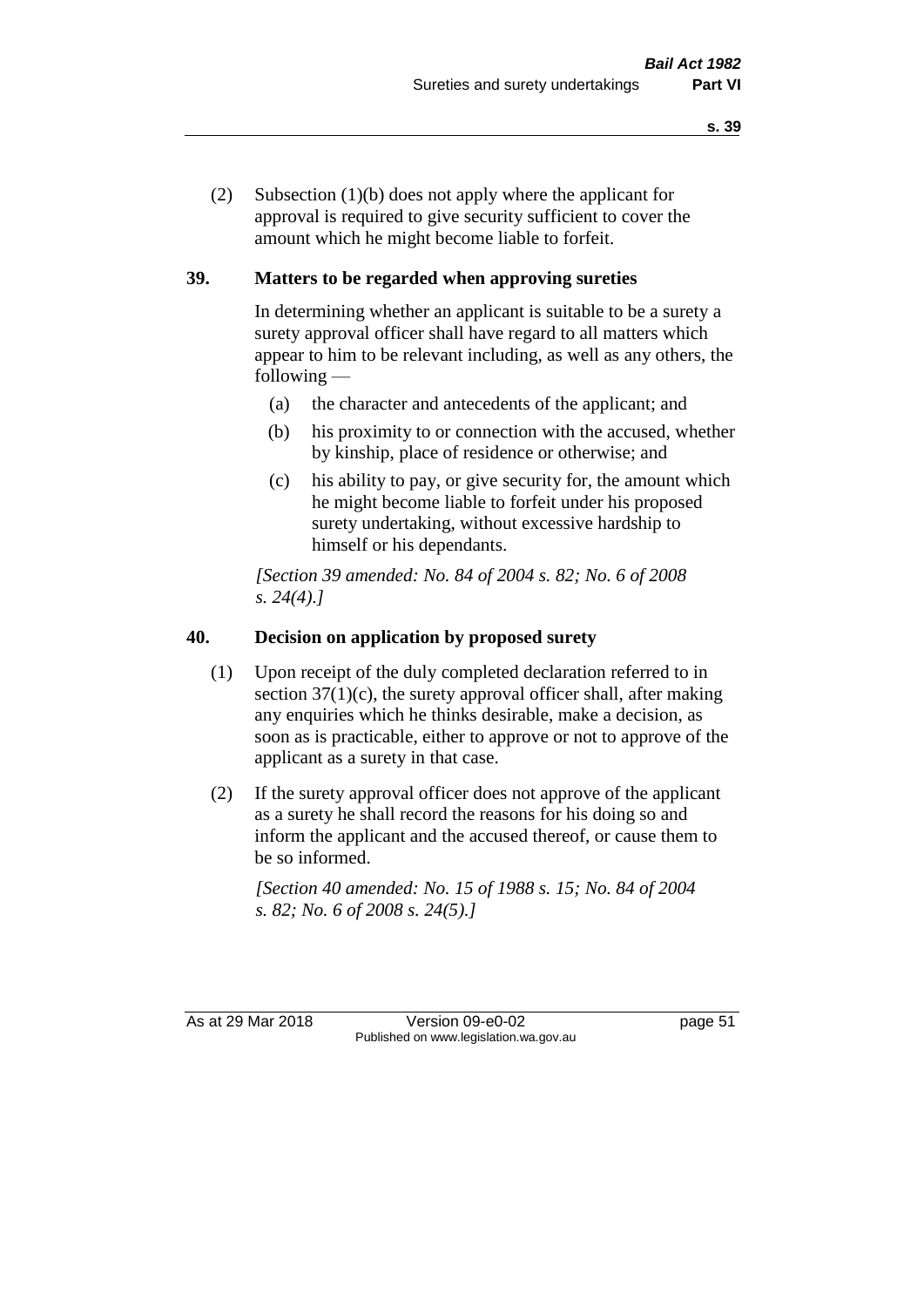#### **41. Finality of decision to refuse approval of surety**

- (1) A decision by a surety approval officer not to approve of the applicant as a surety is final unless the applicant becomes entitled to re-apply under subsection (2).
- (2) An applicant who is refused approval as a surety may re-apply for approval to the surety approval officer who made that decision, or if that officer is absent or unavailable to another surety approval officer, on the ground that —
	- (a) new facts have been discovered, new circumstances have arisen or the circumstances have changed since he was refused approval; or
	- (b) he failed to adequately present his case for approval on his previous application,

and the provisions of this Act, except section 37, shall, with necessary modifications, apply to any such further application and the decision thereon.

*[Section 41 amended: No. 6 of 2008 s. 24(3) and (4).]*

#### **42. Before whom surety undertaking may be entered into**

A surety undertaking need not be entered into before the surety approval officer who approved the surety but may be entered into before any person before whom the accused for whose appearance the surety is approved might enter into his bail undertaking under section 29.

*[Section 42 amended: No. 84 of 2004 s. 82; No. 6 of 2008 s. 24(5).]* 

#### **43. Duties of person before whom surety undertaking is entered into**

A person before whom a surety undertaking is to be entered into —

 $(a)$  shall —

(i) read to the surety; or

page 52 Version 09-e0-02 As at 29 Mar 2018 Published on www.legislation.wa.gov.au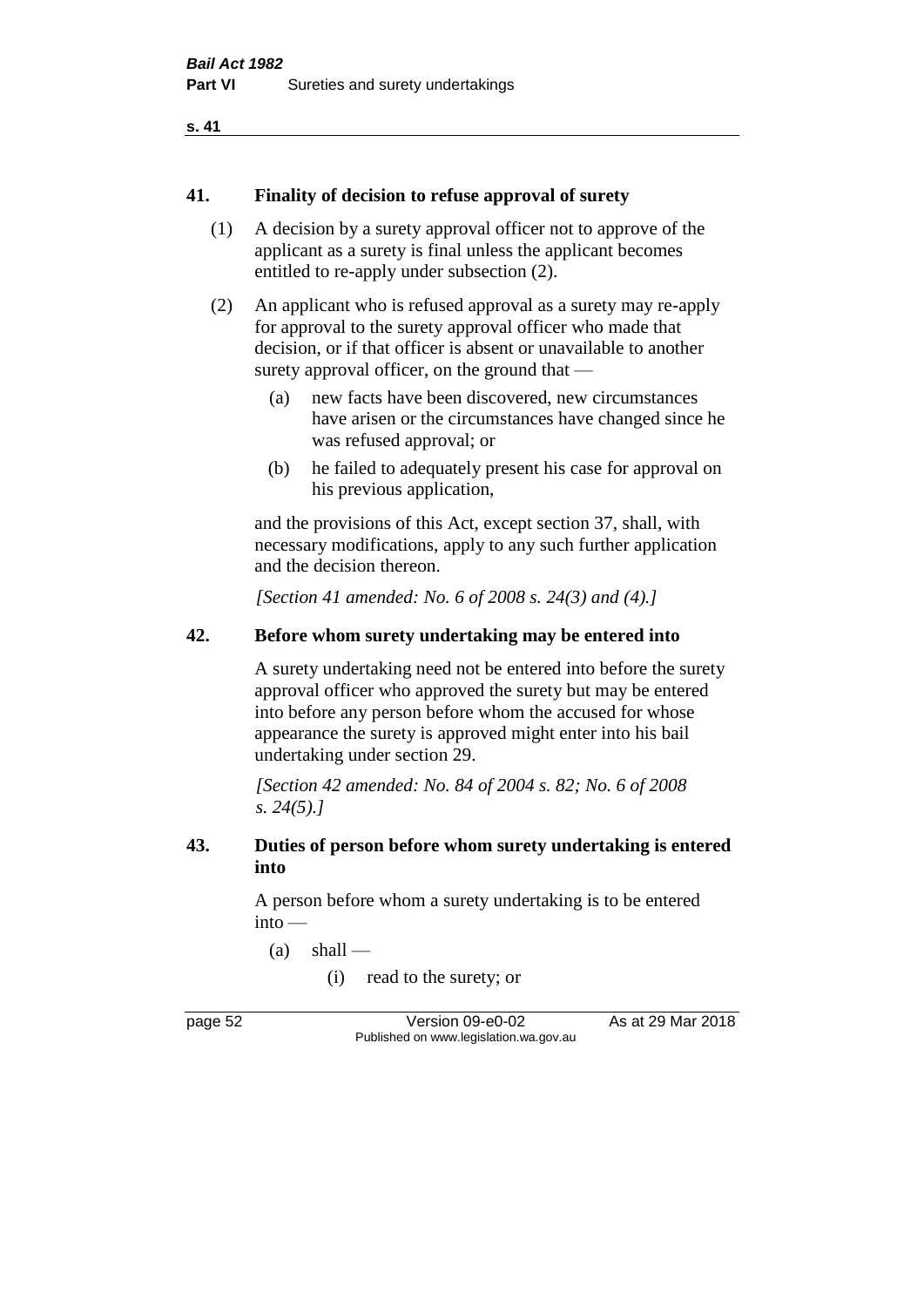- (ii) be informed by the surety that he has read; or
- (iii) if necessary, have translated to the surety,

the documents described in section  $37(1)(a)$  and (b), and the surety undertaking, before the surety enters into the undertaking; and

- (b) shall ensure that all conditions which are to be complied with by the surety have been complied with before the surety enters into his undertaking; and
- (c) shall give to the surety a copy of his surety undertaking as duly completed.

*[Section 43 amended: No. 74 of 1984 s. 13.]* 

#### **43A. Entering into surety undertaking where proposed surety interstate**

(1) In this section —

*proposed surety* means a person who is to enter into a surety undertaking;

*relevant official* means the person before whom the surety undertaking is to be entered into or was entered into, as the case requires;

*video link* means facilities (including closed circuit television) that enable, at the same time —

- (a) the relevant official to see and hear the proposed surety; and
- (b) the proposed surety to see and hear the relevant official.
- (2) This section applies if a proposed surety is in another State or a Territory.
- (3) The relevant official may comply with section 43(a) and (b) by means of a video link.
- (4) The relevant official may provide the surety undertaking to the proposed surety for completion by providing it by electronic means in accordance with the regulations.

As at 29 Mar 2018 **Version 09-e0-02** page 53 Published on www.legislation.wa.gov.au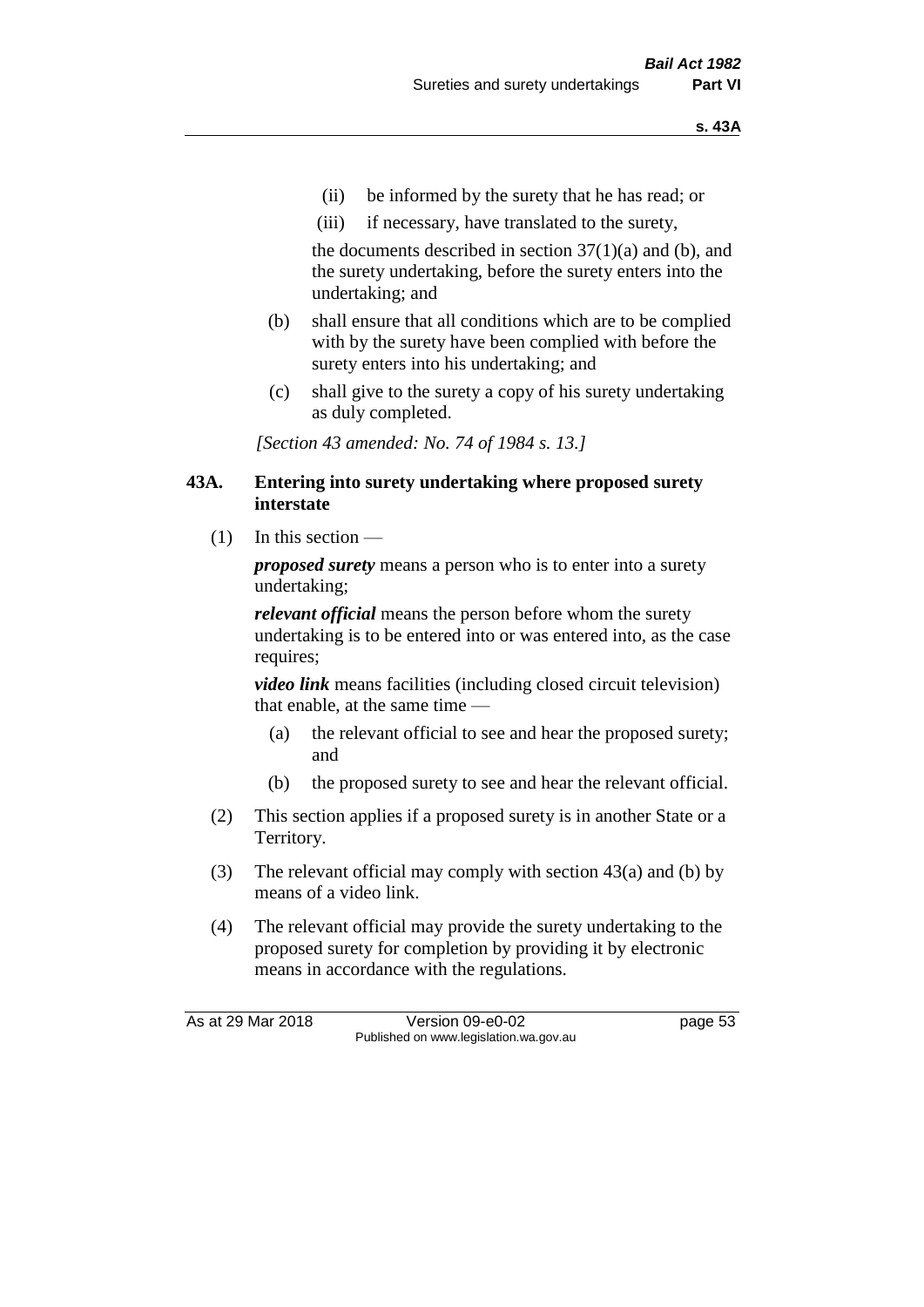- (5) The proposed surety may enter into the surety undertaking by providing the completed surety undertaking to the relevant official by electronic means in accordance with the regulations.
- (6) If the surety undertaking is provided by electronic means under subsection (4) or (5), any requirement for the proposed surety or the relevant official to sign it is to be taken to have been complied with if the full name of the proposed surety or the relevant official, as the case requires, appears in the appropriate place in the undertaking.
- (7) The relevant official may comply with section 43(c) by providing a copy of the surety undertaking (as duly completed) to the surety by electronic means in accordance with the regulations.
- (8) A surety undertaking that is entered into in accordance with this section is to be taken to have been entered into before the relevant official.
- (9) In any proceedings a document purporting to be a copy of a surety undertaking and purporting to be certified by the relevant official to be a copy of a surety undertaking entered into in accordance with this section is evidence of the surety undertaking without proof of the signature of the relevant official.

*[Section 43A inserted: No. 6 of 2008 s. 26; amended: No. 20 of 2013 s. 29.]*

## **44. When surety undertaking extends to different time or different time and place substituted under s. 31**

- (1) A surety undertaking does not extend to the failure by the accused to appear at a different time or a different time and place substituted pursuant to section 31 unless —
	- (a) the surety undertaking contains a provision stating that it does so extend and, where applicable under subsection (5), the surety has received notice as mentioned in that subsection; or

page 54 Version 09-e0-02 As at 29 Mar 2018 Published on www.legislation.wa.gov.au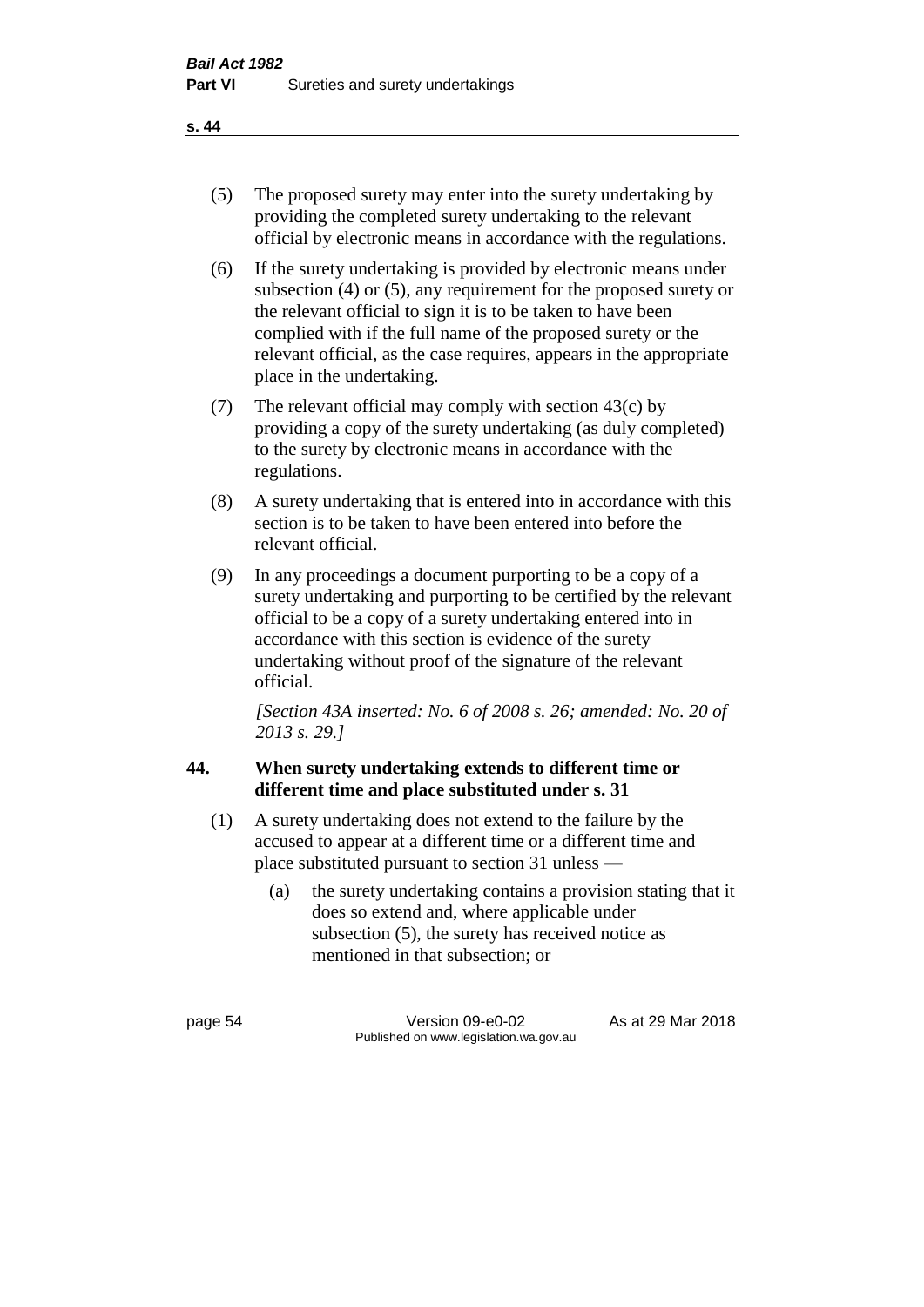- (b) subsection (2) applies.
- (2) A surety undertaking extends to the failure by the accused to appear at a different time substituted pursuant to section 31 during a trial if, at the option of the surety, the undertaking contains a provision stating —
	- (a) that it does so extend; and
	- (b) the effect of subsection (4).
- (3) In subsection  $(2)$  —

*trial* means that part of proceedings for an offence when evidence is being received by the court in respect of the offence and also extends to any time when —

- (a) legal argument is being heard; or
- (b) a judicial officer or a jury is deliberating.
- (4) Subsection (2) applies despite any amendment as defined in section 31A(1) if the endorsement or notice under section 31A(3)(a) in respect of the amendment includes a statement referred to in section 31A(4).
- (5) A surety undertaking may, at the option of the surety, also contain a provision stating that where —
	- (a) a different time or a different time and place for the accused's appearance is substituted pursuant to section 31; and
	- (b) subsection (2) does not apply,

the surety's liability only arises if the surety is given notice, as soon as is practicable, of the different time or the different time and place.

(6) Where, by operation of this section, a surety undertaking would extend to the failure by the accused to appear at a different time or a different time and place substituted pursuant to section 31, that extension is not affected by a reduction in the number of offences to which the accused's bail undertaking relates.

*[Section 44 inserted: No. 6 of 2008 s. 27(1).]*

As at 29 Mar 2018 **Version 09-e0-02 page 55** Published on www.legislation.wa.gov.au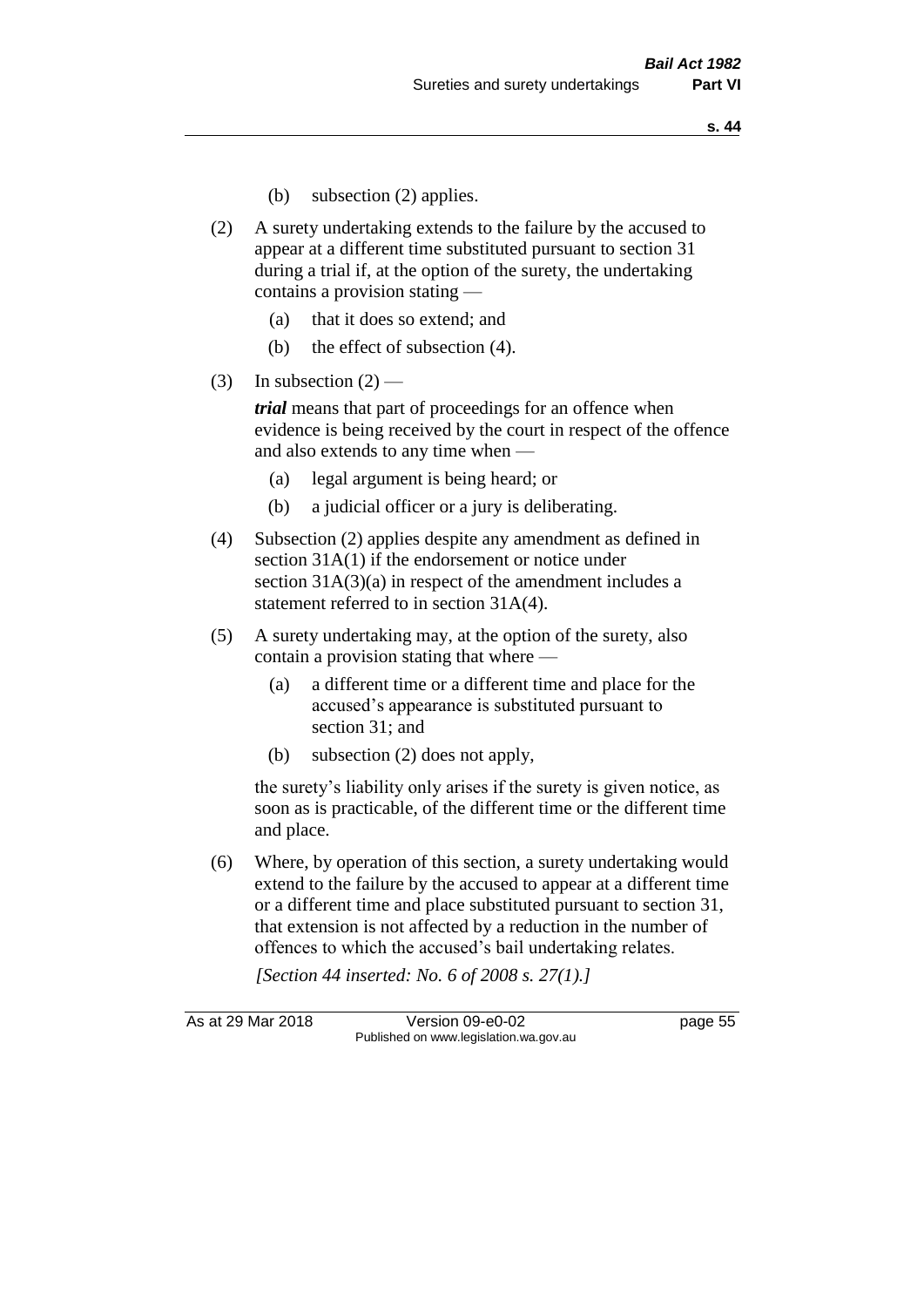```
s. 45
```
#### **45. Notices under s. 44, service and proof of**

- (1) For the purposes of section 44(5) notice to a surety may be given —
	- (a) orally to the surety by the judicial officer when he fixes a time and place for the proceedings or the resumed proceedings; or
	- (b) in the approved form to the surety personally; or
	- (c) by a person authorised under subsection  $(5)$ 
		- (i) sending or causing to be sent the approved form to the surety by post to the surety's address appearing in the records of the court; or
		- (ii) in urgent cases or with the surety's consent, providing or causing to be provided the approved form to the surety by electronic means in accordance with the regulations.
- (2) A person who gives a notice in accordance with subsection  $(1)(b)$  or  $(c)$  shall endorse on a file copy of the notice a certificate showing —
	- (a) that the person has done so; and
	- (b) the time of doing so.
- (2a) If a notice is sent by post under subsection  $(1)(c)$ , the notice is to be presumed, unless the contrary is shown, to have been received at the time when, in the ordinary course of events, it would have been delivered.
- (3) A judicial officer who, under subsection  $(1)(a)$ , notifies a surety of the time and place for the proceedings or the resumed proceedings shall cause to be endorsed on a file copy of the surety's undertaking a certificate showing details of such time and place and that the surety has been notified of them.
- (4) In any proceedings
	- (a) a document purporting to be a copy of a notice referred to in section 44(5) shall be evidence of the terms of the notice; and

page 56 Version 09-e0-02 As at 29 Mar 2018 Published on www.legislation.wa.gov.au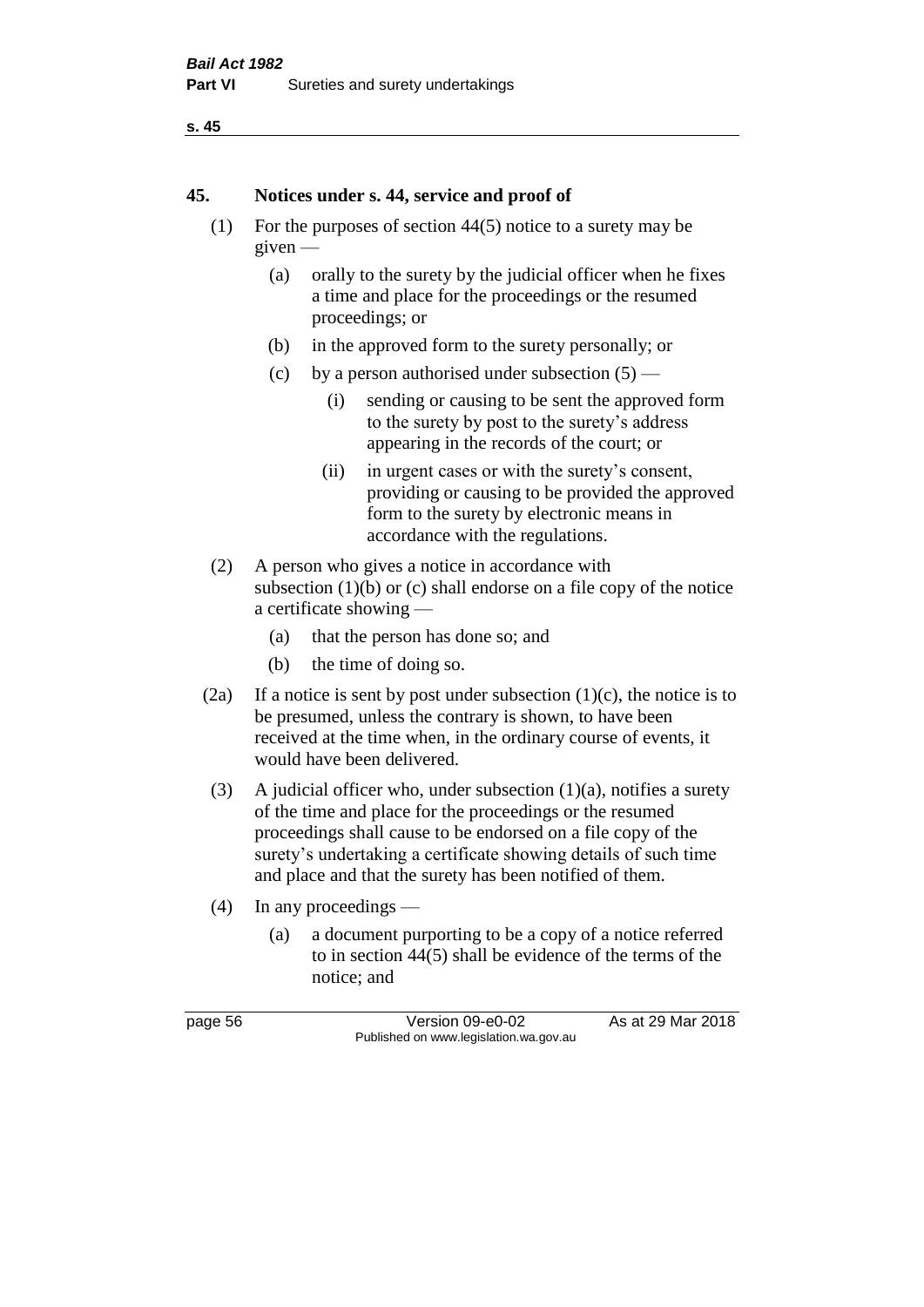- (b) an endorsement
	- (i) on a file copy of a notice given under subsection  $(1)(b)$  or  $(c)$  purporting to be a certificate referred to in subsection (2); or
	- (ii) on a file copy of a surety undertaking purporting to be a certificate referred to in subsection (3),

is evidence of the matters appearing in the certificate without proof of the signature of the person who made the endorsement.

- (5) A registrar of the court, other than a deputy registrar of the Magistrates Court or the Children's Court, is an authorised person for the purposes of subsection  $(1)(c)$  and in addition —
	- (a) in respect of committals to the Supreme Court, the Chief Justice; and
	- (b) in respect of committals to the District Court, the Chief Judge,

may authorise a person or persons, by name or office, to perform the function referred to in subsection  $(1)(c)$ .

*[Section 45 amended: No. 74 of 1984 s. 15; No. 59 of 2004 s. 141; No. 6 of 2008 s. 28(1)-(5); No. 20 of 2013 s. 30.]* 

#### **46. Surety's power to arrest accused**

- (1) A surety may arrest an accused for whose appearance in court he has entered into a surety undertaking if the surety has reasonable grounds to believe that —
	- (a) the accused
		- (i) is not likely to comply with the requirements of his bail undertaking mentioned in section  $28(2)(a)$  or (b); or
		- (ii) is, or has been, in breach of any condition of his bail undertaking mentioned in section 28(2)(c); or

As at 29 Mar 2018 Version 09-e0-02 Page 57 Published on www.legislation.wa.gov.au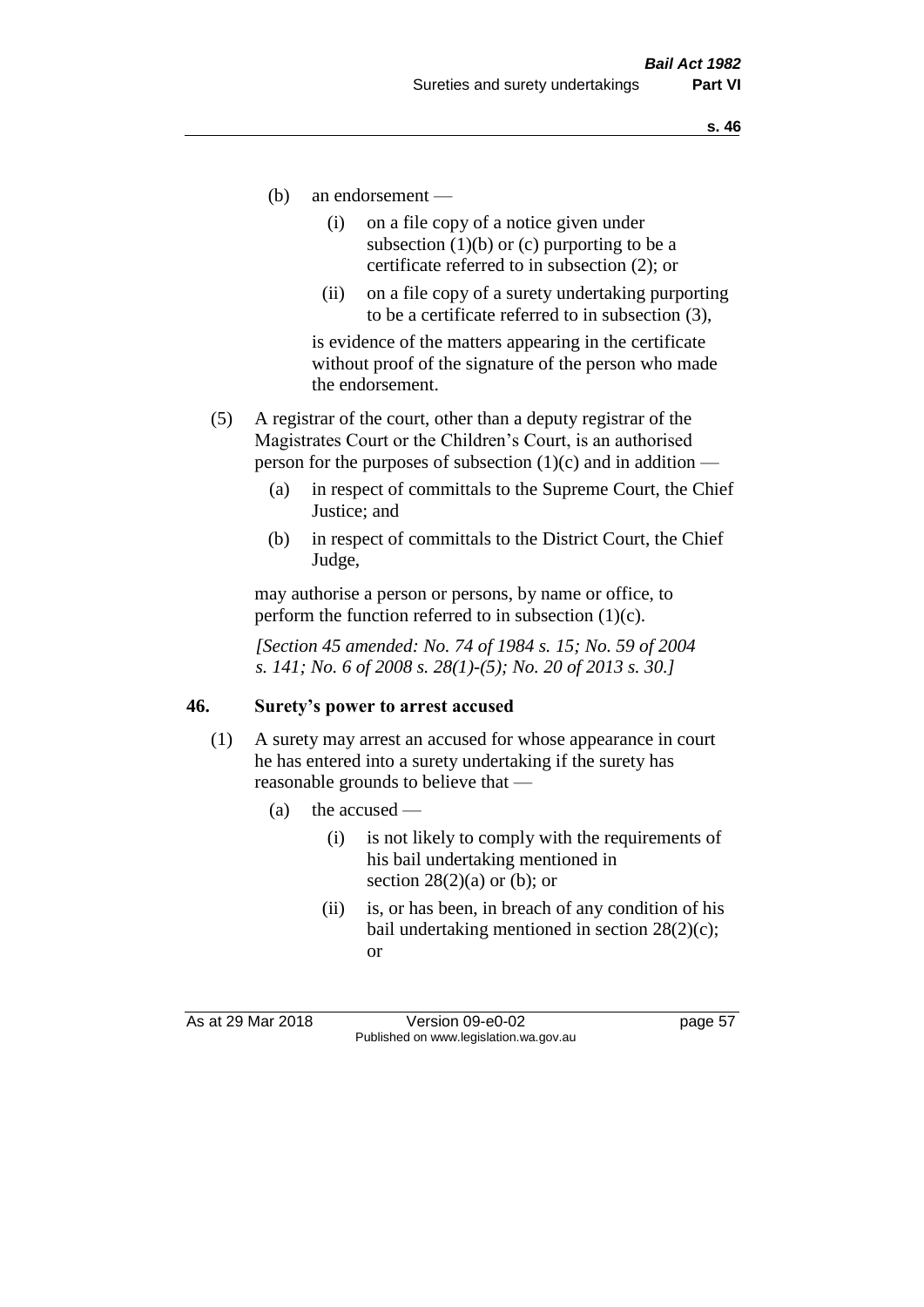(iii) is, or has been, in breach of a home detention condition mentioned in section 28(2)(d);

and

- (b) it is not expedient to invoke the assistance of the relevant officer under section 54(1) because the delay occasioned by doing so would defeat the purpose of that section.
- (2) A surety who arrests an accused under subsection (1) shall, as soon as is practicable, deliver him into the custody of a police officer and thereafter he shall be dealt with under section 54(4) and section 55, and those provisions shall apply, as if he had been arrested by a police officer under section 54(2).

*[Section 46 amended: No. 74 of 1984 s. 16; No. 61 of 1990 s. 10; No. 84 of 2004 s. 82; No. 6 of 2008 s. 33(5).]* 

## **47. When surety undertaking ceases to have effect**

A surety undertaking ceases to have effect —

- (a) upon the revocation of bail under section 55(1); or
- (b) upon the release of an accused under section 55(2) if the surety does not consent to the continuance in force of his surety undertaking; or
- (c) upon its being cancelled under section 48(4) (and as from the time fixed therefor) by an appropriate judicial officer; or
- (d) upon the death of the surety, but only if no order under section 49(1) has been made before then; or
- (e) subject to sections 31 and 44, upon the appearance in court by the accused as required by his bail undertaking; or
- (f) upon the discharge of the accused according to law from any further proceedings for the offence, or all of the offences, to which the surety undertaking relates; or

page 58 Version 09-e0-02 As at 29 Mar 2018 Published on www.legislation.wa.gov.au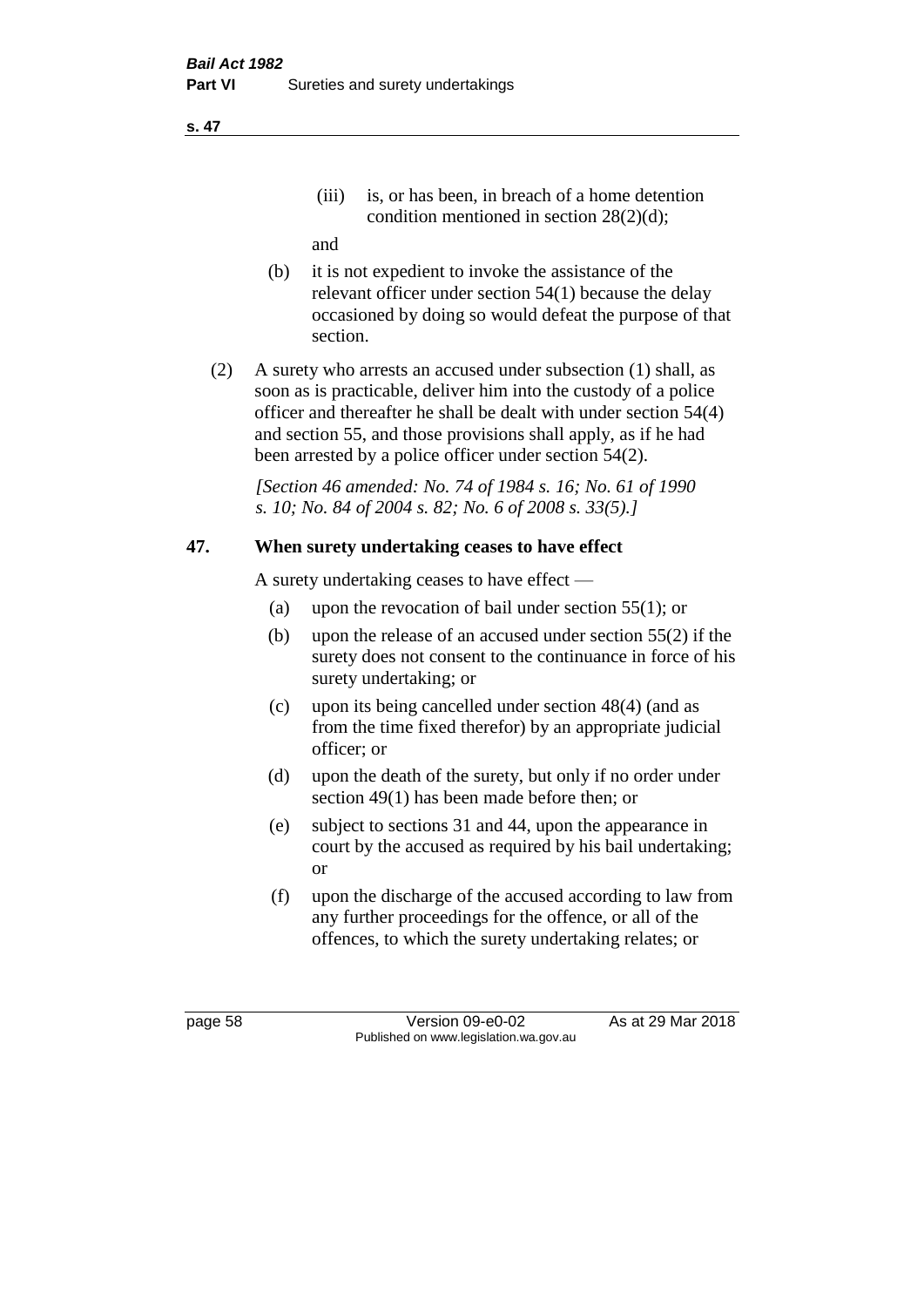(g) during any period before the time at which the accused is required to appear in court when he is in custody for any other offence or reason.

*[Section 47 amended: No. 84 of 2004 s. 82.]* 

#### **48. Surety may apply for cancellation of his undertaking**

- (1) A surety may apply to an appropriate judicial officer for cancellation of his undertaking.
- (2) An application under subsection (1) may be made at any time before that specified, or deemed by section 31(3) to be specified, in the accused's bail undertaking for his appearance in court.
- (3) Upon an application being made under subsection (1) an appropriate judicial officer shall cause the accused to appear before him or another such officer and may issue a warrant or summons for that purpose.
- (4) Upon the appearance of the accused before the time mentioned in subsection (2) an appropriate judicial officer shall —
	- (a) cancel the surety undertaking; and
	- (b) exercise one of the powers set out in section  $55(1)(d)$ or (e).
- (5) An application under subsection (1) must be made, and proceedings on it are to be conducted —
	- (a) in a court of summary jurisdiction in accordance with the regulations;
	- (b) in the Supreme Court or the District Court  $-\text{in}$ accordance with rules of court.

*[Section 48 amended: No. 59 of 2004 s. 141; No. 84 of 2004 s. 7 and 82; No. 6 of 2008 s. 29.]* 

#### **49. Surety's undertaking to pay money, enforcing**

(1) Where an accused has failed to comply with any requirement of his bail undertaking mentioned in section 28(2)(a) or (b) the

As at 29 Mar 2018 Version 09-e0-02 Page 59 Published on www.legislation.wa.gov.au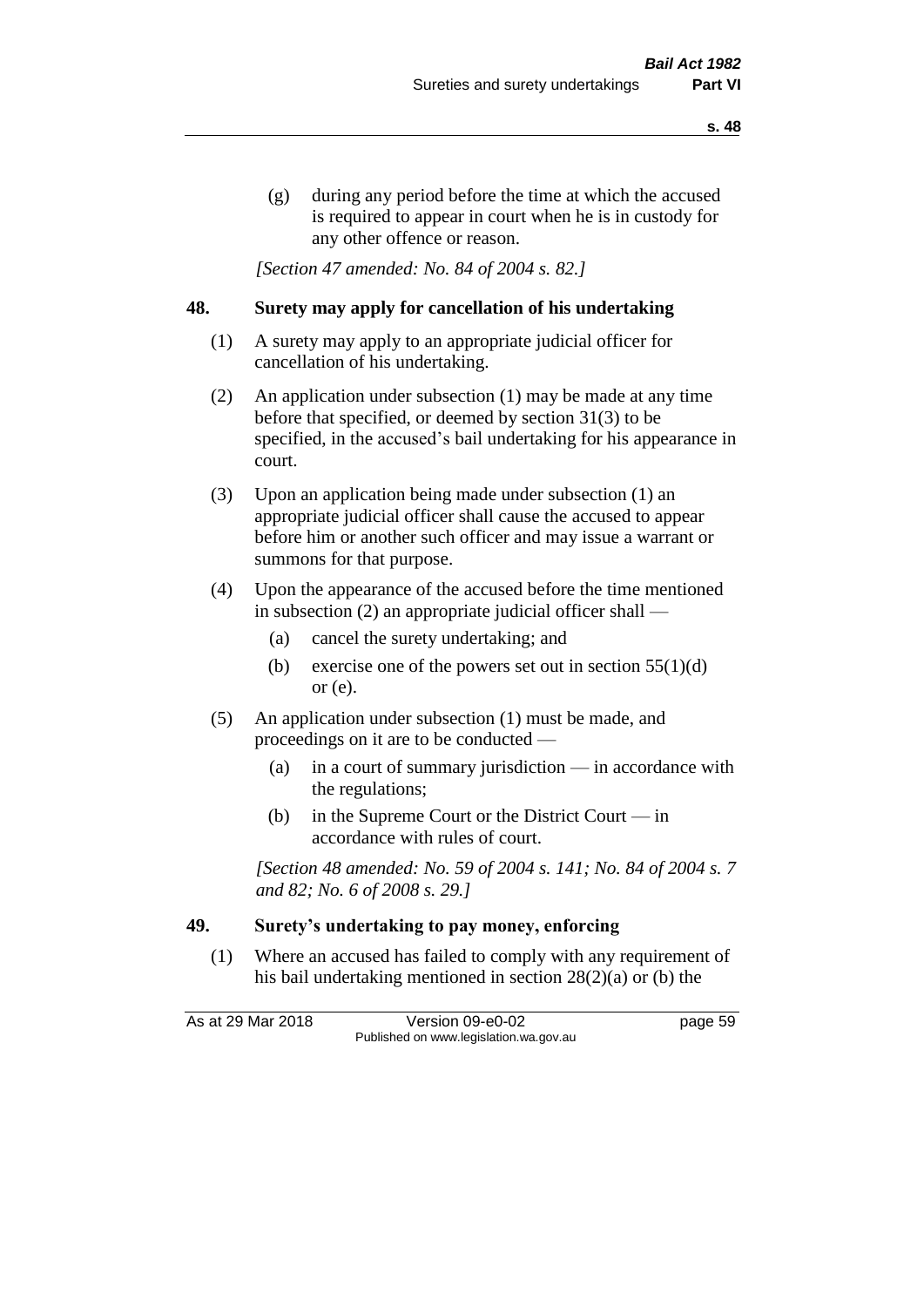following provisions of this section apply for the purpose of enforcing payment to the State of any sum thereupon payable by a surety in terms of his surety undertaking —

- (a) an application for an order that the sum be paid may be made to an appropriate judicial officer —
	- (i) by the Director of Public Prosecutions where the court before which the accused failed to appear was —
		- (I) the District Court, the Supreme Court or the Court of Appeal; or
		- (II) another court, if the Director of Public Prosecutions is the prosecutor in that court of the case against the accused;

or

- (ii) in other cases, by the State Solicitor or the registrar of the court before which the accused failed to appear;
- *[(b) deleted]*
	- (c) on the hearing of the application and upon proof of the surety's liability in terms of his undertaking, the judicial officer shall order forfeiture of the full amount specified in the undertaking unless the surety attends at the hearing and shows to the satisfaction of the judicial officer that there was reasonable cause for the failure of the accused to comply with the requirement to which the application relates;
- (d) notwithstanding paragraph (c), the judicial officer may decline to make an order under that paragraph or may order forfeiture in part only where the surety attends and shows to the satisfaction of the judicial officer —
	- (i) that, by reason of a change of circumstances since the undertaking was entered into, an order for forfeiture, or for forfeiture in full (as the case may be), would cause excessive hardship to the surety or his dependants; and

**s. 49**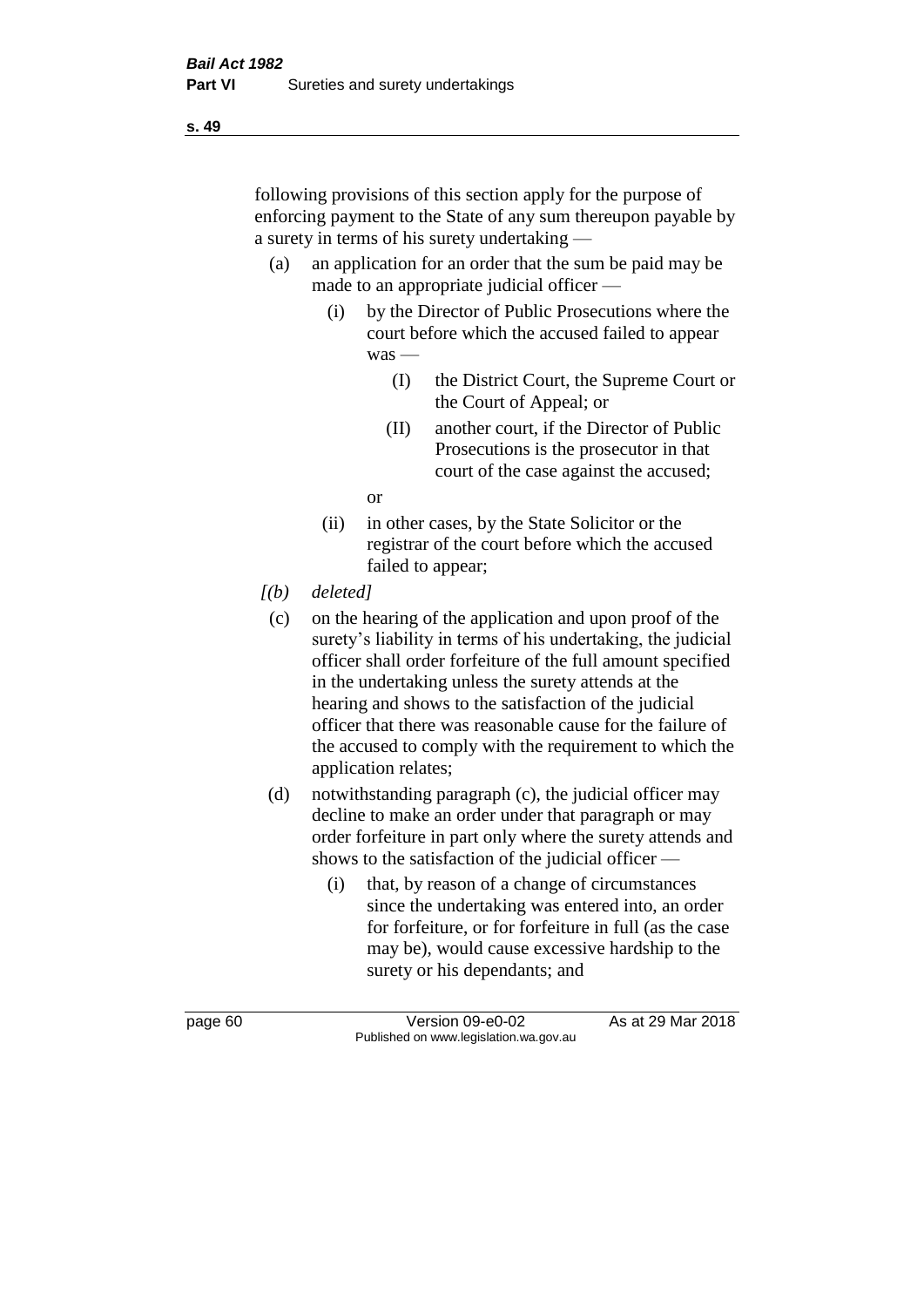- (ii) that such hardship would not be relieved by the exercise of one or more of the powers conferred by section 59;
- (e) an order may be made under this section whether or not the accused has been convicted of an offence against section 51(1) or (2) but if, after an order has been made, the surety satisfies the Governor that new facts have been discovered or new circumstances have arisen which show that there was reasonable cause for the failure of the accused as mentioned in paragraph (c), the Governor may exercise the power in section 139 of the *Sentencing Act 1995* as if the forfeiture were one to which that section applied.
- (2) An application under subsection (1) must be made, and proceedings on it are to be conducted —
	- (a) in a court of summary jurisdiction in accordance with the regulations;
	- (b) in the Supreme Court or the District Court  $-\text{in}$ accordance with rules of court.
- (3) Without prejudice to the recovery of such an amount as a civil debt due to the State, any amount to be paid under an order made under this section is to be paid, and its payment may be enforced under Part 5 of the *Fines, Penalties and Infringement Notices Enforcement Act 1994*, unless an order has been made under subsection (4).
- (4) If under this section the Supreme Court or the District Court makes an order requiring the payment of money, the court may make an order under section 59 of the *Sentencing Act 1995* in respect of the amount payable and for that purpose that section, with any necessary changes, applies as if the amount were a fine imposed on the surety.

*[Section 49 amended: No. 74 of 1984 s. 17; No. 92 of 1994 s. 5; No. 78 of 1995 s. 8; No. 65 of 2003 s. 121(3); No. 74 of 2003 s. 29; No. 59 of 2004 s. 141; No. 84 of 2004 s. 8, 11 and 82; No. 6 of 2008 s. 18(2) and 30(1) and (2).]* 

As at 29 Mar 2018 Version 09-e0-02 Page 61 Published on www.legislation.wa.gov.au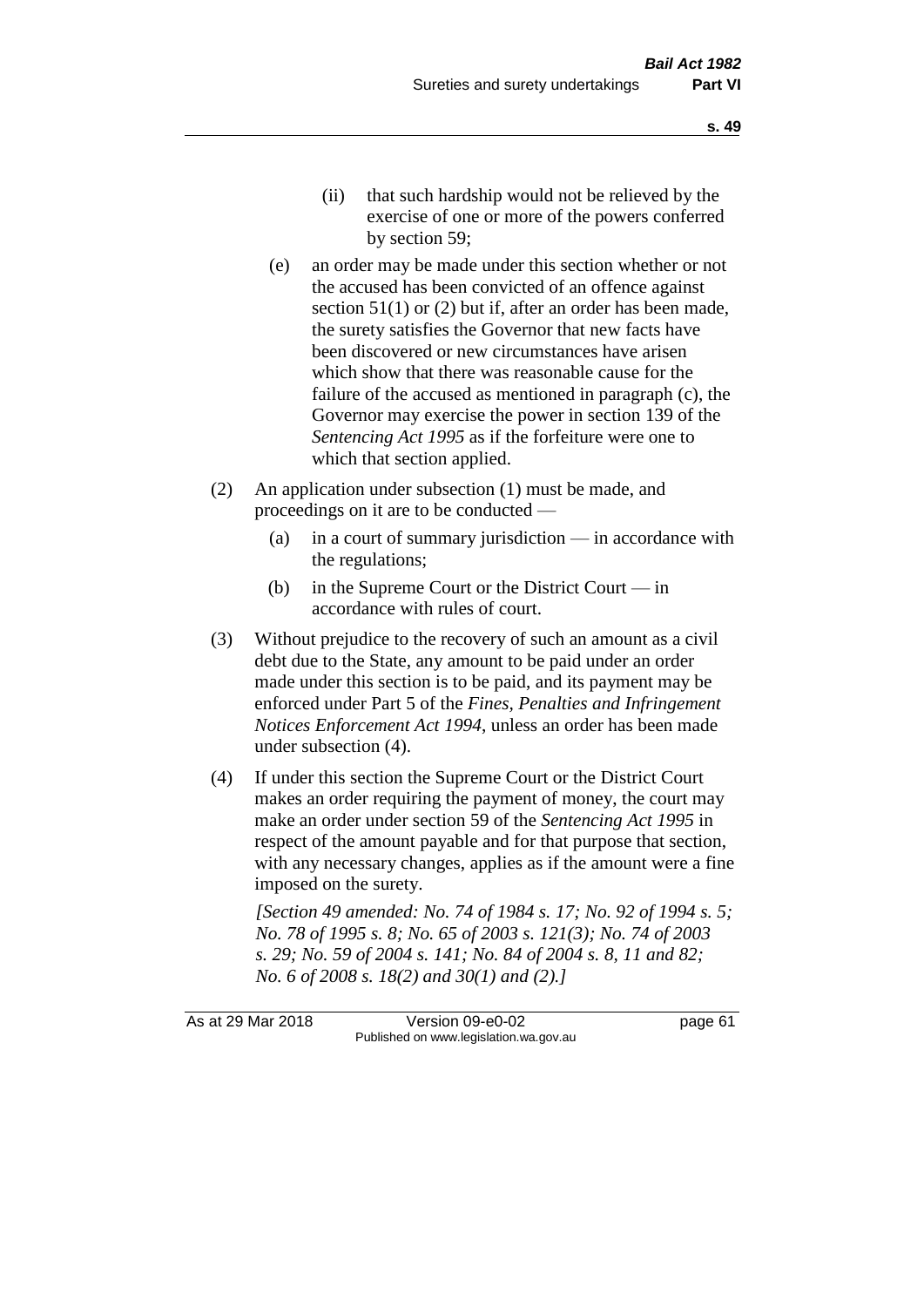#### **50. Indemnifying surety, offence**

- (1) If a person indemnifies, or agrees to indemnify, a surety or proposed surety against any liability which the surety or proposed surety may incur under this Act (including this section) he and the surety or proposed surety and any person with whom he agrees as aforesaid each commits an offence. Penalty: \$1 000 or imprisonment for 12 months or both.
- (2) An offence is committed under subsection  $(1)$ 
	- (a) whether the agreement is made before or after the surety undertaking is entered into and whether or not a proposed surety actually becomes a surety; and
	- (b) whether the compensation is to be in money or in money's worth.
- (3) An offence is not committed under subsection (1) by a surety or proposed surety if he shows —
	- (a) that he had no knowledge of an agreement within the meaning of subsection (1) proposed to be entered into between 2 other persons; or
	- (b) that having such knowledge he took all steps reasonably available to him to prevent the agreement being entered into.

*[Section 50 amended: No. 74 of 1984 s. 18.]* 

page 62 Version 09-e0-02 As at 29 Mar 2018 Published on www.legislation.wa.gov.au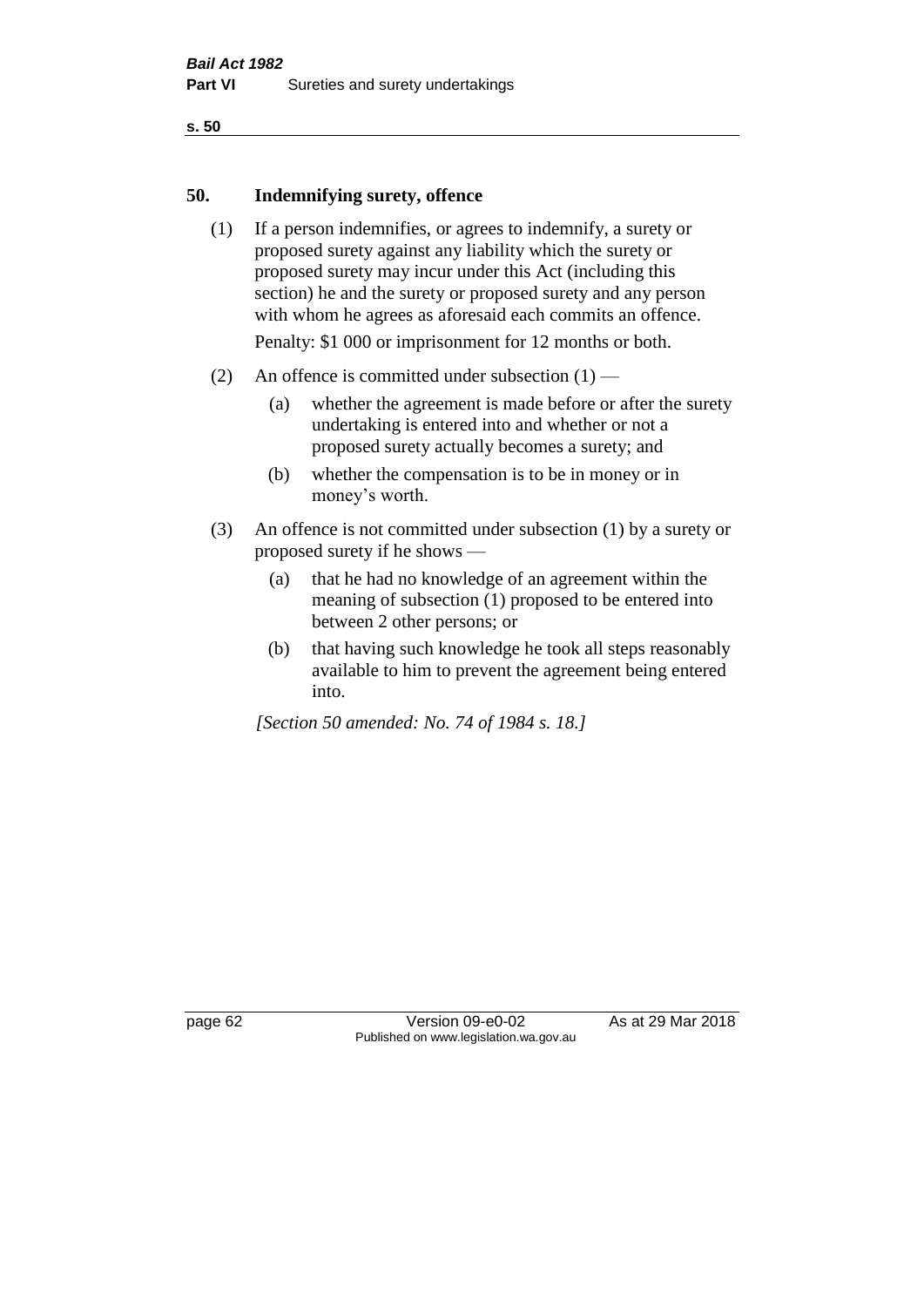**s. 50A**

# **Part VIA — Administration of home detention conditions**

*[Heading inserted: No. 61 of 1990 s. 11.]* 

# **50A. Powers of CEO (corrections)**

The CEO (corrections) has all of the powers conferred under this Act on a community corrections officer and may review, vary, or rescind a direction given by a community corrections officer.

*[Section 50A inserted: No. 61 of 1990 s. 11; amended: No. 31 of 1993 s. 9; No. 65 of 2006 s. 53.]* 

*[50B. Deleted: No. 78 of 1995 s. 8.]* 

# **50C. Powers and duties of community corrections officers**

- (1) A community corrections officer may give such reasonable directions to an accused subject to a home detention condition as are necessary for the proper administration of the condition and any other condition imposed on the grant of bail to the accused including, without limiting the generality of the foregoing, directions as to —
	- (a) when the accused may leave the place where he is required by the home detention condition to remain; and
	- (b) the period of any authorised absence from the place where he is required by the home detention condition to remain; and
	- (c) when the accused shall return to the place where he is required by the home detention condition to remain; and
	- (d) the method of travel to be used by the accused during any absence from the place where he is required by the home detention condition to remain; and
	- (e) the manner in which the accused shall report his whereabouts.

As at 29 Mar 2018 Version 09-e0-02 Page 63 Published on www.legislation.wa.gov.au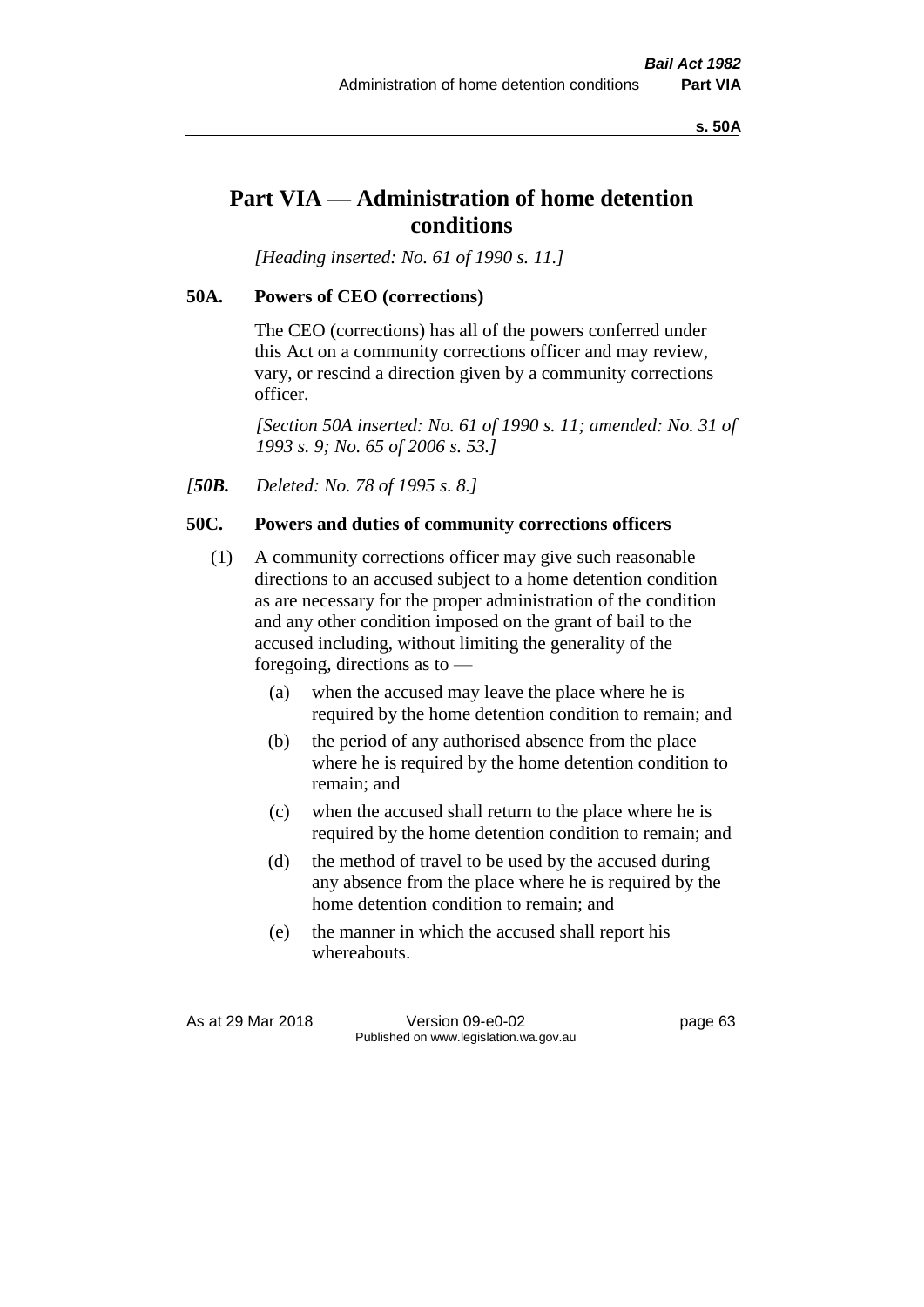**s. 50C**

| (2)     | For the purpose of ascertaining whether or not an accused is<br>complying with a home detention condition or any direction<br>given pursuant to subsection (1), a community corrections<br>officer may, at any time - |                                                                                                                                                                              |  |  |
|---------|-----------------------------------------------------------------------------------------------------------------------------------------------------------------------------------------------------------------------|------------------------------------------------------------------------------------------------------------------------------------------------------------------------------|--|--|
|         | (a)                                                                                                                                                                                                                   | enter or telephone the place where the accused is<br>required by a home detention condition to remain; or                                                                    |  |  |
|         | (b)                                                                                                                                                                                                                   | enter or telephone the accused's place of employment or<br>any other place where the accused is permitted or<br>required to attend; or                                       |  |  |
|         | (c)                                                                                                                                                                                                                   | question any person at any place referred to in<br>paragraph $(a)$ or $(b)$ .                                                                                                |  |  |
| (3)     | A person who $-$                                                                                                                                                                                                      |                                                                                                                                                                              |  |  |
|         | (a)                                                                                                                                                                                                                   | hinders a person exercising powers under subsection (2);<br><sub>or</sub>                                                                                                    |  |  |
|         | (b)                                                                                                                                                                                                                   | fails to answer a question put pursuant to<br>subsection $(2)(c)$ or gives an answer that the person<br>knows is false or misleading in a material particular,               |  |  |
|         | commits an offence.                                                                                                                                                                                                   |                                                                                                                                                                              |  |  |
|         | Penalty: \$2 000 and imprisonment for 12 months.                                                                                                                                                                      |                                                                                                                                                                              |  |  |
| (4)     | A community corrections officer —                                                                                                                                                                                     |                                                                                                                                                                              |  |  |
|         | (a)                                                                                                                                                                                                                   | shall keep such records and make such returns and<br>reports in relation to accused persons subject to home<br>detention conditions as the CEO (corrections) directs;<br>and |  |  |
|         | (b)                                                                                                                                                                                                                   | shall make any records relating to an accused subject to<br>a home detention condition available on the request of<br>the CEO (corrections) to him.                          |  |  |
|         | [Section 50C inserted: No. 61 of 1990 s. 11; amended: No. 31<br>of 1993 s. 9; No. 50 of 2003 s. 37(3); No. 84 of 2004 s. 82 and<br>83(3); No. 65 of 2006 s. 53; No. 2 of 2008 s. 56(2).]                              |                                                                                                                                                                              |  |  |
|         |                                                                                                                                                                                                                       |                                                                                                                                                                              |  |  |
| page 64 |                                                                                                                                                                                                                       | Version 09-e0-02<br>As at 29 Mar 2018<br>Published on www.legislation.wa.gov.au                                                                                              |  |  |
|         |                                                                                                                                                                                                                       |                                                                                                                                                                              |  |  |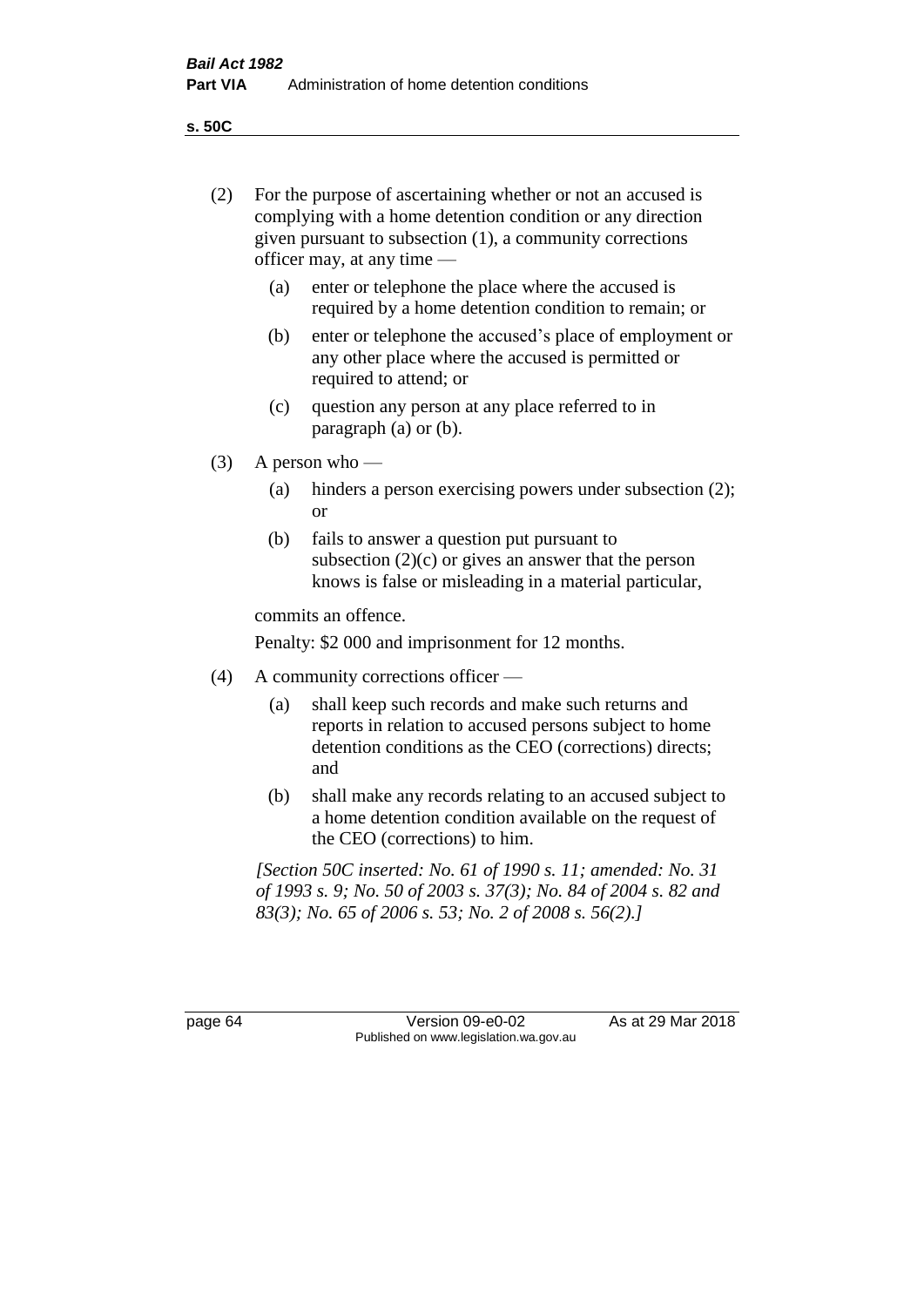#### **50D. Powers of members of Police Force**

- (1) For the purpose of ascertaining whether or not an accused is complying with a home detention condition, a member of the Police Force may —
	- (a) require the accused to produce a copy of his bail undertaking and any notice by the CEO (corrections) under section 50E(a) for inspection; and
	- (b) require the accused to explain why he is absent from the place where he is required by the home detention condition to remain.
- (2) An accused who fails to comply with subsection  $(1)(a)$  or who fails to explain when required to do so under subsection (1)(b) or who gives an explanation that the accused knows is false or misleading in a material particular, commits an offence.

Penalty: \$2 000.

*[Section 50D inserted: No. 61 of 1990 s. 11; amended: No. 31 of 1993 s. 9; No. 50 of 2003 s. 37(4); No. 84 of 2004 s. 82; No. 65 of 2006 s. 53.]* 

#### **50E. CEO (corrections) may substitute different place of detention and apply conditions**

The CEO (corrections) may, at any time, by notice in writing given to an accused granted bail subject to a home detention condition —

- (a) substitute a different place for the place where an accused is required by a home detention condition to remain;
- (b) require the accused to comply with such of the conditions specified in the list provided to the accused under section 24A(4) as are specified in the notice.

*[Section 50E inserted: No. 61 of 1990 s. 11; amended: No. 31 of 1993 s. 9; No. 84 of 2004 s. 82; No. 65 of 2006 s. 53.]* 

As at 29 Mar 2018 Version 09-e0-02 Page 65 Published on www.legislation.wa.gov.au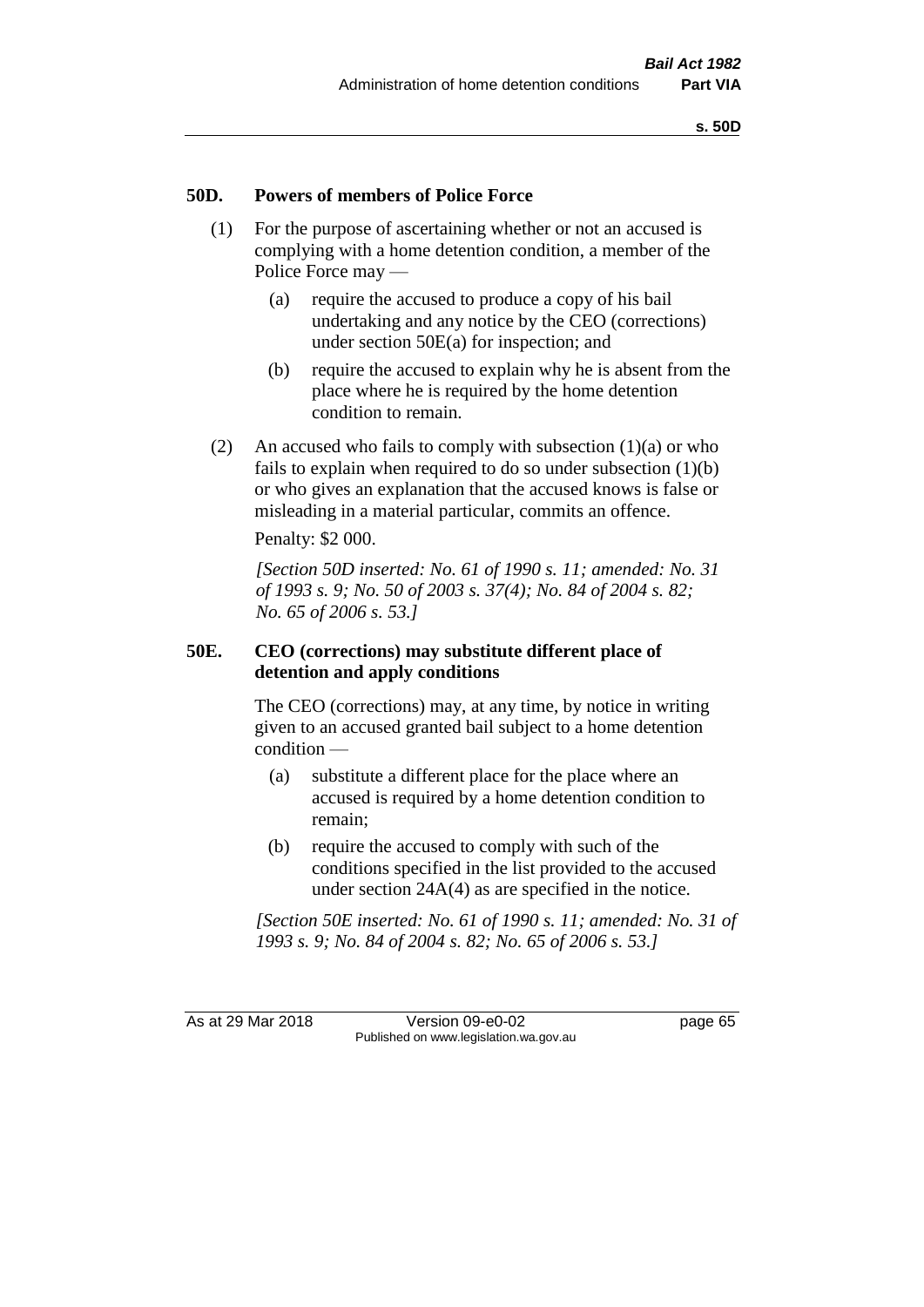```
s. 50F
```
### **50F. CEO (corrections) may revoke bail**

- (1) Where a home detention condition has been imposed as a condition on a grant of bail to an accused the CEO (corrections) may, in his absolute discretion, by instrument signed by him and if practicable, given to the accused, revoke the bail.
- (2) Without limiting the generality of subsection (1), the power to revoke bail may be exercised where the accused —
	- (a) is not likely to comply with any requirement of his bail undertaking mentioned in section 28(2)(a) or (b); or
	- (b) is, or has been, or is likely to be in breach of any condition of his bail undertaking mentioned in section  $28(2)(c)$ .
- (3) Subject to subsection (4), where the CEO (corrections) revokes bail he shall include a statement of his reasons for the cancellation in the instrument cancelling the bail.
- (4) Where the CEO (corrections) is of the opinion that it would be in the interest of the accused or any other person, or the public, to withhold from the accused any or all of the reasons referred to in subsection (3), the CEO (corrections) may so withhold the reason or reasons.
- (5) Where the CEO (corrections) revokes bail, he may, whenever necessary, issue a warrant directed to all members of the Police Force to have the accused arrested and brought before an appropriate judicial officer.

*[Section 50F inserted: No. 61 of 1990 s. 11; amended: No. 31 of 1993 s. 9; No. 84 of 2004 s. 82; No. 65 of 2006 s. 53.]* 

#### **50G. Procedure on arrest after revocation under s. 50F**

(1) An accused arrested pursuant to a warrant issued under section 50F shall be taken as soon as is practicable before an appropriate judicial officer unless he is arrested less than 24 hours before the time at which he is due to appear in accordance with his bail undertaking, in which case he shall be

page 66 Version 09-e0-02 As at 29 Mar 2018 Published on www.legislation.wa.gov.au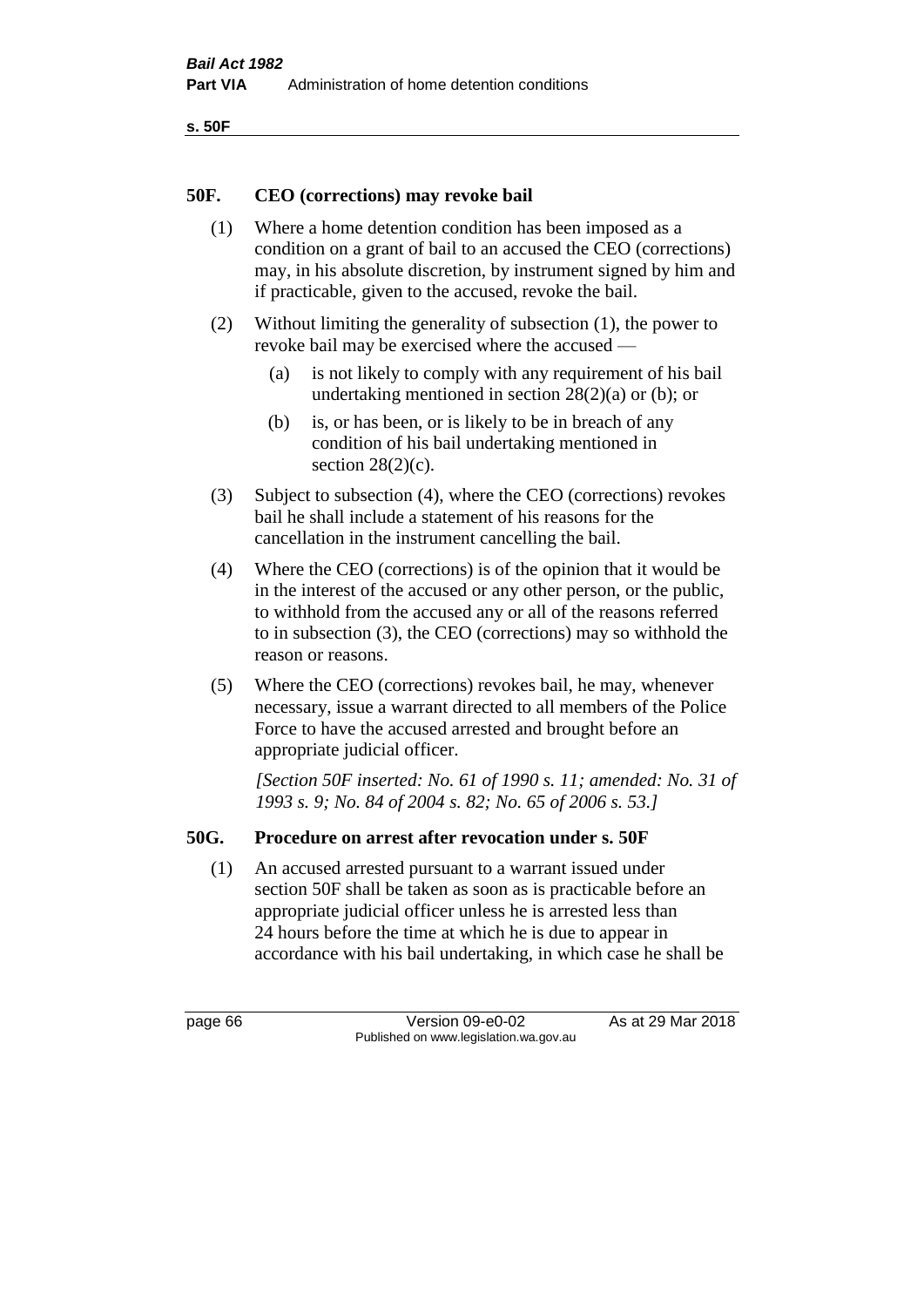held in custody and brought before an appropriate judicial officer at that time.

- (2) The judicial officer before whom an accused appears under this section may —
	- (a) remand the accused in custody to appear at the time and place specified, or deemed by section 31(3) to be specified, in his bail undertaking; or
	- (b) grant fresh bail to the accused in accordance with this Act, other than clause 2 of Part B of Schedule 1.

*[Section 50G inserted: No. 61 of 1990 s. 11; amended: No. 45 of 1993 s. 12; No. 84 of 2004 s. 82.]* 

#### **50H. Rules of natural justice excluded**

The rules known as the rules of natural justice (including any duty of procedural fairness) do not apply to or in relation to the doing or omission of any act, matter or thing under this Part by the CEO (corrections).

*[Section 50H inserted: No. 61 of 1990 s. 11; amended: No. 31 of 1993 s. 9; No. 65 of 2006 s. 53.]* 

#### **50J. Delegation by CEO (corrections)**

The CEO (corrections) may, either generally or as otherwise provided by the instrument of delegation, by writing signed by him, delegate to any person any power or duty under this Part, other than this power of delegation.

*[Section 50J inserted: No. 61 of 1990 s. 11; amended: No. 31 of 1993 s. 9; No. 65 of 2006 s. 53.]* 

#### **50K. Monitoring equipment, retrieving**

If under rules made under section 50L any device or equipment has been installed at the place where an accused is required by a home detention condition to remain, section 118 of the *Sentence Administration Act 2003* applies.

*[Section 50K inserted: No. 78 of 1995 s. 8; amended: No. 50 of 2003 s. 29(3); No. 84 of 2004 s. 82.]* 

As at 29 Mar 2018 Version 09-e0-02 page 67 Published on www.legislation.wa.gov.au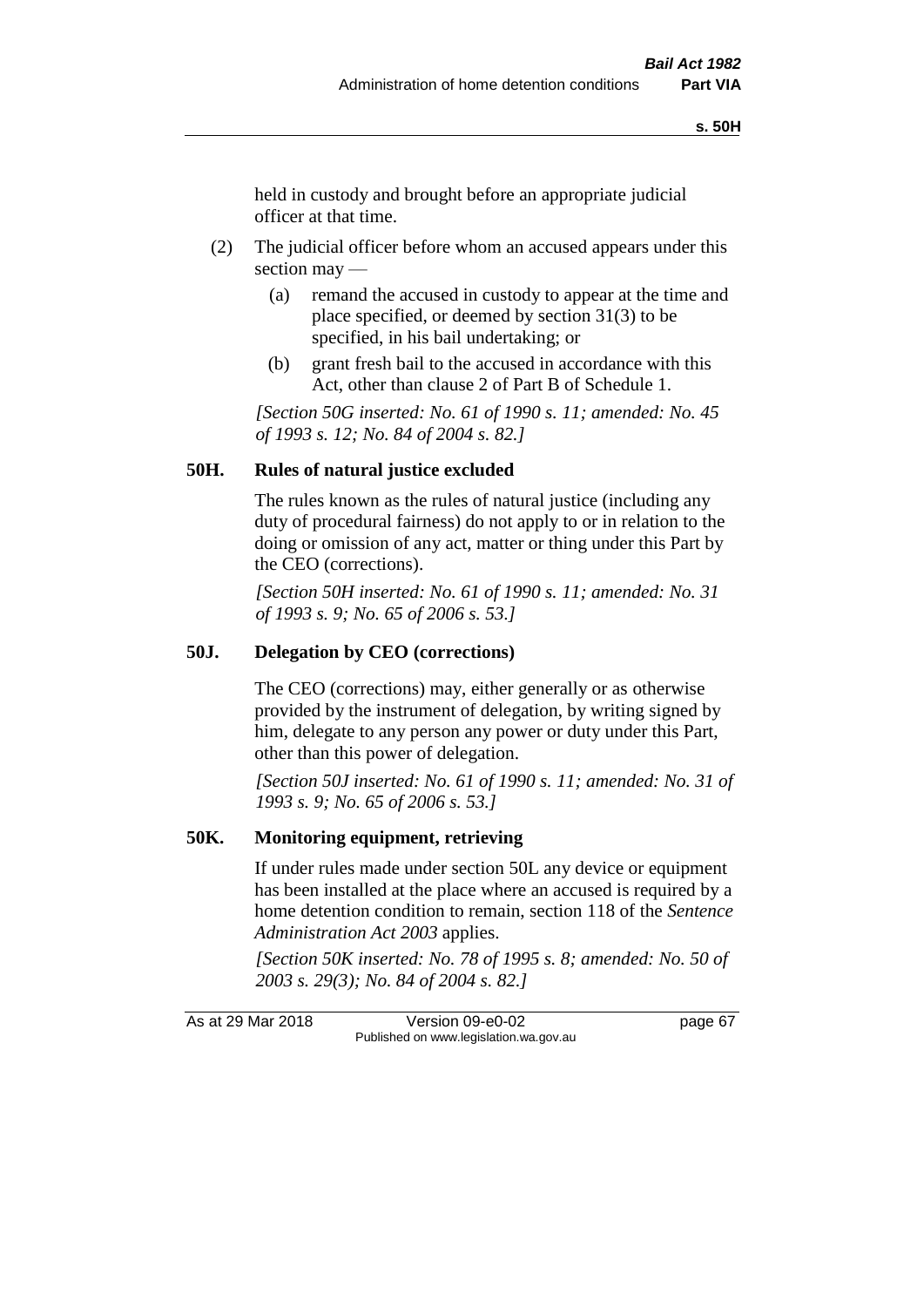**s. 50L**

#### **50L. Rules for this Part**

- (1) The CEO (corrections) may, with the approval of the Minister, make rules for the purposes of this Part which may provide for the manner of ensuring that accused persons are complying with home detention conditions and for conditions to be applied to accused persons granted bail subject to home detention conditions including conditions —
	- (a) requiring an accused to wear any device;
	- (b) requiring an accused to permit the CEO (corrections) to install any device or equipment at the place where the accused is required by a home detention condition to remain.
- (2) Rules made under this section may confer a discretionary authority on any person or class of persons.
- (3) Sections 41 and 42 of the *Interpretation Act 1984* do not apply to rules made under this section.

*[Section 50L inserted: No. 61 of 1990 s. 11; amended: No. 31 of 1993 s. 9; No. 84 of 2004 s. 82 and 83(3); No. 65 of 2006 s. 53; No. 2 of 2008 s. 56(3) and (4).]* 

page 68 Version 09-e0-02 As at 29 Mar 2018 Published on www.legislation.wa.gov.au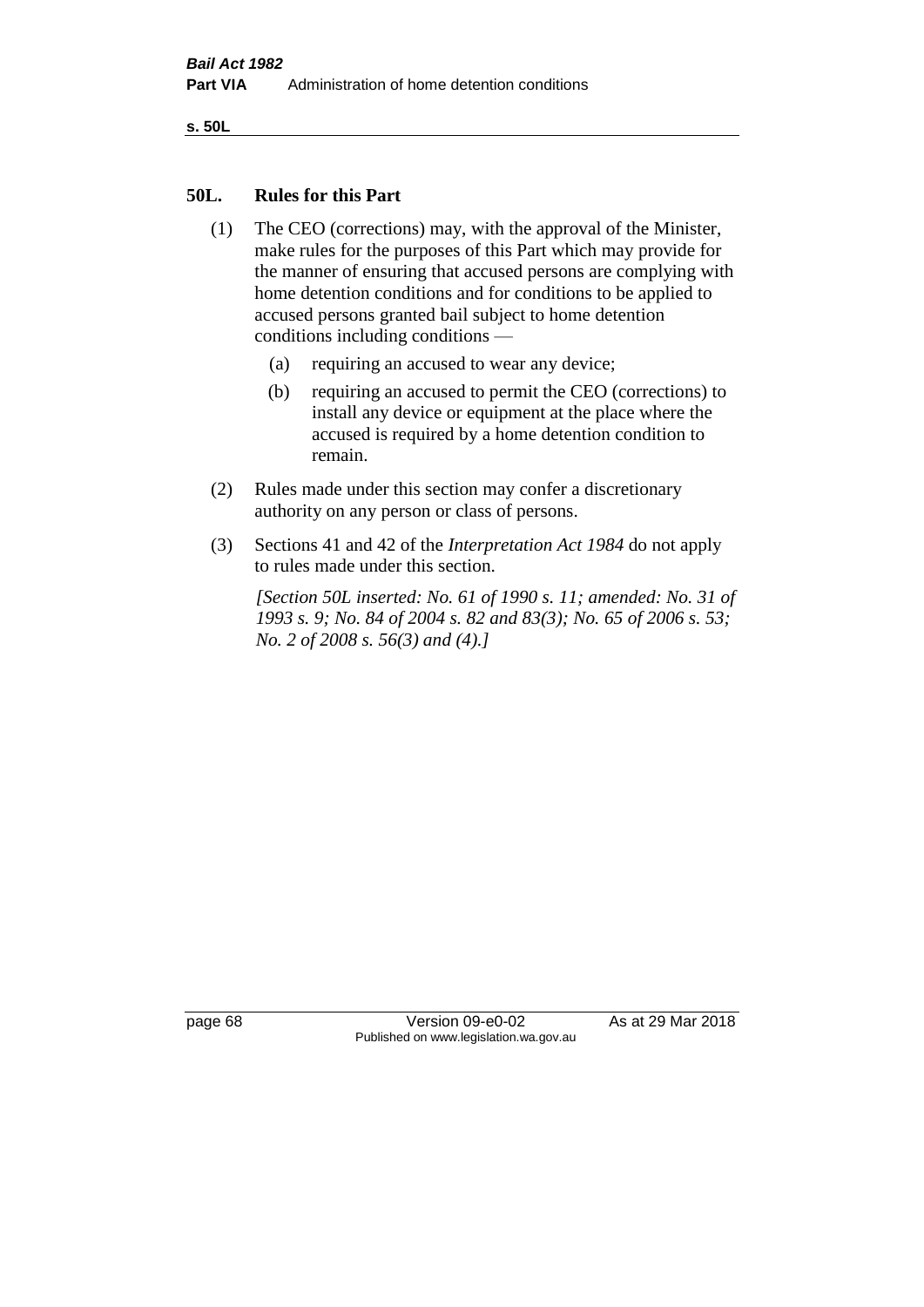**s. 51**

# **Part VII — Enforcement of bail undertakings**

# **51. Failing to comply with bail undertaking, offence**

- (1) An accused who, without reasonable cause, fails to comply with the requirement of his bail undertaking mentioned in section 28(2)(a) commits an offence.
- (2) An accused who fails to comply with the requirement of his bail undertaking mentioned in section 28(2)(b) commits an offence.
- $(2a)$  An accused
	- (a) whose bail undertaking includes any condition imposed for a purpose mentioned in clause  $2(2)(c)$  or (d) of Part D of Schedule 1; and
	- (b) who fails to comply with the condition,

commits an offence.

- (3) An accused shall not be convicted in his absence of an offence against this section.
- (4) An accused who is charged with an offence against subsection (1) or (2) may be convicted of the other of those offences if that other offence is proved by the evidence.
- (5) A prosecution for an offence against subsection (1), (2) or (2a) may be brought at any time.
- (6) A person who is convicted of an offence against subsection (1), (2) or (2a) is liable to a fine not exceeding \$10 000 or imprisonment for a term not exceeding 3 years, or both.
- (7) A court which convicts an accused of an offence against this section may, in addition to any penalty which it may impose, order that the accused pay such sum as it may fix in or towards defraying the costs and expenses of and consequent upon his apprehension following the failure to comply with his bail undertaking for which he was convicted.

As at 29 Mar 2018 Version 09-e0-02 Page 69 Published on www.legislation.wa.gov.au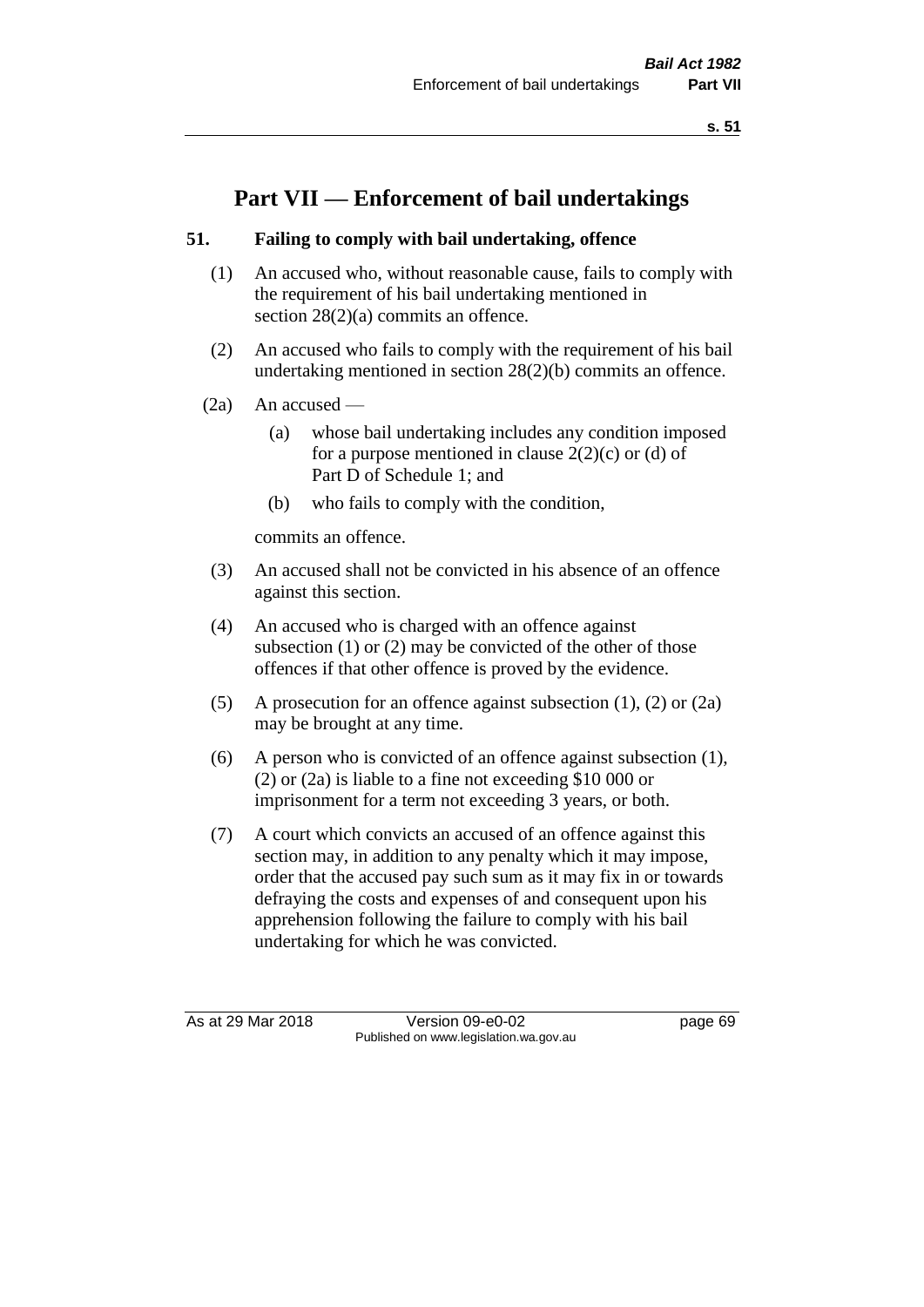#### **s. 51A**

- (8) An order made under subsection (7)
	- (a) shall specify to whom and in what manner the sum shall be paid; and
	- (b) may be enforced as though the sum were a penalty imposed under this section.

*[Section 51 amended: No. 54 of 1998 s. 9; No. 59 of 2004 s. 141; No. 84 of 2004 s. 11 and 82; No. 6 of 2008 s. 18(3).]*

#### **51A. Prosecuting s. 51 offence for non-appearance in court of summary jurisdiction**

- (1) This section applies for the purpose of prosecuting an offence against section  $51(1)$ ,  $(2)$  or  $(2a)$  where the court before which the accused is bound to appear at the time when the accused fails to comply with the accused's bail undertaking is a court of summary jurisdiction.
- (2) Where this section applies, the prosecution shall be commenced and conducted by the person who was conducting the proceedings in which the accused failed to comply with the accused's bail undertaking or by a police officer.
- (3) Where this section applies, the registrar of the court before which the accused was bound to appear shall cause to be issued to the Commissioner of Police a certificate under section 64 as to the accused's failure to appear.

*[Section 51A inserted: No. 6 of 2008 s. 31(1).]*

# **52. Prosecuting s. 51 offence for non-appearance in superior court**

(1) This section applies, notwithstanding any other Act, for the purpose of prosecuting an offence against section 51(1), (2) or (2a) where the court before which the accused is bound to appear at the time when he fails to comply with his bail undertaking is the Supreme Court or the District Court.

page 70 Version 09-e0-02 As at 29 Mar 2018 Published on www.legislation.wa.gov.au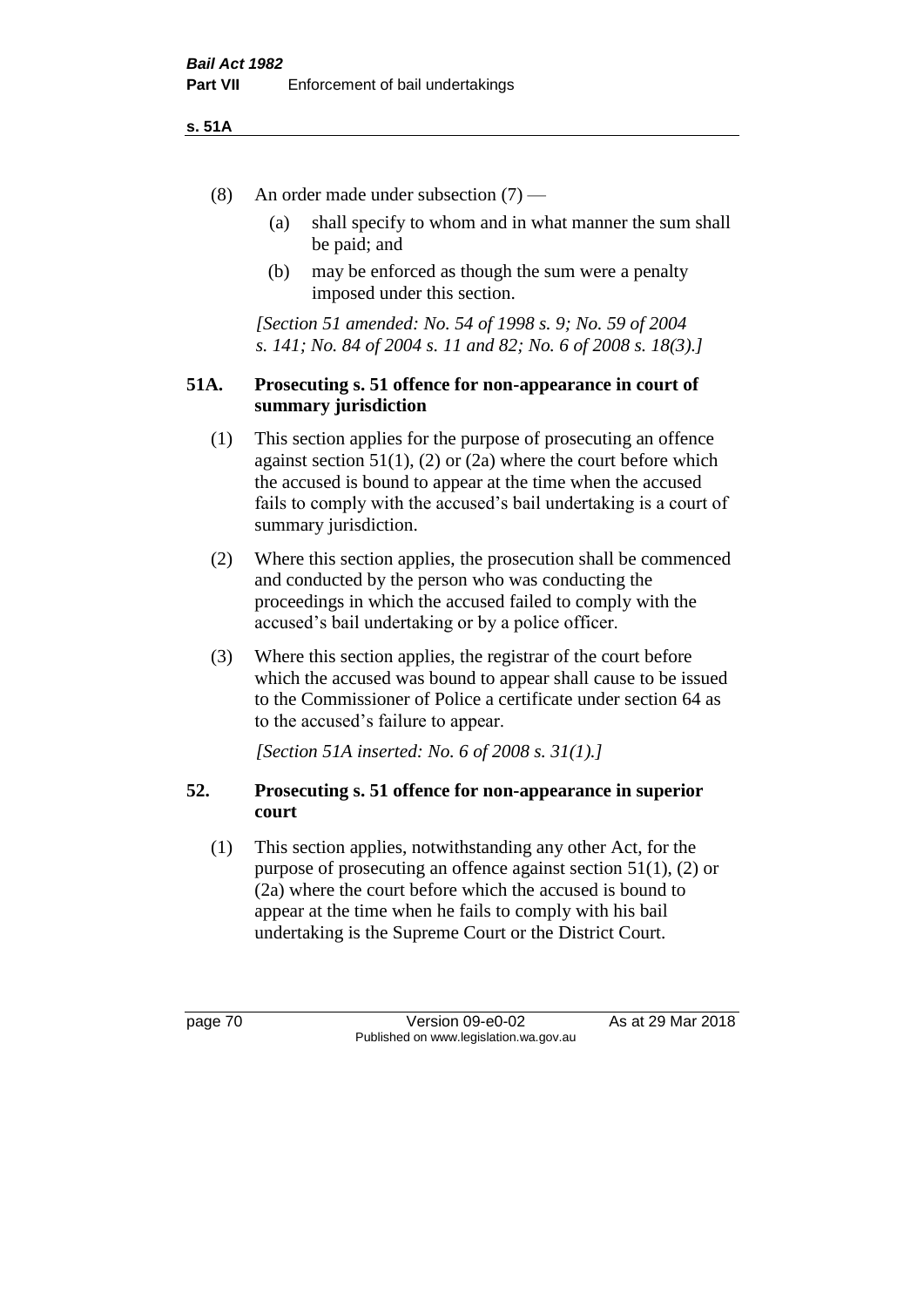- (2) Where this section applies, the accused shall be dealt with summarily for the offence and shall be so dealt with —
	- (a) by a judge of the Supreme Court in any case where the accused was bound to appear before the General Division of the Supreme Court;
	- (ab) by a judge of appeal in any case where the accused was bound to appear before the Court of Appeal;
	- (b) by a judge of the District Court in any case where the accused was bound to appear before that Court.
- (3) A prosecution for an offence which is to be dealt with under this section shall be commenced by the authorised officer (as defined in section 80 of the *Criminal Procedure Act 2004*) who was conducting the proceedings in which the accused failed to comply with his bail undertaking or by a police officer —
	- (a) where subsection  $(2)(a)$  or (ab) applies, in the Supreme Court; and
	- (b) where subsection (2)(b) applies, in the District Court.
- (3a) Where this section applies, a person authorised under subsection (3b) shall cause to be issued to the Commissioner of Police a certificate under section 64 as to the accused's failure to appear.
- (3b) The Chief Justice, in respect of cases where the court before which the accused was bound to appear is the Supreme Court, and the Chief Judge, in respect of cases where the court before which the accused was bound to appear is the District Court, may authorise a person or persons, by name or office, to perform the function referred to in subsection (3a).
- (3c) A prosecution that has been commenced under subsection (3) by a police officer shall be conducted by the Director of Public Prosecutions.
- (4) Subject to section 51(3) and (5), a prosecution for an offence which is to be dealt with under this section is to be commenced

As at 29 Mar 2018 Version 09-e0-02 Page 71 Published on www.legislation.wa.gov.au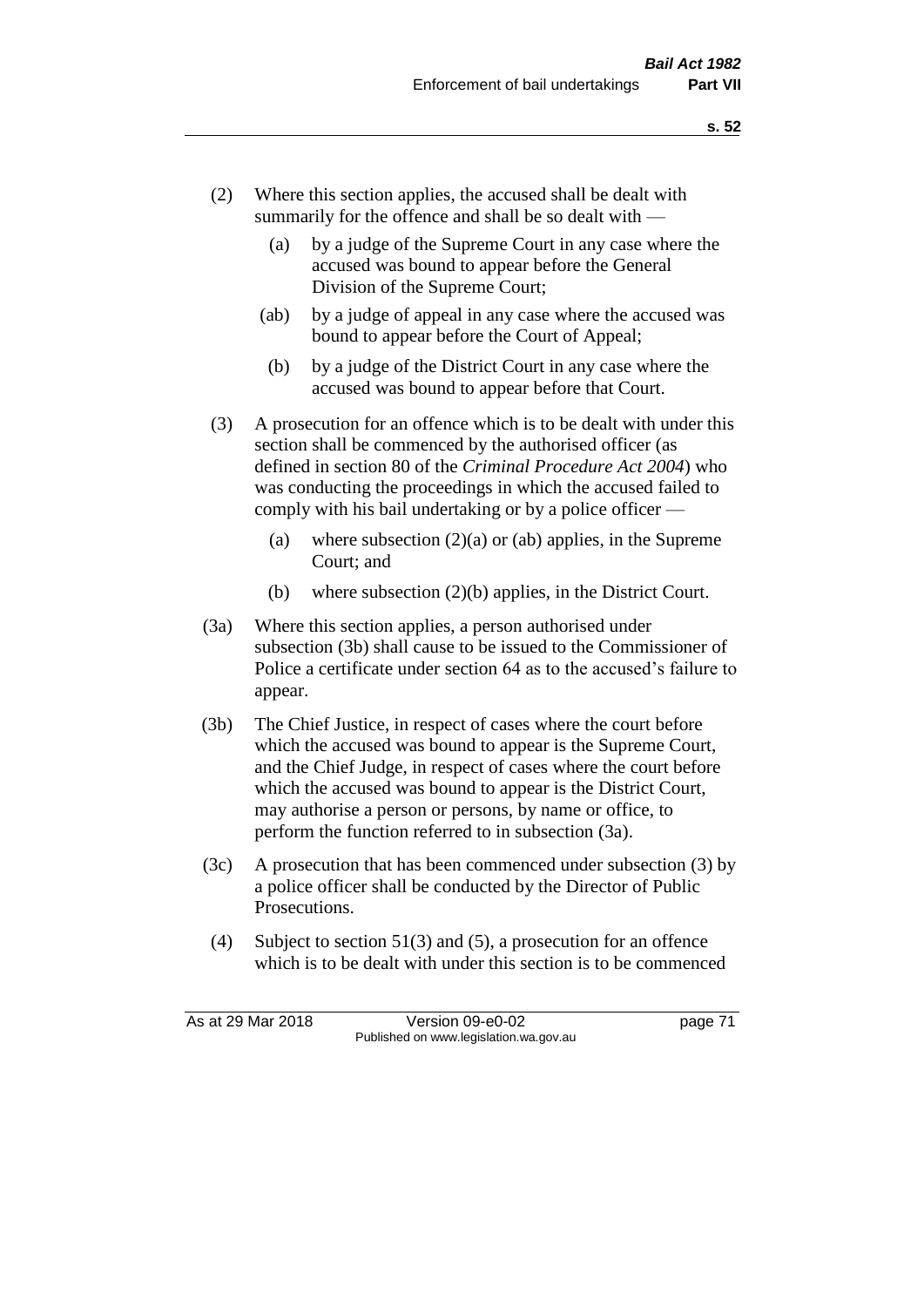and conducted under the *Criminal Procedure Act 2004* as if it were a prosecution of a simple offence in a court of summary jurisdiction, but —

- (a) no fees shall be charged by the Supreme Court or District Court for or in respect of any act or proceeding that relates to the prosecution; and
- (b) the Supreme Court or District Court cannot order a party to the prosecution to pay another party's costs of or relating to the prosecution, except under section 166(2) of the *Criminal Procedure Act 2004*.
- (5) If under section 51(6) or (7) the Supreme Court or the District Court imposes a pecuniary penalty the court may make an order under section 59 of the *Sentencing Act 1995* in respect of the amount payable.

*[Section 52 amended: No. 92 of 1994 s. 6; No. 78 of 1995 s. 8; No. 54 of 1998 s. 10; No. 45 of 2004 s. 28(2) and (4); No. 59 of 2004 s. 141; No. 84 of 2004 s. 11 and 82; No. 2 of 2008 s. 56(5); No. 6 of 2008 s. 32(1) and (2).]* 

# **53. Appeal against decision made under s. 52**

- (1) A person who is dissatisfied with a decision (as defined in section 6 of the *Criminal Appeals Act 2004*) made under section 52 may, with the leave of the Court of Appeal, appeal against it.
- (2) For the purposes of subsection (1), Part 2 of the *Criminal Appeals Act 2004*, with any necessary changes, applies as if —
	- (a) the decision referred to in subsection (1) were a decision of a court of summary jurisdiction; and
	- (b) a reference in that Part to a court of summary jurisdiction were a reference to the court that made the decision referred to in subsection (1); and
	- (c) a reference in that Part to commencing an appeal were a reference to applying for leave to appeal.

**s. 53**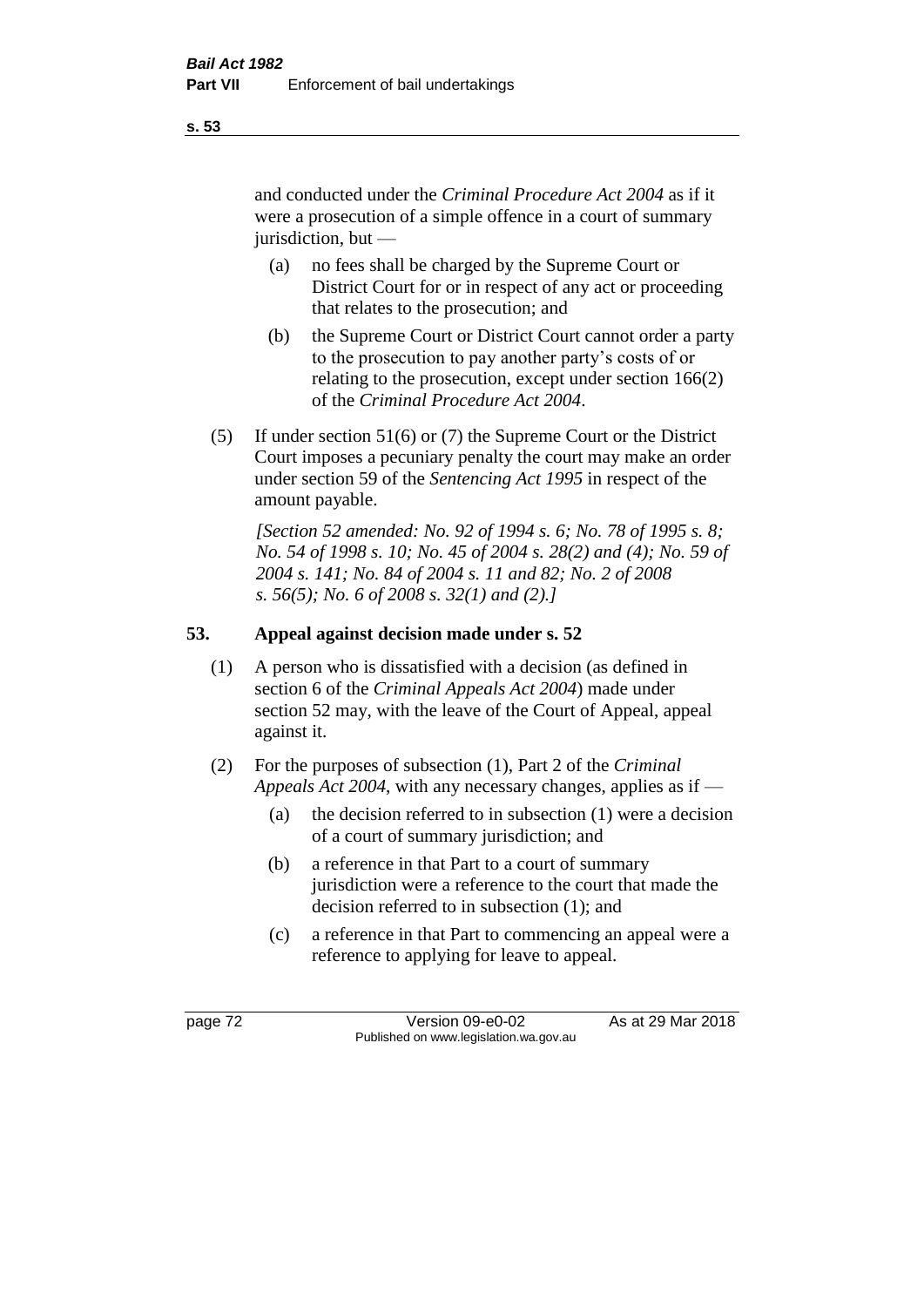(3) Despite section 13(1) of the *Criminal Appeals Act 2004*, the appeal is to be dealt with by the Court of Appeal.

*[Section 53 inserted: No. 45 of 2004 s. 28(3); amended: No. 84 of 2004 s. 11 and 82.]*

#### **54. Bailed accused may be taken before judicial officer to show cause against variation or revocation of bail**

 $(1a)$  In this section —

*relevant officer* means —

- (a) if the court before which the accused is required to appear is the District Court, the Supreme Court or the Court of Appeal — the prosecutor; or
- (b) in any other case the prosecutor or a police officer.
- (1) Where an accused has been released on bail the relevant officer may cause the accused to appear before an appropriate judicial officer to show cause why the accused's bail should not be varied or revoked if the relevant officer —
	- (a) has reasonable grounds to believe, or is notified in writing by a surety for the accused that the surety has reasonable grounds to believe, that the accused —
		- (i) is not likely to comply with any requirement of his bail undertaking mentioned in section  $28(2)(a)$  or (b); or
		- (ii) is, or has been, or is likely to be in breach of any condition of his bail undertaking mentioned in section  $28(2)(c)$ ; or
		- (iii) is, or has been, in breach of a home detention condition mentioned in section 28(2)(d);
	- (b) has reasonable grounds to believe that
		- (i) any surety for the accused's appearance is no longer suitable under section 39 to be a surety, or is dead; or

As at 29 Mar 2018 Version 09-e0-02 page 73 Published on www.legislation.wa.gov.au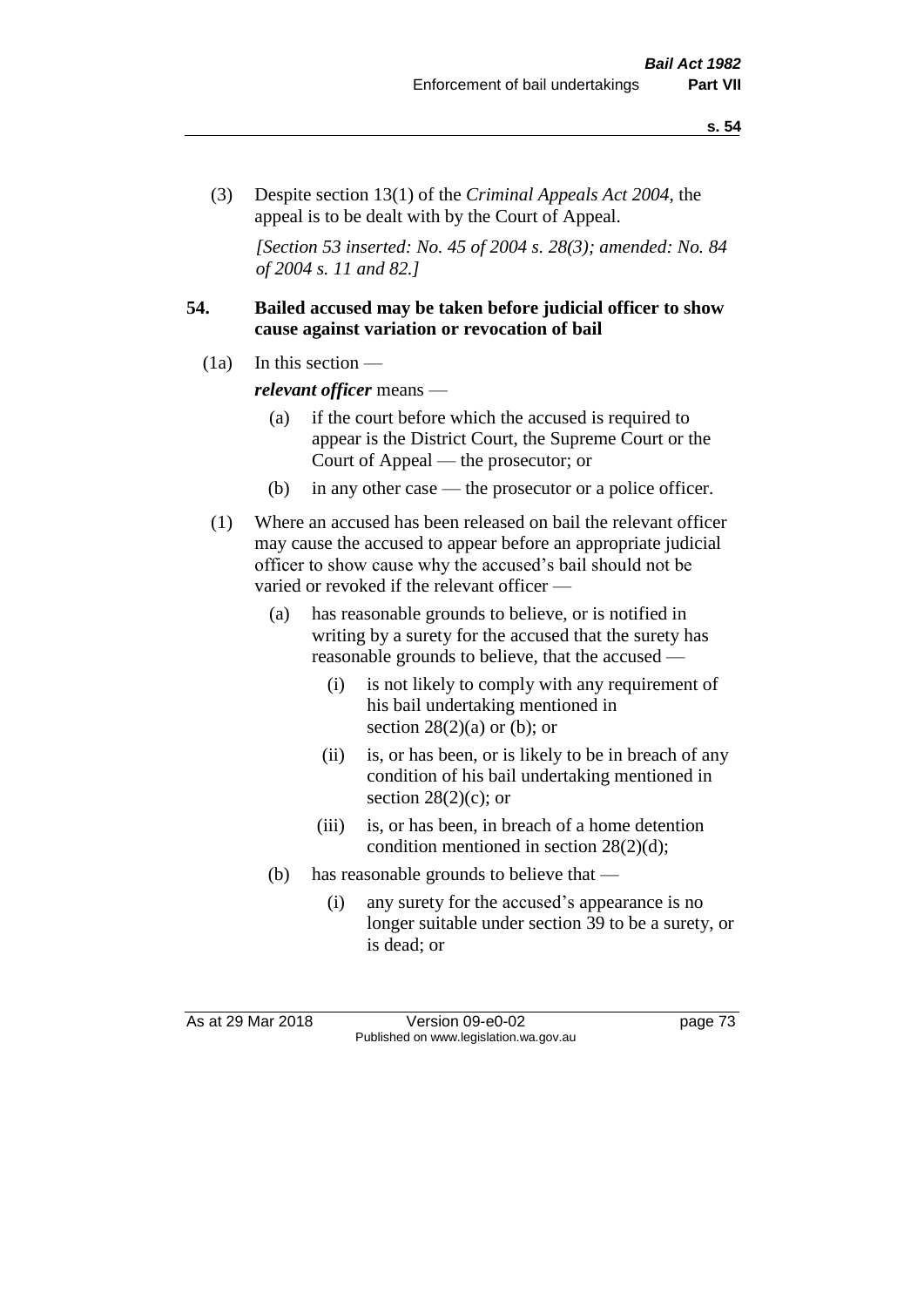(ii) for any reason any security required under Part D of Schedule 1 is no longer sufficient; or

- (iii) in a case where the accused has been granted bail for the purposes of an appeal, the accused has discontinued the appeal or has not prosecuted it with all due diligence.
- (2) For the purposes of causing an accused to appear before an appropriate judicial officer as provided in subsection  $(1)$  —
	- (a) a police officer may arrest the accused without warrant and bring the accused before an appropriate judicial officer; or
	- (b) the relevant officer may apply to an appropriate judicial officer for a summons or warrant on any ground specified in subsection (1).
- (2a) A police officer shall not exercise the power conferred by subsection  $(2)(a)$  unless the police officer is the relevant officer or is requested in writing to do so by the relevant officer.
- (3) An application under subsection (2)(b) must be made, and proceedings on it are to be conducted —
	- (a) in a court of summary jurisdiction in accordance with regulations made under the *Criminal Procedure Act 2004*;
	- (b) in the Supreme Court or the District Court  $-\text{in}$ accordance with rules of court made under the *Criminal Procedure Act 2004*.
- (4) An accused arrested under this section shall be taken as soon as is practicable before an appropriate judicial officer unless he is arrested less than 24 hours before the time at which he is due to appear in accordance with his bail undertaking, in which case he shall be held in custody and brought before an appropriate judicial officer at that time.

page 74 Version 09-e0-02 As at 29 Mar 2018 Published on www.legislation.wa.gov.au

**s. 54**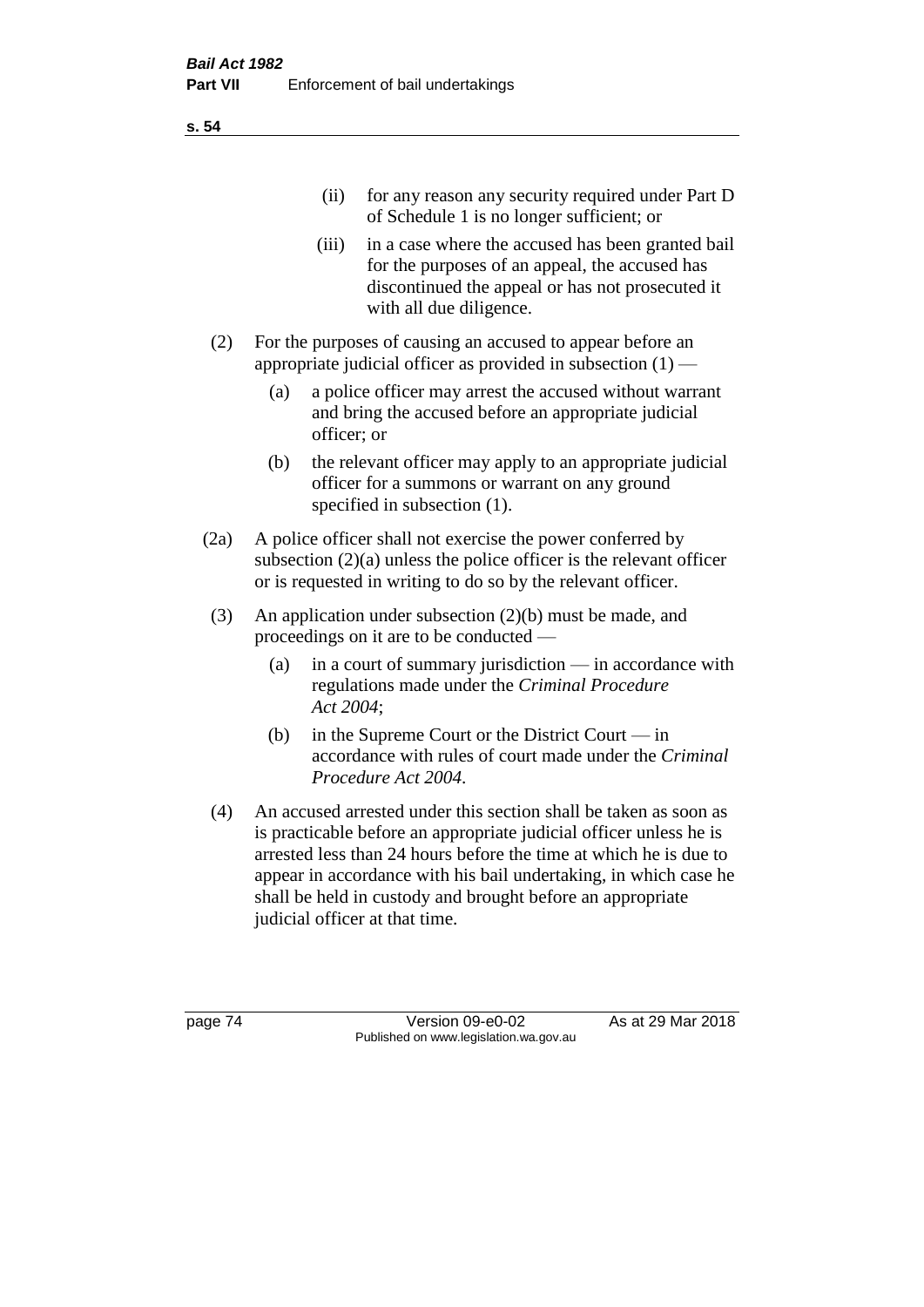- $(5)$  If
	- (a) the court before which the accused is required to appear is the District Court, the Supreme Court or the Court of Appeal; and
	- (b) a police officer is satisfied that because of the urgency of the case it is not practicable for the prosecutor to exercise the power conferred by subsection (1),

the police officer may exercise that power.

(6) If a police officer, acting under subsection (5), exercises the power conferred by subsection (1), the police officer is to be regarded as the relevant officer for the purposes of this section.

*[Section 54 amended: No. 33 of 1989 s. 18; No. 61 of 1990 s. 12; No. 45 of 1993 s. 12; No. 59 of 2004 s. 141; No. 84 of 2004 s. 9, 11 and 82; No. 6 of 2008 s. 33(1)-(4).]* 

# **54A. Accused on committal may be taken for purposes of s. 54 before judicial officer by which committed**

- (1) This section applies to an accused
	- (a) who has been released on bail following the accused's committal to the District Court or the Supreme Court to be tried (otherwise than for murder) or sentenced or otherwise dealt with; and
	- (b) who has not made an appearance in that court on the committal; and
	- (c) who, in the opinion of the relevant officer under section 54, should be made to show cause in terms of subsection (1) of that section.
- (2) The relevant officer may, under section 54, cause an accused to whom this section applies to appear before a judicial officer who is empowered to exercise jurisdiction in the court in which the committal order was made, instead of before an appropriate judicial officer.

As at 29 Mar 2018 Version 09-e0-02 Page 75 Published on www.legislation.wa.gov.au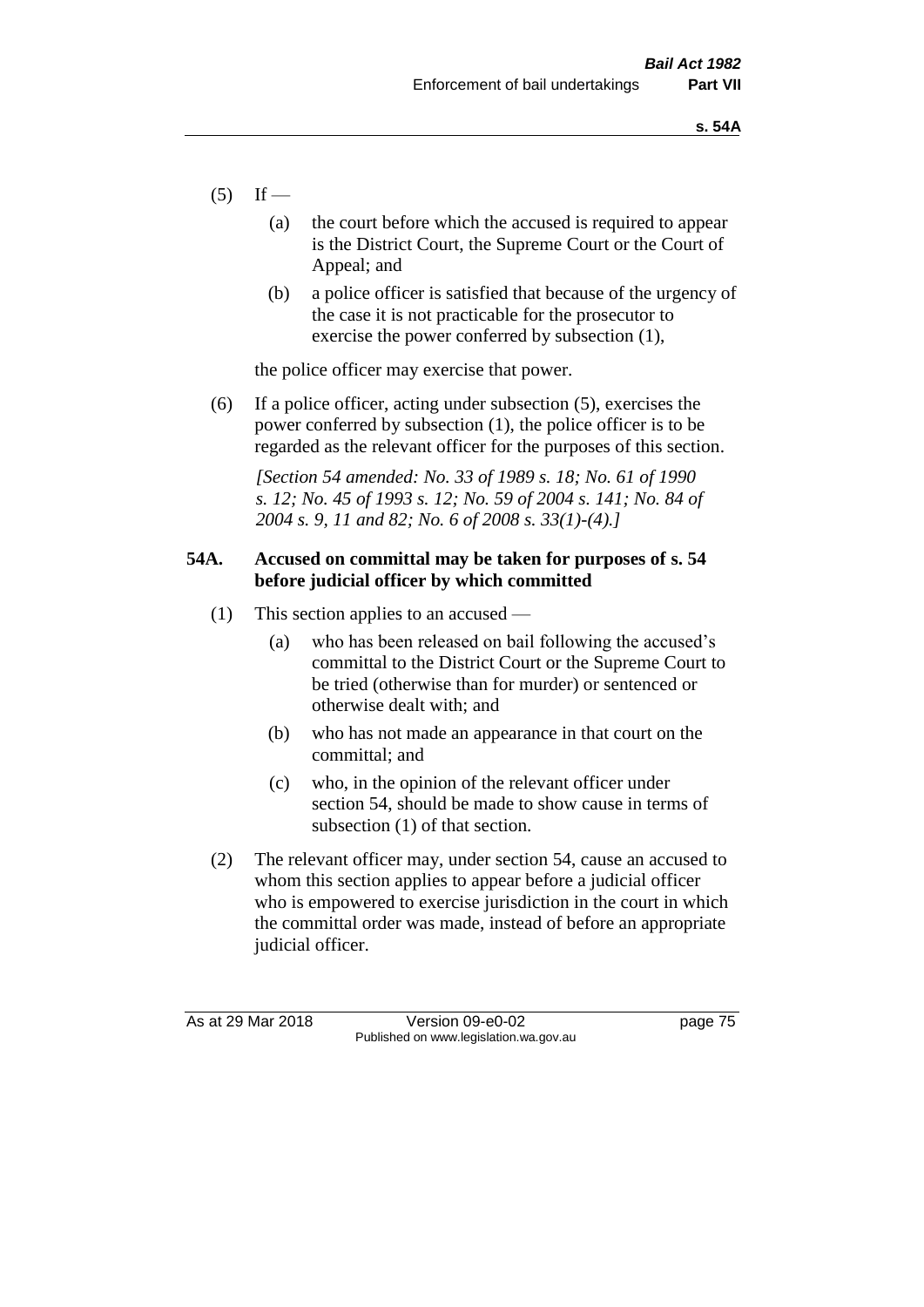(3) A judicial officer before whom an accused so appears is to be regarded as an appropriate judicial officer for the purposes of section 54(2).

- (4) A judicial officer before whom an accused so appears is not obliged to exercise any power conferred by section 55 but may refuse to do so and direct the relevant officer to cause the accused to appear before an appropriate judicial officer.
- (5) A relevant officer shall comply with a direction given to that officer under subsection (4).

*[Section 54A inserted: No. 6 of 2008 s. 34; amended: No. 29 of 2008 s. 24(6).]*

# **55. Accused before court under s. 54, judicial officer may revoke bail of etc.**

- (1) If the judicial officer before whom an accused appears under section 54 is satisfied that —
	- (a) the accused is not likely to comply with any requirement of his bail undertaking mentioned in section 28(2)(a) or  $(b)$ ; or
	- (b) he is, or has been, or is likely to be, in breach of any condition of his bail undertaking mentioned in section  $28(2)(c)$ ; or
	- (ba) he is, or has been, in breach of a home detention condition mentioned in section 28(2)(d); or
	- (c) any of the grounds set out in section  $54(1)(b)$  has been established,

he may —

- (d) revoke the bail and remand the accused in custody to appear at the time and place specified, or deemed by section 31(3) to be specified, in his bail undertaking; or
- (e) revoke the bail and grant fresh bail to the accused in accordance with this Act, other than clause 2 of Part B of Schedule 1.

page 76 Version 09-e0-02 As at 29 Mar 2018 Published on www.legislation.wa.gov.au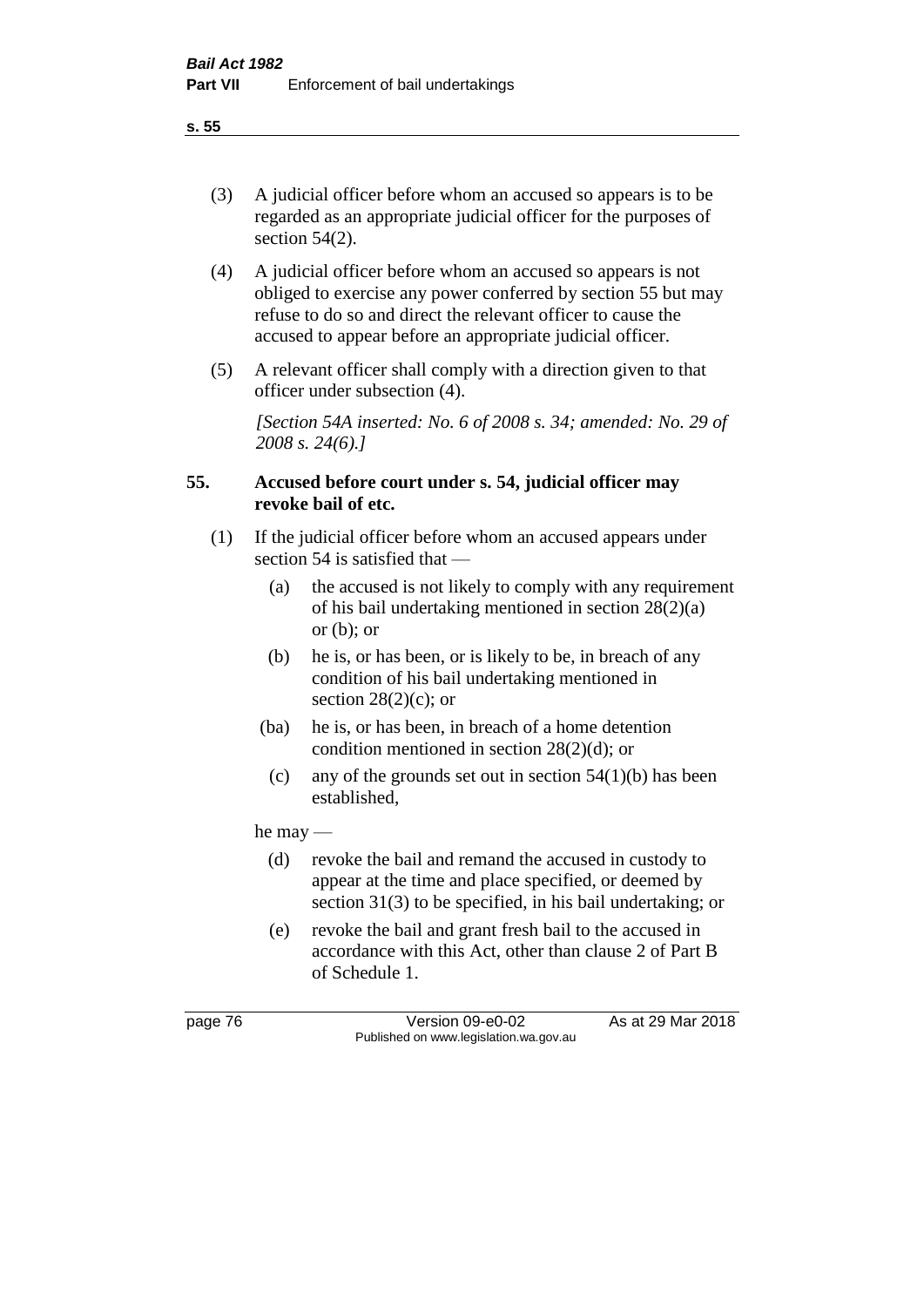(2) If the judicial officer before whom the accused so appears is not satisfied as to any of the matters mentioned in subsection (1)(a), (b), or (c) he shall release the accused on his existing bail undertaking and, with the consent in writing of the surety, on any existing surety undertaking.

*[Section 55 amended: No. 61 of 1990 s. 13; No. 45 of 1993 s. 12; No. 84 of 2004 s. 82.]* 

#### *[56. Deleted: No. 6 of 2008 s. 35.]*

### **57. Offence under s. 51, court to order forfeiture of money under bail undertaking**

- (1) Where an accused is convicted of an offence against section  $51(1)$ ,  $(2)$  or  $(2a)$ , the court by which he is convicted shall, whether or not an application is made therefor by the prosecutor, order that the full amount agreed to be forfeited, in the accused's bail undertaking, be forfeited to the State.
- (2) Notwithstanding subsection (1), the court may decline to make an order thereunder or may order forfeiture in part only where the accused shows to the satisfaction of the judicial officer —
	- (a) that, by reason of a change of circumstances since the bail undertaking was entered into, an order for forfeiture, or for forfeiture in full (as the case may be), would cause excessive hardship to the accused or his dependants; and
	- (b) that such hardship would not be relieved by the exercise of one of the powers conferred by section 59.
- (3) Without prejudice to the recovery of such an amount as a civil debt due to the State, any amount to be paid under an order made under this section is to be paid, and its payment may be enforced under Part 5 of the *Fines, Penalties and Infringement Notices Enforcement Act 1994*, unless an order has been made under subsection (4).
- (4) If under this section the Supreme Court or the District Court makes an order requiring the payment of money, the court may

As at 29 Mar 2018 Version 09-e0-02 Page 77 Published on www.legislation.wa.gov.au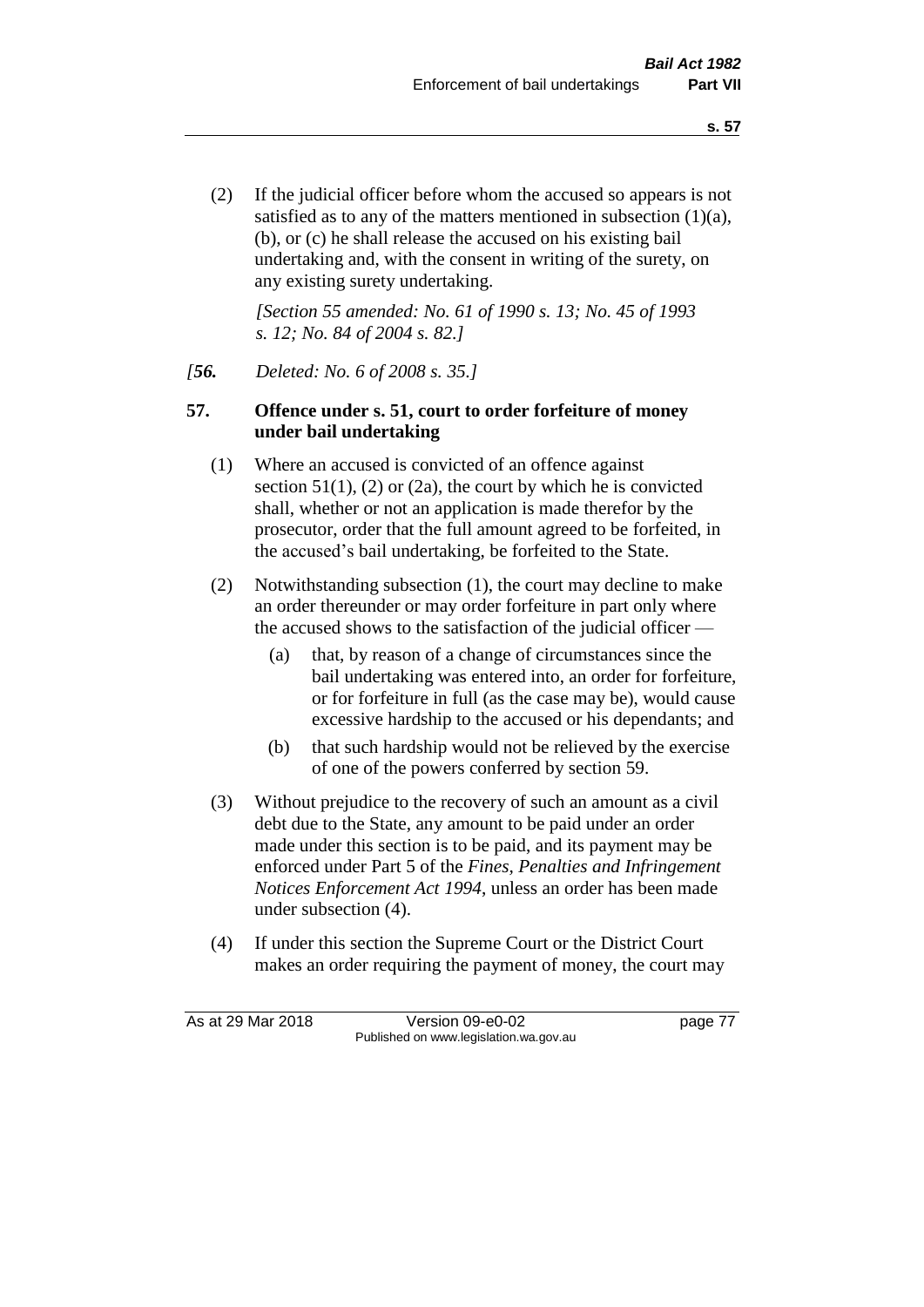make an order under section 59 of the *Sentencing Act 1995* in respect of the amount payable and for that purpose that section, with any necessary changes, applies as if the amount were a fine imposed on the accused.

*[Section 57 amended: No. 74 of 1984 s. 19; No. 92 of 1994 s. 7; No. 78 of 1995 s. 8; No. 54 of 1998 s. 11; No. 65 of 2003 s. 121(3); No. 84 of 2004 s. 82.]* 

# **58. Automatic forfeiture of money on expiration of one year after absconding**

- (1) If after the expiration of one year from the day on which the accused is required to appear in court in accordance with the requirement of his bail undertaking mentioned in section  $28(2)(a)$  he has not —
	- (a) been arrested under section 59B; or
	- (b) appeared in court in accordance with the requirement of his bail undertaking mentioned in section 28(2)(b); or
	- (c) otherwise surrendered himself or been taken into custody to be dealt with on the charge or charges for which the bail undertaking was entered into,

the full amount specified in the bail undertaking shall, on the expiration of the said period, be forfeited to the State by virtue of this section without any order of the court or other formality.

(2) Upon the occurrence of a forfeiture under subsection (1) any security given by the accused may be resorted to by the State as if an order of forfeiture had been made under section 57(1).

*[Section 58 amended: No. 65 of 2003 s. 121(3); No. 84 of 2004 s. 82; No. 6 of 2008 s. 18(3) and 36(2).]*

page 78 Version 09-e0-02 As at 29 Mar 2018 Published on www.legislation.wa.gov.au

**s. 58**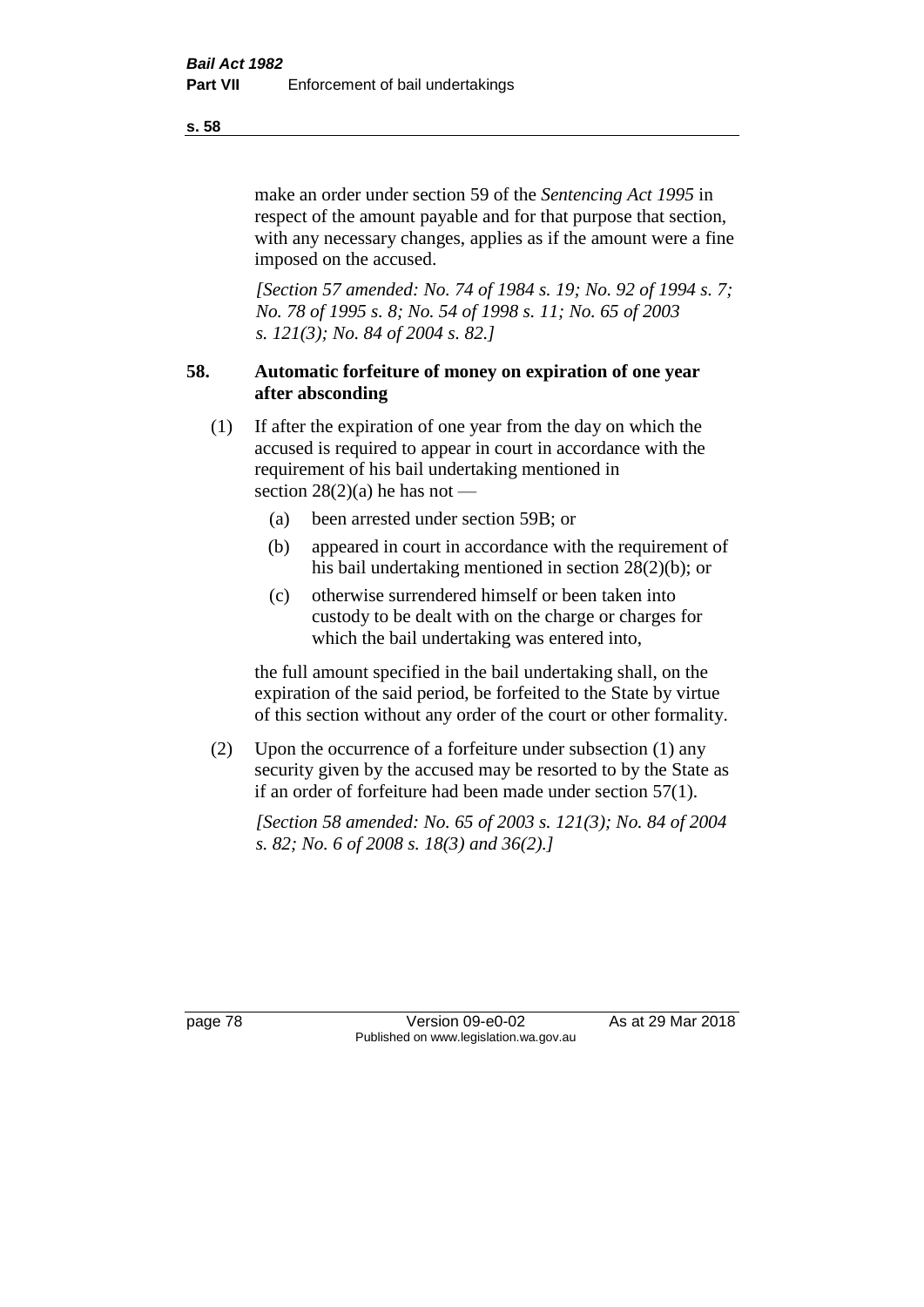**s. 59**

# **Part VIII — Miscellaneous**

# **59. Order for forfeiture, court's additional powers as to**

A court or an appropriate judicial officer who makes an order for forfeiture under section 49 or 57 may, when doing so, or at any time thereafter, further order —

- (a) that payment of any sum be made by specified instalments or be postponed to a specified date; or
- (b) that any security given be applied in or towards payment of the sum forfeited; or
- (c) that the accused or the surety, as the case may be, do all such things and execute all such documents as may be necessary, or as may be specified in the order, for the purpose of vesting any security in the State or enabling the State to realize the same or to resort thereto to recover the sum forfeited,

and the court or an appropriate judicial officer may at any time vary or revoke an order made under paragraph (a), (b), or (c).

*[Section 59 amended: No. 65 of 2003 s. 121(3); No. 84 of 2004 s. 82.]*

# **59A. If bail dispensed with, accused may be taken before judicial officer for reconsideration of matter**

 $(1)$  In this section —

*relevant officer* has the meaning given in section 54(1a).

(2) Where the requirement for bail has been dispensed with for an accused under section 7A, the relevant officer may cause the accused to appear before an appropriate judicial officer for reconsideration of the matter, if the relevant officer has reasonable grounds to believe that the accused is not likely to appear at the time and place specified in a notice under section 13A(3).

As at 29 Mar 2018 Version 09-e0-02 Page 79 Published on www.legislation.wa.gov.au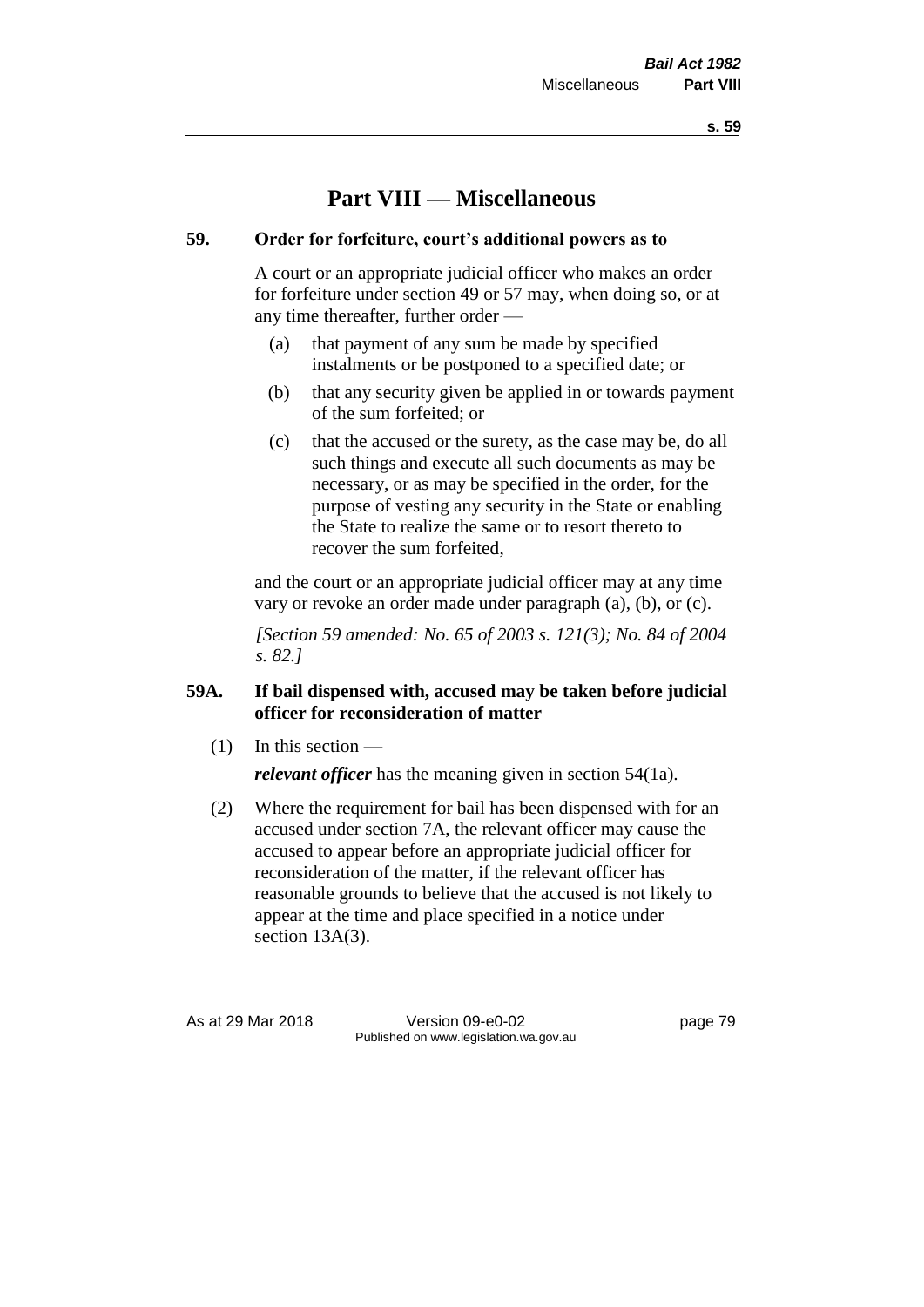- (3) Section 54(2), (2a), (3) and (4) apply, with necessary modifications, for the purposes of subsection (2).
- (4) The judicial officer before whom an accused appears under subsection (2) shall reconsider the accused's case and may, notwithstanding section 13 —
	- (a) again dispense with the requirement for bail; or
	- (b) grant bail; or
	- (c) refuse to grant bail,

in accordance with this Act, for the accused's appearance in court.

- $(5)$  If
	- (a) the court before which the accused is required to appear is the District Court, the Supreme Court or the Court of Appeal; and
	- (b) a police officer is satisfied that because of the urgency of the case it is not practicable for the prosecutor to exercise the power conferred by subsection (2),

the police officer may exercise that power.

(6) If a police officer, acting under subsection (5), exercises the power conferred by subsection (2), the police officer is to be regarded as the relevant officer for the purposes of this section.

*[Section 59A inserted: No. 6 of 2008 s. 36(1).]*

#### **59B. Absconding accused, warrant for arrest of**

#### Where —

(a) at any time after that specified in an accused's bail undertaking for an accused's appearance the accused has failed to comply with the requirements of the accused's bail undertaking mentioned in section  $28(2)(a)$  or (b); or

page 80 Version 09-e0-02 As at 29 Mar 2018 Published on www.legislation.wa.gov.au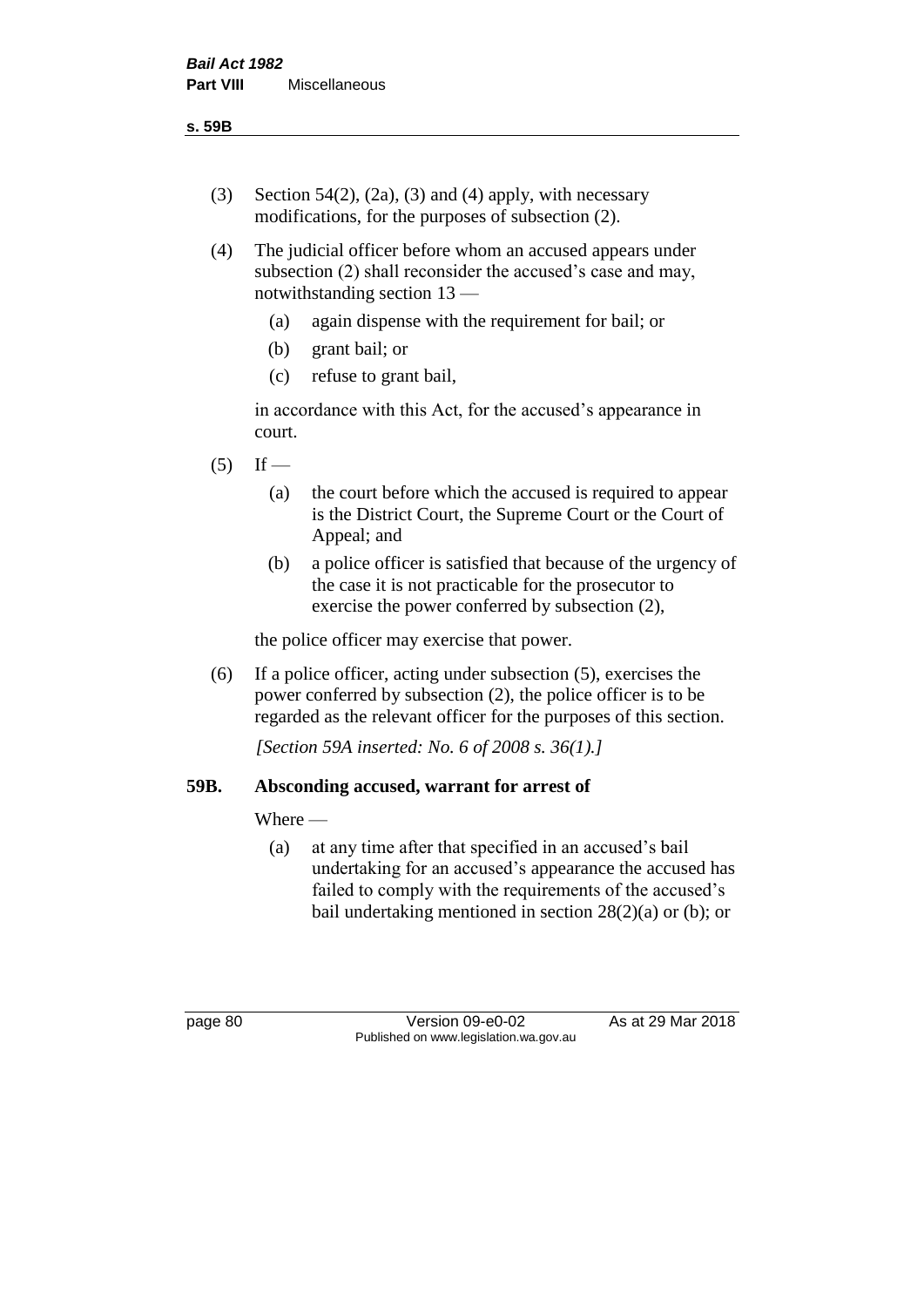(b) an accused has failed to appear at the time and place specified in a notice under section 13A(3),

the court before which the accused was required to appear may issue a warrant to arrest the accused and bring the accused before that court or a court of like jurisdiction.

*[Section 59B inserted: No. 6 of 2008 s. 36(1).]*

# **60. Change of address, accused and surety to notify**

Where the residential address of —

- (a) an accused who has been released on bail or for whom the requirement for bail has been dispensed with; or
- (b) a surety,

changes from that appearing on his bail undertaking, surety undertaking or notice under section 13A(3), as the case may be, he shall forthwith, in writing, notify details of the change to the registrar of the court before which, at the time when the change occurs, the accused is required to appear, and if without reasonable cause he fails to do so he commits an offence.

Penalty: \$1 000.

*[Section 60 amended: No. 50 of 2003 s. 37(5); No. 59 of 2004 s. 141; No. 84 of 2004 s. 82; No. 6 of 2008 s. 37.]*

# **61. Failing to bring arrested person before court or person able to grant bail, offence**

- (1) A person to whom this section applies commits an offence if, having arrested another for an offence, he wilfully and without reasonable excuse fails to take that other person, or cause him to be taken, as soon as is practicable —
	- (a) before an authorised officer or judicial officer empowered by this Act to grant bail for that offence; or
	- (b) before a court.

Penalty: \$1 000 or imprisonment for 12 months or both.

As at 29 Mar 2018 Version 09-e0-02 Page 81 Published on www.legislation.wa.gov.au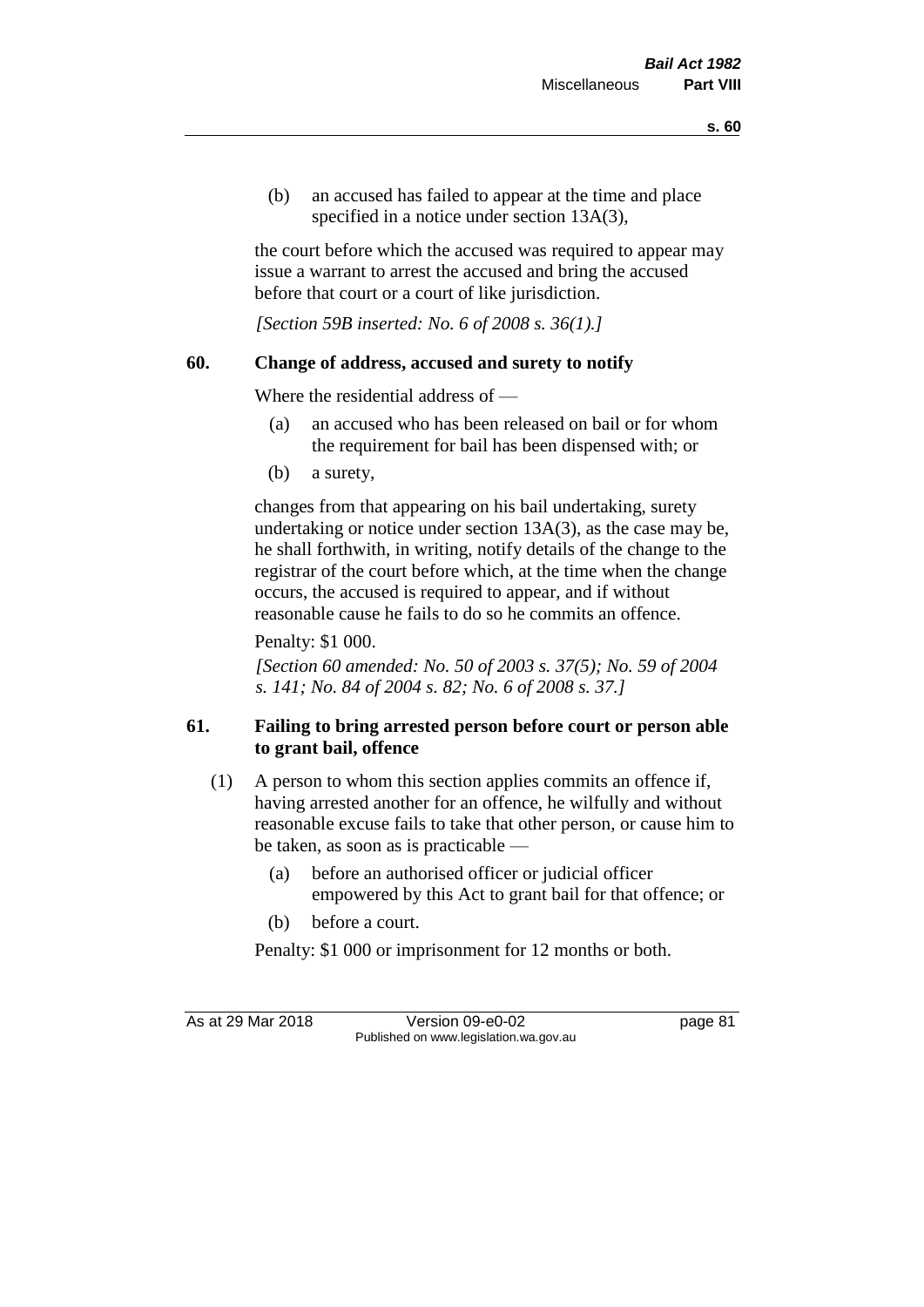#### **s. 62**

- (2) This section applies to a person who
	- (a) is not empowered by this Act to grant bail for the offence; or
	- (b) being so empowered, elects to act under section 6(7).

*[Section 61 amended: No. 15 of 1988 s. 17; No. 59 of 2006 s. 4(4); No. 6 of 2008 s. 38.]* 

#### **62. Giving false information for bail purposes, offence**

A person who for the purpose of obtaining —

- (a) a grant of bail for himself or a variation of the terms and conditions thereof; or
- (b) approval of himself as a surety,

makes any statement which he knows is false in a material particular, or recklessly makes any statement which is false in a material particular, commits an offence.

Penalty: \$1 000 or imprisonment for 12 months or both.

#### **63. Protection from personal liability**

A person shall not be liable in civil proceedings on account of anything done, or omitted to be done, by him in good faith in the course of carrying out any provision of this Act, or purporting to be so done or omitted; but the liability (if any) of any other person (including the State or the Commonwealth) as his employer is not affected by this section and shall be determined as if it had not been passed.

*[Section 63 amended: No. 65 of 2003 s. 121(4).]*

#### **64. Proving appearance or non-appearance by accused**

Where it is required for the purposes of this Act to prove —

(a) that an accused did not appear before a particular court, at a particular place, on a particular day, at a particular time or during a particular period; or

page 82 Version 09-e0-02 As at 29 Mar 2018 Published on www.legislation.wa.gov.au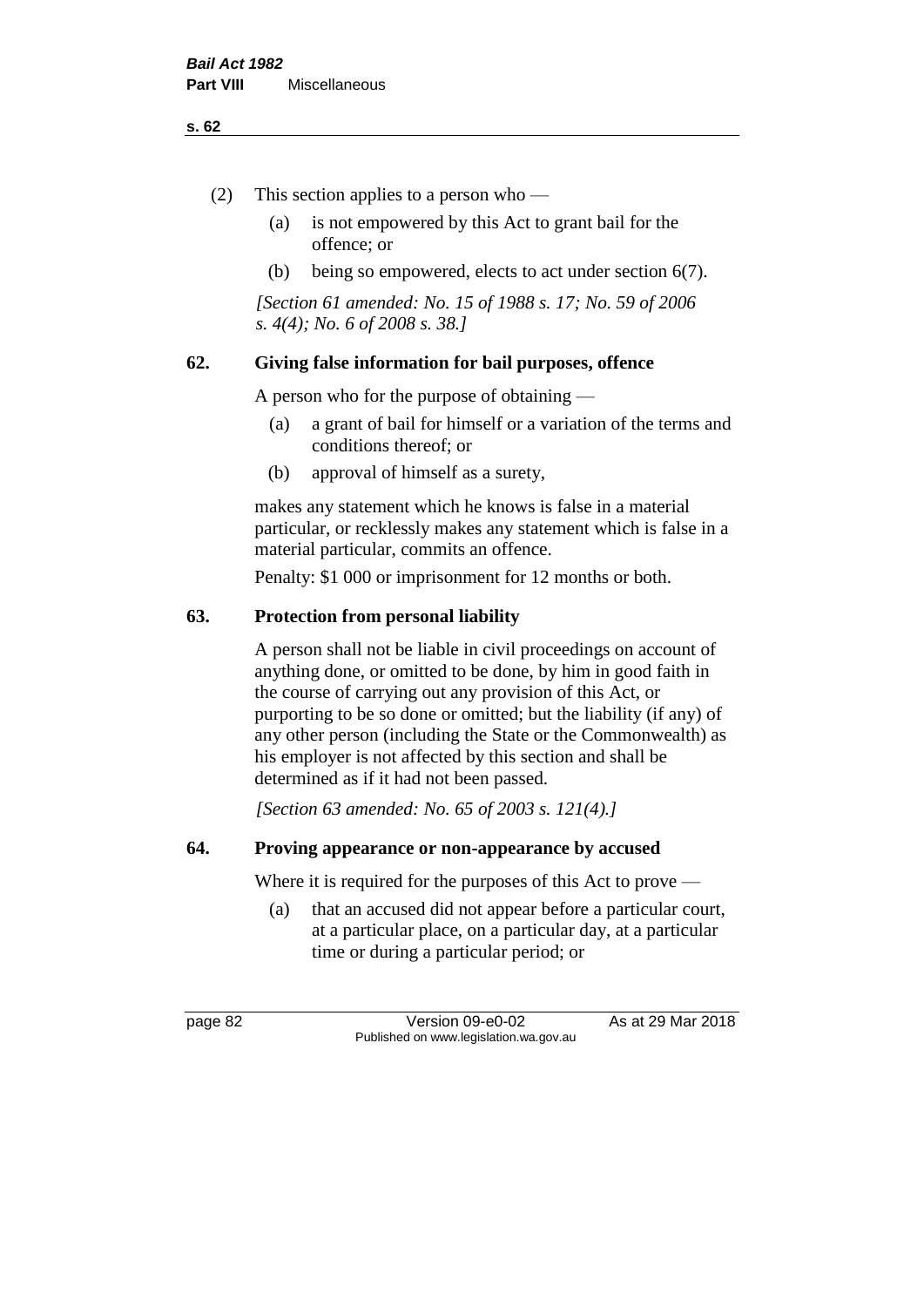(b) the day, time or period when or during which an accused did appear before a particular court at a particular place,

a certificate as to any such matter, purporting to be signed by a judicial officer or registrar of the court before which the accused was required to appear, shall be evidence of the matter so certified.

*[Section 64 amended: No. 59 of 2004 s. 141; No. 84 of 2004 s. 82.]* 

# **65. Bail undertakings by child, effect of**

A bail undertaking entered into by a person who is under the age of 18 years shall bind him as if he were of full age.

# **66. Other powers or duties to grant bail abolished**

- (1) Any power or duty that, at the commencement of this Act, exists apart from statute to grant bail to an accused awaiting an appearance in court for an offence, is abolished.
- (2) Subsection (1) has effect notwithstanding anything in section 16 of the *Supreme Court Act 1935*.
- (3) In subsection (1) *statute* means an Act of the Parliament of Western Australia, other than the *Supreme Court Act 1935*.

*[Section 66 amended: No. 84 of 2004 s. 82.]*

#### **66A. Delegation by registrar of court**

- (1) The registrar of a court may, either generally or as otherwise provided by the instrument of delegation, by instrument signed by him, delegate to an officer of that court any function conferred on him by or under this Act other than —
	- (a) this power of delegation; or
	- (aa) a function conferred by section  $11(3)$  or  $36(1)(a)$ ; or
	- (b) any function that a judicial officer has required him to perform personally.

As at 29 Mar 2018 Version 09-e0-02 page 83 Published on www.legislation.wa.gov.au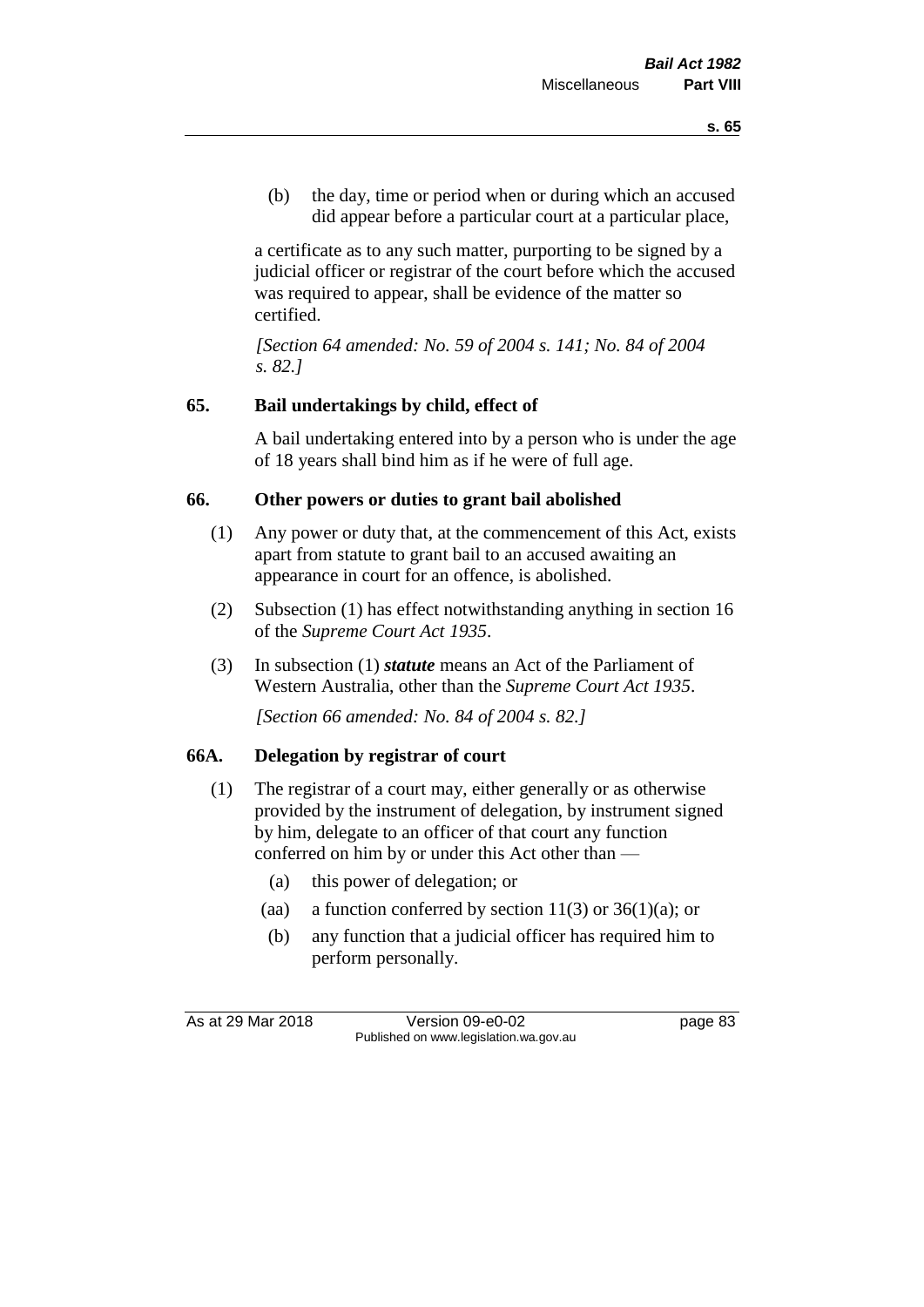**s. 66B**

(2) The superintendent of a detention centre under the *Young Offenders Act 1994* may, either generally or as otherwise provided by the instrument of delegation, by instrument signed by him, delegate to an officer of the Public Sector agency principally assisting the Minister administering that Act in its administration any function conferred on him by or under this Act, other than this power of delegation.

*[Section 66A inserted: No. 15 of 1988 s. 18; amended: No. 49 of 1988 s. 89; No. 31 of 1993 s. 8; No. 59 of 2004 s. 141; No. 65 of 2006 s. 52; No. 6 of 2008 s. 39.]* 

# **66B. Video link or audio link, use of in bail proceedings**

 $(1)$  In this section —

*audio link* means facilities (including telephone) that enable, at the same time, a judicial officer or authorised officer at one place to hear the accused at another place and vice versa;

*bail proceedings* means any proceedings under this Act including —

- (a) proceedings on a case for bail;
- (b) proceedings relating to the variation or revocation of bail;
- (c) proceedings on an application under section 48 or 49;
- (d) proceedings on an appeal under section 15A or 53;

*video link* means facilities (including closed circuit television) that enable, at the same time, a judicial officer or authorised officer at one place to see and hear the accused at another place and vice versa.

- (2) Bail proceedings may be conducted by means of a video link or an audio link.
- (3) Without limiting subsection (2), if a provision of this Act requires or authorises an accused to be brought before, or appear before, a court, judicial officer or authorised officer, the accused

page 84 Version 09-e0-02 As at 29 Mar 2018 Published on www.legislation.wa.gov.au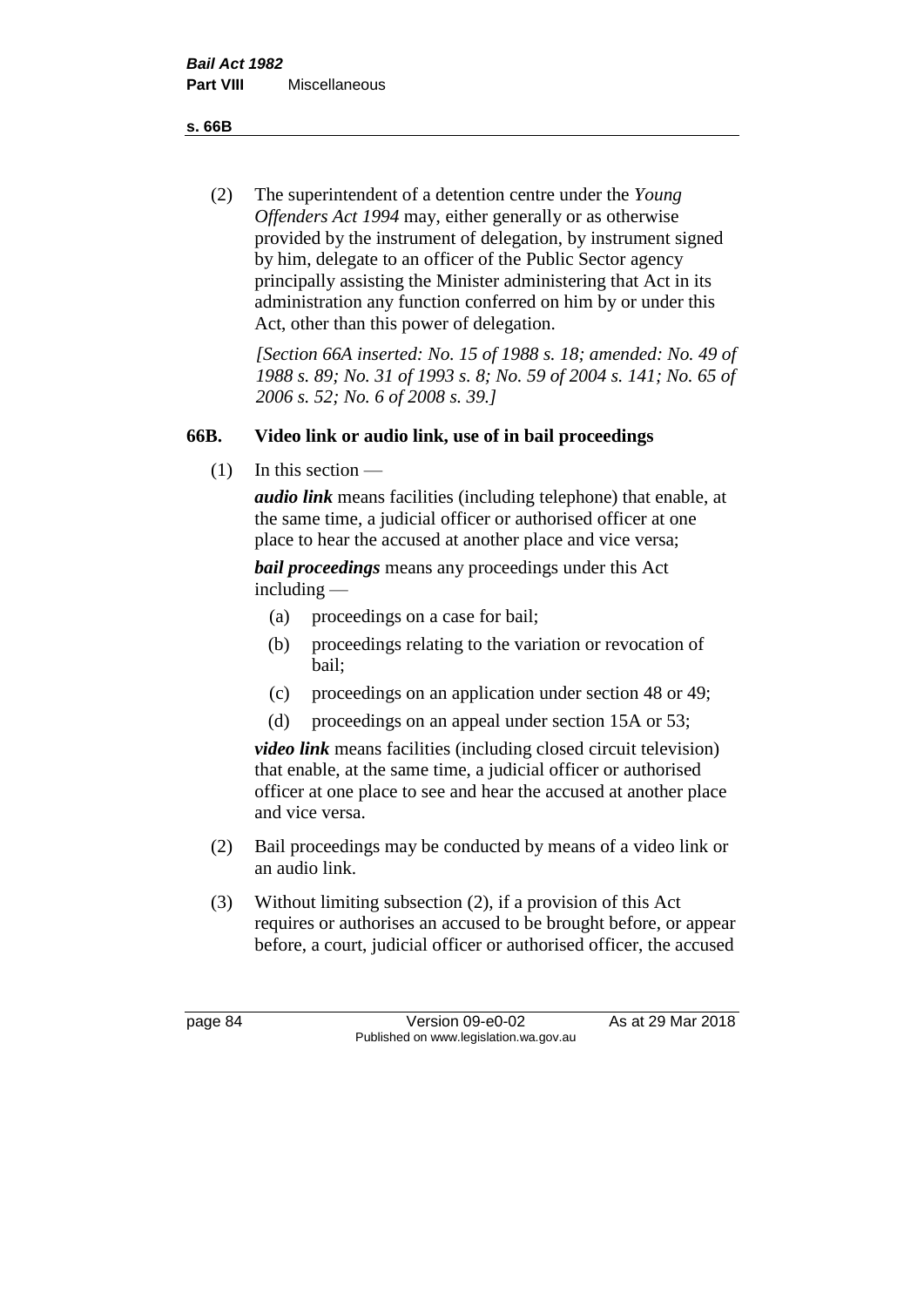may be brought before, or appear before, the court or officer by means of a video link or an audio link.

- (4) An audio link is not to be used under this section unless a video link is not available and cannot reasonably be made available.
- (5) Nothing in this section prevents a court, judicial officer or authorised officer from requiring that an accused be brought before, or appear before, the court or officer in person for the purposes of bail proceedings.

*[Section 66B inserted: No. 6 of 2008 s. 40(1).]*

# **67. Regulations**

- (1) The Governor may make regulations, not inconsistent with this Act, prescribing such things as are required or permitted by this Act to be prescribed or as it is necessary or expedient to prescribe for the purposes thereof.
- (2) Without limiting the generality of subsection (1) regulations  $\text{max}$  —
	- (a) make provision for or with respect to the making of applications —
		- (i) for or in relation to bail;
		- (ii) for the approval of sureties;
		- (iii) for the approval of security to be given by accused persons and sureties;
		- (iv) for the cancellation of a surety undertaking;
		- (v) for an order under section 49,

and for the manner in which such applications are to be made and the procedure to be followed on such applications;

(ba) in any case where the regulations provide that any information, document or record, or a copy of any document or record, is to be or can be provided to a person in electronic form, determine when information

As at 29 Mar 2018 Version 09-e0-02 page 85 Published on www.legislation.wa.gov.au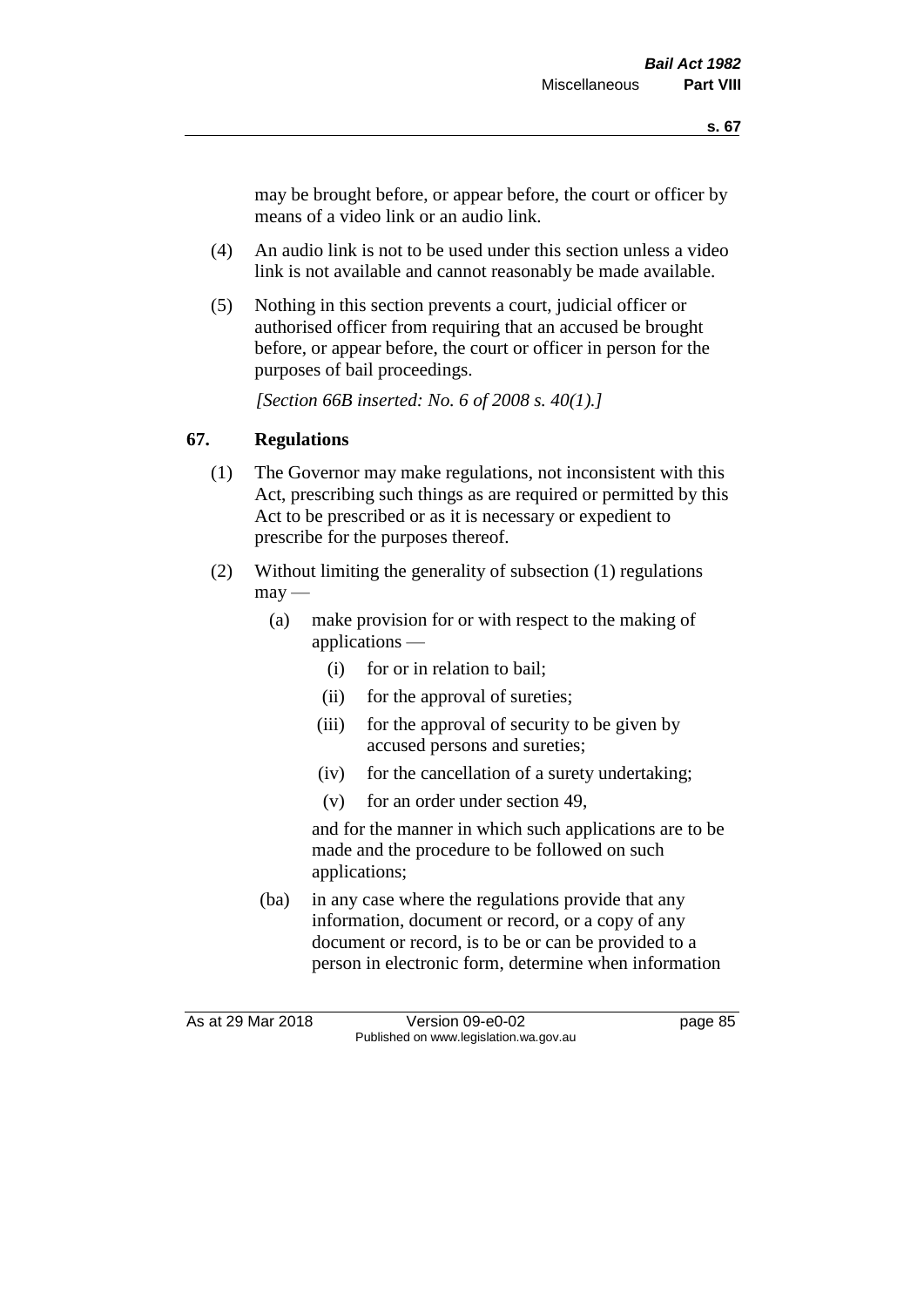or a document, record or copy provided to a person in that form is to be taken to be, or to be presumed to be, received by, or brought to the attention of, the person;

- (b) for the purposes of clause 5 of Part A of Schedule 1, prescribe the officer or officers who may grant bail for any prescribed appearance or class of appearance in court by an accused who is in custody;
- (c) make provision for, or with respect to the management, control, supervision and good order of premises established for the accommodation of persons to whom bail has been granted.
- (3) Regulations made under this section may provide that a contravention or failure to comply with a regulation constitutes an offence and may provide for penalties not exceeding a fine of \$500 for offences against the regulations.

*[Section 67 amended: No. 45 of 1993 s. 12; No. 84 of 2004 s. 83(3); No. 2 of 2008 s. 56(6); No. 6 of 2008 s. 30(3); No. 20 of 2013 s. 31.]* 

*[68. Omitted under the Reprints Act 1984 s. 7(4)(g).]*

page 86 Version 09-e0-02 As at 29 Mar 2018 Published on www.legislation.wa.gov.au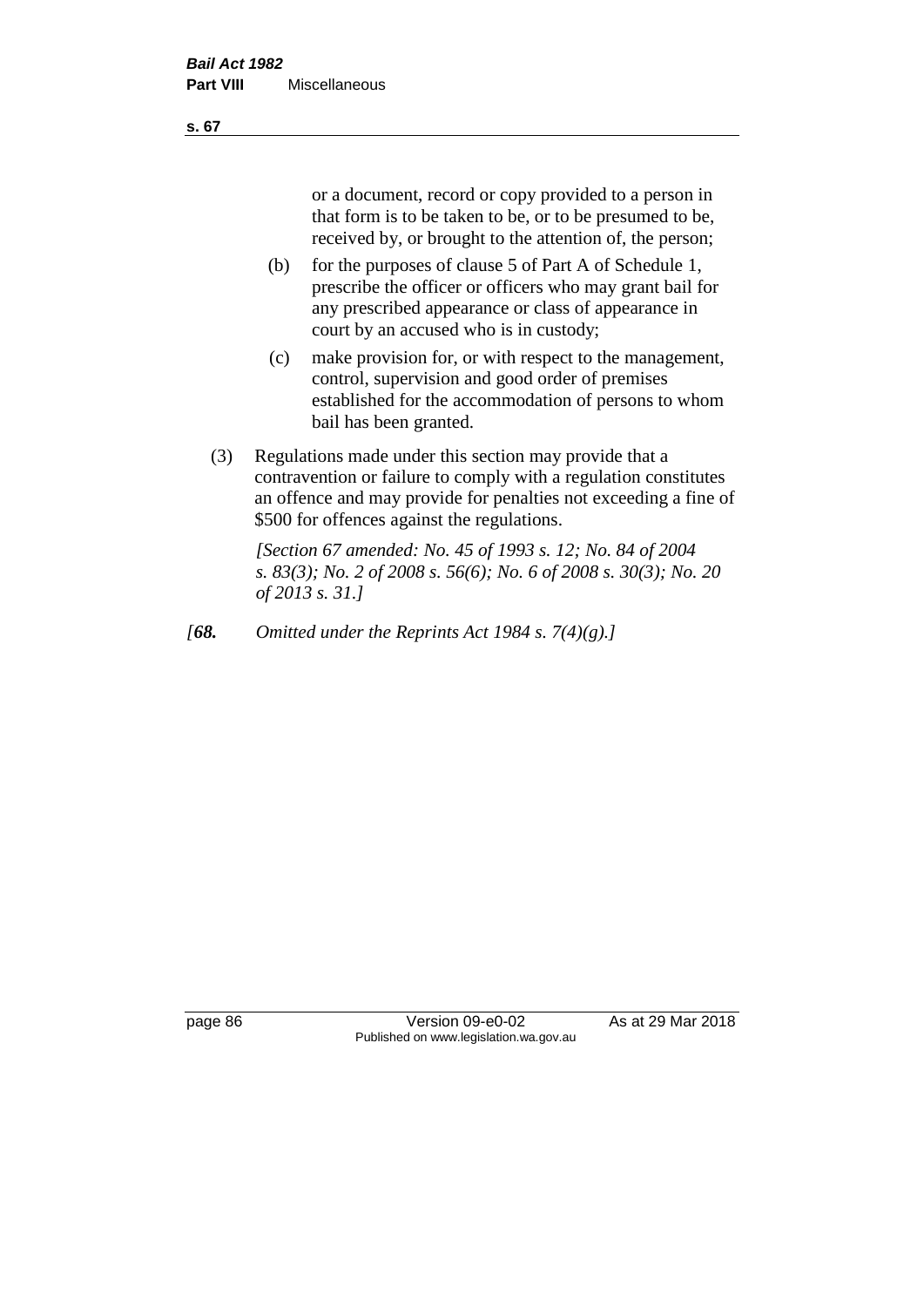# **Schedule 1 — Jurisdiction as to bail and related matters**

[s. 13, 17]

*[Heading inserted: No. 6 of 2008 s. 41(1).]*

### **Part A** — **Jurisdiction relating to bail**

*[Heading inserted: No. 6 of 2008 s. 41(2)(a).]*

#### **First Column**

**Second Column**

*Appearances in court*

*By whom bail may be granted or (where applicable) dispensed with*

*[Heading amended: No. 6 of 2008 s. 41(2)(b) and (c).]*

#### **1. Initial appearance**

(1) The initial appearance in a court of summary jurisdiction or the Children's Court by an accused in, or in connection with, proceedings for an offence.

In any case —

- (a) a justice; or
- (b) an authorised police officer; and

in addition, in the case of a child, an authorised community services officer.

(2) The initial appearance in the District Court or the Supreme Court, not being the initial appearance to which clause 3 applies. A judge of the District Court or a judge of the Supreme Court, as

the case requires.

*[Clause 1 amended: No. 15 of 1988 s. 19; No. 49 of 1988 s. 90(a)(i); No. 59 of 2004 s. 141; No. 84 of 2004 s. 10(1) and 82.]*

As at 29 Mar 2018 **Version 09-e0-02** page 87 Published on www.legislation.wa.gov.au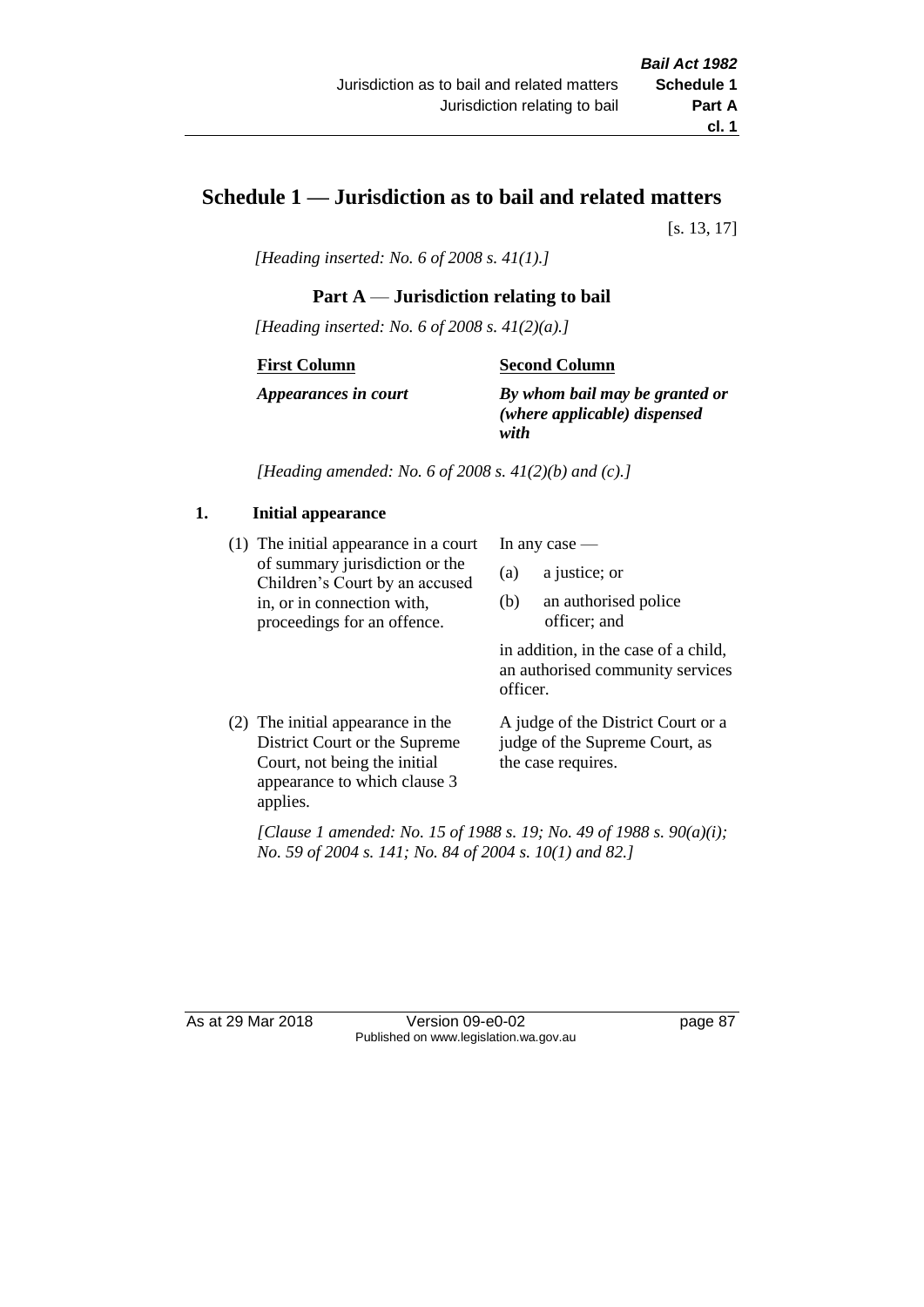| <b>First Column</b>  | <b>Second Column</b>                                                   |
|----------------------|------------------------------------------------------------------------|
| Appearances in court | By whom bail may be granted or<br>(where applicable) dispensed<br>with |

#### **2. Appearance after adjournment**

Appearance in any court or before The judicial officer who orders a judicial officer by an accused after any adjournment of proceedings for an offence, not being a committal under clause 3.

the adjournment.

*[Clause 2 amended: No. 84 of 2004 s. 82.]*

# **3. Appearance on committal to Supreme Court or District Court**

The initial appearance by an accused in the Supreme Court or District Court after he has been committed thereto under any Act to be tried or sentenced or otherwise dealt with. The judicial officer who orders the committal.

*[Clause 3 amended: No. 84 of 2004 s. 82.]*

#### **4. Appearance in connection with appeal, rehearing etc.**

| (1) Appearance in connection with an If the appeal is being determined<br>application or appeal made under<br>the <i>Criminal Appeals Act 2004</i> or<br>with any order made in<br>determining the application or<br>appeal. | by a single judge of the Supreme<br>Court, a single judge of the<br>Supreme Court;<br>If the appeal is being determined<br>by the Court of Appeal, the Court<br>of Appeal or a single judge of<br>appeal. |
|------------------------------------------------------------------------------------------------------------------------------------------------------------------------------------------------------------------------------|-----------------------------------------------------------------------------------------------------------------------------------------------------------------------------------------------------------|
| (2) Appearance in connection with a<br>rehearing of proceedings ordered<br>under section 28 of the<br>Children's Court of Western<br>Australia Act 1988.                                                                     | The Children's Court.                                                                                                                                                                                     |

page 88 Version 09-e0-02 As at 29 Mar 2018 Published on www.legislation.wa.gov.au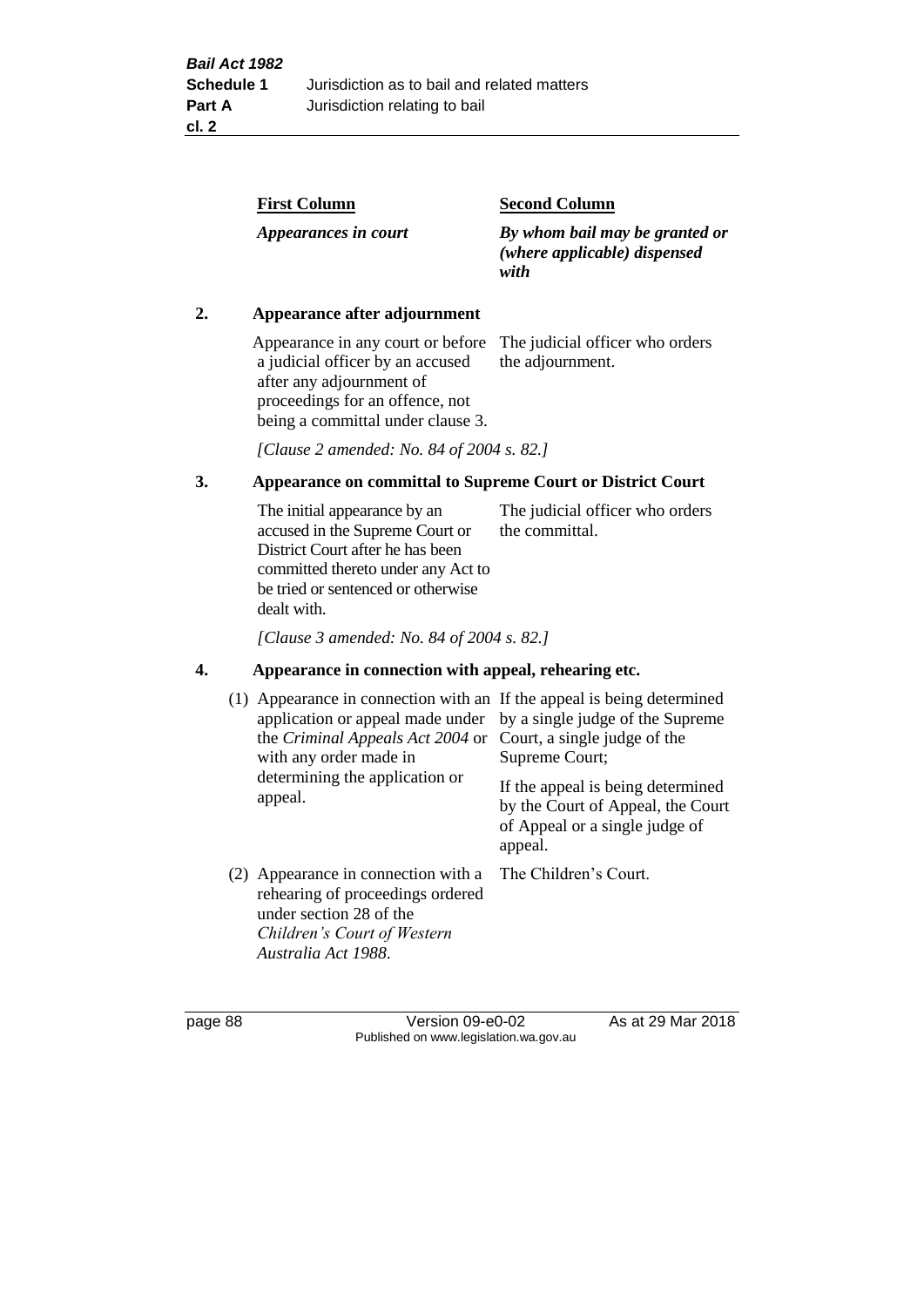| <b>First Column</b>                                                  | <b>Second Column</b>                                                   |  |
|----------------------------------------------------------------------|------------------------------------------------------------------------|--|
| Appearances in court                                                 | By whom bail may be granted or<br>(where applicable) dispensed<br>with |  |
| (3) Appearance in connection with<br>the reconsideration of an order | The Children's Court constituted<br>by the President.                  |  |

*[Clause 4 inserted: No. 84 of 2004 s. 10(2).]*

#### **5. Appearance prescribed by regulation**

under section 40 of the *Children's Court of Western* 

*Australia Act 1988*.

| Appearance in a court for any  | The judicial or other officer   |
|--------------------------------|---------------------------------|
| other purpose or following any | prescribed by such regulations. |
| other occurrence prescribed by |                                 |
| regulations under this Act.    |                                 |

#### **6. Appearances not otherwise provided for**

Any appearance in a court not otherwise provided for in this Part or by regulations under this Act.

The judicial officer who, or court which, orders the appearance.

#### **7. Term used: proceedings for an offence**

In this Part, unless the contrary intention appears —

*proceedings for an offence* in clause 2 (but not in clause 1) includes any of the following proceedings relating to that offence —

- (a) appeal proceedings; and
- (b) proceedings on a writ of *habeas corpus*; and
- (c) proceedings on the re-appearance of an offender under section 50 of the *Sentencing Act 1995*.

*[Clause 7 inserted: No. 84 of 2004 s. 10(3).]*

As at 29 Mar 2018 Version 09-e0-02 page 89 Published on www.legislation.wa.gov.au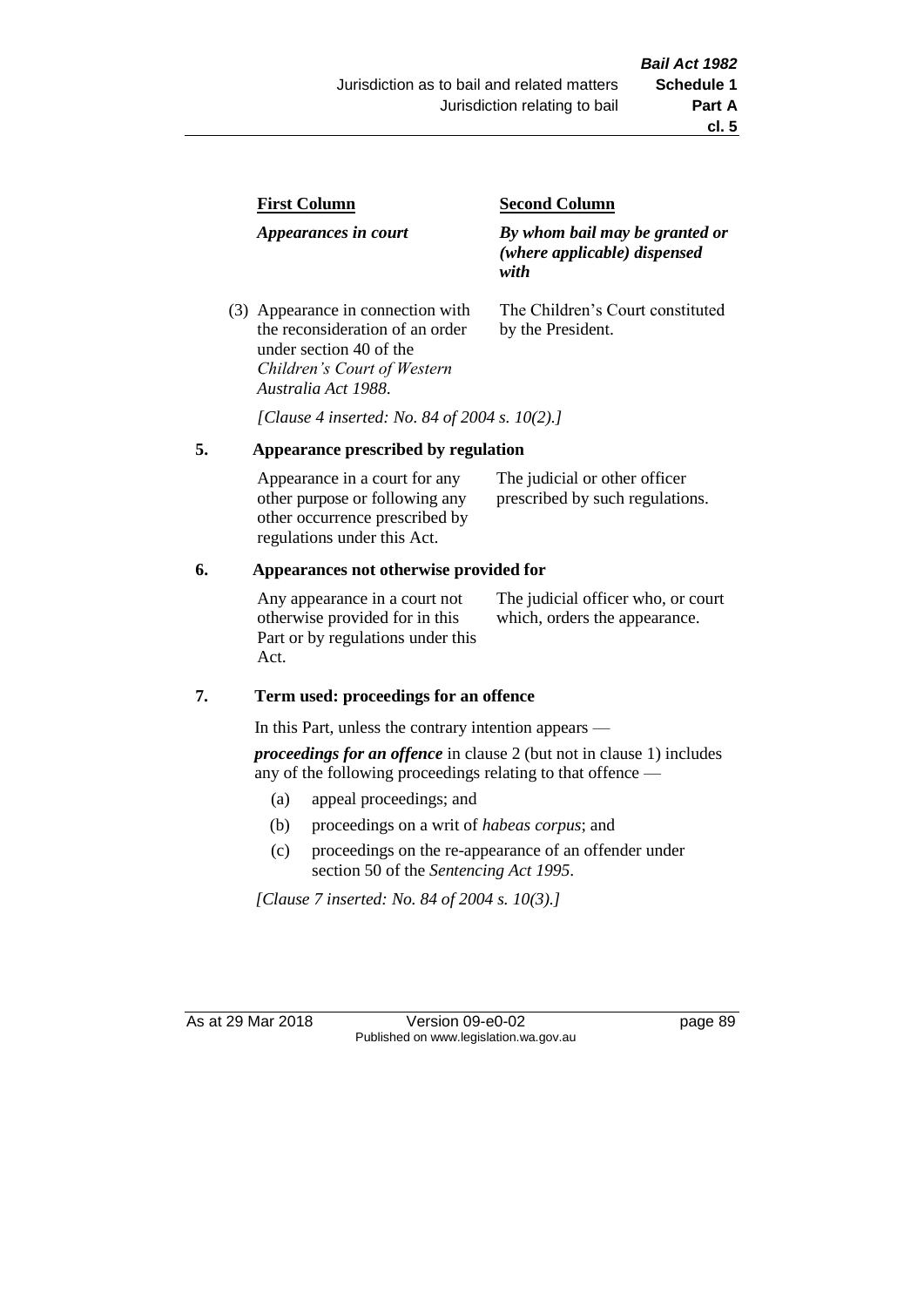#### **Part B** — **Cessation of powers relating to bail**

*[Heading inserted: No. 6 of 2008 s. 41(3)(a).]*

#### **1. Upon decision by judge, power of other officers ceases**

(1) In this clause —

*judge* means a judge of the Supreme Court, the Children's Court or the District Court.

- (2) After a judge has granted or refused bail for an appearance by an accused the power to grant bail for that appearance ceases to be vested  $in -$ 
	- (a) any judicial officer whose jurisdiction is inferior to that of the judge; or
	- (b) any authorised officer.
- (3) After a judge has dispensed with the requirement for bail for an appearance by an accused the power to grant or refuse bail for that appearance ceases to be vested in any officer referred to in subclause  $(2)(a)$  or  $(b)$ .

*[Clause 1 inserted: No. 6 of 2008 s. 41(3)(b).]*

#### **1A. Upon decision by Court of Appeal, other powers cease**

After the Court of Appeal on an appeal under section 15A —

- (a) has granted or refused bail for an appearance by an accused, the power to grant or refuse bail for that appearance; or
- (b) has dispensed with the requirement for bail for an appearance by an accused, the power to grant or refuse bail for that appearance,

ceases to be vested in any judicial officer or in any authorised officer.

*[Clause 1A inserted: No. 6 of 2008 s. 41(3)(b).]*

#### **2. Upon decision by judicial officer, his power and that of his peers ceases**

Except where clause 4 applies, the power to grant, refuse or dispense with bail for an appearance by an accused ceases to be vested in any judicial officer (including a judge of the Supreme Court) after he, or

page 90 Version 09-e0-02 As at 29 Mar 2018 Published on www.legislation.wa.gov.au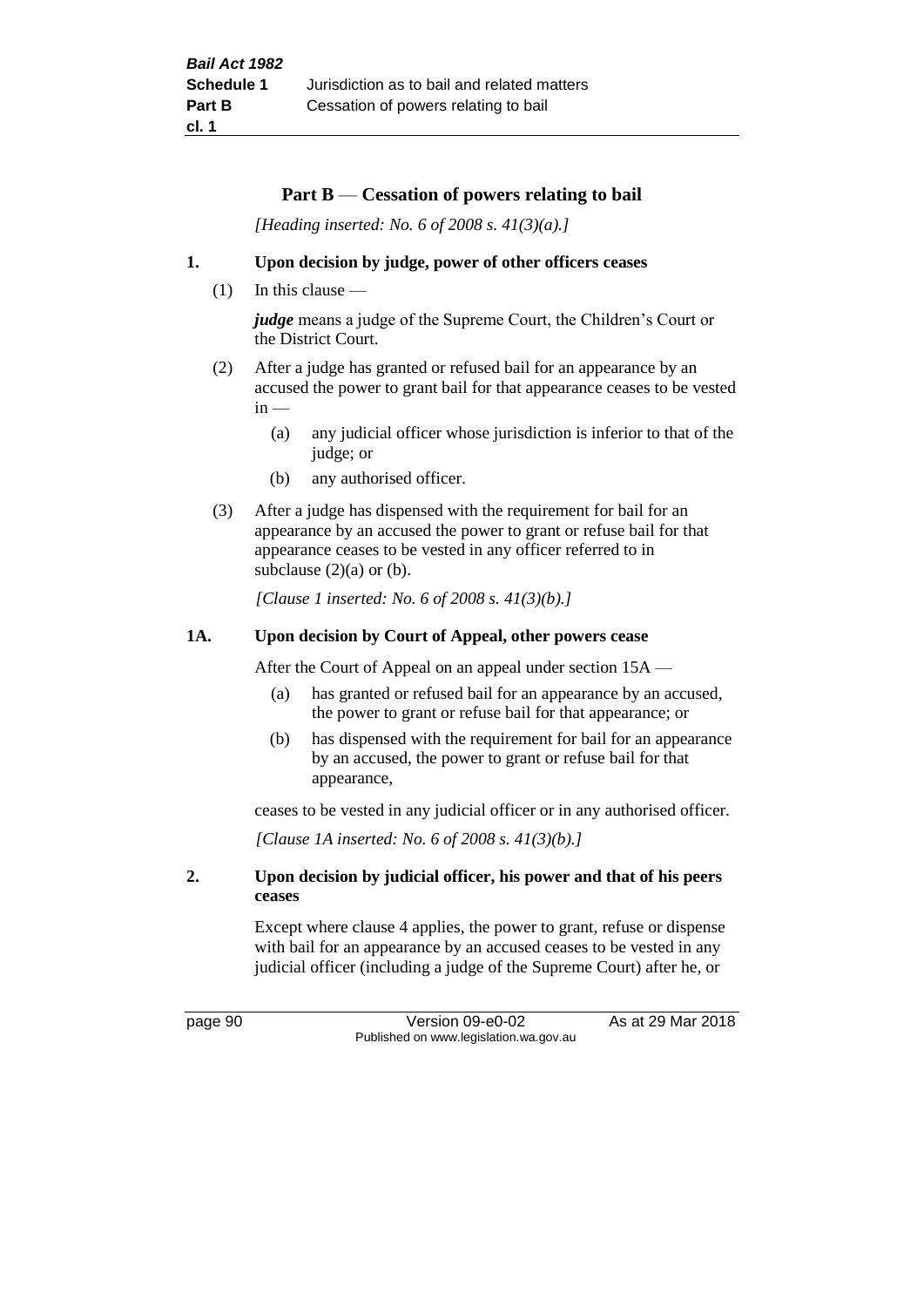another judicial officer whose jurisdiction is co-extensive with his, has granted, refused or dispensed with bail for that appearance.

*[Clause 2 amended: No. 84 of 2004 s. 82; No. 6 of 2008 s. 41(3)(c) and (d).]*

#### **3. Upon refusal of bail for initial appearance, certain powers cease**

- (1) After an authorised officer has refused bail for an initial appearance by an accused, the power to grant bail for that appearance ceases to be vested in another authorised officer, but a justice may nevertheless grant bail for that appearance.
- (2) After a justice has refused bail for an initial appearance by an accused, the power to grant bail for that appearance ceases to be vested in an authorised officer or another justice.

*[Clause 3 inserted: No. 6 of 2008 s. 41(3)(e).]*

#### **4. Judicial officer's powers if accused proves new facts or changed circumstances**

Notwithstanding clause 2, where an accused has been refused bail for an appearance or has been granted bail therefor on terms or conditions with which he is unable or unwilling to comply, the judicial officer who granted or refused bail or another judicial officer whose jurisdiction is co-extensive with his has power to grant bail for that appearance or to vary the terms or conditions of bail previously granted therefor if the accused makes application and satisfies him that —

- (a) new facts have been discovered, new circumstances have arisen or the circumstances have changed since bail was previously granted or refused for that appearance; or
- (b) he failed to adequately present his case for bail on the previous occasion when it was considered; or
- (c) where bail was granted subject to a home detention condition, he has, since the previous occasion when his case for bail was considered, complied with the home detention condition for a period of one month or more.

*[Clause 4 amended: No. 61 of 1990 s. 14; No. 84 of 2004 s. 82.]*

As at 29 Mar 2018 Version 09-e0-02 Page 91 Published on www.legislation.wa.gov.au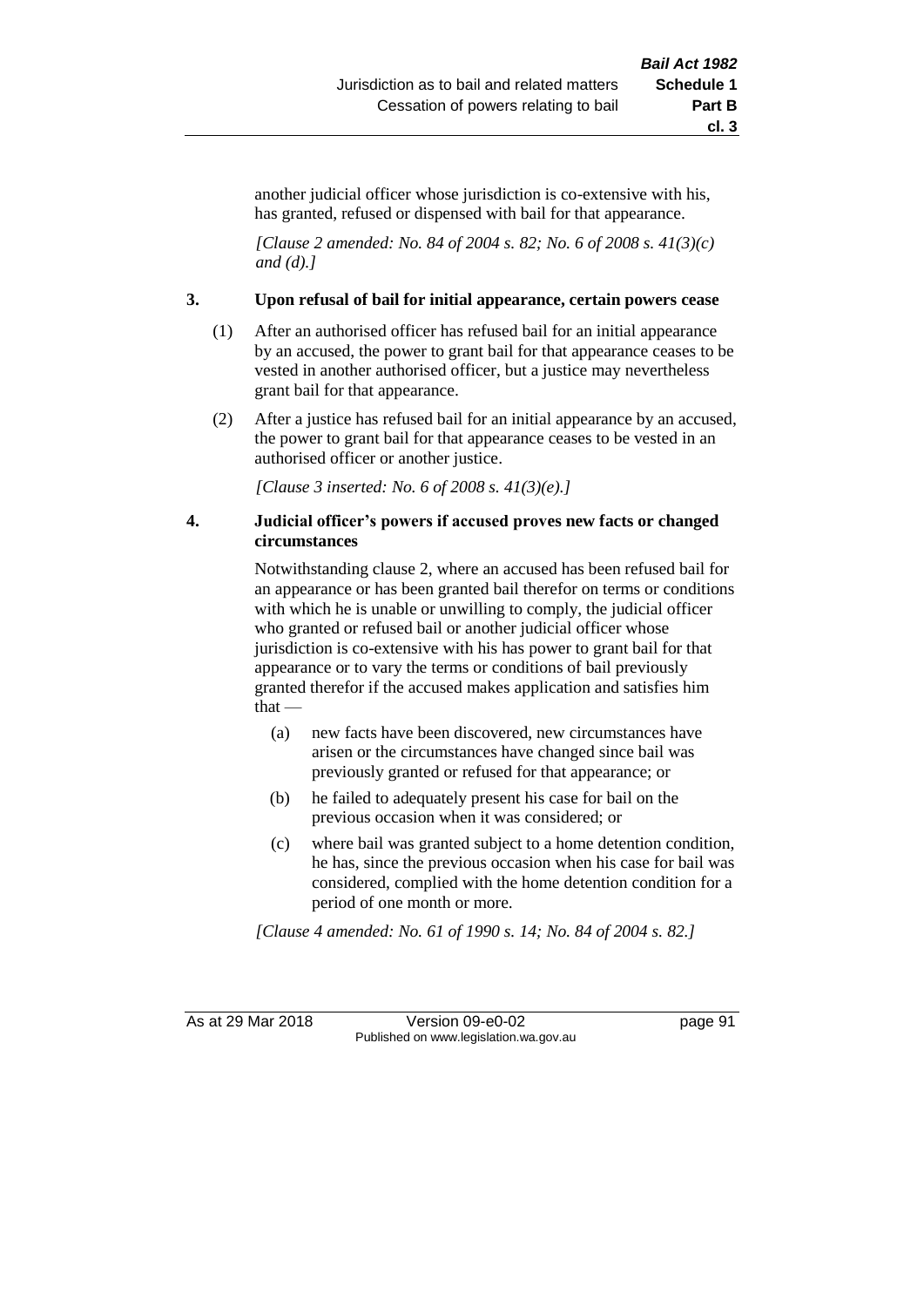#### **Part C — Manner in which jurisdiction to be exercised**

*[Heading deleted: No. 6 of 2008 s. 41(4)(a).]*

#### **1. Bail before conviction at discretion of court or judicial officer except for child**

Subject to clauses 3A, 3C and 3D, the grant or refusal of bail to an accused, other than a child, who is in custody awaiting an appearance in court before conviction for an offence shall be at the discretion of the judicial officer or authorised officer in whom jurisdiction is vested, and that discretion shall be exercised having regard to the following questions as well as to any others which he considers relevant —

- (a) whether, if the accused is not kept in custody, he may  $-$ 
	- (i) fail to appear in court in accordance with his bail undertaking; or
	- (ii) commit an offence; or
	- (iii) endanger the safety, welfare, or property of any person; or
	- (iv) interfere with witnesses or otherwise obstruct the course of justice, whether in relation to himself or any other person;
- (b) whether the accused needs to be held in custody for his own protection;
- (c) whether the prosecutor has put forward grounds for opposing the grant of bail;
- (d) whether, as regards the period when the accused is on trial, there are grounds for believing that, if he is not kept in custody, the proper conduct of the trial may be prejudiced;
- (e) whether there is any condition which could reasonably be imposed under Part D which would —
	- (i) sufficiently remove the possibility referred to in paragraphs (a) and (d); or
	- (ii) obviate the need referred to in paragraph (b); or
	- (iii) remove the grounds for opposition referred to in paragraph (c);

page 92 Version 09-e0-02 As at 29 Mar 2018 Published on www.legislation.wa.gov.au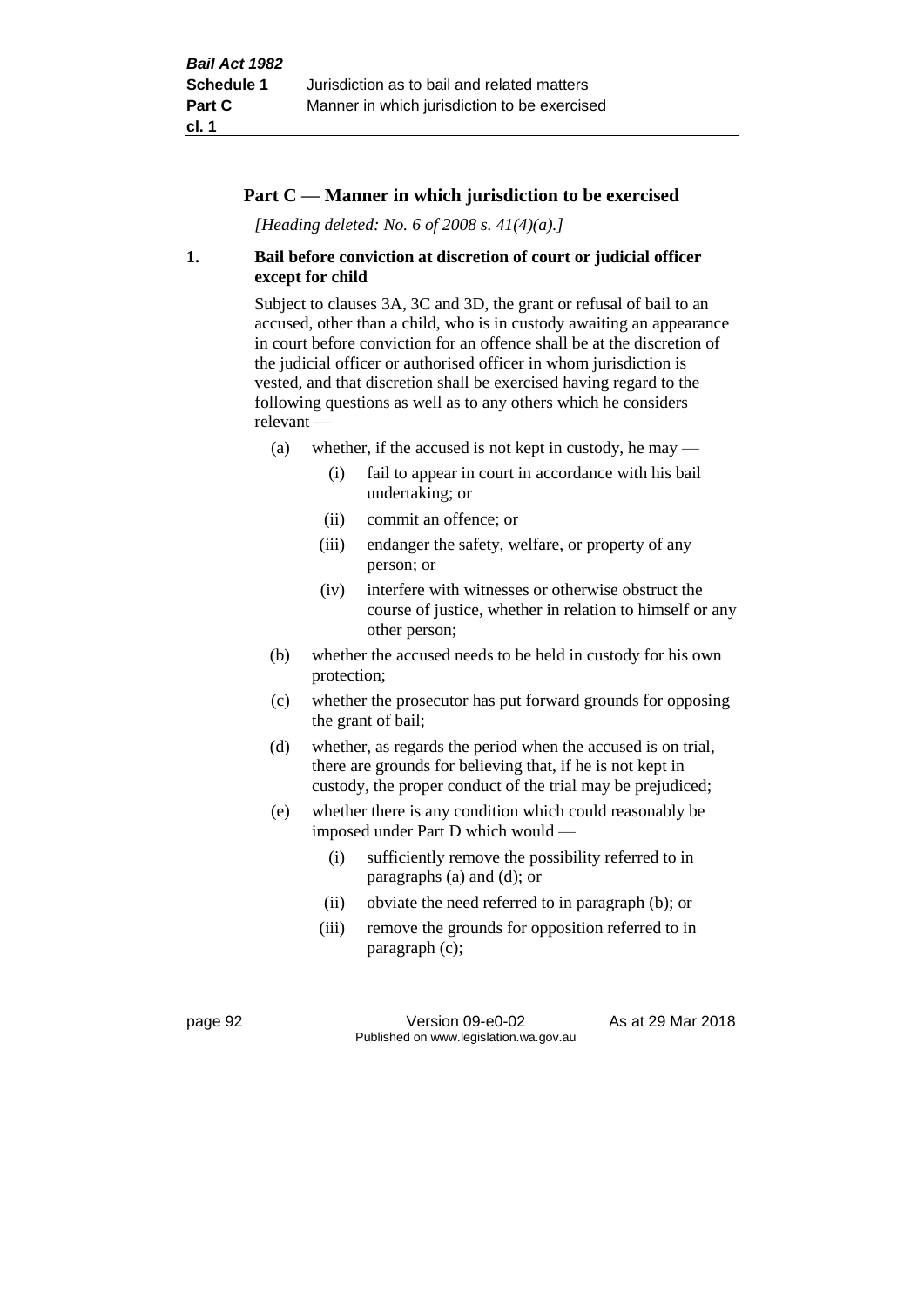- (f) where the accused is charged with an offence that is alleged to have been committed in respect of a child, whether a condition should be imposed under Part D requiring the accused to reside at a place other than the place where the child resides;
- (g) whether the alleged circumstances of the offence or offences amount to wrongdoing of such a serious nature as to make a grant of bail inappropriate.

*[Clause 1 amended: No. 14 of 1992 s. 11; No. 45 of 1993 s. 10(2)(a); No. 54 of 1998 s. 8(a) and (b); No. 84 of 2004 s. 82; No. 6 of 2008 s. 41(4)(b); No. 21 of 2017 s. 7.]*

#### **2. Child to have qualified right to bail**

(1) In this clause —

*responsible person* means a parent, relative, employer or other person who, in the opinion of the judicial officer or authorised officer, is in a position to both influence the conduct of the child and provide the child with support and direction.

- (2) Subject to subclause (3), a child accused who is in custody awaiting an appearance in court before conviction for an offence has a right to be granted bail unless —
	- (a) in the opinion of the judicial officer or authorised officer in whom jurisdiction is vested —
		- (i) one or more of the questions set out in clause  $1(a)$ , (b), (d) and (g) must be answered in the affirmative; and
		- (ii) there is no condition which he could reasonably impose under Part D which would satisfy the relevant provision of clause 1(e);

or

(b) there is no responsible person willing to enter into an undertaking of the kind described in subclause (3)(c),

and if the child is refused bail he shall be dealt with in accordance with section 19(2) of the *Young Offenders Act 1994*.

As at 29 Mar 2018 Version 09-e0-02 Page 93 Published on www.legislation.wa.gov.au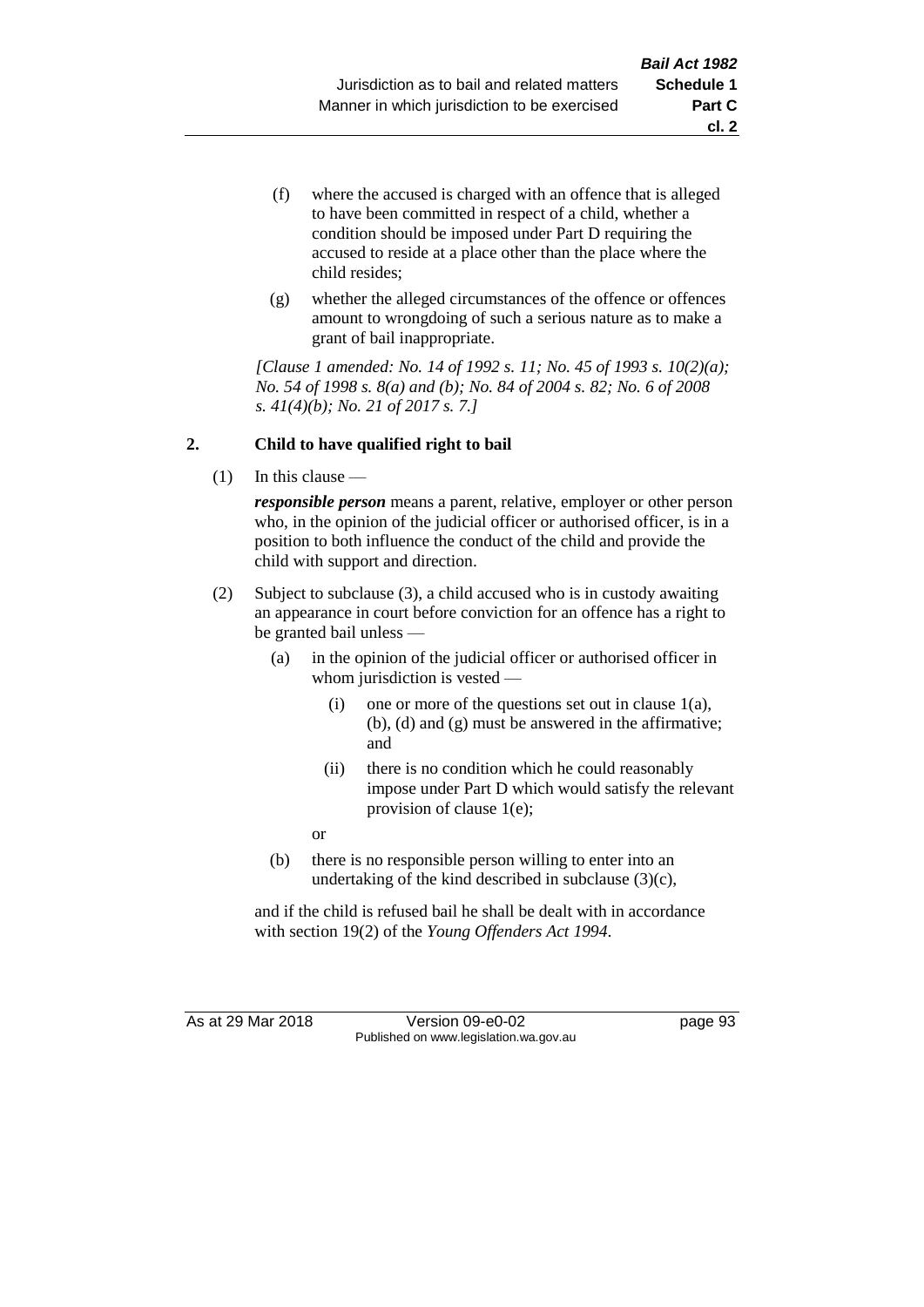- (3) The right of a child accused under subclause (2) is subject to  $-$ 
	- (a) clauses 3A, 3C and 3D; and
	- *[(b) deleted]*
	- (c) there being imposed as a condition on the grant of bail a requirement that before the release of the child on bail a responsible person undertakes in writing in the approved form to ensure that the child complies with any requirement of his bail undertaking mentioned in section  $28(2)(a)$ , (b), (c) and (d).
- (4) Subclauses (2)(b) and (3)(c) do not apply to a child accused if it appears to the judicial officer or authorised officer that the accused —
	- (a) is over the age of 17 years; and
	- (b) has sufficient maturity to live independently without the guidance or control of a parent or guardian.
- (5) For the purposes of this clause, the provisions of sections 46, 47, 48, 54, 55(2), 60 and  $67(2)(a)(iv)$  apply with all necessary changes as  $if -$ 
	- (a) references in those provisions to a surety and a surety undertaking were references to a responsible person and to an undertaking referred to in subclause (3)(c) respectively; and
	- (b) section  $54(1)(b)(i)$  read as follows
		- (i) a person who has entered into an undertaking referred to in clause 2(3)(c) of Part C of Schedule 1 should no longer be regarded as a responsible person for the purposes of that clause, or is dead;
- (6) Where a child accused is released on bail his right to be at liberty is subject to the exercise of the powers in section 17A.

*[Clause 2 inserted: No. 45 of 1993 s. 10(2)(b); amended: No. 57 of 1997 s. 21(3)(a); No. 54 of 1998 s. 8(c); No. 34 of 2004 Sch. 2 cl. 3(3); No. 84 of 2004 s. 82; No. 6 of 2008 s. 41(4)(c) and 43(4); No. 21 of 2017 s. 8.]*

page 94 Version 09-e0-02 As at 29 Mar 2018 Published on www.legislation.wa.gov.au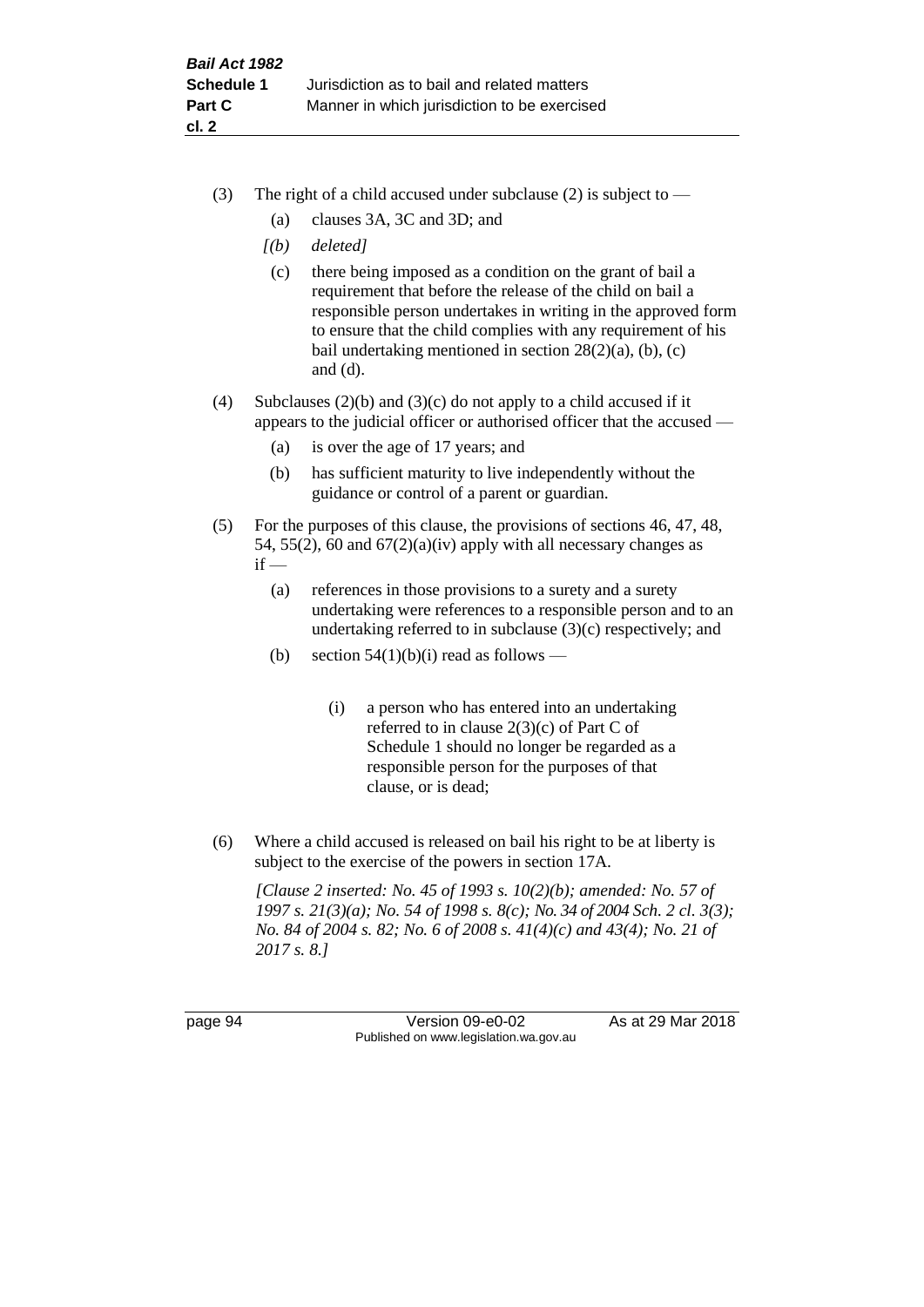#### **3. Matters relevant to cl. 1(a)**

In considering whether an accused may do any of the things mentioned in clause 1(a), the judicial officer or authorised officer shall have regard to the following matters, as well as to any others which he considers relevant —

- (a) the nature and seriousness of the offence or offences (including any other offence or offences for which he is awaiting trial) and the probable method of dealing with the accused for it or them, if he is convicted; and
- (b) the character, previous convictions, antecedents, associations, home environment, background, place of residence, and financial position of the accused; and
- (c) the history of any previous grants of bail to him; and
- (d) the strength of the evidence against him.

*[Clause 3 amended: No. 84 of 2004 s. 82.]*

#### **3A. Bail for accused charged with serious offence committed while on bail or early release for another serious offence**

- (1) Notwithstanding clause 1, 2 or 4 or any other provision of this Act, where —
	- (a) an accused is in custody
		- (i) awaiting an appearance in court before conviction for a serious offence; or
		- (ii) waiting to be sentenced or otherwise dealt with for a serious offence of which the accused has been convicted;

and

- (b) the serious offence is alleged to have been committed while the accused was —
	- (i) on bail for; or
	- (ii) at liberty under an early release order made in respect of,

another serious offence,

the judicial officer or (if section 16A does not apply) the authorised officer in whom jurisdiction is vested shall refuse to grant bail for the

As at 29 Mar 2018 Version 09-e0-02 Page 95 Published on www.legislation.wa.gov.au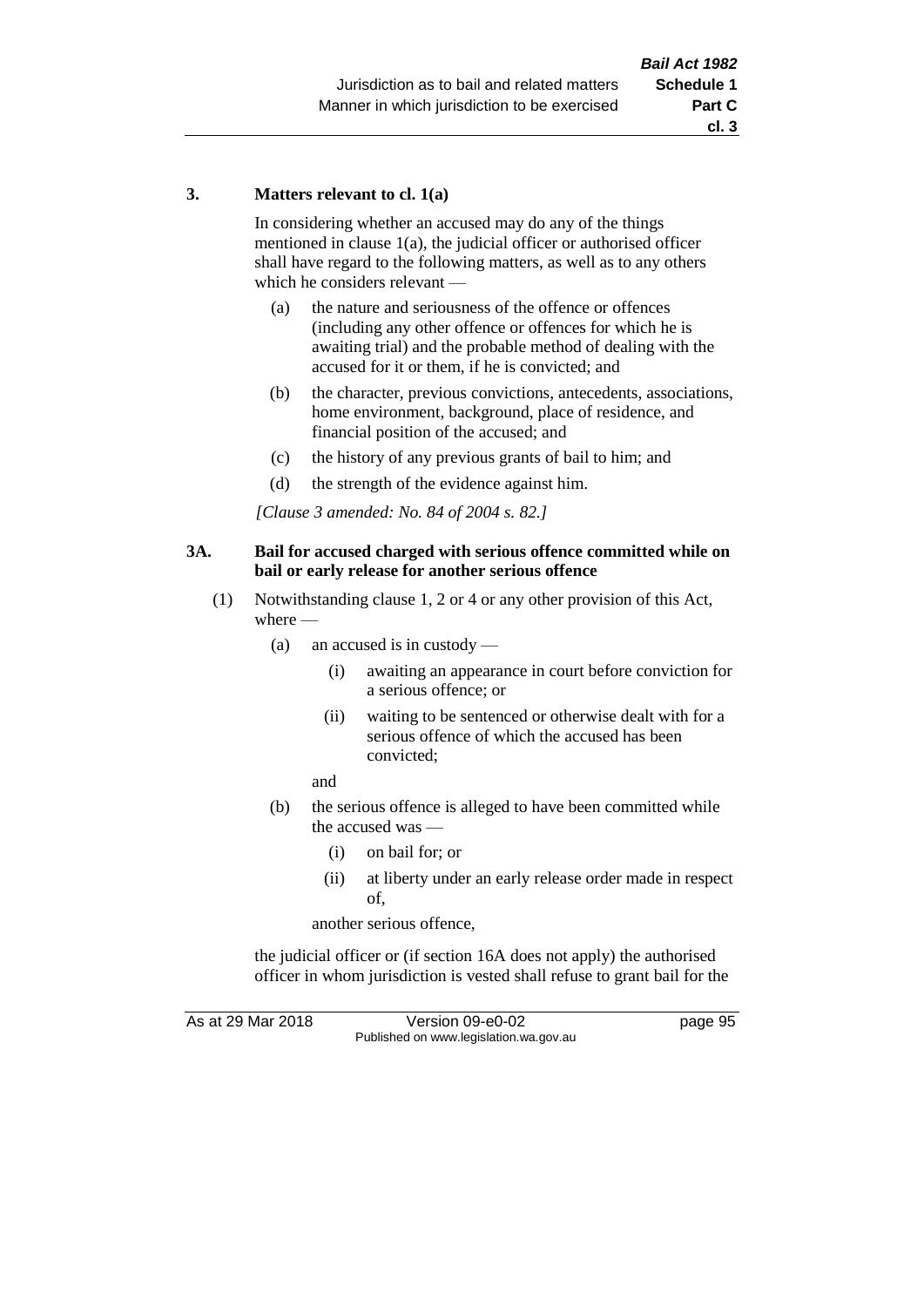serious offence referred to in paragraph (a) unless the judicial officer or authorised officer —

- (c) is satisfied that there are exceptional reasons why the accused should not be kept in custody and, if clause 3B applies, is so satisfied only after complying with that clause; and
- (d) is also satisfied that bail may properly be granted having regard to the provisions of clauses 1 and 3 or, in the case of a child accused, clauses 2 and 3.
- (2) Notwithstanding section 7(1), where an accused is refused bail under subclause (1) for an appearance for a serious offence his case for bail need not be considered again under that subsection for an appearance for that offence unless he satisfies the judicial officer who may order his detention that —
	- (a) new facts have been discovered, new circumstances have arisen or the circumstances have changed since bail was refused; or
	- (b) he failed to adequately present his case for bail on the occasion of that refusal.
- (3) Where a child accused is refused bail under subclause (1) he shall be dealt with in accordance with section 19(2) of the *Young Offenders Act 1994*.

*[Clause 3A inserted: No. 45 of 1993 s. 10(2)(c); amended: No. 57 of 1997 s. 21(3)(b); No. 54 of 1998 s. 7 and 13(1); No. 84 of 2004 s. 82; No. 6 of 2008 s. 41(4)(d).]*

#### **3B. Exceptional reasons under cl. 3A(1), determining**

- (1) This clause applies where it appears to the judicial officer or (if section 16A does not apply) the authorised officer that all or any of the acts alleged to constitute a serious offence referred to in clause 3A(1)(b) would, if proved in the appropriate proceedings, amount to a breach by the accused of a protective condition or order.
- (2) The judicial officer or authorised officer shall, before making a decision that there are exceptional reasons for the purposes of clause 3A(1)(c), make enquiry, or cause enquiry to be made, whether there has already been —
	- (a) any breach by the accused of the protective condition or order that has been proved in proceedings; or

page 96 Version 09-e0-02 As at 29 Mar 2018 Published on www.legislation.wa.gov.au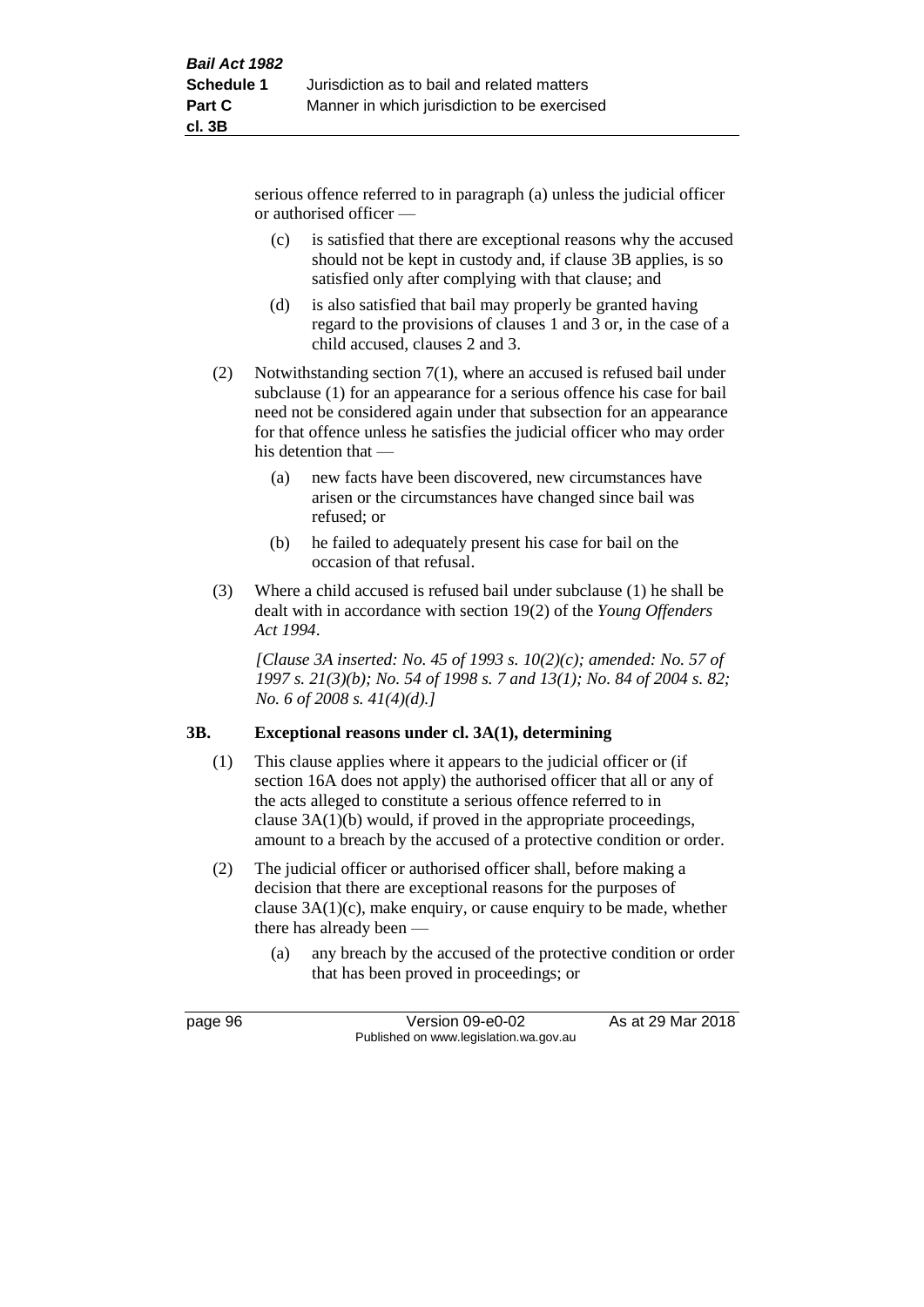- (b) any alleged breach by the accused of the protective condition or order that has not been so proved, including an allegation that has not been the subject of a prosecution or any other communication to any relevant official; or
- (c) any alleged breach by the accused of any other protective condition or order that has been the subject of a prosecution.
- (3) On becoming aware of any such alleged breach, the judicial officer or authorised officer shall give each person for whose protection a protective condition or order referred to in subclause (2) was imposed or made (a *relevant person*) a reasonable opportunity to give evidence by affidavit on matters relating to that protective condition or order.
- (4) The judicial officer or authorised officer shall in making any decision for the purposes of clause  $3A(1)(c)$  —
	- (a) give due weight to  $-$ 
		- (i) any evidence given under subclause (3); and
		- (ii) any adverse effect that a grant of bail to the accused would have on a relevant person; and
		- (iii) any difficulty that a relevant person might have in proving any future breach of a protective condition or order;

and

- (b) consider whether it would be appropriate to refuse bail and make a hospital order under section 5 of the *Criminal Law (Mentally Impaired Accused) Act 1996*; and
- (c) in the case of a condition imposed for a purpose mentioned in clause  $2(2)(c)$  or (d) of Part D, treat any alleged breach of the condition as a serious matter even if the conduct alleged to amount to the breach in itself appears to be trivial; and
- (d) consider whether any alleged breach of a protective condition or order that has occurred shows that the purpose of the condition or order has not been achieved and that the accused should be kept in custody.
- (5) The provisions of this clause do not limit the matters that the judicial officer or authorised officer may take into account for the purposes of clause  $3A(1)(c)$ .

As at 29 Mar 2018 Version 09-e0-02 Page 97 Published on www.legislation.wa.gov.au

**cl. 3B**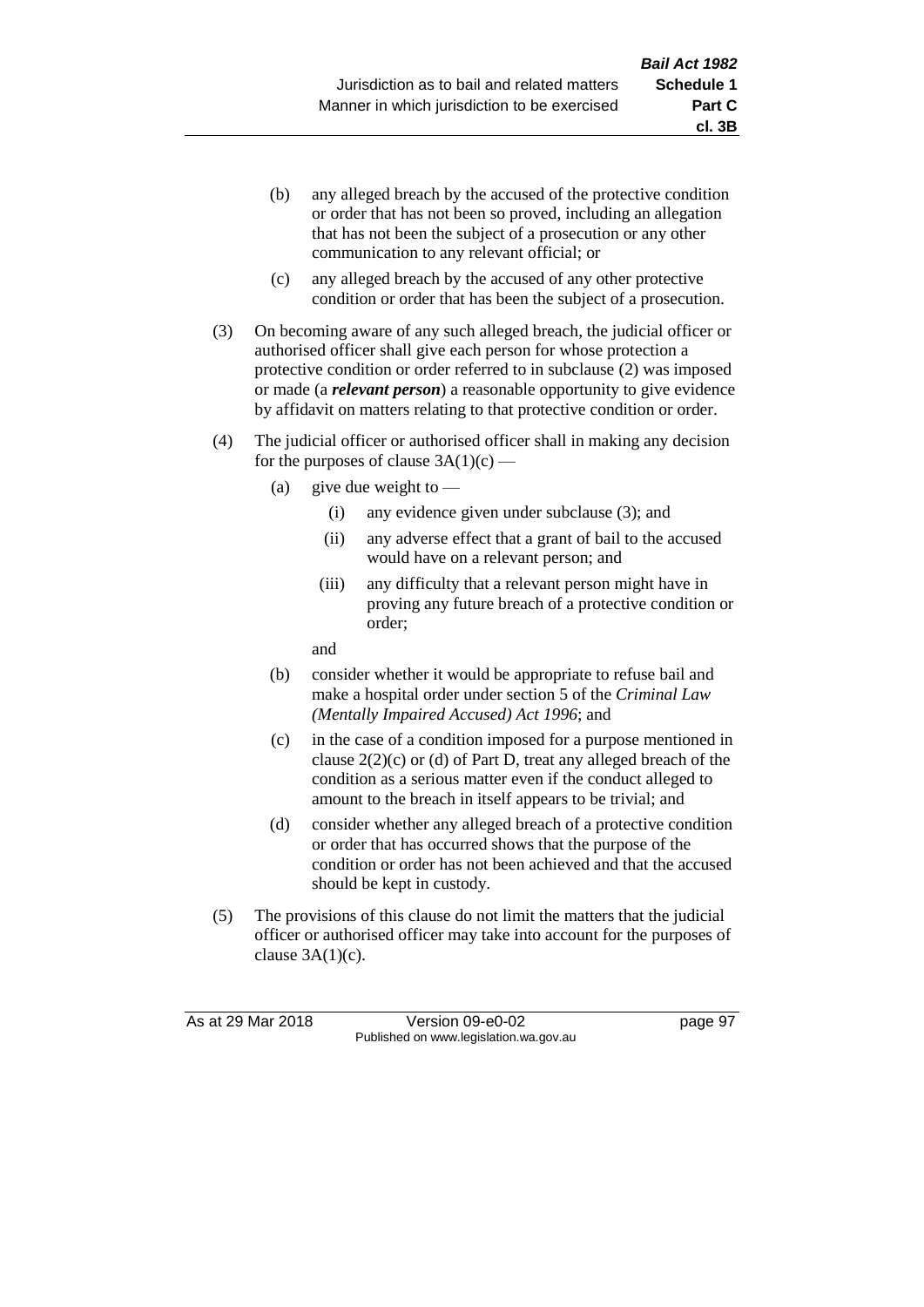(6) In this clause —

#### *protective condition or order* means —

- (a) a condition imposed for a purpose mentioned in clause  $2(2)(c)$ or (d) of Part D; or
- (b) a family violence restraining order or a violence restraining order or a police order under the *Restraining Orders Act 1997*; or
- (c) a Part VII order under the *Justices Act 1902* <sup>3</sup>
	- (i) that under section 86 of the *Restraining Orders Act 1997* is taken to be a misconduct restraining order under that Act; and
	- (ii) that shows on the face of the order that the causing or threatening of personal injury by the accused was a ground for the making of the order.

*[Clause 3B inserted: No. 54 of 1998 s. 13(2); amended: No. 38 of 2004 s. 60; No. 59 of 2004 s. 141; No. 84 of 2004 s. 11 and 82; No. 49 of 2016 s. 89.]*

#### **3C. Bail in murder cases**

Notwithstanding clause 1, 2 or 4 or any other provision of this Act, where an accused is in custody —

- (a) awaiting an appearance in court before conviction for an offence of murder; or
- (b) waiting to be sentenced or otherwise dealt with for an offence of murder of which the accused has been convicted,

the judicial officer in whom jurisdiction is vested shall refuse to grant bail for the offence unless the judicial officer is satisfied that —

- (c) there are exceptional reasons why the accused should not be kept in custody; and
- (d) bail may properly be granted having regard to the provisions of clauses 1 and 3 or, in the case of a child, clauses 2 and 3.

*[Clause 3C inserted: No. 6 of 2008 s. 41(4)(e); amended: No. 29 of 2008 s. 24(7).]*

page 98 Version 09-e0-02 As at 29 Mar 2018 Published on www.legislation.wa.gov.au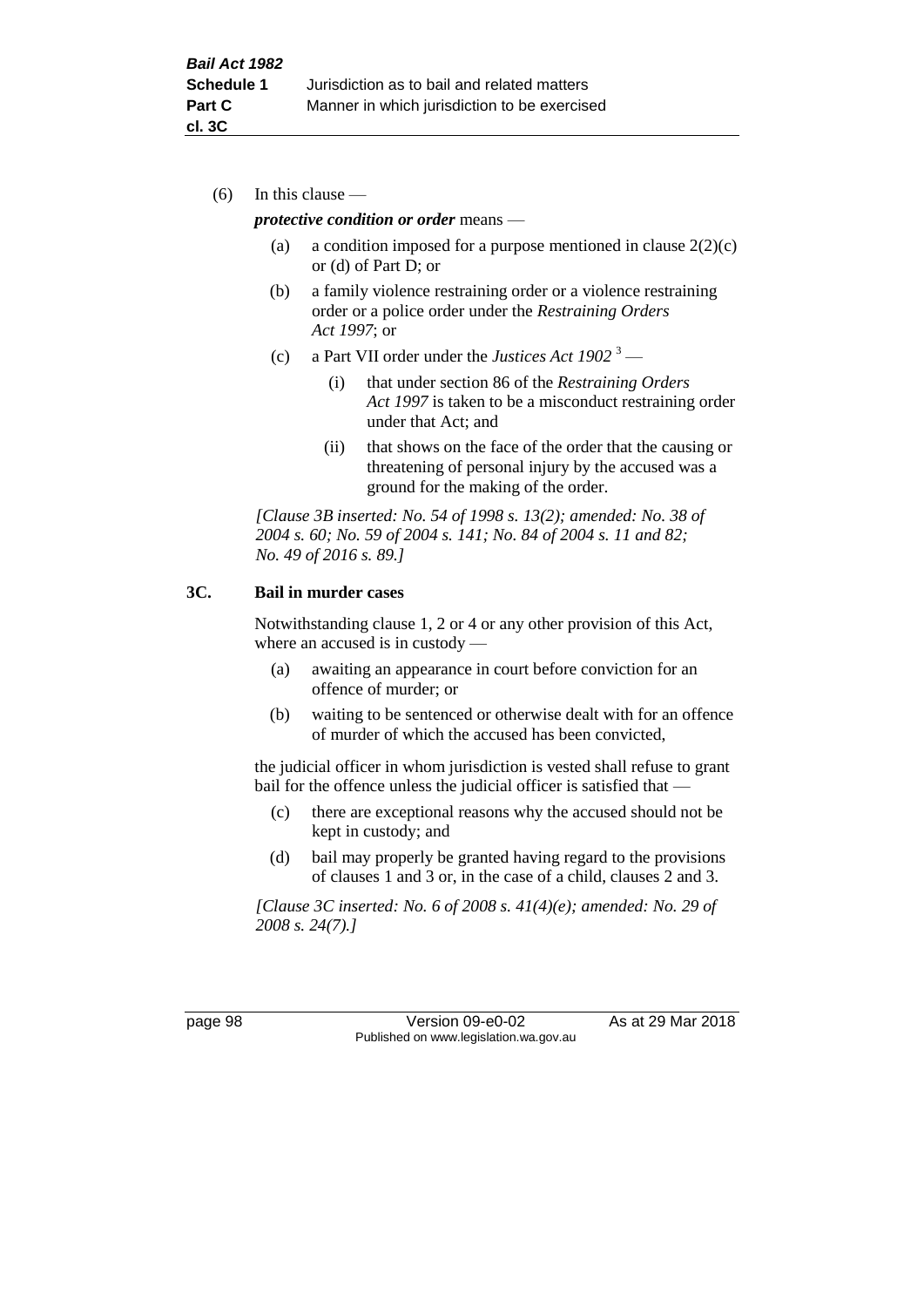#### **3D. Bail in cases of offence under** *Dangerous Sexual Offenders Act 2006* **section 40A**

(1) In this clause —

*section 40A offence* means the offence under the *Dangerous Sexual Offenders Act 2006* section 40A of contravening a requirement of a supervision order;

*victim* has the meaning given in the *Dangerous Sexual Offenders Act 2006* section 3(1).

- (2) This clause applies where an accused is in custody
	- (a) awaiting an appearance in court before conviction for a section 40A offence; or
	- (b) waiting to be sentenced or otherwise dealt with for a section 40A offence of which the accused has been convicted.
- (3) Despite clause 1, 2 or 4 or any other provision of this Act, where this clause applies the judicial officer or (if section 16A does not apply) the authorised officer in whom jurisdiction is vested must refuse to grant bail for the section 40A offence unless the judicial officer or authorised officer —
	- (a) is satisfied that there are exceptional reasons why the accused should not be kept in custody; and
	- (b) is satisfied that bail may properly be granted having regard to the provisions of clauses 1 and 3 or, in the case of a child, clauses 2 and 3.
- (4) The judicial officer or authorised officer must in making any decision for the purposes of subclause  $(3)$  —
	- (a) have regard to
		- (i) any history of proven or alleged contraventions of supervision orders by the accused; and
		- (ii) any adverse effect that a grant of bail to the accused would have on a victim of the accused;

and

(b) consider whether it would be appropriate to refuse bail and make a hospital order under the *Criminal Law (Mentally Impaired Accused) Act 1996* section 5; and

As at 29 Mar 2018 Version 09-e0-02 Page 99 Published on www.legislation.wa.gov.au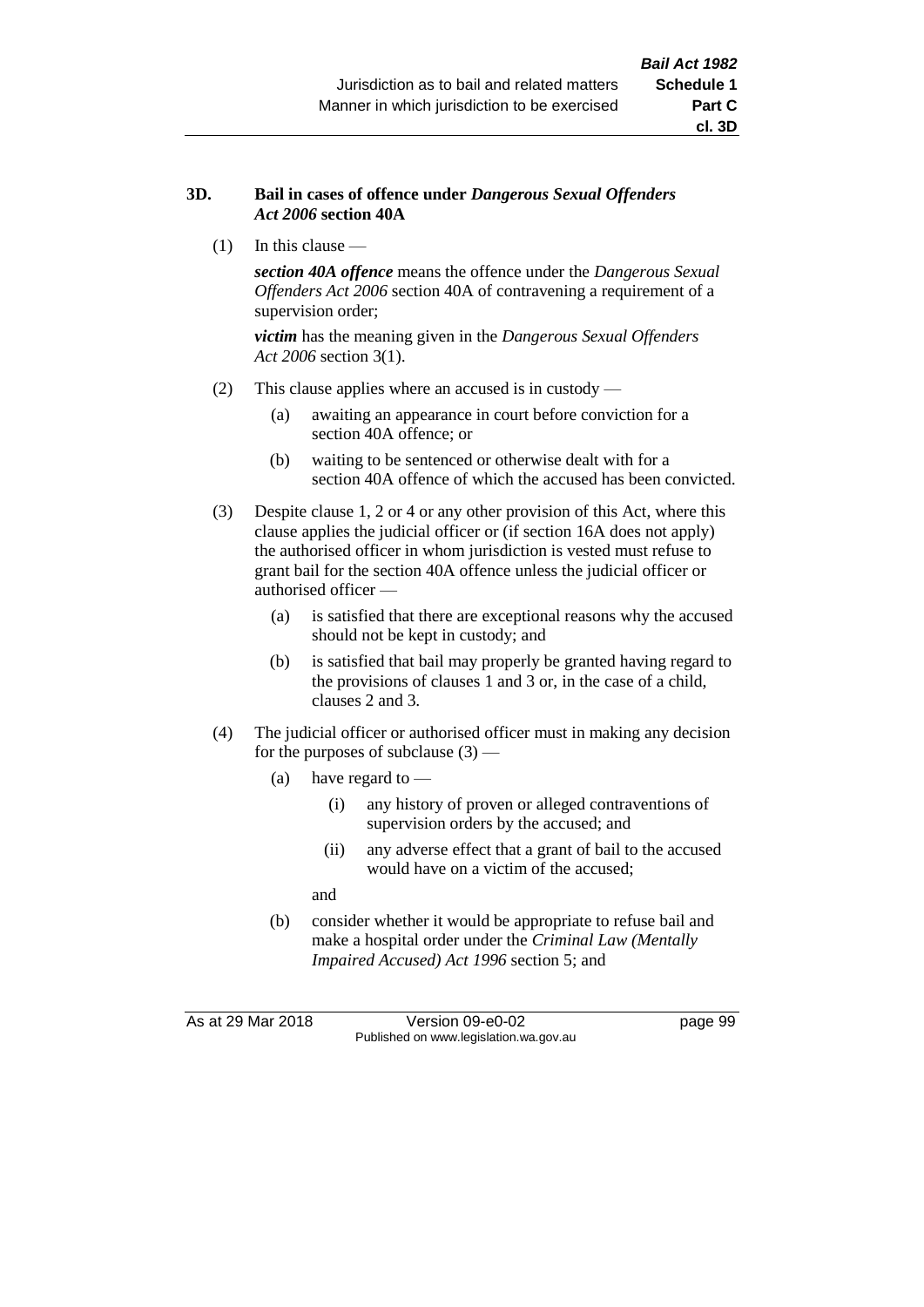- (c) consider whether the conduct alleged to amount to the contravention in itself appears to be minor or trivial.
- (5) Subclause (4) does not limit the matters that the judicial officer or authorised officer may take into account for the purposes of subclause (3).

(6) Despite section 7(1), where an accused is refused bail under subclause (3) for an appearance for a section 40A offence the accused's case for bail need not be considered again under that subsection for an appearance for that offence unless the accused satisfies the judicial officer who may order detention that —

- (a) new facts have been discovered, new circumstances have arisen or the circumstances have changed since bail was refused; or
- (b) the accused failed adequately to present the case for bail on the occasion of that refusal.
- (7) A child accused who is refused bail under subclause (3) must be dealt with in accordance with the *Young Offenders Act 1994* section 19(2).

*[Clause 3D inserted: No. 21 of 2017 s. 9.]*

#### **4. Bail after conviction for accused awaiting sentence**

- (1) Subject to clauses 3A, 3C and 3D, the grant or refusal of bail to an accused, other than a child, who is in custody waiting to be sentenced or otherwise dealt with for an offence of which the accused has been convicted shall be at the discretion of the judicial officer in whom jurisdiction is vested, and that discretion shall be exercised having regard to the questions set out in clause 1 as well as to any others which the judicial officer considers relevant.
- (2) A child accused who is in custody waiting to be sentenced or otherwise dealt with for an offence of which the child accused has been convicted has the same right to be granted bail as a child accused referred to in clause 2(2), and the provisions of clause 2 apply accordingly.

*[Clause 4 inserted: No. 6 of 2008 s. 41(4)(f); amended: No. 21 of 2017 s. 10.]*

page 100 Version 09-e0-02 As at 29 Mar 2018 Published on www.legislation.wa.gov.au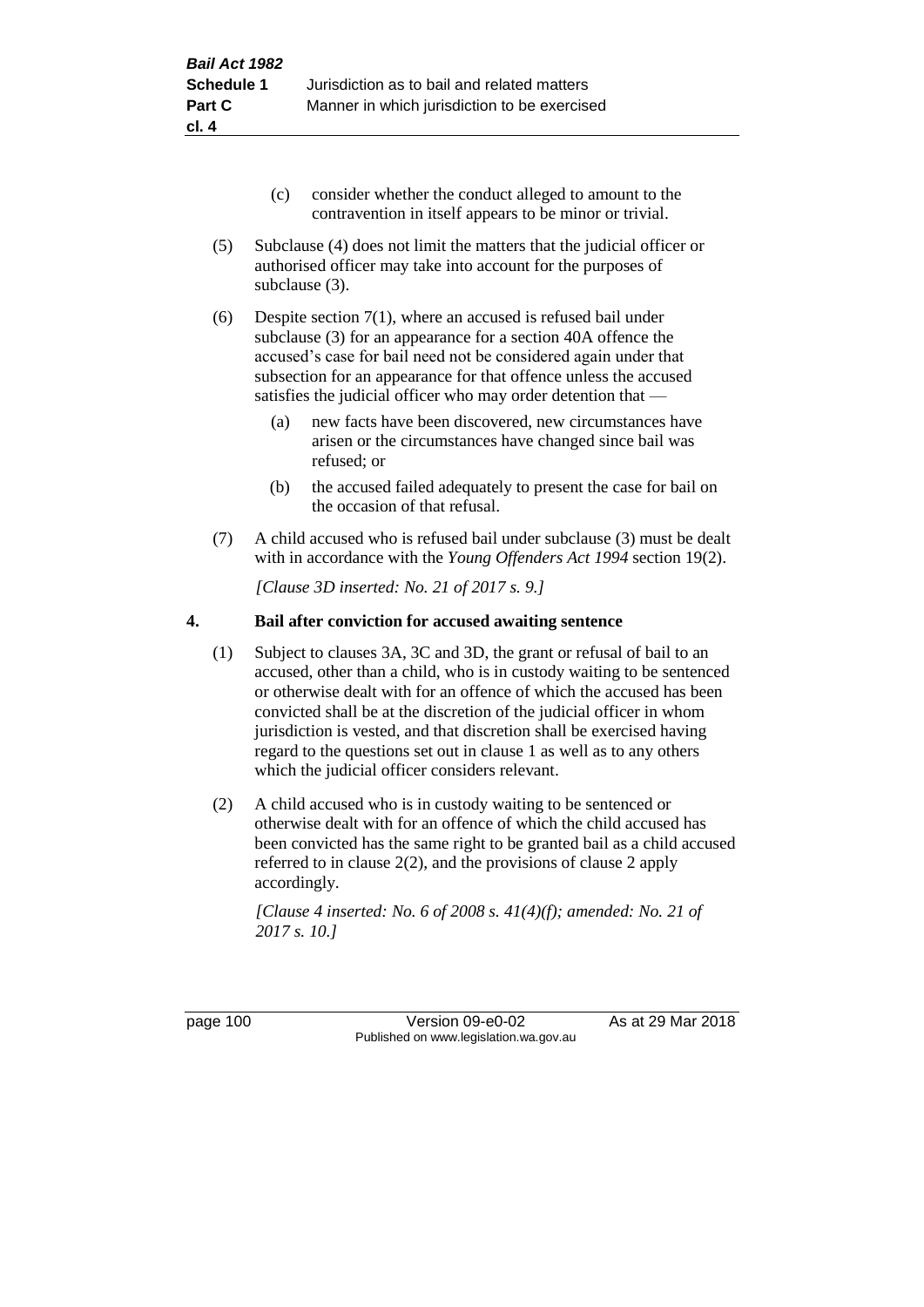#### **4A. Bail after conviction for accused awaiting disposal of appeal**

In deciding whether or not to grant bail to an accused who is in custody waiting for the disposal of appeal proceedings, the judicial officer shall consider whether there are exceptional reasons why the accused should not be kept in custody, and shall only grant bail to the accused if satisfied that —

- (a) exceptional reasons exist; and
- (b) it is proper to do so having regard to the provisions of clauses 1 and 3 or, in the case of a child, clauses 2 and 3.

*[Clause 4A inserted: No. 6 of 2008 s. 41(4)(f).]*

#### **5. Exception to cl. 4A for bail in appeal under** *Criminal Appeals Act 2004* **Part 2**

Clause 4A does not apply to the bail of a person who is awaiting the disposal of appeal proceedings under Part 2 of the *Criminal Appeals Act 2004*; such a person shall be deemed for the purposes of this Part to be awaiting an appearance in court before conviction for an offence.

*[Clause 5 inserted: No. 33 of 1989 s. 18; amended: No. 59 of 2004 s. 141; No. 84 of 2004 s. 11; No. 6 of 2008 s. 41(4)(g).]*

As at 29 Mar 2018 **Version 09-e0-02** page 101 Published on www.legislation.wa.gov.au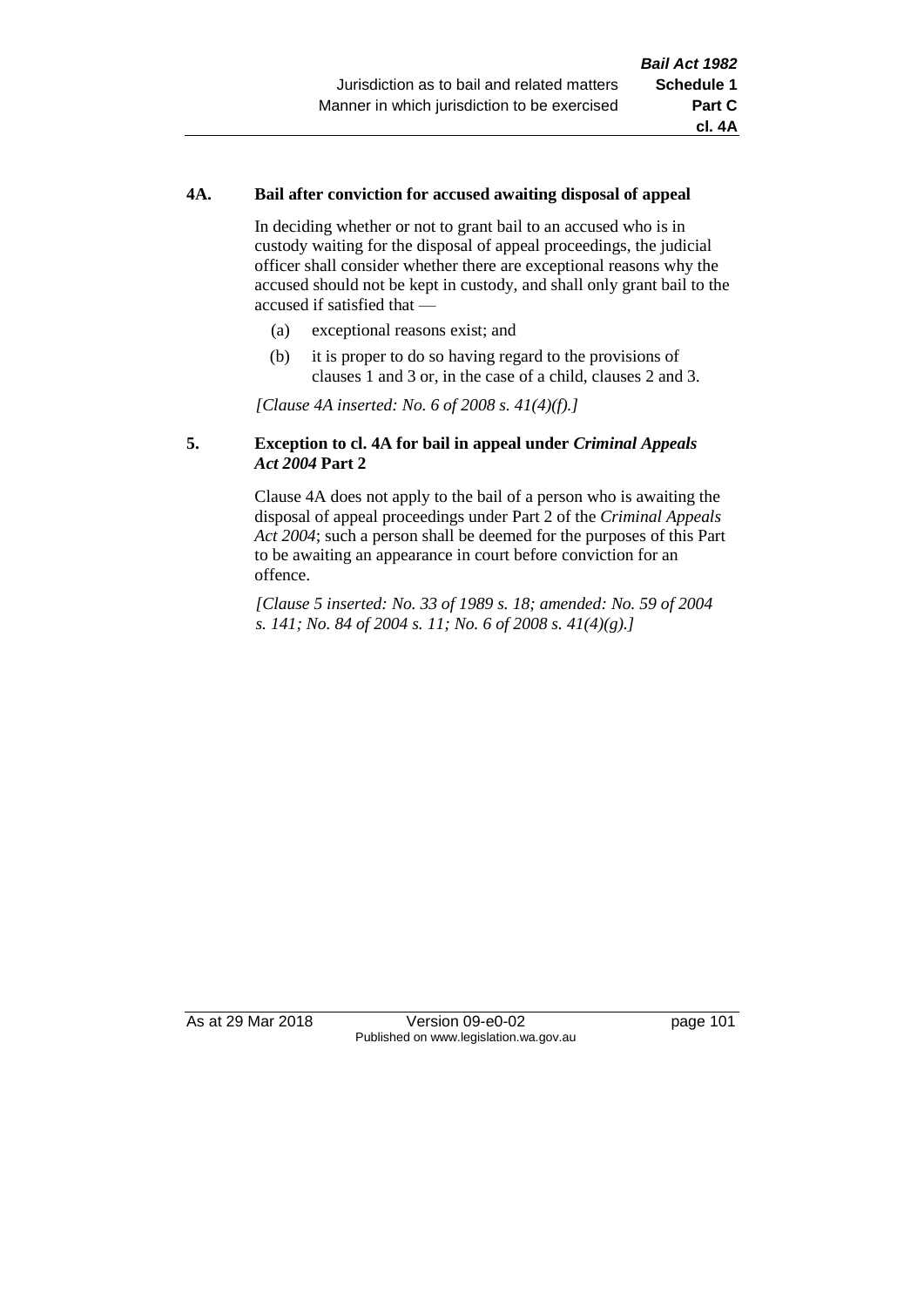#### **6. Bail of people on community or similar orders**

For the purpose of determining whether clause 4 applies, a person in custody —

- (a) under section 50, 79, 84E, 128, 129 or 132 of the *Sentencing Act 1995* in connection with a possible breach of a conditional release order, a sentence of suspended imprisonment or conditional suspended imprisonment or a community order imposed under that Act; or
- (b) under section 43 of the *Young Offenders Act 1994* in respect of an alleged breach of a youth community based order, an intensive youth supervision order or a conditional release order made under that Act,

is to be taken as not having been convicted of the offence for which the sentence was imposed.

*[Clause 6 inserted: No. 78 of 1995 s. 8; amended: No. 27 of 2004 s. 13(3).]*

*[Heading deleted: No. 6 of 2008 s. 41(4)(h).]*

#### **7. Bail for initial appearance to be for not more than 30 days**

In fixing the terms of bail of an accused for his initial appearance in court for an offence, a justice or an authorised officer shall require him to make the appearance within the period of 30 days commencing on and including the day on which the accused was arrested for the offence.

*[Clause 7 amended: No. 84 of 2004 s. 82; No. 6 of 2008 s. 41(4)(i).]*

#### **8. Bail on adjournment in court of summary jurisdiction to be for not more than 30 days except by consent**

In fixing the terms of bail of an accused for an appearance in court after an adjournment of proceedings for an offence, a judicial officer sitting as a court of summary jurisdiction shall require him to make the appearance within the period of 30 days commencing on and including the day on which the proceedings are adjourned, unless the accused consents to appear on a later day.

*[Clause 8 amended: No. 49 of 1988 s. 90(c); No. 59 of 2004 s. 141; No. 84 of 2004 s. 82.]*

page 102 Version 09-e0-02 As at 29 Mar 2018 Published on www.legislation.wa.gov.au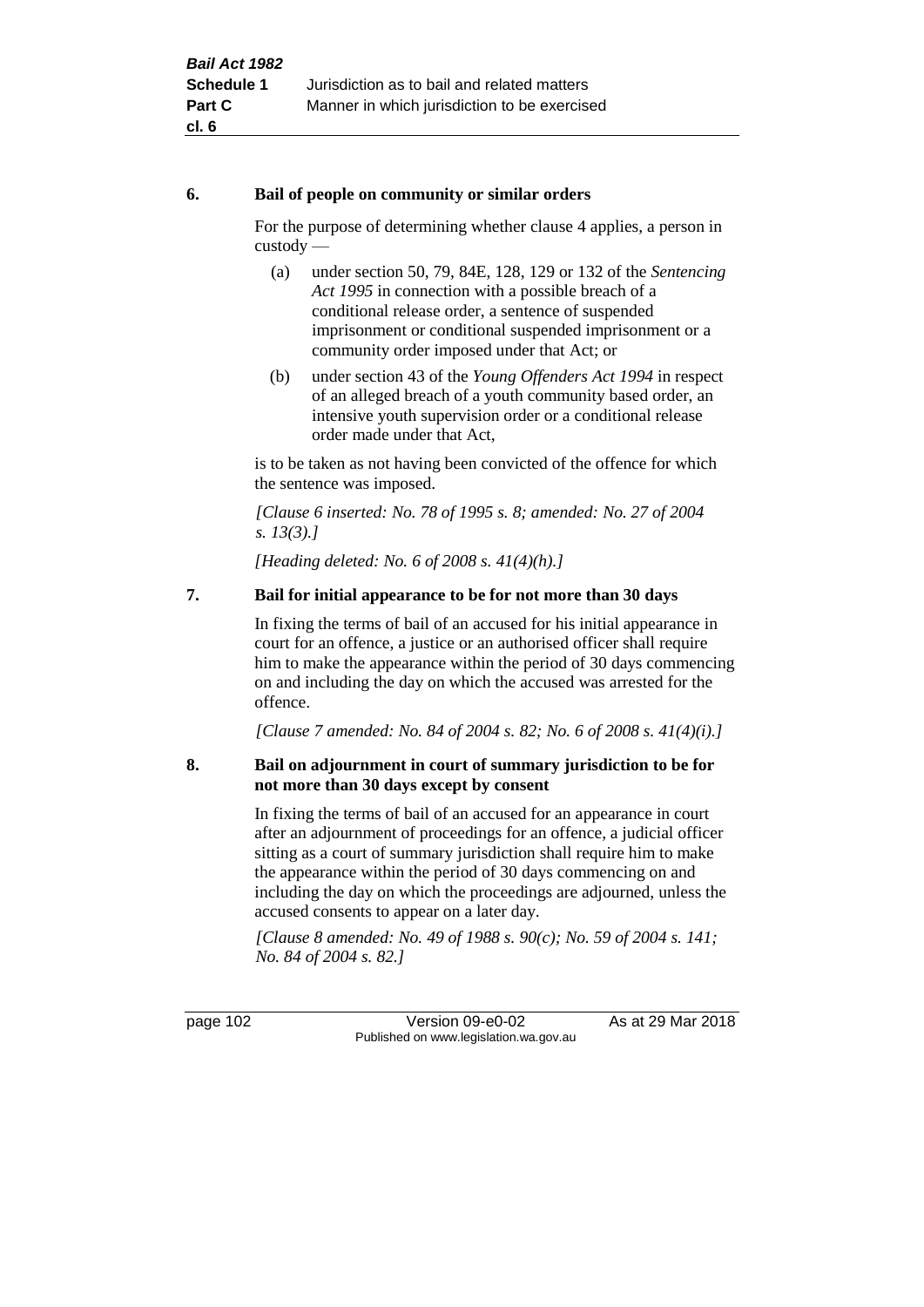#### **9. Calculating periods for cl. 7 and 8**

The periods specified in clauses 7 and 8 shall be calculated to include any Sunday or public holiday.

#### **Part D — Conditions which may be imposed on a grant of bail**

#### **1. Conditions as to forfeiture, sureties, security etc.**

- (1) A judicial officer or authorised officer, on a grant of bail, may impose conditions under this clause if he considers that it is desirable to do so to ensure the performance of the accused's bail undertaking.
- (2) If a judicial officer or authorised officer considers that it is desirable as mentioned in subclause (1), he may in addition to releasing the accused on his bail undertaking impose any one or more of the following conditions —
	- (a) that the accused in his bail undertaking agree to forfeit a specified amount of money if he fails to comply with any requirement of his bail undertaking mentioned in section  $28(2)(a)$  or (b); or
	- (b) that a surety or a specified number of sureties enter into a surety undertaking or surety undertakings whereby he or they agree to forfeit a specified amount or specified amounts of money if the accused fails to comply with any requirement of his bail undertaking mentioned in section 28(2)(a) or (b); or
	- (c) that any of them the accused and the surety or sureties give security of a specified value, including the deposit of a specified amount of cash, for the performance of their respective obligations; or
	- (d) that any of them the accused and the surety or sureties deposit with a specified officer any specified passbook or document relating to the title to, or ownership of, any account or other asset offered as security for the performance of their respective obligations; or
	- (e) that any of them the accused and the surety or sureties, at his or their own expense or otherwise, enter into such mortgage, charge, assignment or other transaction, or take such other step, as may be required, including completion of the

As at 29 Mar 2018 Version 09-e0-02 page 103 Published on www.legislation.wa.gov.au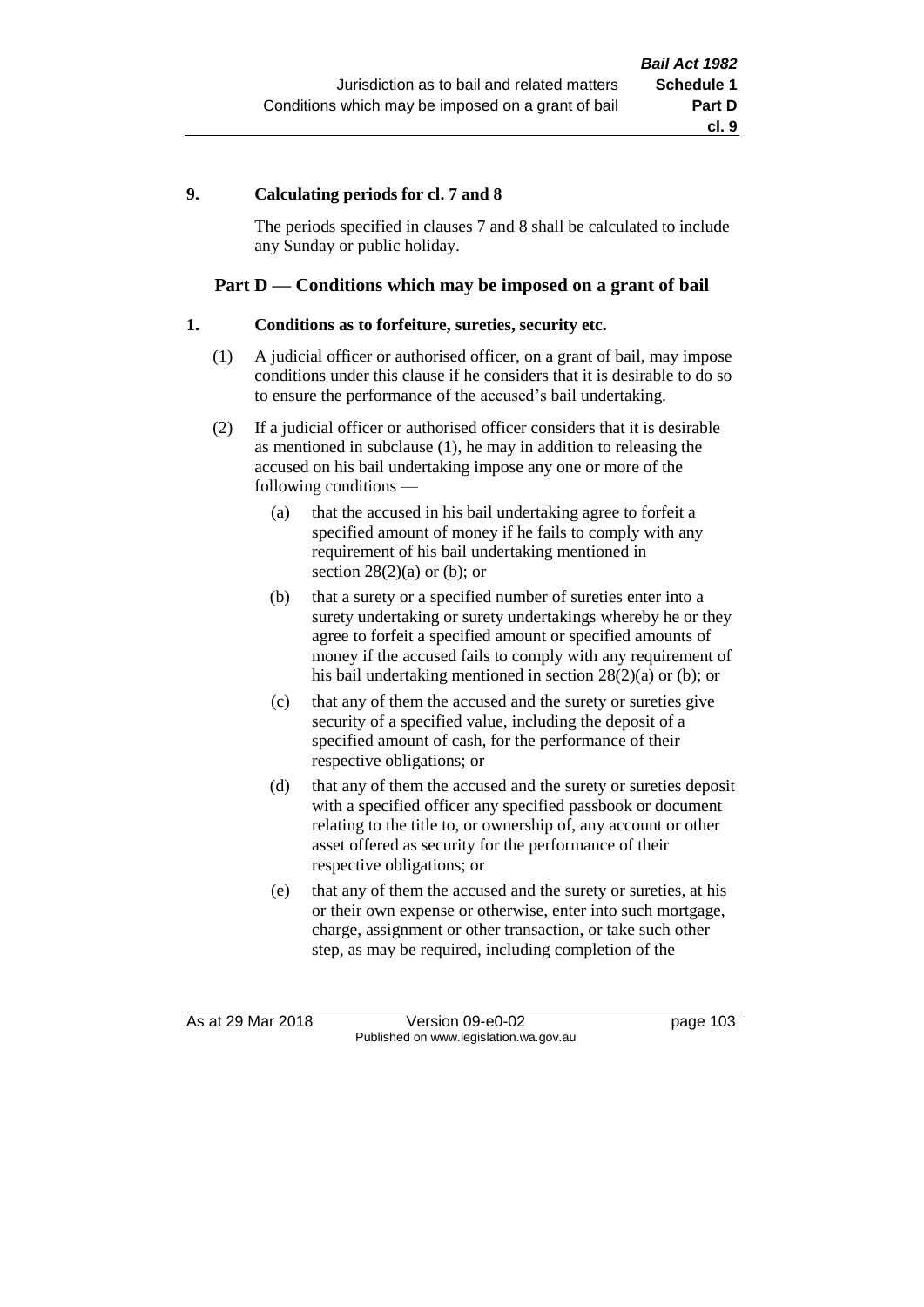necessary documents, to render any security effective and enforceable by the State.

- (3) The nature and sufficiency of any security, and the documentation therefor, required under subclause (2) shall be determined by the judicial officer or authorised officer who imposed the condition or, if no determination is so made —
	- (a) by the person before whom the bail undertaking is entered into, where the security is to be given by the accused; and
	- (b) where the security is to be given by a surety, by any person authorised under section 36 to approve the surety or before whom the surety undertaking is entered into.
- (4) When a bail undertaking ceases to have effect as provided in section 34(a) to (d), or upon an accused being acquitted of a charge under section  $51(1)$  or (2) or discharged from further proceedings therefor, each of them the accused, or where section 34(b) applies his personal representative, and any surety is entitled to have returned to him any security given under subclause (2).
- (5) When a surety undertaking ceases to have effect as provided in section 47(a) to (f), a surety is entitled to have returned to him any security given under subclause  $(2)$ .

*[Clause 1 amended: No. 65 of 2003 s. 121(3); No. 84 of 2004 s. 82; No. 6 of 2008 s. 18(3).]*

## **2. Other conditions**

- (1) A judicial officer or authorised officer, on a grant of bail, may impose conditions —
	- (a) to be complied with before the accused is released on bail or while the accused is on bail; or
	- (b) as to the accused's conduct while on bail; or
	- (c) as to where the accused shall reside while on bail,

if he considers that it is desirable for any purpose mentioned in subclause (2), (2b), (3) or (4).

page 104 Version 09-e0-02 As at 29 Mar 2018 Published on www.legislation.wa.gov.au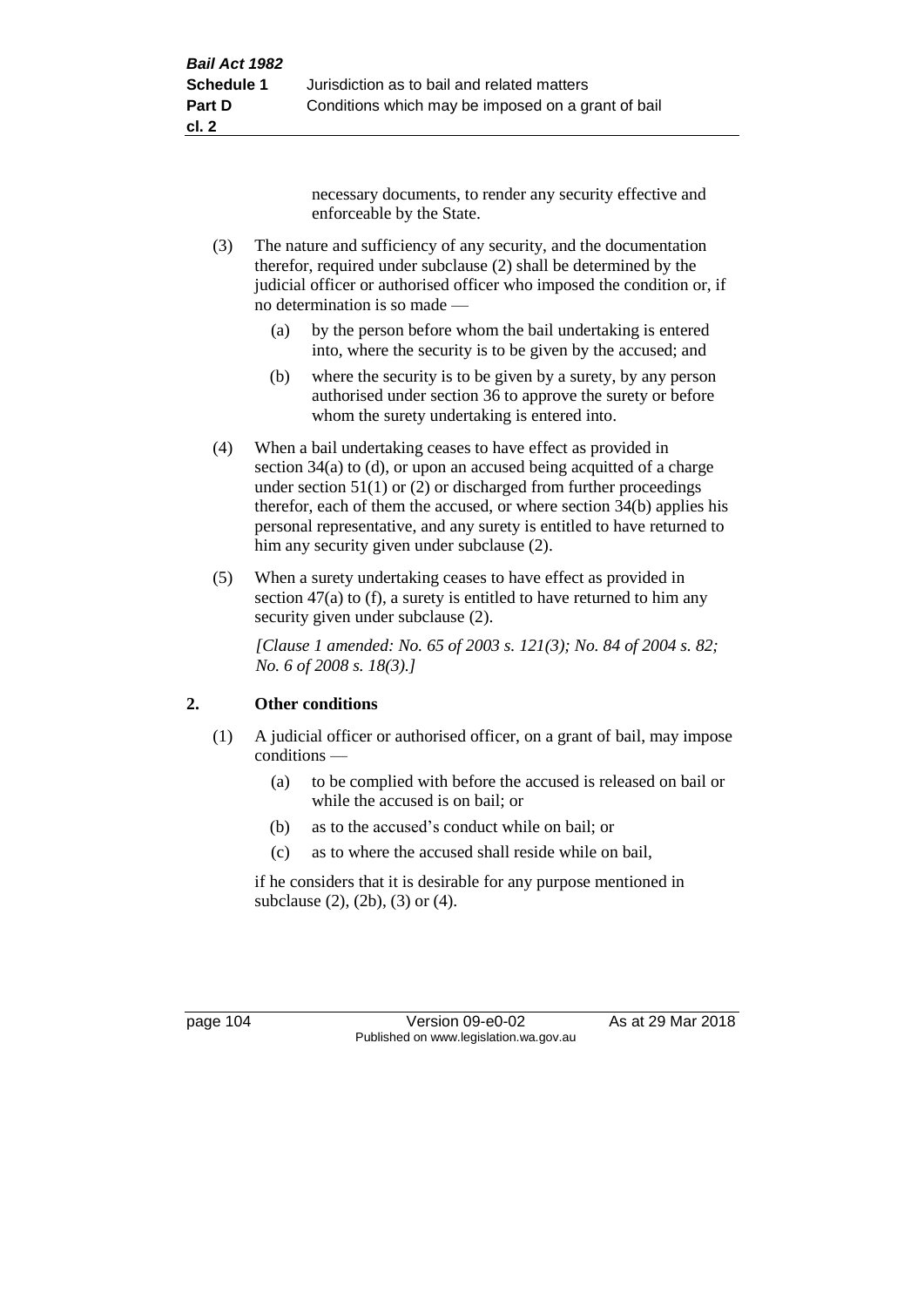- (1a) Without limiting subclause (1), a judicial officer or authorised officer shall, on a grant of bail to a child accused, consider whether it is desirable for any purpose mentioned in subclause (2) to impose a condition as to —
	- (a) any period in each day during which the child is to remain at a particular place; or
	- (b) any person with whom the child is not to associate or communicate; or
	- (c) any place that the child is not to frequent; or
	- (d) the attendance by the child at a school or other educational institution; or
	- (e) any other matter,

and the judicial officer or authorised officer may impose any such condition.

- (2) Any condition may be imposed under subclause (1) or (1a) to ensure that an accused —
	- (a) appears in court in accordance with his bail undertaking; or
	- (b) does not while on bail commit an offence; or
	- (c) does not endanger the safety, welfare or property of any person; or
	- (d) does not interfere with witnesses or otherwise obstruct the course of justice, whether in relation to himself or any other person; or
	- (e) as regards the period when the accused is on trial, does not prejudice the proper conduct of the trial.
- (2a) Before imposing a condition on a grant of bail for a purpose mentioned in subclause (2)(c) or (d) a judicial officer or authorised officer is to consider whether that purpose would be better served, or could be better assisted, by a restraining order made under the *Restraining Orders Act 1997* and whether, in the case of a judicial officer, to exercise the power in section 63 of that Act or, in the case of an authorised officer, to make a telephone application under that Act.

As at 29 Mar 2018 **Version 09-e0-02** page 105 Published on www.legislation.wa.gov.au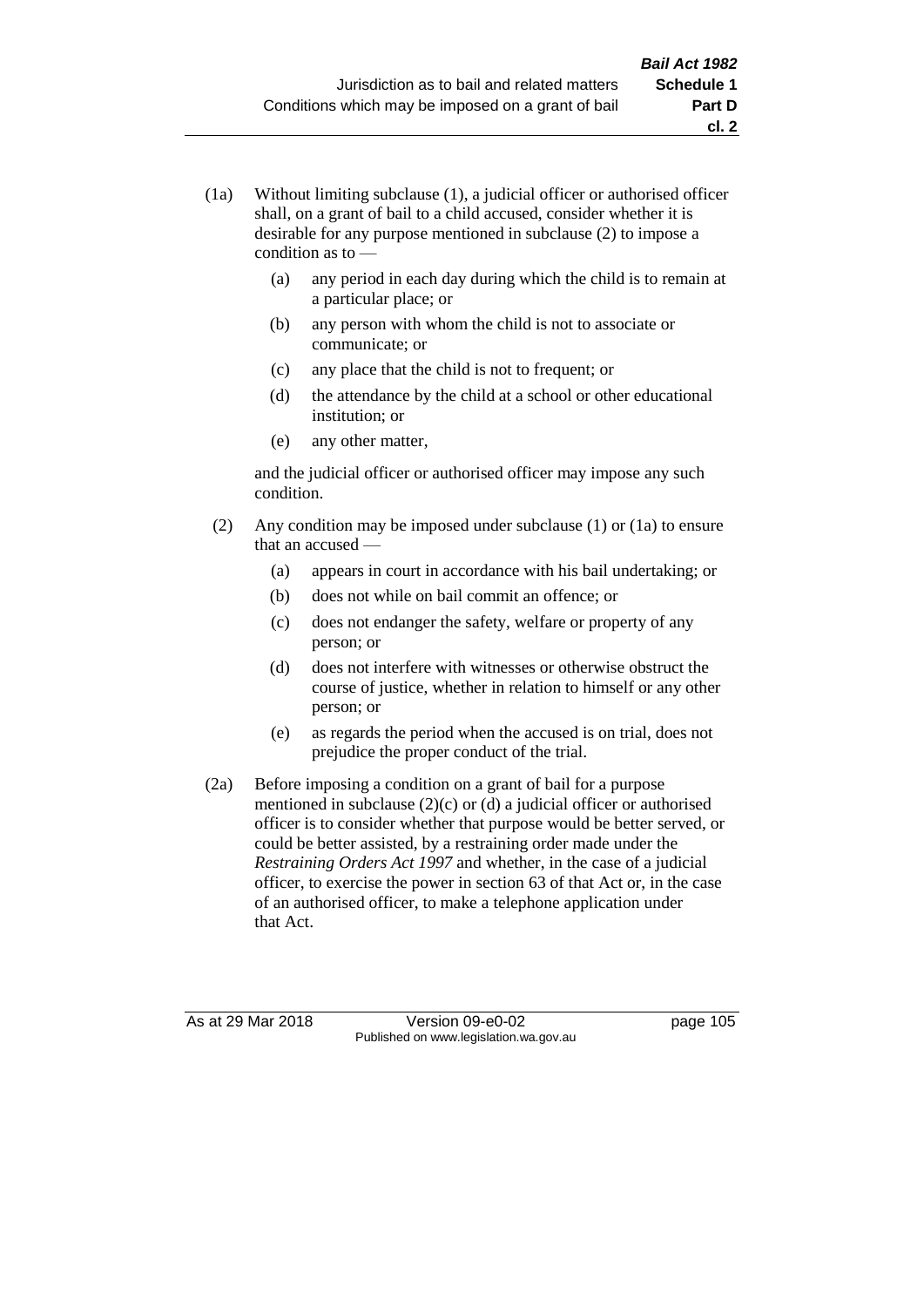- (2b) Where a judicial officer is of the opinion that the accused should while on bail —
	- (a) be counselled for a behavioural problem; or
	- (b) attend a course or programme that may assist with such a problem,

the judicial officer may under subclause (1) impose a condition for that purpose that requires the accused to —

- (c) attend a prescribed person to be counselled; or
- (d) attend a prescribed course or programme,

that is specified by the judicial officer in the condition.

- (3) Where a judicial officer who grants bail to an accused is of the opinion that the accused's physical condition ought to be examined the officer may, under subclause (1), impose any condition which the officer considers desirable for the purpose of ensuring that the accused is examined by a medical practitioner.
- (3a) Where a judicial officer who grants bail to an accused is of the opinion that the accused's mental condition ought to be assessed or examined the officer may, under subclause (1), impose any condition which the officer considers desirable for the purpose of ensuring that the accused's mental condition is assessed or examined including a condition —
	- (a) that the accused be assessed, either by a medical practitioner or by an authorised mental health practitioner as defined in the *Mental Health Act 2014* section 4, for the purpose of deciding whether to make a referral under section 26 of that Act;
	- (b) that the accused be admitted to an authorised hospital (as defined in the *Mental Health Act 2014* section 4);
	- (c) that the accused be examined by a psychiatrist.
- (4) Where a judicial officer is of the opinion that an accused is suffering from alcohol or drug abuse and is in need of care or treatment either on that account, or to enable him to be prepared for his trial, the judicial officer may, under subclause (1), impose any condition which he considers desirable for the purpose of ensuring that the accused receives such care or treatment, including that he lives in, or from

page 106 Version 09-e0-02 As at 29 Mar 2018 Published on www.legislation.wa.gov.au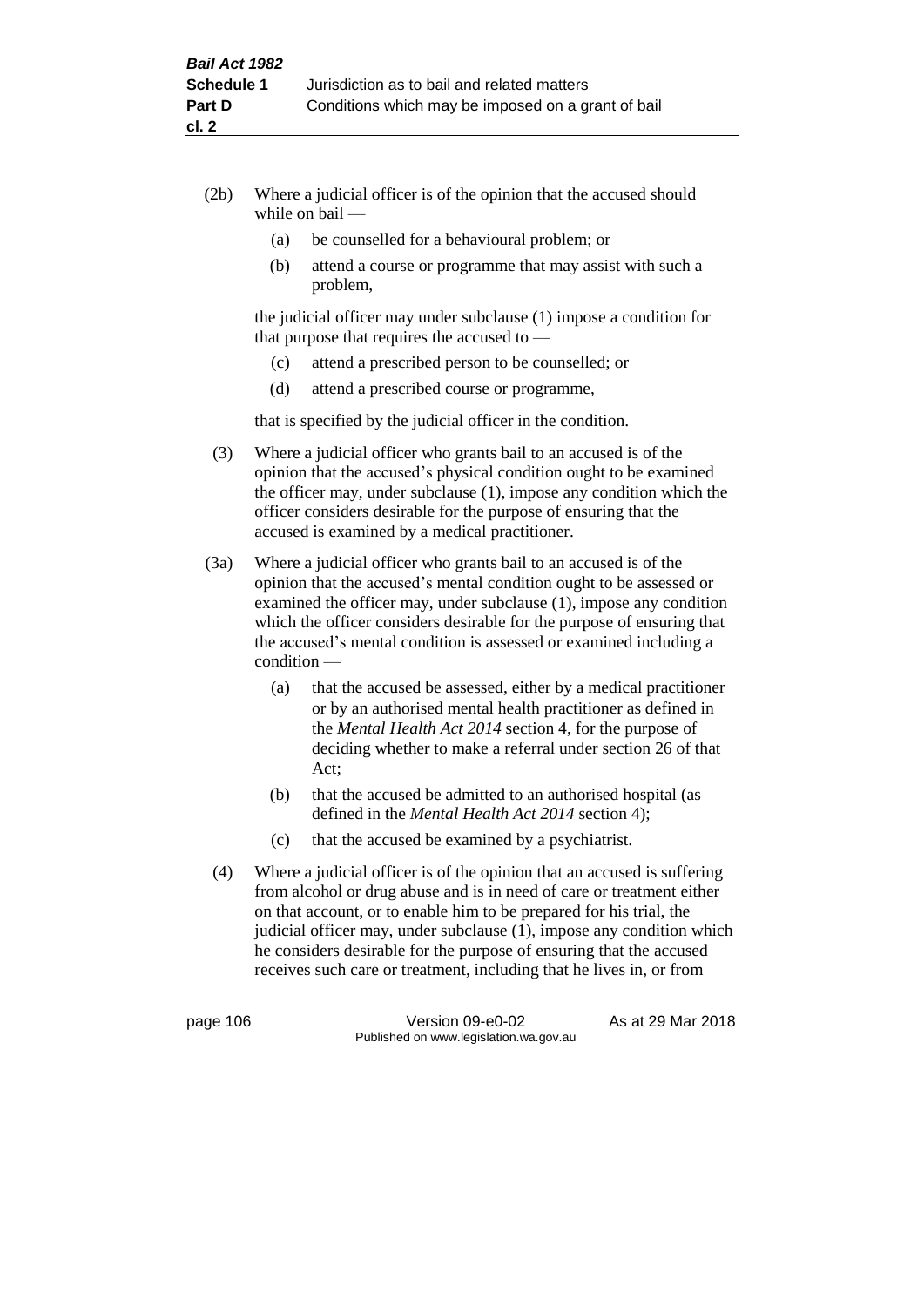time to time attends at, a specified institution or place in order to receive such care or treatment.

- (5) Where a judicial officer imposes a condition for a purpose mentioned in subclause (2b), (3), (3a) or (4), the judicial officer shall cause to be sent to the person who is to counsel, assess or examine the accused, or the place at which the accused is to attend, a statement of the reasons for imposing the condition.
- (6) Where a condition is imposed under this clause that an accused shall reside in premises established for the accommodation of persons to whom bail has been granted, that condition shall be deemed to include a further condition that the accused shall comply with such rules as are for the time being laid down for the maintenance of the good order of those premises, whether such rules are made under section 67 or by the authority responsible for the good order of the premises.
- (7) In this clause —

*medical practitioner* means a person registered under the *Health Practitioner Regulation National Law (Western Australia)* in the medical profession;

*psychiatrist* has the meaning given in the *Mental Health Act 2014* section 4.

*[Clause 2 amended: No. 45 of 1993 s. 10(3); No. 69 of 1996 s. 3; No. 54 of 1998 s. 12; No. 84 of 2004 s. 82; No. 22 of 2008 Sch. 3 cl. 4; No. 35 of 2010 s. 29; No. 25 of 2014 s. 35.]*

*[Clause 2. Modifications to be applied in order to give effect to Cross-border Justice Act 2008: clause altered 1 Nov 2009. See endnote 1M.]*

#### **3. Home detention condition**

- (1) A judicial officer may, subject to this clause, impose a home detention condition as a condition on a grant of bail.
- (2) A home detention condition shall not be imposed unless the accused is over the age of 17 years and the judicial officer is satisfied -
	- (a) after considering a report from a community corrections officer about the accused and his circumstances, that the accused is suitable to be subject to a home detention condition; and

As at 29 Mar 2018 Version 09-e0-02 page 107 Published on www.legislation.wa.gov.au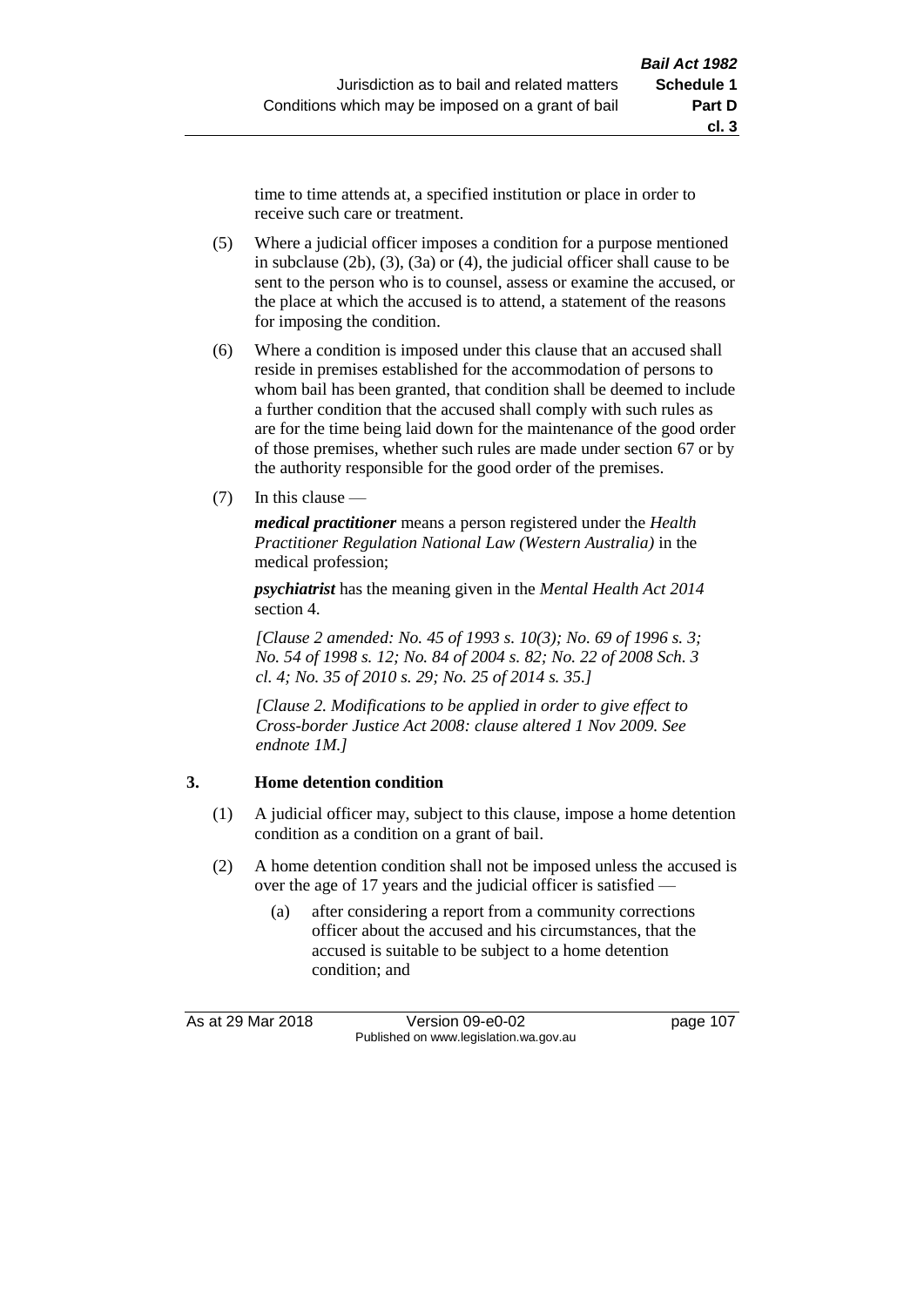- (b) that the place where it is proposed the accused will remain while subject to the home detention condition is a suitable place; and
- (c) that unless a home detention condition is imposed, the accused will not be released on bail.
- (3) A home detention condition is a condition that while the accused is on bail the accused shall —
	- (a) remain at and not leave the place specified in the bail record form and in the bail undertaking (or in a notice under section 50E) until the time specified, or deemed by section 31(3) to be specified, in the bail undertaking except —
		- (i) to work in gainful employment approved by a community corrections officer; or
		- (ii) with the approval of a community corrections officer, to seek gainful employment; or
		- (iii) to obtain urgent medical or dental treatment for the accused; or
		- (iv) for the purpose of averting or minimizing a serious risk of death or injury to the accused or to another person; or
		- (v) to obey an order issued under a written law (such as a summons) requiring the accused's presence elsewhere; or
		- (vi) for a purpose approved of by a community corrections officer; or
		- (vii) on the direction of a community corrections officer; and
	- (b) not leave the State; and
	- (c) comply with every reasonable direction of a community corrections officer; and
	- (d) comply with such of the conditions specified in the list provided under section 24A(4) as may be specified in a notice given under section 50E(b); and

page 108 Version 09-e0-02 As at 29 Mar 2018 Published on www.legislation.wa.gov.au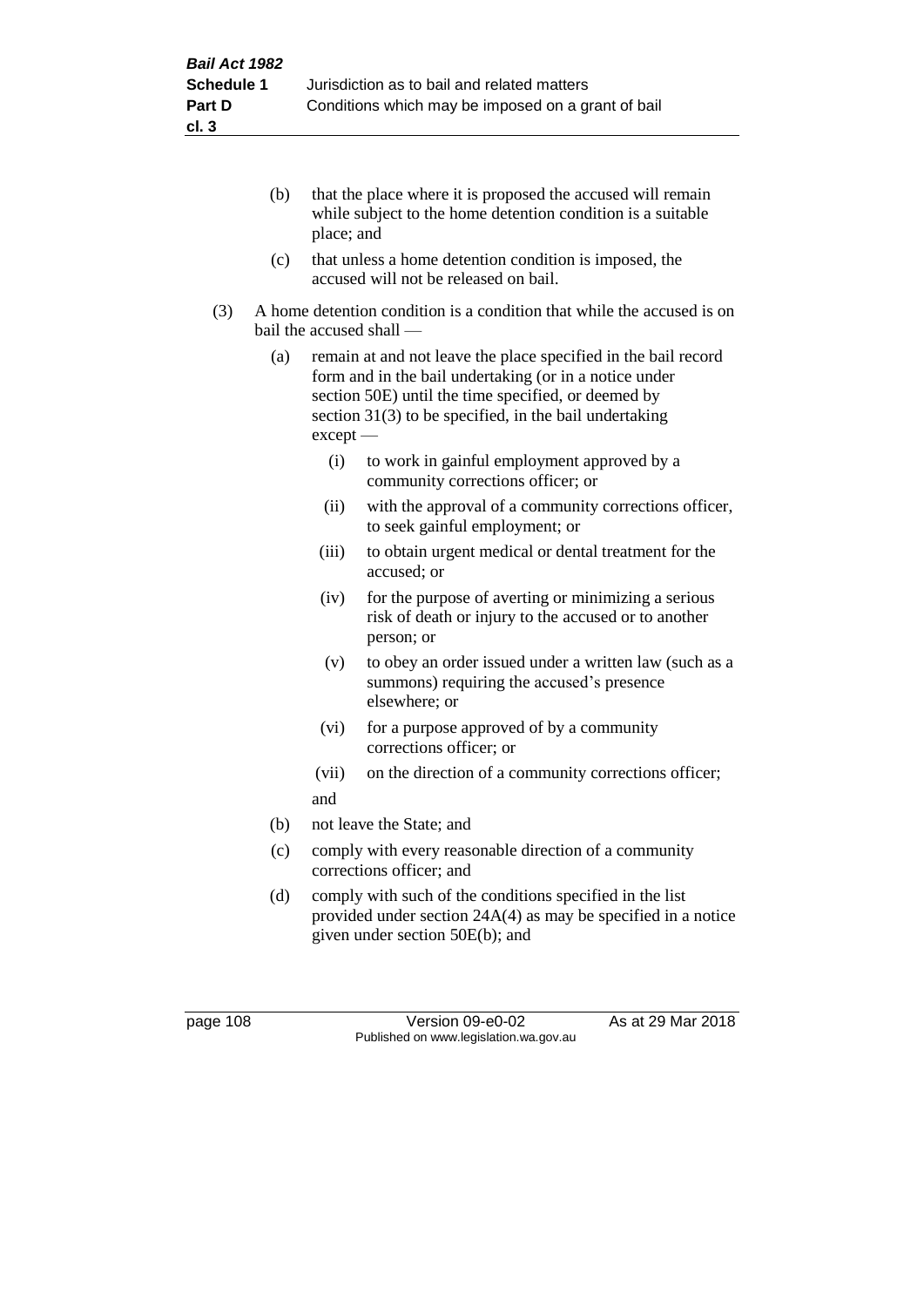(e) when requested to do so, produce a copy of his bail undertaking and any notice by the CEO (corrections) under section 50E for inspection by a community corrections officer or a member of the Police Force.

*[Clause 3 inserted: No. 61 of 1990 s. 15; amended: No. 31 of 1993 s. 9; No. 84 of 2004 s. 82; No. 65 of 2006 s. 53.]*

*[Clause 3. Modifications to be applied in order to give effect to Cross-border Justice Act 2008: clause altered 1 Nov 2009. See endnote 1M.]*

As at 29 Mar 2018 **Version 09-e0-02** page 109 Published on www.legislation.wa.gov.au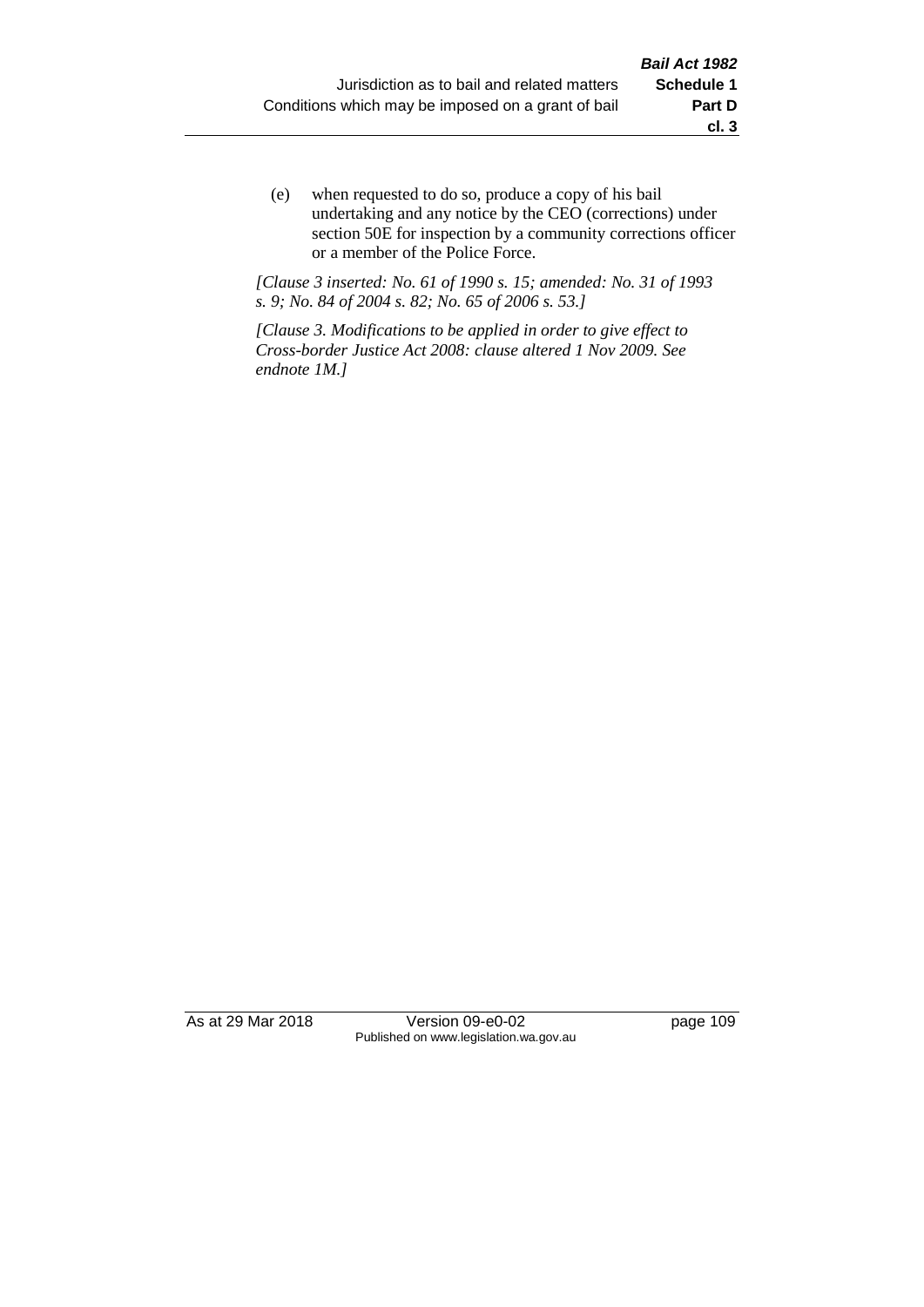**cl. 1**

# **Schedule 2 — Serious offences**

 $[s. 3(1)]$ 

*[Heading inserted: No. 6 of 2008 s. 42(1).]*

|    | <b>Enactment</b>         | <b>Description of offence</b>                                                    |
|----|--------------------------|----------------------------------------------------------------------------------|
| 1. | <b>The Criminal Code</b> |                                                                                  |
|    | s. $221E(1)$             | Participating in activities of<br>criminal organisation                          |
|    | s. $221F(1)$             | Instructing commission of offence<br>for benefit of criminal organisation        |
|    | s. 279                   | Murder                                                                           |
|    | s. 280                   | Manslaughter                                                                     |
|    | s. 281                   | Unlawful assault causing death                                                   |
|    | s. 283                   | Attempt to murder                                                                |
|    | s. 292                   | Disabling in order to commit<br>indictable offence                               |
|    | s. 294                   | Acts intended to cause grievous<br>bodily harm or to resist or prevent<br>arrest |
|    | s. 297                   | Grievous bodily harm                                                             |
|    | s. 301                   | Wounding and similar acts                                                        |
|    | s. $304(2)$              | Acts or omissions, with intent to<br>harm, causing bodily harm or<br>danger      |
|    | s. 317                   | Assault occasioning bodily harm                                                  |
|    | s. $317A(a)$             | Assault with intent to commit or<br>facilitate a crime                           |
|    | s. $317A(b)$             | Assault with intent to do grievous<br>bodily harm                                |
|    | s. 318                   | Serious assaults                                                                 |
|    | s. 323                   | Indecent assault                                                                 |
|    |                          |                                                                                  |

page 110 Version 09-e0-02 As at 29 Mar 2018 Published on www.legislation.wa.gov.au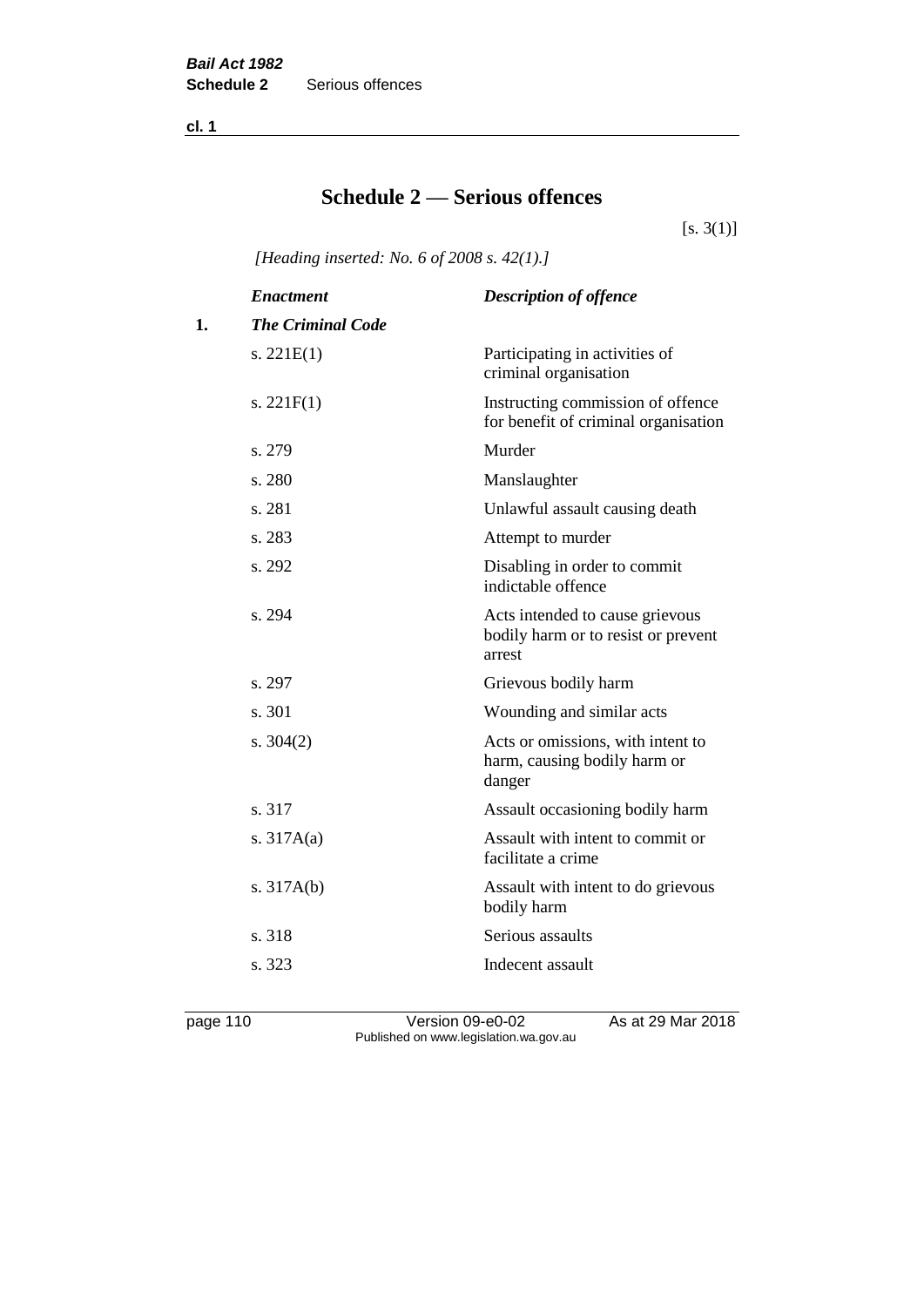|      | <b>Enactment</b>                               | <b>Description of offence</b>                                                                                                                      |
|------|------------------------------------------------|----------------------------------------------------------------------------------------------------------------------------------------------------|
|      | s. 324                                         | Aggravated indecent assault                                                                                                                        |
|      | s. 325                                         | Sexual penetration without consent                                                                                                                 |
|      | s. 326                                         | Aggravated sexual penetration<br>without consent                                                                                                   |
|      | s. 331B                                        | Sexual servitude                                                                                                                                   |
|      | s. 331C                                        | Conducting business involving<br>sexual servitude                                                                                                  |
|      | s. 331D                                        | Deceptive recruiting for<br>commercial sexual services                                                                                             |
|      | s. 332                                         | Kidnapping                                                                                                                                         |
|      | s. 333                                         | Deprivation of liberty                                                                                                                             |
|      | s. 338E                                        | Stalking                                                                                                                                           |
|      | s. 378                                         | Stealing a motor vehicle                                                                                                                           |
|      | s. 392                                         | Robbery                                                                                                                                            |
|      | s. 393                                         | Assault with intent to rob                                                                                                                         |
|      | s. 401                                         | <b>Burglary</b>                                                                                                                                    |
|      | s. 444                                         | Criminal damage, if the property is<br>destroyed or damaged by fire                                                                                |
| 2.   | <b>Bush Fires Act 1954</b>                     |                                                                                                                                                    |
|      | s. 32                                          | Wilfully lighting a fire or causing a<br>fire to be lit under such<br>circumstances as to be likely to<br>injure or damage a person or<br>property |
| 2AA. | <b>Criminal Organisations Control Act 2012</b> |                                                                                                                                                    |
|      | s. $99(1)$                                     | Association by controlled person<br>with another controlled person                                                                                 |
|      | s. $99(3)$                                     | Association by controlled person<br>with another controlled person<br>on 3 or more occasions within<br>3 month period                              |
|      |                                                |                                                                                                                                                    |

As at 29 Mar 2018 **Decision 09-e0-02** Page 111 Published on www.legislation.wa.gov.au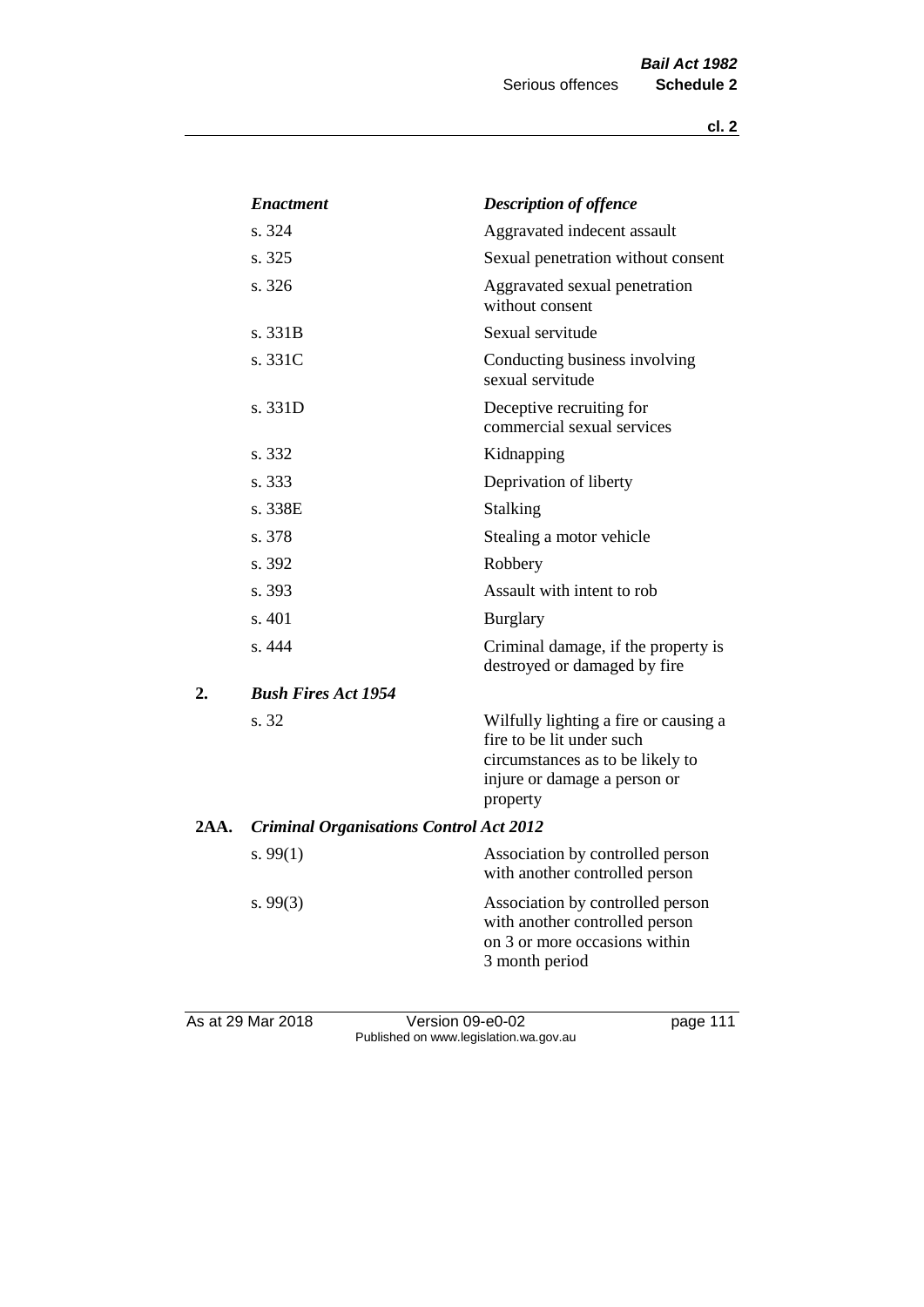**cl. 2a**

|     | <b>Enactment</b>                | <b>Description of offence</b>                                                                                                                                                                                                                                                                                                             |
|-----|---------------------------------|-------------------------------------------------------------------------------------------------------------------------------------------------------------------------------------------------------------------------------------------------------------------------------------------------------------------------------------------|
|     | s. 102                          | Offence for controlled person to<br>get funds to, from or for declared<br>criminal organisation                                                                                                                                                                                                                                           |
|     | s. 103                          | Other contravention of interim<br>control order or control order                                                                                                                                                                                                                                                                          |
|     | s. 106                          | Recruiting members for declared<br>criminal organisation                                                                                                                                                                                                                                                                                  |
|     | s. $107(2)$                     | Permitting premises to be<br>habitually used as place of resort<br>by members of declared criminal<br>organisation                                                                                                                                                                                                                        |
|     | s. $107(3)$                     | Being knowingly concerned in the<br>management of premises<br>habitually used as place of resort<br>by members of declared criminal<br>organisation                                                                                                                                                                                       |
| 2a. | <b>Misuse of Drugs Act 1981</b> |                                                                                                                                                                                                                                                                                                                                           |
|     | s. $6(1)$                       | Offences concerned with<br>prohibited drugs generally                                                                                                                                                                                                                                                                                     |
|     | s. $7(1)$                       | Offences concerned with<br>prohibited plants generally                                                                                                                                                                                                                                                                                    |
|     | s. $14(1)$                      | Possessing a quantity of a<br>category 1 item or a category 2<br>item in circumstances where the<br>life, health or safety of a child<br>under 16 years of age was<br>endangered, or bodily harm (as<br>defined in The Criminal Code<br>section $1(1)$ and $(4)$ ) was caused to<br>such a child, by the acts<br>constituting the offence |
|     | s. $33(1)(a)$                   | Attempting to commit an offence<br>under section $6(1)$ or $7(1)$                                                                                                                                                                                                                                                                         |

page 112 Version 09-e0-02 As at 29 Mar 2018 Published on www.legislation.wa.gov.au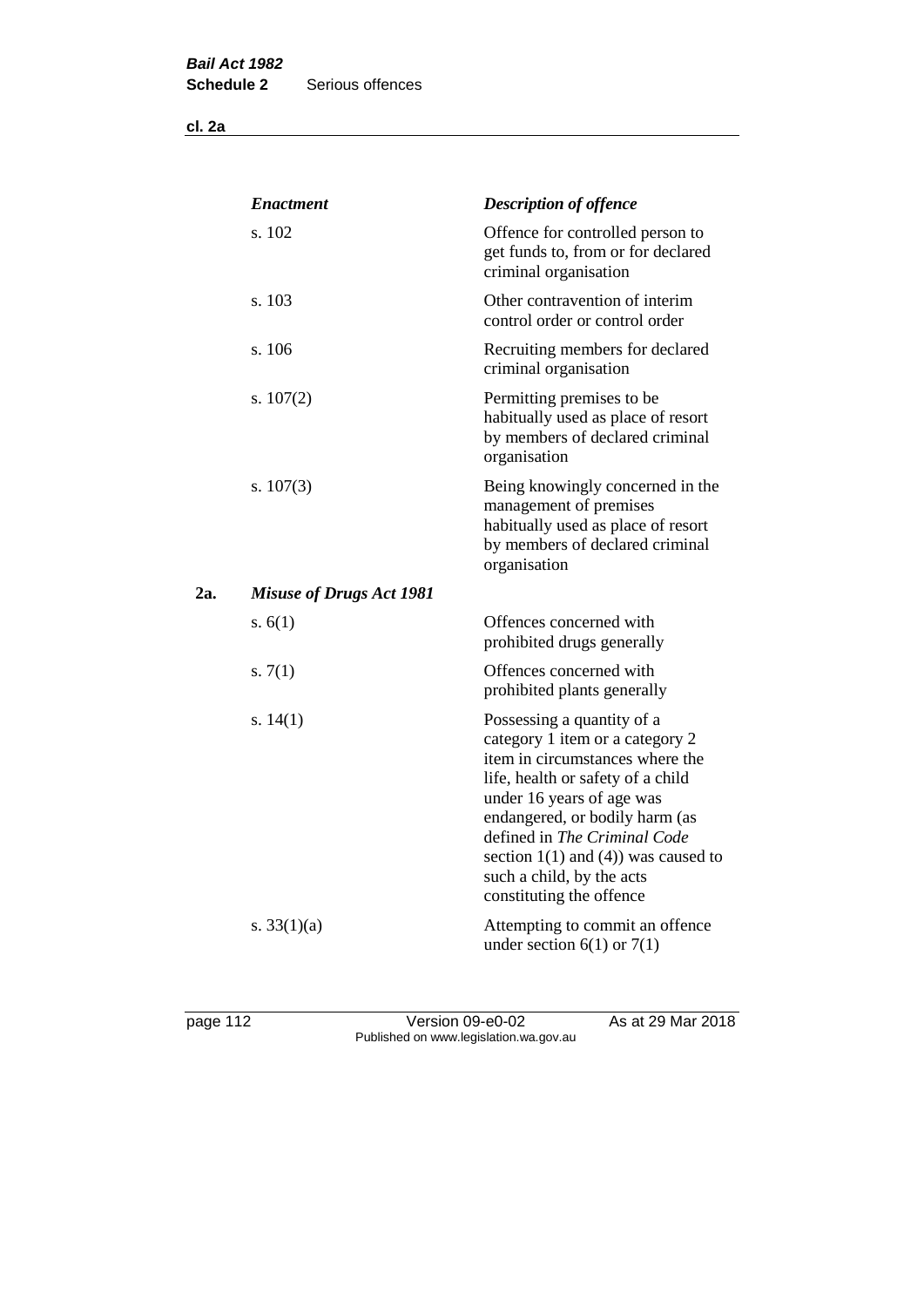|     | <b>Enactment</b>                   |       | <b>Description of offence</b>                                                                                                                                  |
|-----|------------------------------------|-------|----------------------------------------------------------------------------------------------------------------------------------------------------------------|
|     | s. $33(2)(a)$                      |       | Conspiracy to commit an offence<br>under s. $6(1)$ or $7(1)$                                                                                                   |
| 2b. | <b>Restraining Orders Act 1997</b> |       |                                                                                                                                                                |
|     | s. $61(1)$                         | order | Breach of a violence restraining                                                                                                                               |
|     | s. $61(2a)$                        |       | Breach of a police order                                                                                                                                       |
|     | s. $86(2)$                         |       | Breach of a Part VII order under<br>the Justices Act 1902 <sup>3</sup> —                                                                                       |
|     |                                    | (a)   | that under section 86 of the<br>Restraining Orders Act 1997<br>is taken to be a misconduct<br>restraining order under that<br>Act; and                         |
|     |                                    | (b)   | that shows on the face of the<br>order that the causing or<br>threatening of personal<br>injury by the accused was a<br>ground for the making of the<br>order. |
| 3.  | <b>Road Traffic Act 1974</b>       |       |                                                                                                                                                                |
|     | s. 59                              |       | Dangerous driving causing death,<br>injury, etc.                                                                                                               |
|     | s. 59A                             | harm  | Dangerous driving causing bodily                                                                                                                               |
|     |                                    |       |                                                                                                                                                                |

*[Schedule 2 inserted: No. 45 of 1993 s. 11; amended: No. 82 of 1994 s. 13; No. 38 of 1998 s. 4(2); No. 54 of 1998 s. 15; No. 23 of 2001 s. 10(1); No. 4 of 2004 s. 24 and 26; No. 38 of 2004 s. 61; No. 62 of 2004 s. 9(1); No. 84 of 2004 s. 82; No. 6 of 2008 s. 42(2); No. 29 of 2008 s. 24(8); No. 47 of 2011 s. 19; No. 56 of 2011 s. 11; No. 49 of 2012 s. 172.]* 

As at 29 Mar 2018 Version 09-e0-02 page 113 Published on www.legislation.wa.gov.au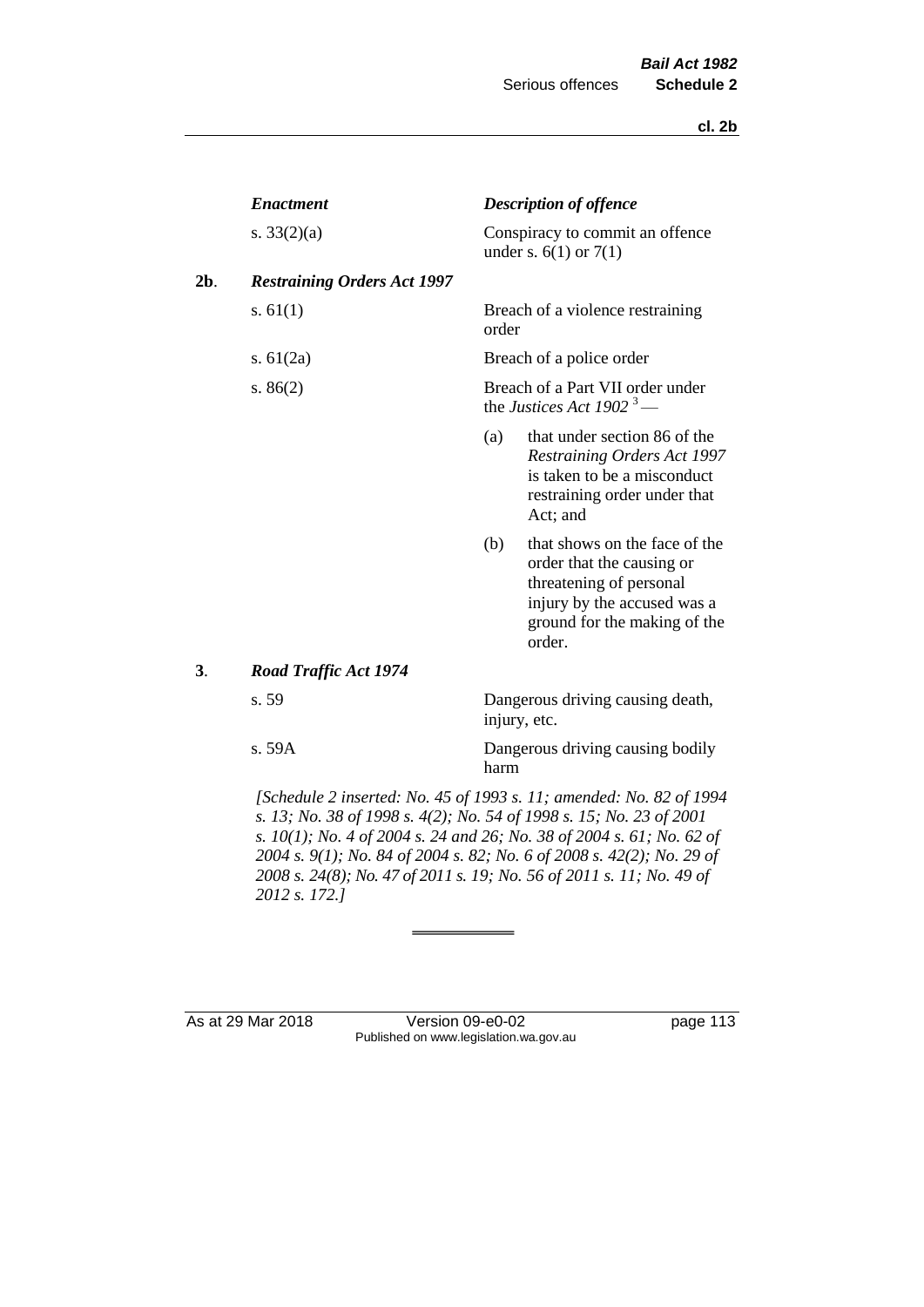### **Notes**

<sup>1</sup> This is a compilation of the *Bail Act 1982* and includes the amendments made by the other written laws referred to in the following table  $^{1M, 4, 5}$ . The table also contains information about any reprint.

## **Compilation table**

| <b>Short title</b>                                                                                                                                | <b>Number</b><br>and year                              | <b>Assent</b> | Commencement                                                        |
|---------------------------------------------------------------------------------------------------------------------------------------------------|--------------------------------------------------------|---------------|---------------------------------------------------------------------|
| Bail Act 1982                                                                                                                                     | 86 of 1982                                             | 18 Nov 1982   | 6 Feb 1989 (see s. 2 and<br>Gazette 27 Jan 1989 p. 263)             |
| <b>Acts Amendment</b><br>(Abolition of Capital<br>Punishment) Act 1984<br>Pt. III                                                                 | 52 of 1984                                             | 5 Sep 1984    | 3 Oct 1984                                                          |
| <b>Bail Amendment</b><br>Act 1984 <sup>6</sup>                                                                                                    | 74 of 1984<br>(as amended<br>by $15$ of<br>1988 s. 20) |               | 29 Nov 1984 6 Feb 1989 (see s. 2 and<br>Gazette 27 Jan 1989 p. 263) |
| <b>Bail Amendment</b><br>Act 1988                                                                                                                 | 15 of 1988                                             | 6 Sep 1988    | 6 Feb 1989 (see s. 2 and<br>Gazette 27 Jan 1989 p. 263)             |
| Reprint of the Bail Act 1982 under the Reprints Act 1984 and the Bail Amendment<br>Act 1988 s. 21 <sup>7</sup> (includes amendments listed above) |                                                        |               |                                                                     |
| Criminal Law<br>Amendment Act 1988<br>Pt.4                                                                                                        | 70 of 1988                                             | 15 Dec 1988   | 6 Feb 1989 (see s. 2(2)(b) and<br>Gazette 27 Jan 1989 p. 263)       |
| <b>Acts Amendment</b><br>(Children's Court)<br>Act 1988 Pt. 13                                                                                    | 49 of 1988                                             | 22 Dec 1988   | 1 Dec 1989 (see s. 2 and<br>Gazette 24 Nov 1989 p. 4327)            |
| Justices Amendment<br>Act 1989 s. 18                                                                                                              | 33 of 1989                                             | 22 Dec 1989   | 1 Jun 1991 (see s. 2 and<br>Gazette 17 May 1991 p. 2455)            |
| <b>Community Corrections</b><br><b>Legislation Amendment</b><br>Act 1990 Pt. 2                                                                    | 61 of 1990                                             | 17 Dec 1990   | 3 Apr 1991 (see s. 2 and<br>Gazette 22 Mar 1991 p. 1209)            |
| Child Welfare<br>Amendment Act<br>$(No. 2)$ 1990 s. 15                                                                                            | 83 of 1990                                             | 22 Dec 1990   | 1 Aug 1991 (see s. 2 and<br>Gazette 1 Aug 1991 p. 3983)             |
| Children's Court of<br>Western Australia<br>Amendment Act<br>$(No. 2)$ 1991 s. 21                                                                 | 15 of 1991                                             | 21 Jun 1991   | 9 Aug 1991 (see s. 2(2) and<br><i>Gazette</i> 9 Aug 1991 p. 4101)   |

page 114 Version 09-e0-02 As at 29 Mar 2018 Published on www.legislation.wa.gov.au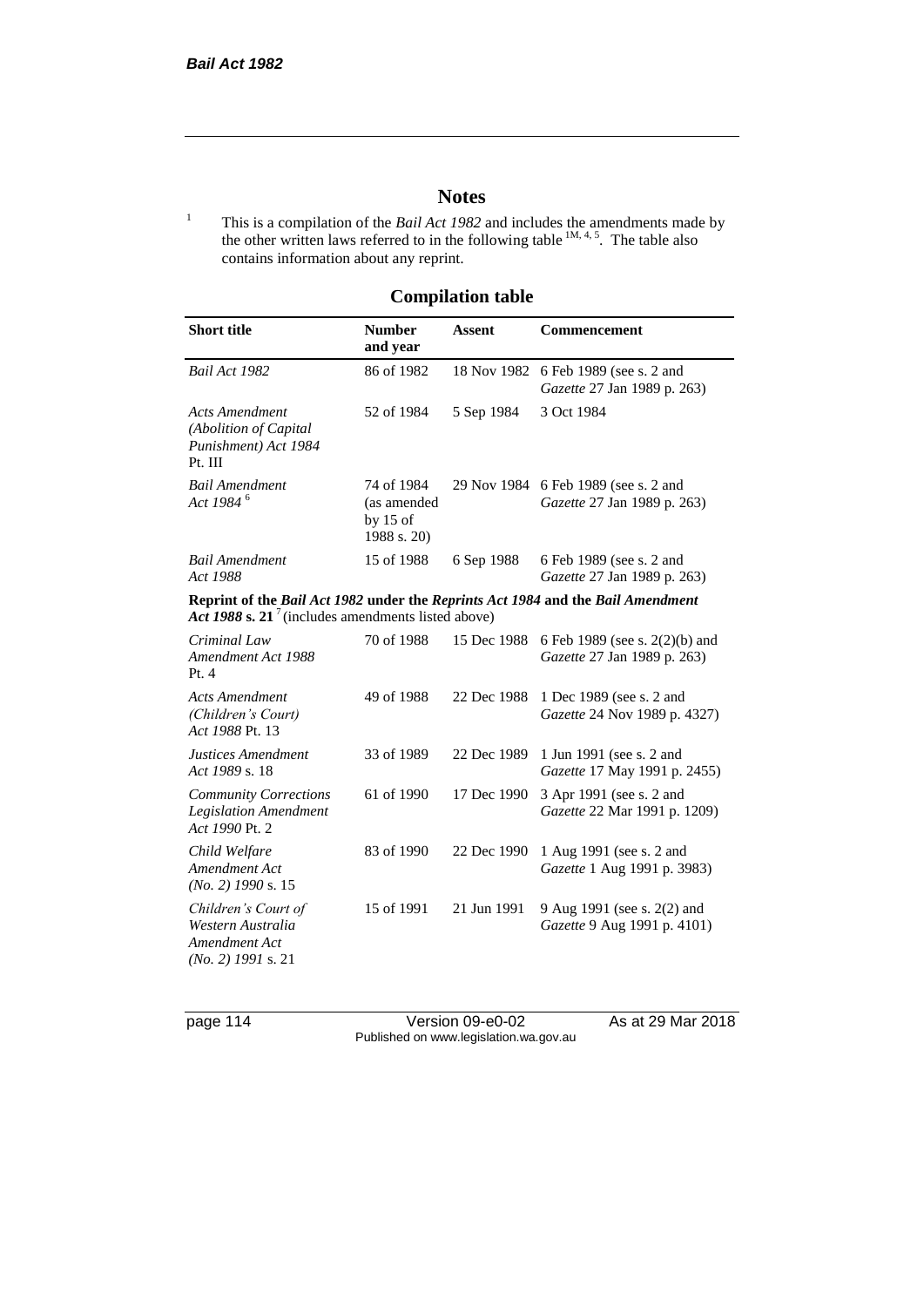| <b>Short title</b>                                                                                                                                                                                                                                                                                                                 | <b>Number</b><br>and year | <b>Assent</b>                                    | Commencement                                                                                                                                                      |
|------------------------------------------------------------------------------------------------------------------------------------------------------------------------------------------------------------------------------------------------------------------------------------------------------------------------------------|---------------------------|--------------------------------------------------|-------------------------------------------------------------------------------------------------------------------------------------------------------------------|
| Reprint of the <i>Bail Act 1982</i> as at 17 Oct 1991 (includes amendments listed above)                                                                                                                                                                                                                                           |                           |                                                  |                                                                                                                                                                   |
| Acts Amendment (Sexual<br>Offences) Act 1992 Pt. 3                                                                                                                                                                                                                                                                                 | 14 of 1992                | 17 Jun 1992                                      | 1 Aug 1992 (see s. 2 and<br>Gazette 28 Jul 1992 p. 3671)                                                                                                          |
| <b>Acts Amendment</b><br>(Ministry of Justice)<br>Act 1993 Pt. 3 <sup>8</sup>                                                                                                                                                                                                                                                      | 31 of 1993                | 15 Dec 1993                                      | 1 Jul 1993 (see s. 2)                                                                                                                                             |
| Criminal Procedure<br>Amendment Act 1993<br>Pt. $2^9$                                                                                                                                                                                                                                                                              | 45 of 1993                | 20 Dec 1993                                      | Act other than s. 7-9 and<br>10(2)(b): 17 Jan 1994<br>(see s. $2(1)$ );<br>s. 7-9 and $10(2)(b)$ : 4 Mar 1994<br>(see s. $2(2)$ and Gazette<br>4 Mar 1994 p. 915) |
| Criminal Law<br>Amendment Act 1994<br>s. $13(1)$ and $(2)$                                                                                                                                                                                                                                                                         | 82 of 1994                | 23 Dec 1994                                      | 20 Jan 1995 (see s. 2(2))                                                                                                                                         |
| Acts Amendment (Fines,<br>Penalties and<br><b>Infringement Notices</b> )<br>Act 1994 Pt. 3                                                                                                                                                                                                                                         | 92 of 1994                | 23 Dec 1994                                      | 1 Jan 1995 (see s. 2(1) and<br>Gazette 30 Dec 1994 p. 7211)                                                                                                       |
| Sentencing<br>(Consequential<br>Provisions) Act 1995 Pt. 5                                                                                                                                                                                                                                                                         | 78 of 1995                | 16 Jan 1996                                      | 4 Nov 1996 (see s. 2 and<br>Gazette 25 Oct 1996 p. 5632)                                                                                                          |
| Coroners Act 1996 s. 61                                                                                                                                                                                                                                                                                                            | 2 of 1996                 |                                                  | 24 May 1996 7 Apr 1997 (see s. 2 and<br>Gazette 18 Mar 1997 p. 1529)                                                                                              |
| <b>Mental Health</b><br>(Consequential)<br>Provisions) Act 1996 Pt. 2                                                                                                                                                                                                                                                              | 69 of 1996                |                                                  | 13 Nov 1996 13 Nov 1997 (see s. 2)                                                                                                                                |
| $\mathbf{r}$ $\mathbf{r}$ $\mathbf{r}$ $\mathbf{r}$ $\mathbf{r}$ $\mathbf{r}$ $\mathbf{r}$ $\mathbf{r}$ $\mathbf{r}$ $\mathbf{r}$ $\mathbf{r}$ $\mathbf{r}$ $\mathbf{r}$ $\mathbf{r}$ $\mathbf{r}$ $\mathbf{r}$ $\mathbf{r}$ $\mathbf{r}$ $\mathbf{r}$ $\mathbf{r}$ $\mathbf{r}$ $\mathbf{r}$ $\mathbf{r}$ $\mathbf{r}$ $\mathbf{$ |                           | $\sqrt{4.3}$ $\sqrt{4.00}$ $\sqrt{1}$ $\sqrt{1}$ | 1.1.1.1.1.1.1                                                                                                                                                     |

**Reprint of the** *Bail Act 1982* **as at 13 Mar 1997** (includes amendments listed above except those in the *Coroners Act 1996* and the *Mental Health (Consequential Provisions) Act 1996*) (corrections in *Gazette* 25 Jul 1997 p. 3909 and 14 Nov 1997 p. 6426)

| <b>Statutes (Repeals and</b><br>Minor Amendments)<br>Act 1997 s. 21 | 57 of 1997 |                         | 15 Dec 1997 15 Dec 1997 (see s. 2(1))                                                                           |
|---------------------------------------------------------------------|------------|-------------------------|-----------------------------------------------------------------------------------------------------------------|
| Criminal Law<br>Amendment Act<br>$(No. 1)$ 1998 s. 4(2)             | 38 of 1998 | 25 Sep 1998 23 Oct 1998 |                                                                                                                 |
| <b>Bail Amendment</b><br>Act 1998 <sup>10</sup>                     | 54 of 1998 | 11 Jan 1999             | s. 1 and 2: 11 Jan 1999;<br>Pt. 4 and 7: 15 May 1999<br>(see s. 2 and <i>Gazette</i> )<br>11 May 1999 p. 1905); |

As at 29 Mar 2018 Version 09-e0-02 page 115 Published on www.legislation.wa.gov.au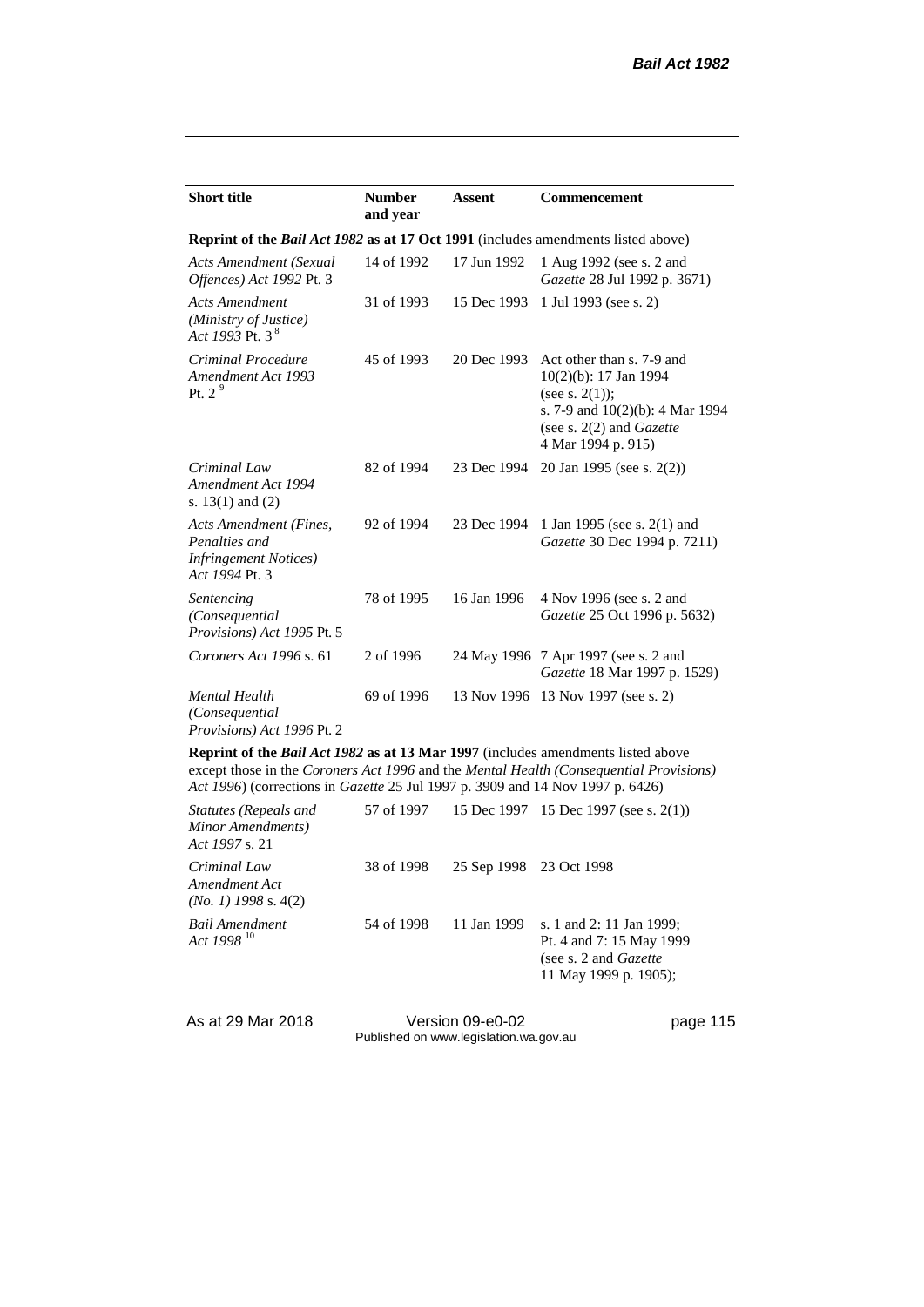| <b>Short title</b>                                                                                                                                 | <b>Number</b><br>and year | Assent                  | Commencement                                                                                                                                                                                                                         |
|----------------------------------------------------------------------------------------------------------------------------------------------------|---------------------------|-------------------------|--------------------------------------------------------------------------------------------------------------------------------------------------------------------------------------------------------------------------------------|
|                                                                                                                                                    |                           |                         | Pt. 2, 3 and 5 (other than s. 12):<br>8 Mar 2000 (see s. 2 and<br>Gazette 7 Mar 2000 p. 1039);<br>s. 12: 1 Sep 2000 (see s. 2 and<br>Gazette 29 Aug 2000 p. 4985);<br>Pt. 6: 4 Dec 2000 (see s. 2 and<br>Gazette 4 Dec 2000 p. 6799) |
| Reprint of the Bail Act 1982 as at 27 Aug 1999 (includes amendments listed above<br>except those in the Bail Amendment Act 1998 Pt. 2, 3, 5 and 6) |                           |                         |                                                                                                                                                                                                                                      |
| Court Security and<br><b>Custodial Services</b><br>(Consequential<br>Provisions) Act 1999 Pt. 3                                                    | 47 of 1999                | 8 Dec 1999              | 18 Dec 1999 (see s. 2 and<br>Gazette 17 Dec 1999 p. 6175-6)                                                                                                                                                                          |
| Criminal Law Amendment<br>Act 2001 s. $10(1)$                                                                                                      | 23 of 2001                | 26 Nov 2001 24 Dec 2001 |                                                                                                                                                                                                                                      |
| Criminal Investigation<br>(Identifying People)<br>Act 2002 Sch. 2 cl. 1                                                                            | 6 of 2002                 | 4 Jun 2002              | 20 Nov 2002 (see s. 2 and<br>Gazette 19 Nov 2002 p. 5505)                                                                                                                                                                            |
| Criminal Law (Procedure)<br>Amendment Act 2002 Pt. 4<br>Div. 1                                                                                     | 27 of 2002                | 25 Sep 2002             | 27 Sep 2002 (see s. 2 and<br>Gazette 27 Sep 2002 p. 4875)                                                                                                                                                                            |
| Sentencing Legislation<br>Amendment and Repeal<br>Act 2003 s. 29(3) and 37                                                                         | 50 of 2003                | 9 Jul 2003              | s. 29(3): 31 Aug 2003 (see s. 2)<br>and Gazette 29 Aug 2003<br>p. 3833);<br>s. 37: 15 May 2004 (see s. 2 and<br>Gazette 14 May 2004 p. 1445)                                                                                         |
| Acts Amendment and<br>Repeal (Courts and Legal<br>Practice) Act 2003 s. 88<br>and $121$ <sup>11</sup>                                              | 65 of 2003                | 4 Dec 2003              | 1 Jan 2004 (see s. 2 and <i>Gazette</i><br>30 Dec 2003 p. 5722)                                                                                                                                                                      |
| Statutes (Repeals and<br>Minor Amendments)<br>Act 2003 s. 29                                                                                       | 74 of 2003                | 15 Dec 2003             | 15 Dec 2003 (see s. 2)                                                                                                                                                                                                               |
| Criminal Code Amendment<br>Act 2004 s. 24, 26 and 58                                                                                               | 4 of 2004                 | 23 Apr 2004             | 21 May 2004 (see s. 2)                                                                                                                                                                                                               |
| Sentencing Legislation<br>Amendment Act 2004 s. 13                                                                                                 | 27 of 2004                | 14 Oct 2004             | 31 May 2006 (see s. 2 and<br>Gazette 30 May 2006 p. 1965)                                                                                                                                                                            |
| Children and Community<br>Services Act 2004 Sch. 2<br>cl.3                                                                                         | 34 of 2004                | 20 Oct 2004             | 1 Mar 2006 (see s. 2 and<br>Gazette 14 Feb 2006 p. 695)                                                                                                                                                                              |

page 116 Version 09-e0-02 As at 29 Mar 2018 Published on www.legislation.wa.gov.au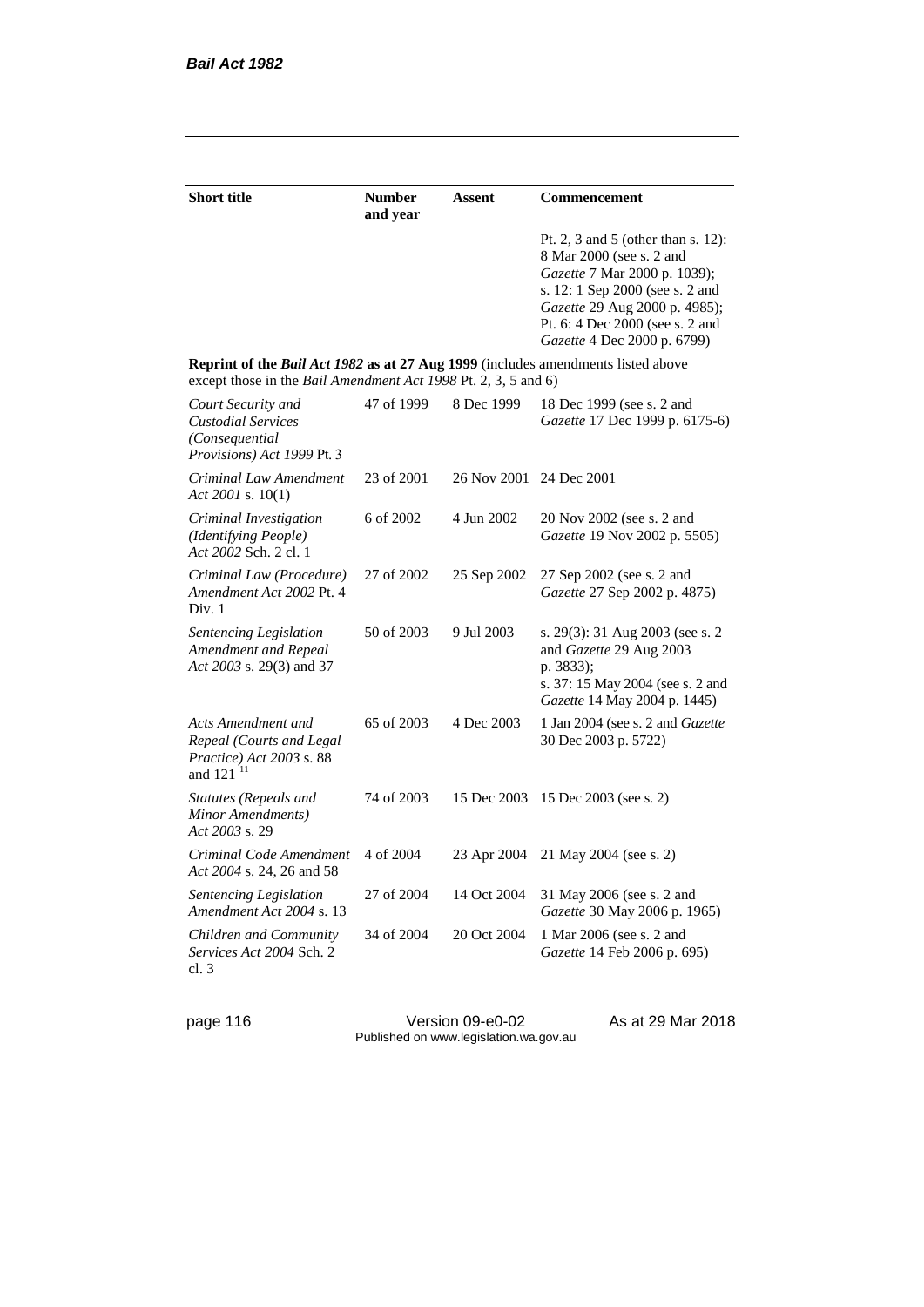| <b>Short title</b>                                                                                           | <b>Number</b><br>and year | Assent      | Commencement                                                                                                                                                                                                                                                           |  |  |
|--------------------------------------------------------------------------------------------------------------|---------------------------|-------------|------------------------------------------------------------------------------------------------------------------------------------------------------------------------------------------------------------------------------------------------------------------------|--|--|
| <b>Acts Amendment (Family</b><br>and Domestic Violence)<br>Act 2004 Pt. 3                                    | 38 of 2004                | 9 Nov 2004  | 1 Dec 2004 (see s. 2 and<br><i>Gazette</i> 26 Nov 2004 p. 5309)                                                                                                                                                                                                        |  |  |
| Acts Amendment (Court of<br>Appeal) Act 2004 s. 28                                                           | 45 of 2004                | 9 Nov 2004  | s. $28(1)$ , (2) and (4) (other than<br>the amendment to s. $7A(1)$ :<br>1 Feb 2005 (see. s. 2 and<br><i>Gazette</i> 14 Jan 2005 p. 163);<br>s. $28(3)$ and $(4)$ (the<br>amendment to s. $7A(1)$ :<br>2 May 2005 (see. s. 2 and<br><i>Gazette</i> 14 Jan 2005 p. 163) |  |  |
| Courts Legislation<br>Amendment and Repeal<br>Act 2004 s. 141 <sup>12</sup>                                  | 59 of 2004                | 23 Nov 2004 | 1 May 2005 (see s. 2 and<br>Gazette 31 Dec 2004 p. 7128)                                                                                                                                                                                                               |  |  |
| Misuse of Drugs<br>Amendment Act 2004 s. 9(1)                                                                | 62 of 2004                | 24 Nov 2004 | 1 Jan 2005 (see s. 2 and <i>Gazette</i><br>10 Dec 2004 p. 5965)                                                                                                                                                                                                        |  |  |
| Criminal Procedure and<br>Appeals (Consequential and<br>Other Provisions) Act 2004<br>Pt. 3 and s. 82 and 83 | 84 of 2004                | 16 Dec 2004 | 2 May 2005 (see s. 2 and<br>Gazette 31 Dec 2004 p. 7129<br>(correction in Gazette)<br>7 Jan 2005 p. 53))                                                                                                                                                               |  |  |
| <b>Reparint 5: The Rail Act 1082 as at 1 Apr 2005</b> (includes amondments listed above except               |                           |             |                                                                                                                                                                                                                                                                        |  |  |

**Reprint 5: The** *Bail Act 1982* **as at 1 Apr 2005** (includes amendments listed above except those in the *Sentencing Legislation Amendment Act 2004*, the *Children and Community Services Act 2004*, the *Acts Amendment (Court of Appeal) Act 2004* s. 28(3) and (4) (the amendment to s. 7A(1)), the *Courts Legislation Amendment and Repeal Act 2004* and the *Criminal Procedure and Appeals (Consequential and Other Provisions) Act 2004*)

| Planning and Development<br>(Consequential and<br><b>Transitional Provisions</b> )<br>Act 2005 s. 15 | 38 of 2005 | 12 Dec 2005 | 9 Apr 2006 (see s. 2 and<br>Gazette 21 Mar 2006 p. 1078)                      |
|------------------------------------------------------------------------------------------------------|------------|-------------|-------------------------------------------------------------------------------|
| Criminal Investigation<br>(Consequential Provisions)<br>Act 2006 Pt. 2                               | 59 of 2006 |             | 16 Nov 2006 1 Jul 2007 (see s. 2 and <i>Gazette</i><br>22 Jun 2007 p. 2838)   |
| <b>Prisons and Sentencing</b><br><b>Legislation Amendment</b><br>Act 2006 Pt. 5                      | 65 of 2006 | 8 Dec 2006  | 4 Apr 2007 (see s. 2 and Gazette<br>3 Apr 2007 p. 1491)                       |
| <b>Reprint 6: The Bail Act 1982 as at 14 Sep 2007</b> (includes amendments listed above)             |            |             |                                                                               |
| Criminal Law and Evidence 2 of 2008<br>Amendment Act 2008 s. 56                                      |            |             | 12 Mar 2008 27 Apr 2008 (see s. 2 and<br><i>Gazette</i> 24 Apr 2008 p. 1559)  |
| Bail Amendment Act 2008<br>Pt. $2^{13}$                                                              | 6 of 2008  |             | 31 Mar 2008 1 Mar 2009 (see s. 2(b) and<br><i>Gazette</i> 27 Feb 2009 p. 511) |

As at 29 Mar 2018 Version 09-e0-02 page 117 Published on www.legislation.wa.gov.au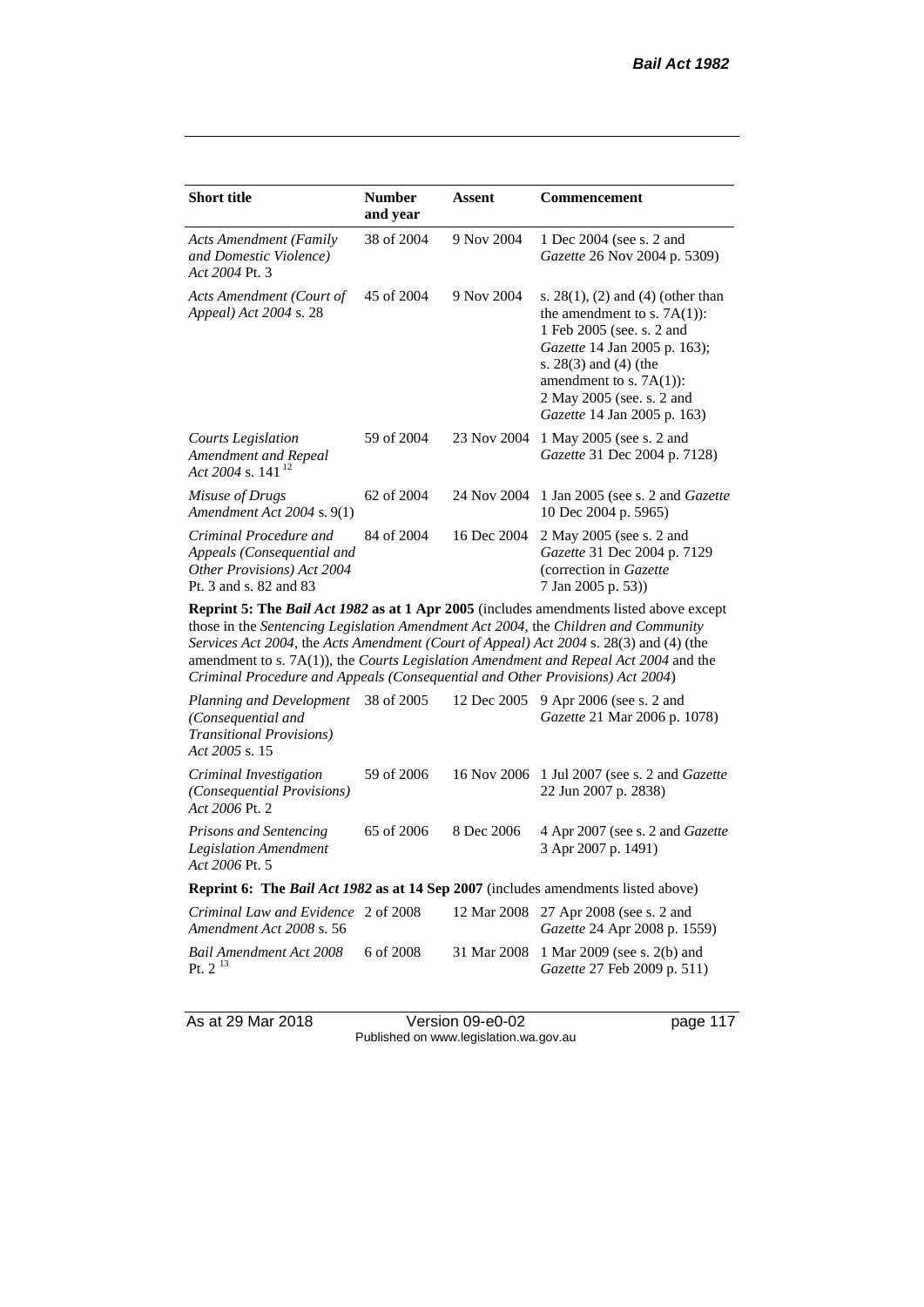| <b>Short title</b>                                                                                              | <b>Number</b><br>and year                                                        | Assent      | Commencement                                                                                                                                                                                                         |  |  |  |
|-----------------------------------------------------------------------------------------------------------------|----------------------------------------------------------------------------------|-------------|----------------------------------------------------------------------------------------------------------------------------------------------------------------------------------------------------------------------|--|--|--|
| <b>Medical Practitioners</b><br>Act 2008 Sch. 3 cl. 4                                                           | 22 of 2008                                                                       | 27 May 2008 | 1 Dec 2008 (see s. 2 and<br>Gazette 25 Nov 2008 p. 4989)                                                                                                                                                             |  |  |  |
| Criminal Law Amendment<br>(Homicide) Act 2008 s. 24                                                             | 29 of 2008                                                                       | 27 Jun 2008 | 1 Aug 2008 (see s. 2(d) and<br>Gazette 22 Jul 2008 p. 3353)                                                                                                                                                          |  |  |  |
| Reprint 7: The Bail Act 1982 as at 6 Mar 2009 (includes amendments listed above)                                |                                                                                  |             |                                                                                                                                                                                                                      |  |  |  |
| Police Amendment<br>Act 2009 s. 12                                                                              | 42 of 2009                                                                       | 3 Dec 2009  | 13 Mar 2010 (see s. 2(b) and<br>Gazette 12 Mar 2010 p. 941)                                                                                                                                                          |  |  |  |
| <b>Health Practitioner</b><br><b>Regulation National Law</b><br>(WA) Act 2010 Pt. 5 Div. 4                      | 35 of 2010                                                                       | 30 Aug 2010 | 18 Oct 2010 (see s. 2(b) and<br>Gazette 1 Oct 2010 p. 5075-6)                                                                                                                                                        |  |  |  |
| <b>Electronic Transactions</b><br>Act 2011 s. 25                                                                | 46 of 2011                                                                       | 25 Oct 2011 | 1 Aug 2012 (see s. 2(c) and<br>Gazette 31 Jul 2012 p. 3683)                                                                                                                                                          |  |  |  |
| <b>Statutes (Repeals and</b><br>Minor Amendments)<br>Act 2011 s. 19                                             | 47 of 2011                                                                       | 25 Oct 2011 | 26 Oct 2011 (see s. 2(b))                                                                                                                                                                                            |  |  |  |
| Misuse of Drugs<br>Amendment Act 2011 Pt. 3                                                                     | 56 of 2011                                                                       | 21 Nov 2011 | 24 Mar 2012 (see s. 2(b) and<br>Gazette 23 Mar 2012 p. 1363)                                                                                                                                                         |  |  |  |
| those in the <i>Electronic Transactions Act 2011</i> )                                                          |                                                                                  |             | <b>Reprint 8:</b> The <i>Bail Act 1982</i> as at 6 Jul 2012 (includes amendments listed above except                                                                                                                 |  |  |  |
| Criminal Organisations<br>Control Act 2012 s. 172                                                               | 49 of 2012                                                                       | 29 Nov 2012 | 2 Nov 2013 (see s. 2(b) and<br>Gazette 1 Nov 2013 p. 4891)                                                                                                                                                           |  |  |  |
| <b>Courts and Tribunals</b><br>(Electronic Processes<br>Facilitation) Act 2013 Pt. 3<br>Div. 1 (s. 21-31)       | 20 of 2013                                                                       | 4 Nov 2013  | Pt. $3$ Div. 1 (other than s. 22,<br>23, 25 and 27-30):<br>25 Nov 2013 (see s. 2(b) and<br>Gazette 22 Nov 2013 p. 5391);<br>s. 22, 23, 25 and 27-30:<br>13 Sep 2014 (see s. 2(b) and<br>Gazette 12 Sep 2014 p. 3279) |  |  |  |
|                                                                                                                 | Reprint 9: The Bail Act 1982 as at 1 May 2015 (includes amendments listed above) |             |                                                                                                                                                                                                                      |  |  |  |
| Mental Health Legislation<br>Amendment Act 2014 Pt. 4<br>Div. 4 Subdiv. 2                                       | 25 of 2014                                                                       | 3 Nov 2014  | 30 Nov 2015 (see s. 2(b) and<br>Gazette 13 Nov 2014 p. 4632)                                                                                                                                                         |  |  |  |
| Restraining Orders and<br><b>Related Legislation</b><br>Amendment (Family<br>Violence) Act 2016<br>Pt. 3 Div. 1 | 49 of 2016                                                                       | 29 Nov 2016 | 1 Jul 2017 (see s. 2(b) and<br>Gazette 7 Feb 2017 p. 1157)                                                                                                                                                           |  |  |  |

page 118 Version 09-e0-02 As at 29 Mar 2018 Published on www.legislation.wa.gov.au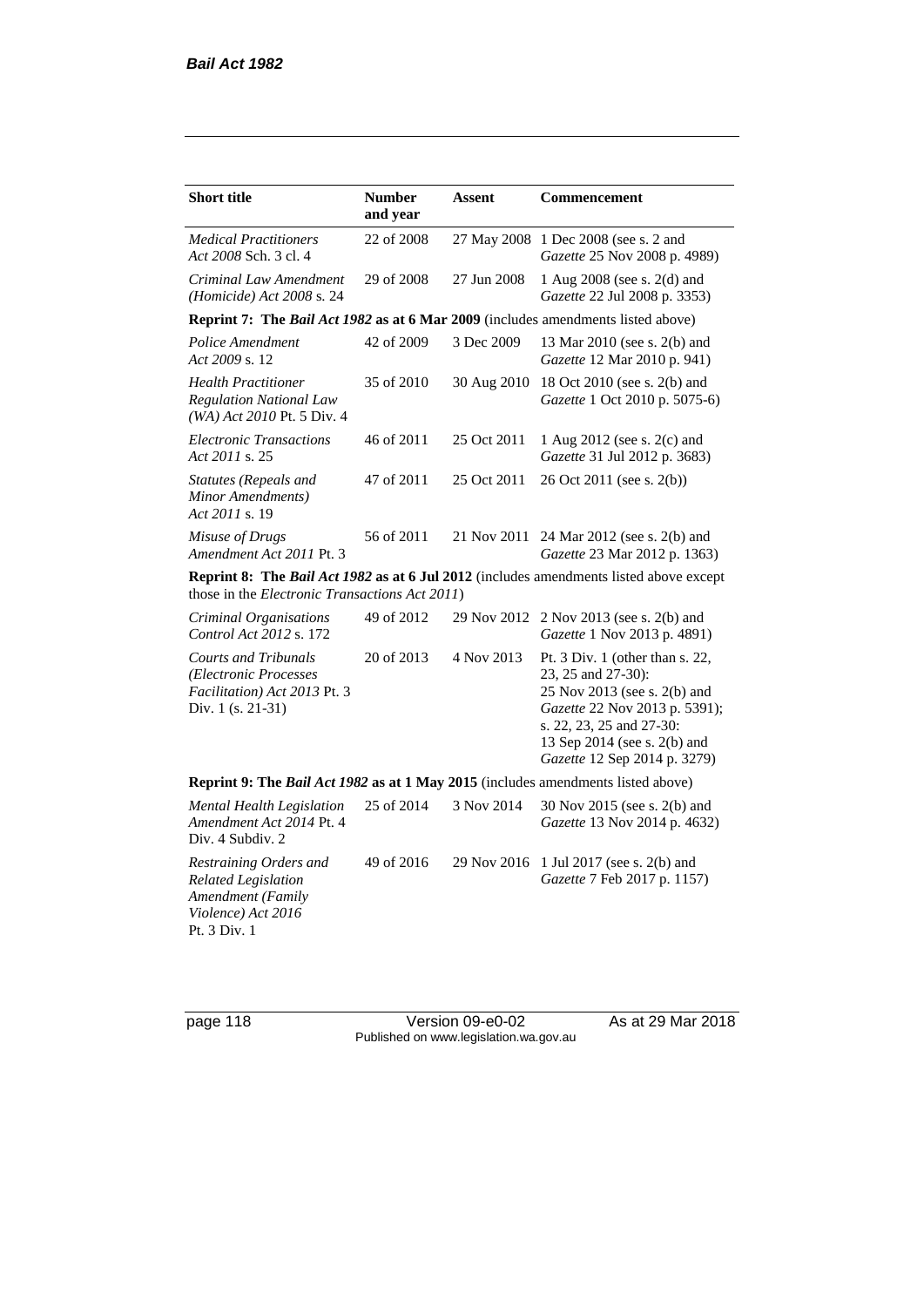| <b>Short title</b>                                                                  | <b>Number</b><br>and year | Assent | <b>Commencement</b>                                                            |
|-------------------------------------------------------------------------------------|---------------------------|--------|--------------------------------------------------------------------------------|
| Dangerous Sexual<br><i><b>Offenders Legislation</b></i><br>Amendment Act 2017 Pt. 2 | 21 of 2017                |        | 13 Dec 2017 29 Mar 2018 (see s. 2(b) and<br>Gazette 16 Mar 2018<br>p. $916-17$ |

- <sup>1M</sup> Under the *Cross-border Justice Act 2008* section 14, in order to give effect to that Act, this Act must be applied with the modifications prescribed by the *Cross-border Justice Regulations 2009* Part 3 Division 3 as if this Act had been altered in that way. If a modification is to replace or insert a numbered provision, the new provision is identified by the superscript 1M appearing after the provision number. If a modification is to replace or insert a definition, the new definition is identified by the superscript 1M appearing after the defined term.
- <sup>2</sup> Repealed by the *Sentencing Legislation Amendment and Repeal Act 2003*.
- <sup>3</sup> The short title of the *Justices Act 1902* was changed to the *Criminal Procedure (Summary) Act 1902* by the *Courts Legislation Amendment and Repeal Act 2004*  s. 23. The Act was then repealed by the *Criminal Procedure and Appeal (Consequential and Other Provisions) Act 2004* s. 4.
- <sup>4</sup> The amendment in the *Sentencing Legislation Amendment and Repeal Act 1999* s. 26 had not come into operation when it was repealed by the *Sentencing Legislation Amendment and Repeal Act 2003* s. 31.
- <sup>5</sup> The *Machinery of Government (Miscellaneous Amendments) Act 2006* Pt. 3 Div. 1 was repealed by the *Statutes (Repeals and Minor Amendments) Act 2011* s. 23(2) before it purported to come into operation.
- <sup>6</sup> The *Bail Amendment Act 1984* s. 10 and 11 were repealed by the *Bail Amendment Act 1988* s. 20.
- <sup>7</sup> The *Bail Act 1982* was not in operation at the time when the reprint was compiled, but the reprinting was authorised by the *Bail Amendment Act 1988* s. 21.
- <sup>8</sup> The *Acts Amendment (Ministry of Justice) Act 1993* Pt. 19 is a transitional provision that is of no further effect.
- <sup>9</sup> The *Criminal Procedure Amendment Act 1993* s. 13 is a transitional provision that is of no further effect.
- <sup>10</sup> The *Bail Amendment Act 1998* s. 6(2) is a transitional provision that is of no further effect.

As at 29 Mar 2018 Version 09-e0-02 page 119 Published on www.legislation.wa.gov.au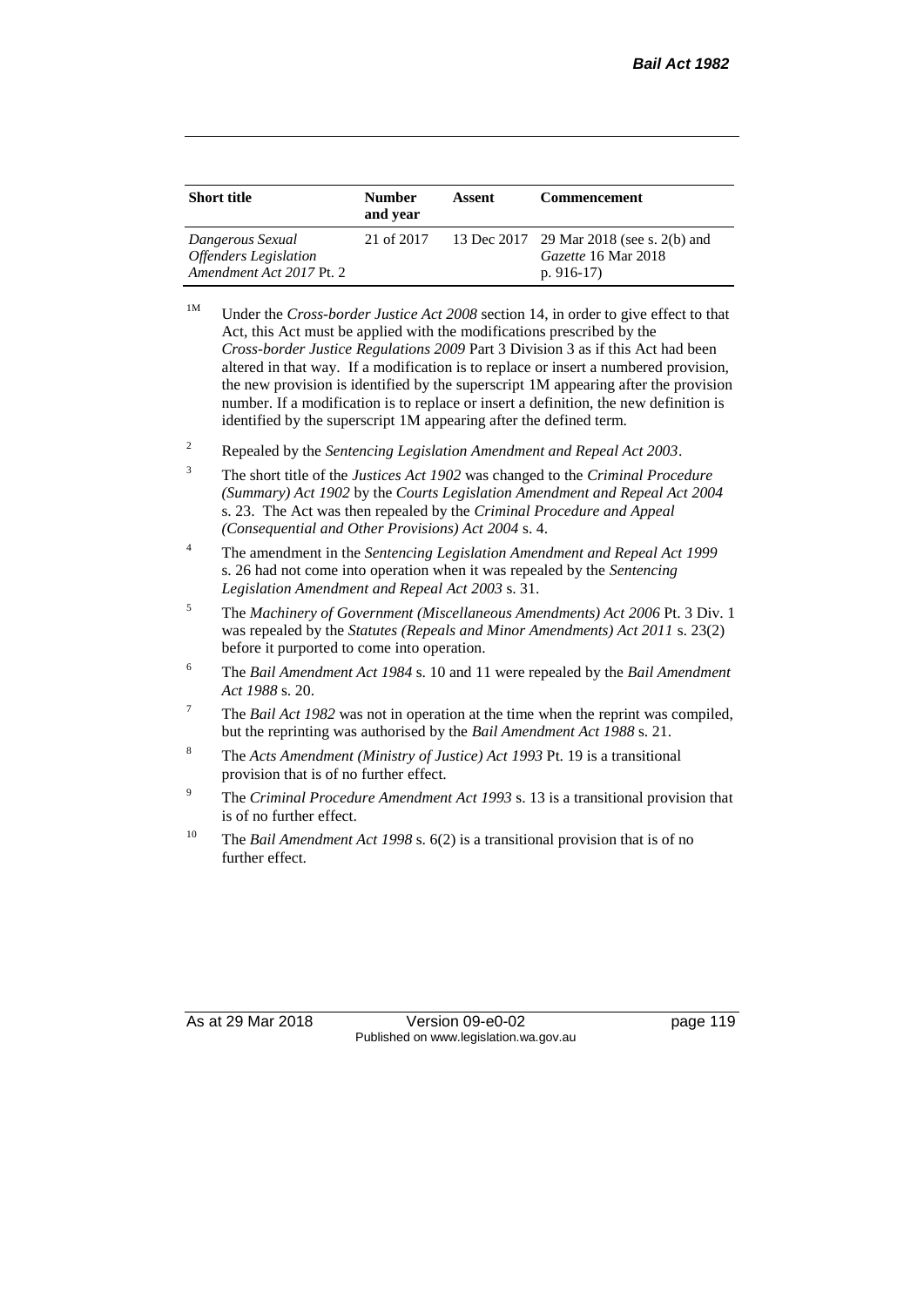<sup>11</sup> The *Acts Amendment and Repeal (Courts and Legal Practice) Act 2003* s. 97 reads as follows:

#### **97. References to Crown Solicitor**

If in a written law or other document or instrument there is a reference to the Crown Solicitor that reference may, where the context so requires, be read as if it had been amended to be a reference to the State Solicitor.

- <sup>12</sup> The amendment in the *Courts Legislation Amendment and Repeal Act 2004* s. 141 (amending Sch. 1 Pt. A cl. 4) is not included because the clause it sought to amend had been amended by the *Acts Amendment (Court of Appeal) Act 2004* s. 28(4) before the amendment purported to come into operation.
- <sup>13</sup> The *Bail Amendment Act 2008* s. 6(2), 9(4)-(11), 10(2), 11(3), 15(5)-(8), 16(2), 18(4)-(5), 21(3), 22(2), 23(4), 24(6)-(7), 27(2)-(3), 28(6), 30(4)-(5), 31(2)-(3), 32(3)-(4), 33(6), 40(2), 41(5)-(9), 42(3) and 44 are transitional provisions.

page 120 Version 09-e0-02 As at 29 Mar 2018 Published on www.legislation.wa.gov.au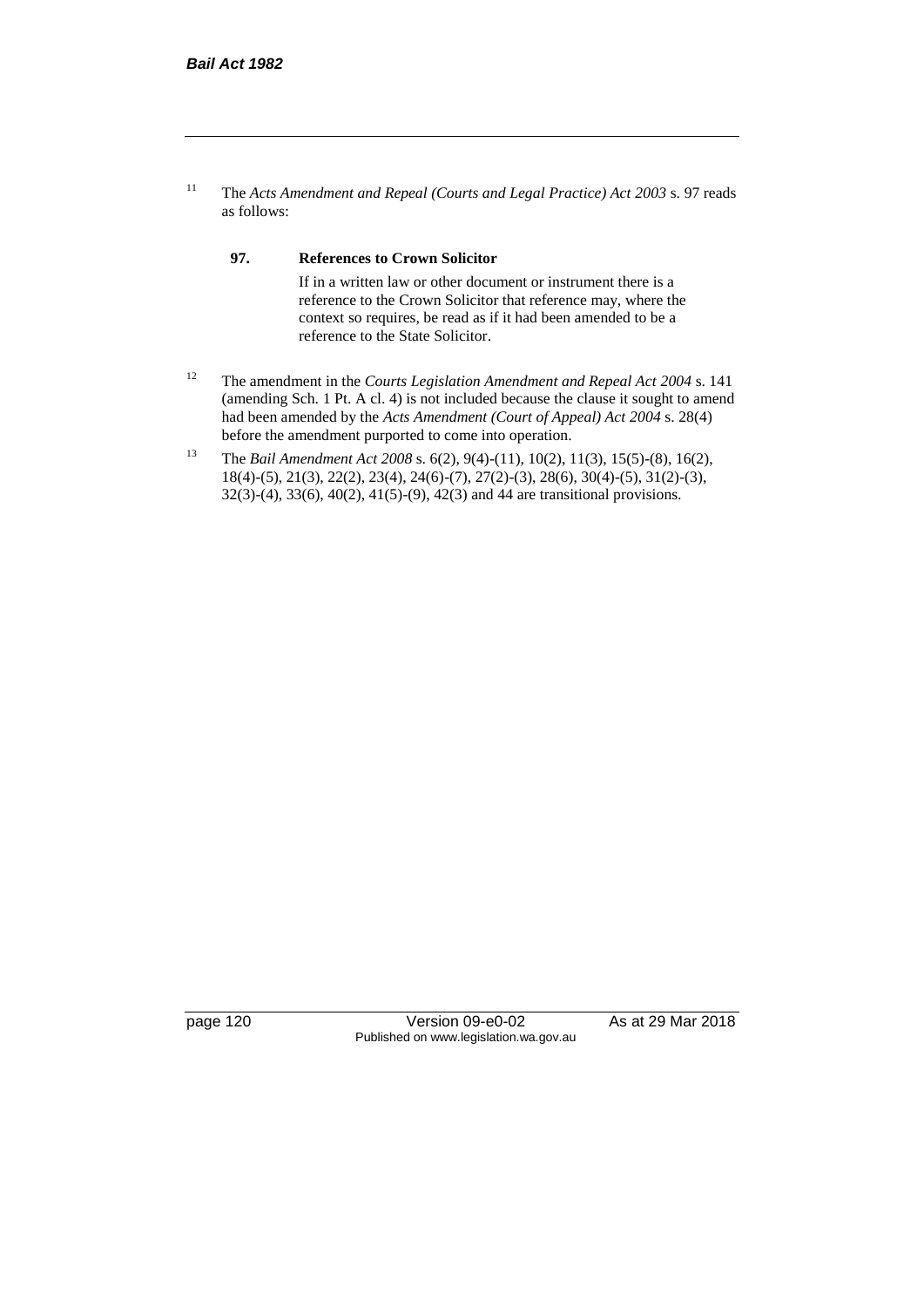# **Defined terms**

[This is a list of terms defined and the provisions where they are defined. The list is not part of the law.]

| <b>Defined term</b><br><u> 1989 - Johann Barn, mars ar breithinn ar breithinn ar breithinn ar breithinn ar breithinn ar breithinn ar br</u> | Provision(s) |
|---------------------------------------------------------------------------------------------------------------------------------------------|--------------|
|                                                                                                                                             |              |
|                                                                                                                                             |              |
|                                                                                                                                             |              |
|                                                                                                                                             |              |
|                                                                                                                                             |              |
|                                                                                                                                             |              |
|                                                                                                                                             |              |
|                                                                                                                                             |              |
|                                                                                                                                             |              |
|                                                                                                                                             |              |
|                                                                                                                                             |              |
|                                                                                                                                             |              |
|                                                                                                                                             |              |
|                                                                                                                                             |              |
|                                                                                                                                             |              |
|                                                                                                                                             |              |
|                                                                                                                                             |              |
|                                                                                                                                             |              |
|                                                                                                                                             |              |
|                                                                                                                                             |              |
|                                                                                                                                             |              |
|                                                                                                                                             |              |
|                                                                                                                                             |              |
|                                                                                                                                             |              |
|                                                                                                                                             |              |
|                                                                                                                                             |              |
|                                                                                                                                             |              |
|                                                                                                                                             |              |
|                                                                                                                                             |              |
|                                                                                                                                             |              |
|                                                                                                                                             |              |
|                                                                                                                                             |              |
|                                                                                                                                             |              |
|                                                                                                                                             |              |
|                                                                                                                                             |              |
|                                                                                                                                             |              |
|                                                                                                                                             |              |
|                                                                                                                                             |              |
|                                                                                                                                             |              |
|                                                                                                                                             |              |

As at 29 Mar 2018

Version 09-e0-02 Published on www.legislation.wa.gov.au page 121